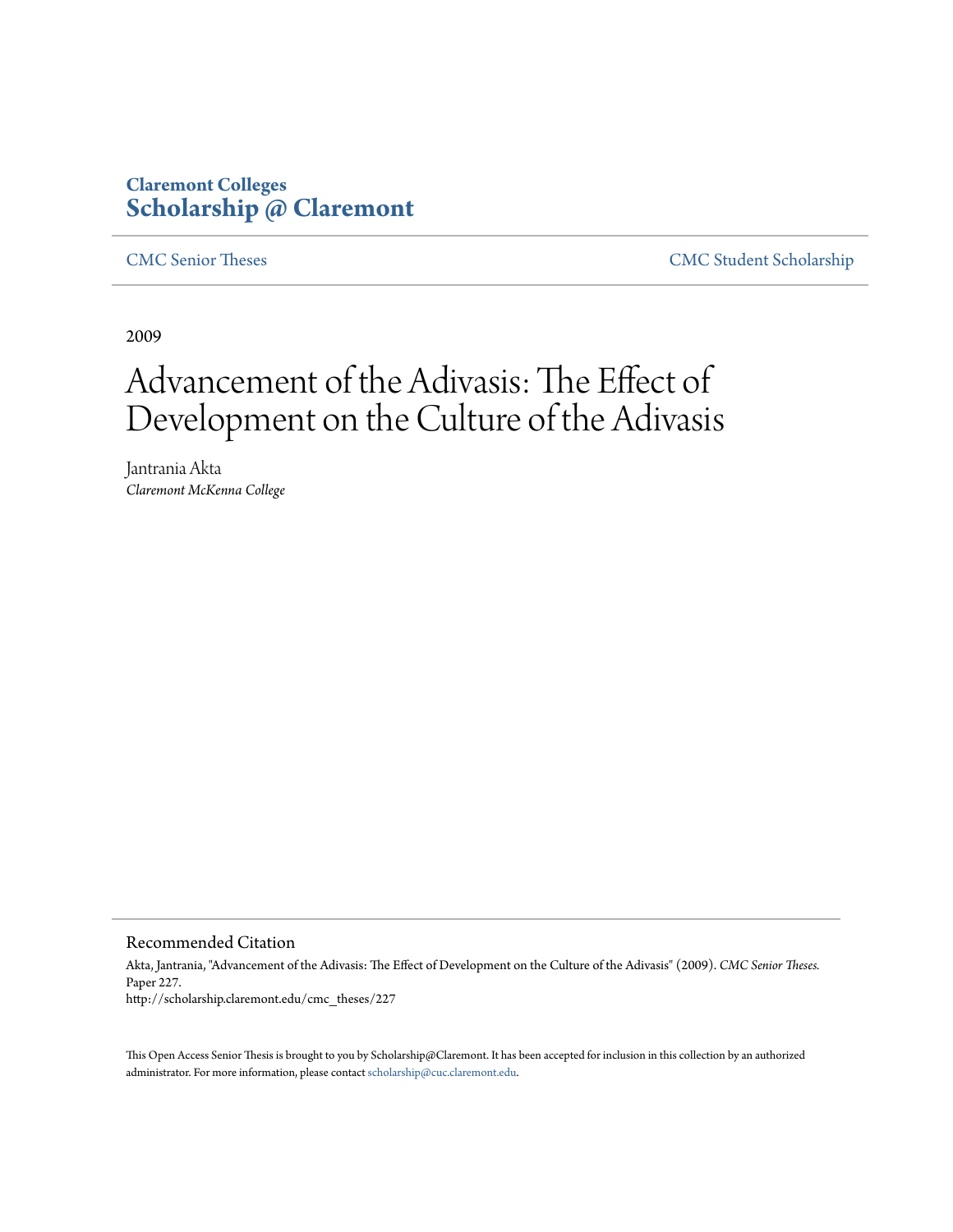#### **CLAREMONT McKENNA COLLEGE**

#### **ADVANCEMENT OF THE** *ADIVASIS***:**

## **THE EFFECT OF DEVELOPMENT ON THE CULTURE OF THE** *ADIVASIS*

SUBMITTED TO

## PROFESSOR WILLIAM ASCHER

## AND

#### DEAN GREGORY HESS

#### BY

## AKTA JANTRANIA

FOR

#### SENIOR THESIS

### FALL 2008 / SPRING 2009

ARPIL 27, 2009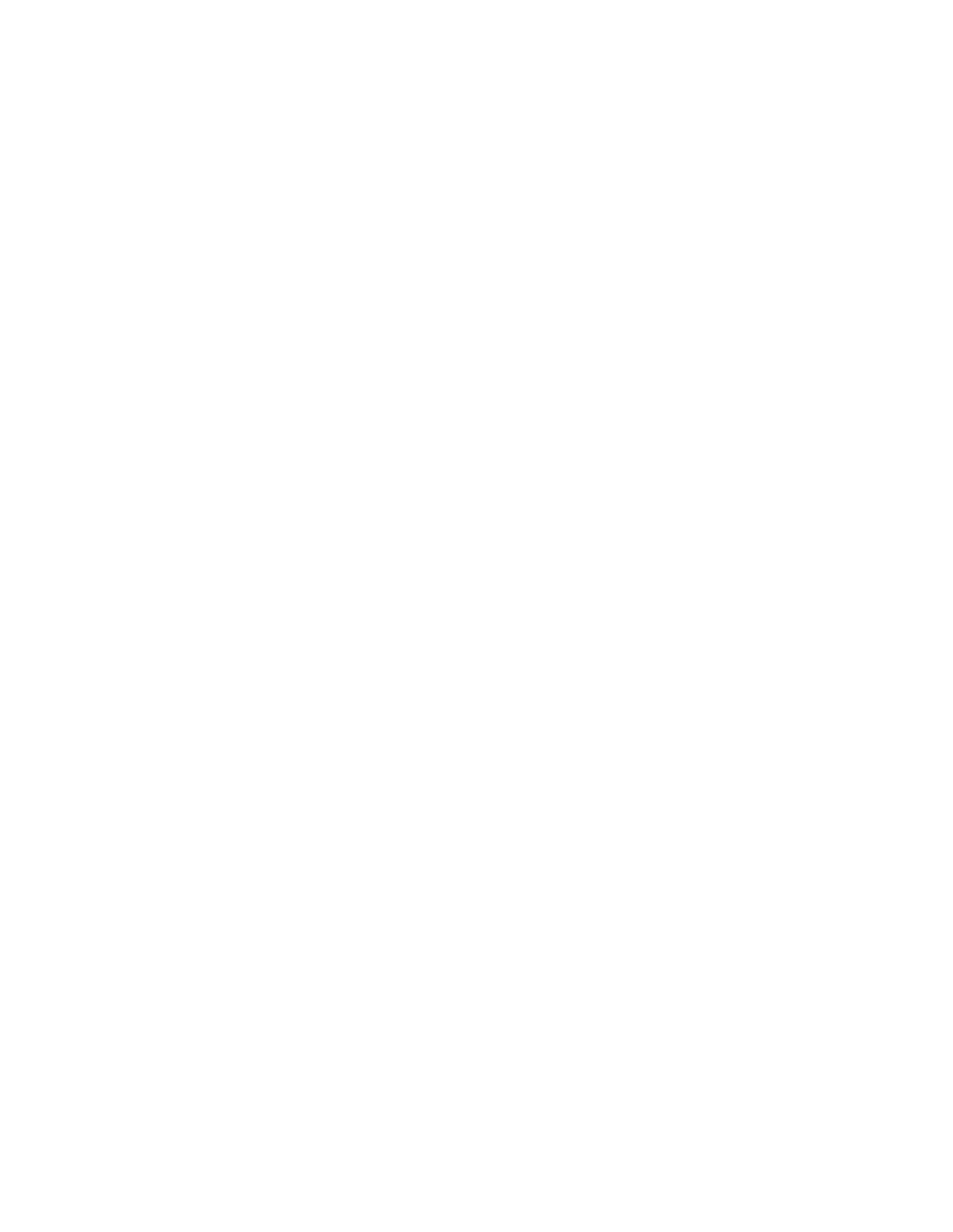| Agents of Change from the Local, National and International Levels  10 |  |
|------------------------------------------------------------------------|--|
|                                                                        |  |
|                                                                        |  |
|                                                                        |  |
|                                                                        |  |
|                                                                        |  |
|                                                                        |  |
|                                                                        |  |
|                                                                        |  |
|                                                                        |  |
|                                                                        |  |
|                                                                        |  |
|                                                                        |  |
|                                                                        |  |
|                                                                        |  |
|                                                                        |  |
|                                                                        |  |
|                                                                        |  |
| Results – Perceived Impact of Development on Economic Well-Being 56    |  |
| Results – Perceived Impact of Development on Cultural Well-Being 59    |  |
|                                                                        |  |
|                                                                        |  |
|                                                                        |  |
|                                                                        |  |
|                                                                        |  |
|                                                                        |  |
|                                                                        |  |
|                                                                        |  |
|                                                                        |  |
|                                                                        |  |
|                                                                        |  |
|                                                                        |  |
|                                                                        |  |
|                                                                        |  |
|                                                                        |  |
|                                                                        |  |

## **Table of Contents**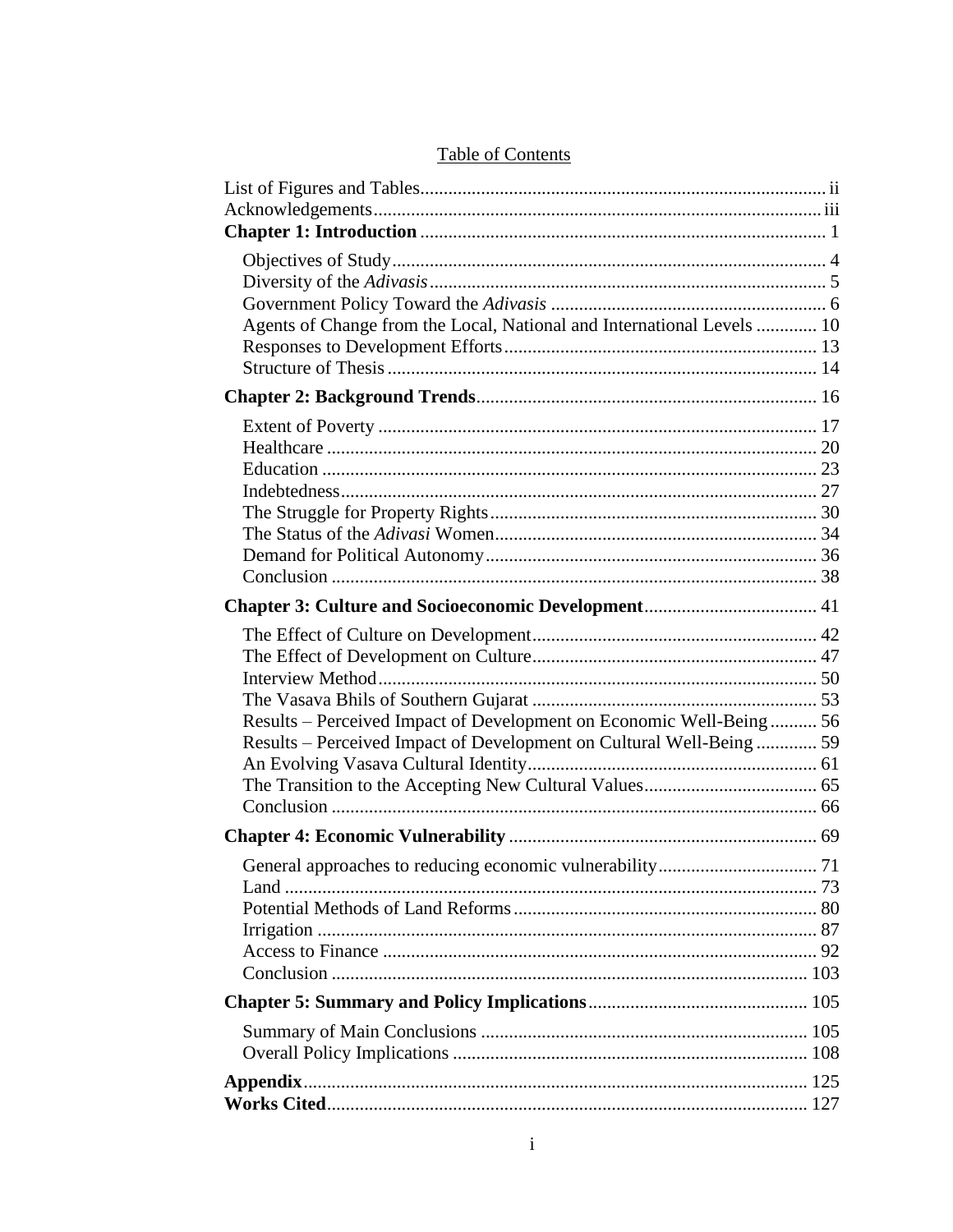# List of Figures and Tables

# *Figures*

| Figure 1. Scheduled Tribes in States and Union Territories as Percentage of the Total |  |
|---------------------------------------------------------------------------------------|--|
| Figure 2. Map of Villages in which Interviews were Conductive Relative to Jaghadia 51 |  |
|                                                                                       |  |

## *Tables*

| Table 1: Population Living Below Poverty Line – Scheduled Tribes  18            |  |
|---------------------------------------------------------------------------------|--|
| Table 2: Literacy Rate of General Population and Scheduled Tribe Population  24 |  |
|                                                                                 |  |
|                                                                                 |  |
|                                                                                 |  |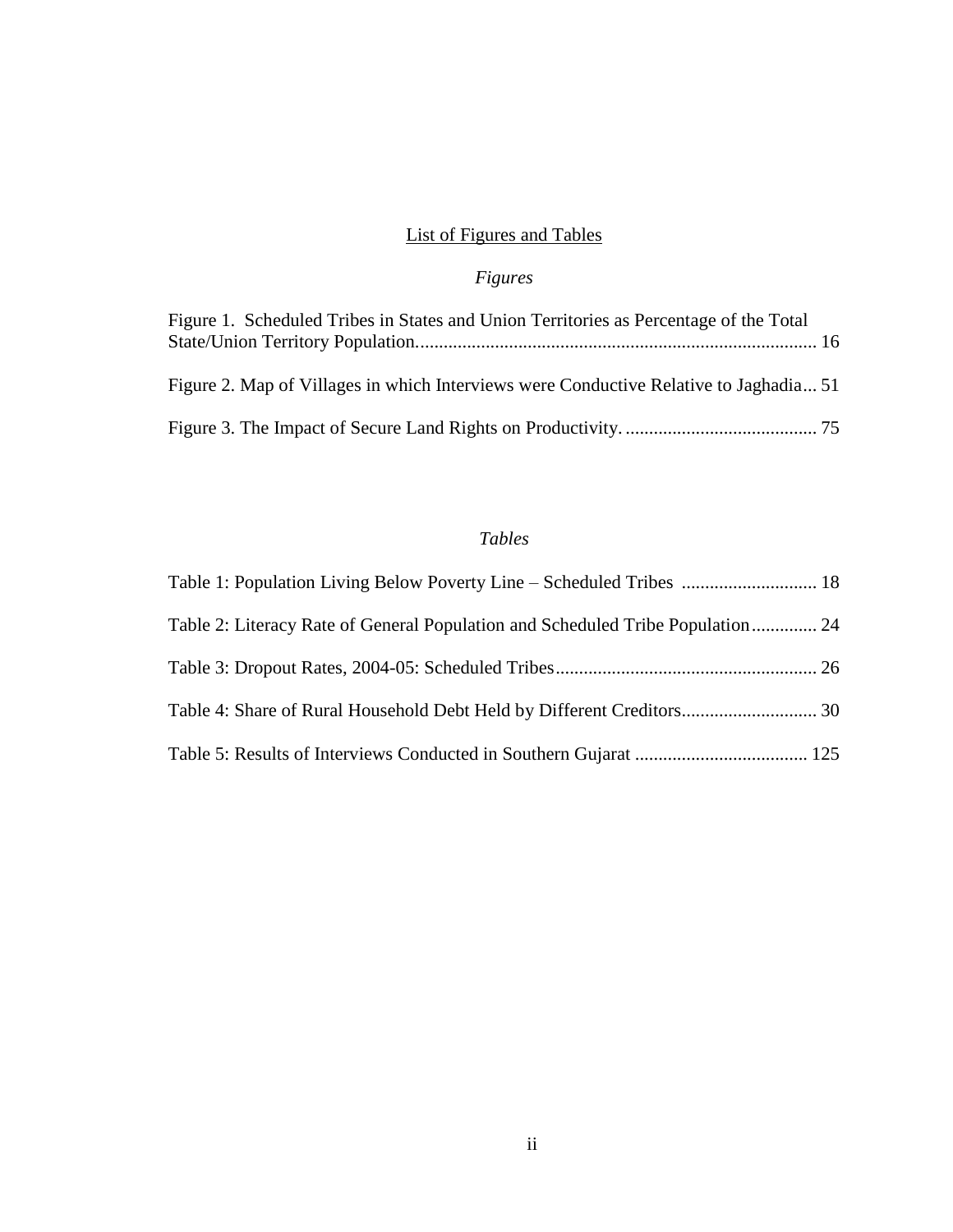### **Acknowledgements**

I am very grateful for the guidance and insightful critiques offered by Professor William Ascher and Barbara Ascher. In addition, this thesis benefited greatly from invaluable assistance of Lataben Desai, Anilbhai Desai, Ranjanben, and Dhirenbhai of the Society for Education Welfare and Action – Rural in Jaghadia, India. Finally, my fieldwork in Jaghadia was facilitated by the generosity of the Keck Center for International and Strategic Studies" Donald A. Henriksen Fellowship in Economy Diplomacy.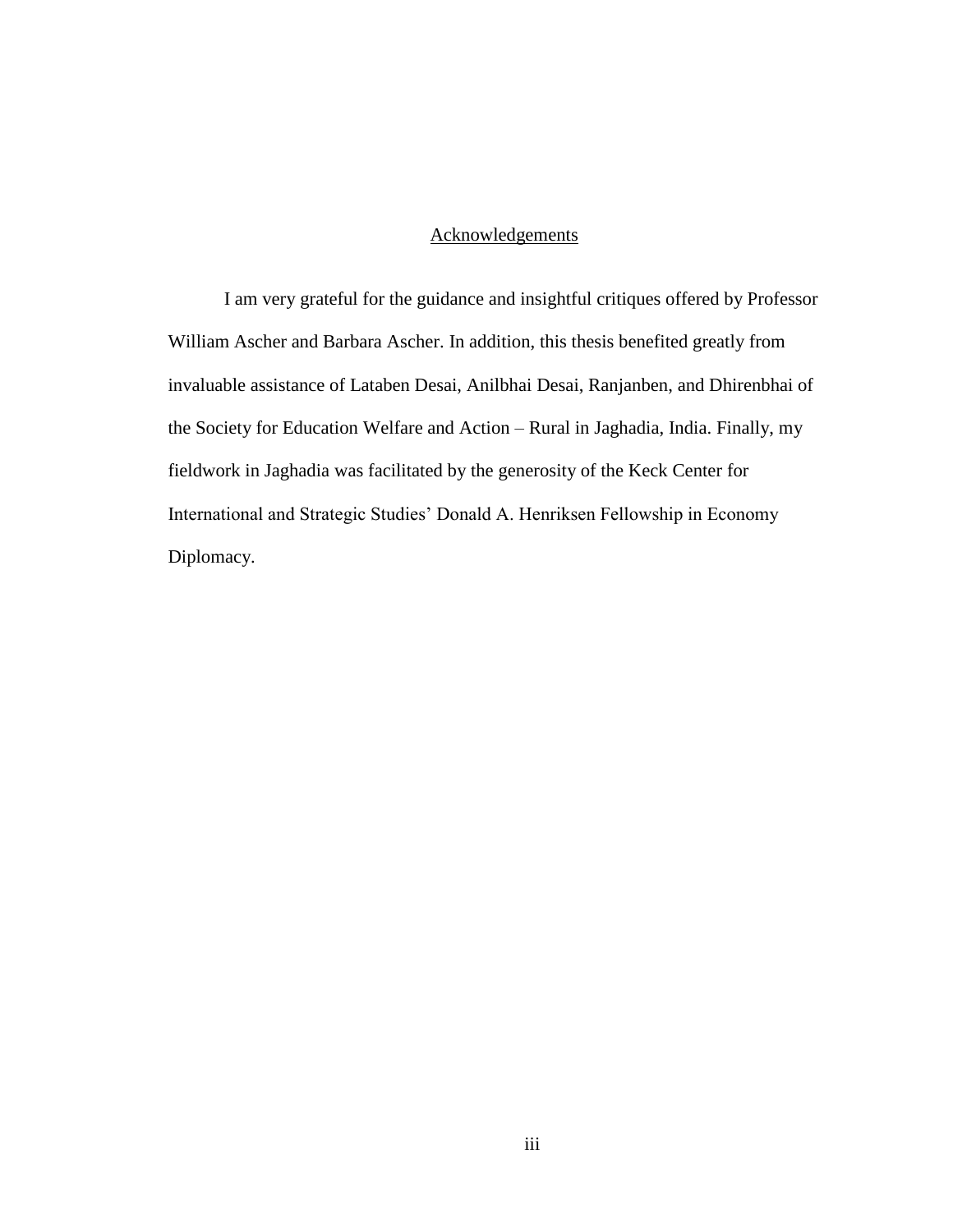#### **Chapter 1: Introduction**

He failed his medical entrance exam seven times. After his fourth try, Champukbhai had to leave his college in Ahmedabad and return to his parents" village in the Jaghadia district of Southern Gujarat. Luckily, he became involved in a survey conducted by a medical college from the nearby city of Bharuch, bringing his struggles to the attention of the staff of the Society for Education Welfare and Action (SEWA) – Rural, a nongovernmental organization focused on socioeconomic development in the rural, *adivasi* regions of Southern Gujarat. Anilbhai Desai, a surgeon and founding trustee of SEWA-Rural, took Champukbhai under his wing and provided him with handson training in local *adivasi*, or tribal, villages. After significant effort, Champukbhai passed the exam on his eight try. Now he runs a small private clinic for underprivileged patients in the town of Dadyapada, Gujarat. In Champukbhai"s opinion, *adivasi* culture has become very similar to nontribal culture in India. Though many *adivasis* used to be oppressed economically, politically, and socially by nontribals, he believes that this domination has significantly diminished, and that many *adivasis* have now become successful doctors, lawyers, and businesspeople.

Despite the difficulties he has faced, Champukbhai has had better fortune than many *adivasis*. For instance, Somabhai comes from the nearby village of Kapat. Both he and his wife, Muniben, are illiterate. Their two teenage sons dropped out of school before completing their secondary education, and their daughter is currently in eighth grade.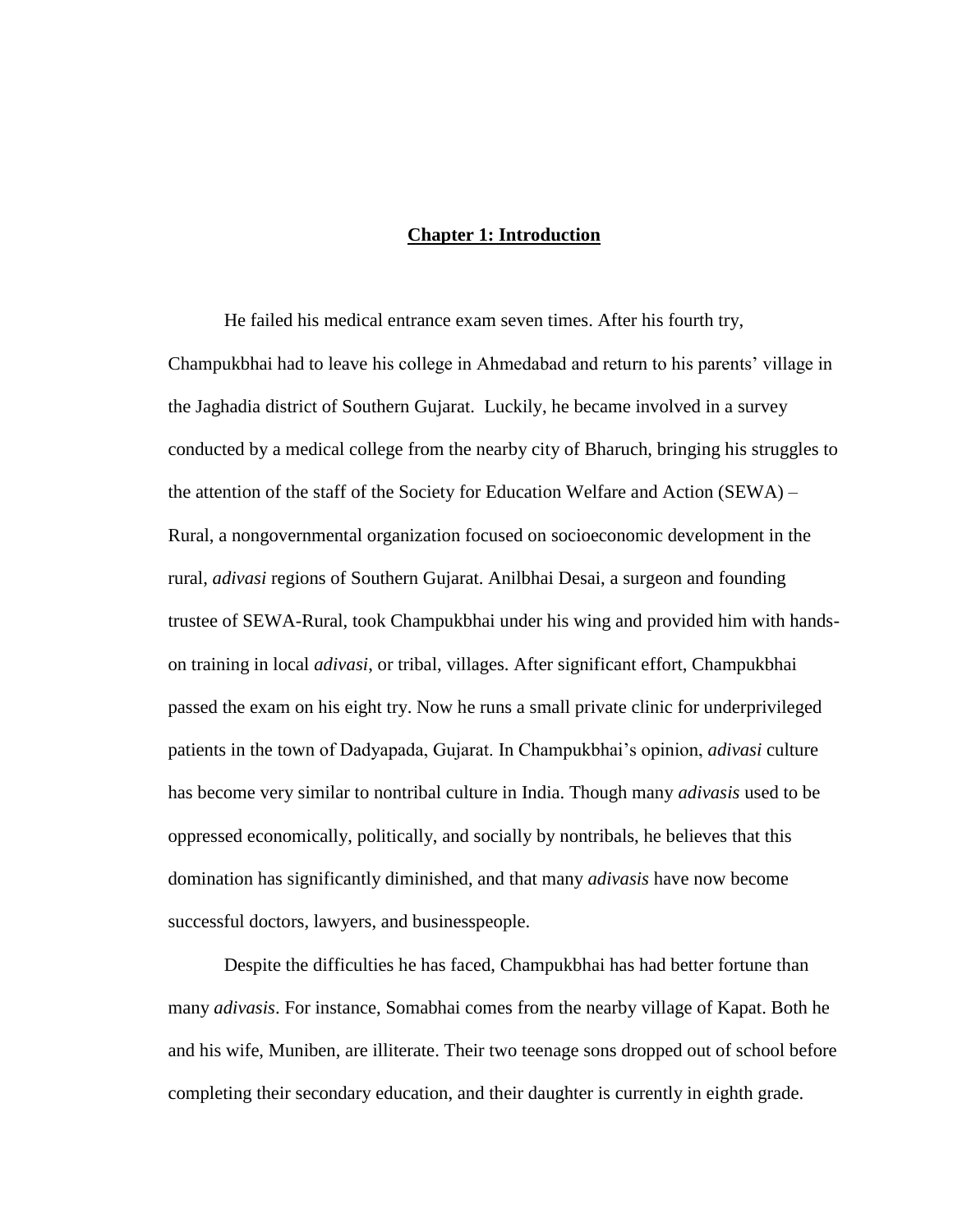Muniben is a housewife, and Somabhai and his two sons earn money splitting rocks at a nearby quarry, though they cannot find work on a daily basis. Muniben and Somabhai find *adivasi* culture to be vastly different from nontribal culture. The nontribals eat better food and they can cook with more oil, molasses, and purified butter; they wear more expensive clothing and have larger wardrobes; they live in bungalows and *paku*, or "finished," homes made of concrete, whereas *adivasis* live in *katchu*, or "unfinished," homes generally made of sticks coated in a mixture of mud and dried cow dung; nontribals do things with *niam*, meaning "according to rules," while *adivasis* often waste money on alcohol and tobacco; and they speak "proper" Gujarati, whereas nontribals often speak informal, Bhil dialects. Overall, Somabhai and Muninben believe that nontribal culture is superior to *adivasi* culture.

The *adivasis* are the members of the Scheduled Tribes protected by the Constitution of India.<sup>1</sup> As Article 342 of the Constitution states, the President is in charge of publicly specifying the *adivasi* communities that are considered to be Scheduled Tribes in a particular state (or union territory). Thus, a community declared as a Scheduled Tribe in one state is not necessarily scheduled in other states (The Constitution of India 211). According to the Ministry of Tribal Affairs, the essential characteristics of a Scheduled Tribe as initially established by the Lokur Committee are primitive traits, shyness of contact with the community at large, geographical isolation, socioeconomic backwardness, and a distinctive culture (Ministry of Tribal Affairs: Government of India: Annual Report 2007-08 25). Although many of these criteria are no longer relevant

 $\overline{a}$ 

<sup>&</sup>lt;sup>1</sup> The terms "*adivasi*" and "tribal" will be used in a semantically comparable manner in this thesis. While the Constitution of India refers to the *adivasis* as Scheduled Tribes, both "tribal" and "*adivasi*" are used in the relevant scholarly literature.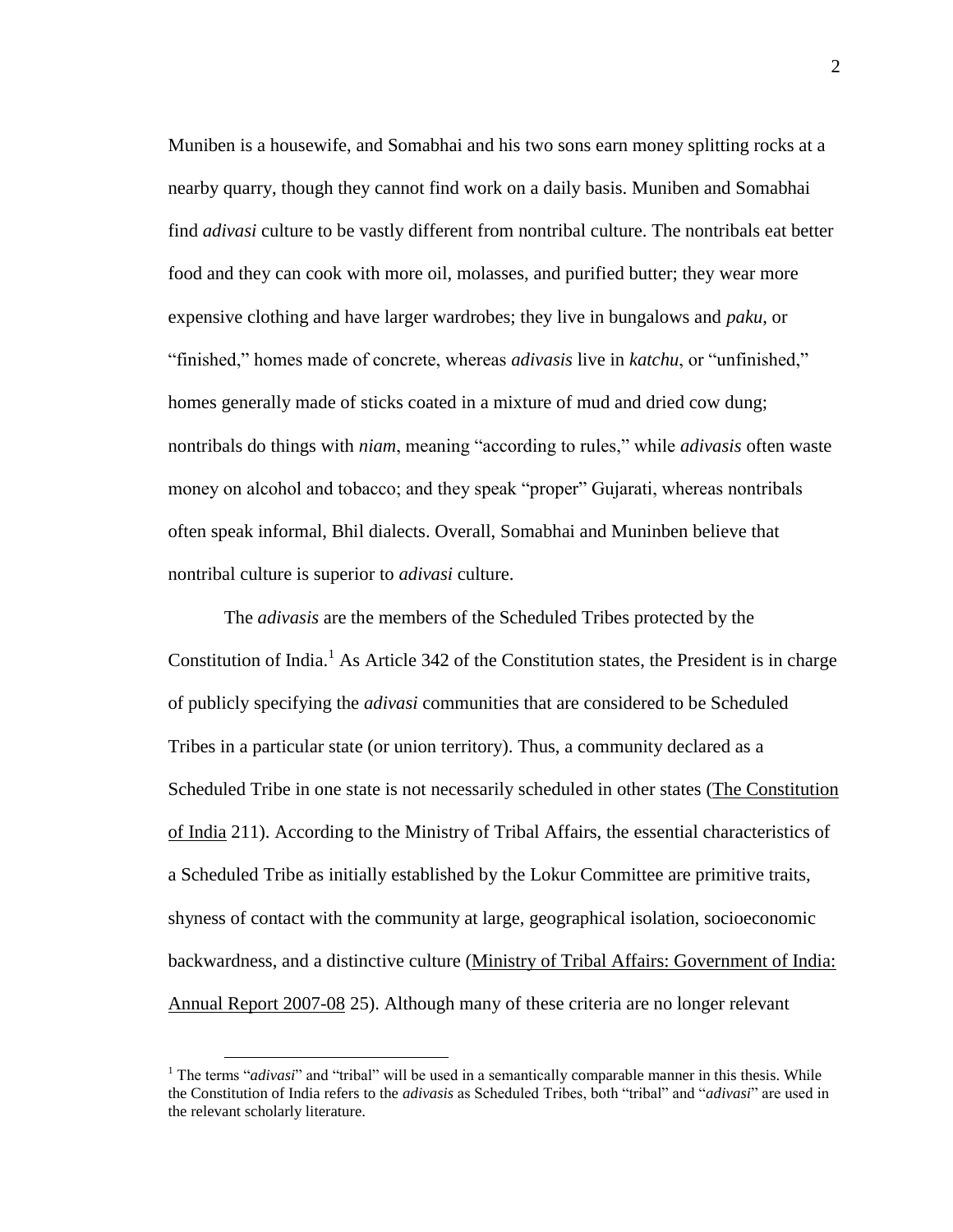today, this list has not yet been officially updated (Ministry of Tribal Affairs:

Government of India: Annual Report 2007-08 21). In order to ensure social and economic justice, establish equality of opportunity and status, and protect the dignity of every citizen, Article 46 of the Constitution promotes the educational and economic interests of Scheduled Tribes and other vulnerable sections (The Constitution of India 23). Accordingly, several provisions safeguard and promote the interests of the *adivasis* in a wide array of spheres.

In addition to securing the socioeconomic interests of disadvantaged communities such as the Scheduled Tribes, the Constitution seeks to protect their cultural rights as well. Article 29, Section 1 states, "Any section of the citizens residing in the territory of India or any part thereof having a distinct language, script or culture of its own shall have the right to conserve the same" (The Constitution of India 14). In fact, the preamble of the draft of the National Tribal Policy currently being reviewed by the Group of Ministers of the Union Cabinet voices its concern of striking an appropriate balance between the preservation of *adivasi* culture, identity, and values, and the augmentation of their quality of life through increased access to income generation activities, education, and health care (The National Tribal Policy (A Policy for the Scheduled Tribes of India) 2). The Policy expands on the issue of *adivasi* culture and development:

"The survival of this diverse tribal culture, ethos and way of life is increasingly under threat in a liberalized and globalised economy. Intensive and concurrent research is, therefore, required, both at macro and micro levels, to understand the impact of development activities on tribals, the problems faced, behavioural practices and patterns, standards of living, coping mechanisms, etc. so as to provide crucial inputs for framing of the policy" (The National Tribal Policy (A Policy for the Scheduled Tribes of India) 22).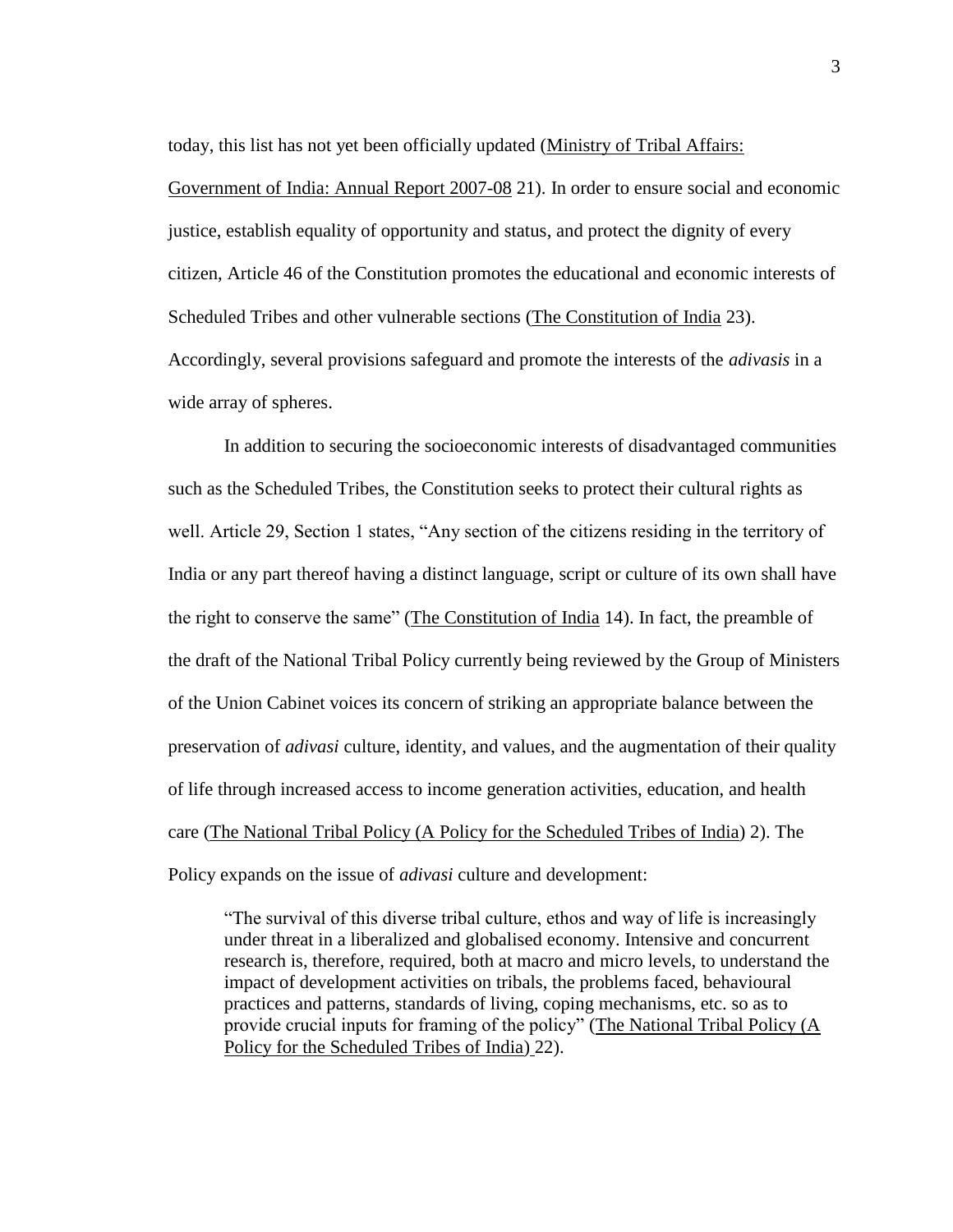Thus, the relation between the socioeconomic development of the *adivasis* and the preservation of their culture is an importance issue to not only Champukbhai, Somabhai, and Muniben, but to every *adivasi* and policymaker affected by the development policies in India.

#### **Objectives of Study**

Laws and policies have created a legal context aimed at allowing the *adivasis* to develop socioeconomically while retaining the aspects of their culture that they value the most. While the *adivasis* still face numerous challenges, it is evident that many have achieved successful economical advancement as a result of the legal framework established upon independence in 1947. Yet, it has also been acknowledged that economic advancement can undermine aspects of culture that are essential to the identity and dignity of the *adivasis*. Such a loss can result from exogenous factors such as government policy and the actions and beliefs of nontribals, or from endogenous factors such as the willingness of the *adivasis* to adopt the values of nontribals.

Furthermore, while the outcome of development efforts can be evaluated with measures of socioeconomic well-being such as income, literacy, health, and peace, it is challenging to identify the values and cherished aspects of the *adivasi* culture. In developing an inventory of the outcomes that the *adivasis* value, it is essential to keep in mind that values not recognized as important in the short-run may turn out to be significant in the long-run. An apt analogy is that of the boiling frog; the story goes that a frog placed in boiling water will jump out, but a frog placed in cold water that is slowly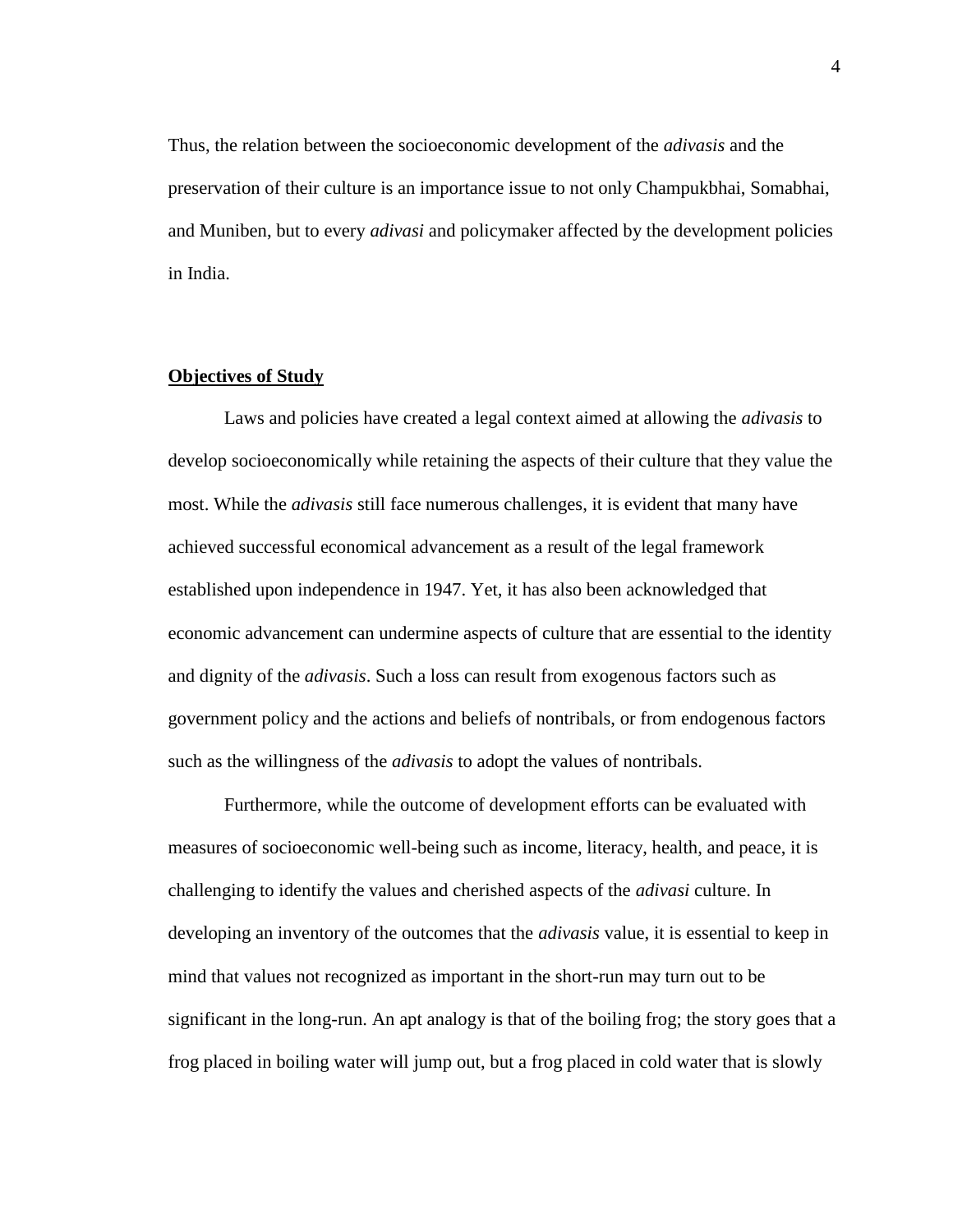heated will be boiled alive (Ascher). Thus, an evaluation of the values of the *adivasis* must take long-run considerations into account.

Accordingly, the objective of this study is two-fold. First, this thesis aims to analyze the effects of development on the valued aspects of the *adivasis'* culture. Implicit in this goal are the needs to consider the impact of development efforts on the well-being of the *adivasi* and to determine the cherished aspects of their culture. Secondly, the thesis seeks to propose methods of preserving the beliefs and practices that the *adivasis* value the most as they undergo development.

#### **Diversity of the** *Adivasis*

Though this thesis discusses the culture of the *adivasis* as a whole, it is important to keep in mind the heterogeneity of 461 Scheduled Tribes (Rath 16). In terms of geography, they live in disparate ecological and geo-climatic conditions, ranging from areas inaccessible by vehicles to hills, plains, and forests. Additionally, the tribal groups of India are at different stages of economic and social development. While some have experienced considerable advancement, others have not progressed far, especially those identified as the Particularly Vulnerable Tribal Groups (PTGs). The PTGs have extremely low literacy rates, engage in subsistence living, have a stagnant or declining population, and utilize pre-Green Revolution technologies (The National Tribal Policy (A Policy for the Scheduled Tribes of India) 25-27).

Additionally, while the languages in all of India can be categorized as Indo-European (Aryan), Dravidian, Austric, and Sino-Tibetan, most scholars agree that the languages of the *adivasis* can be classified into the Dravidian, Austric, and Sino-Tibetan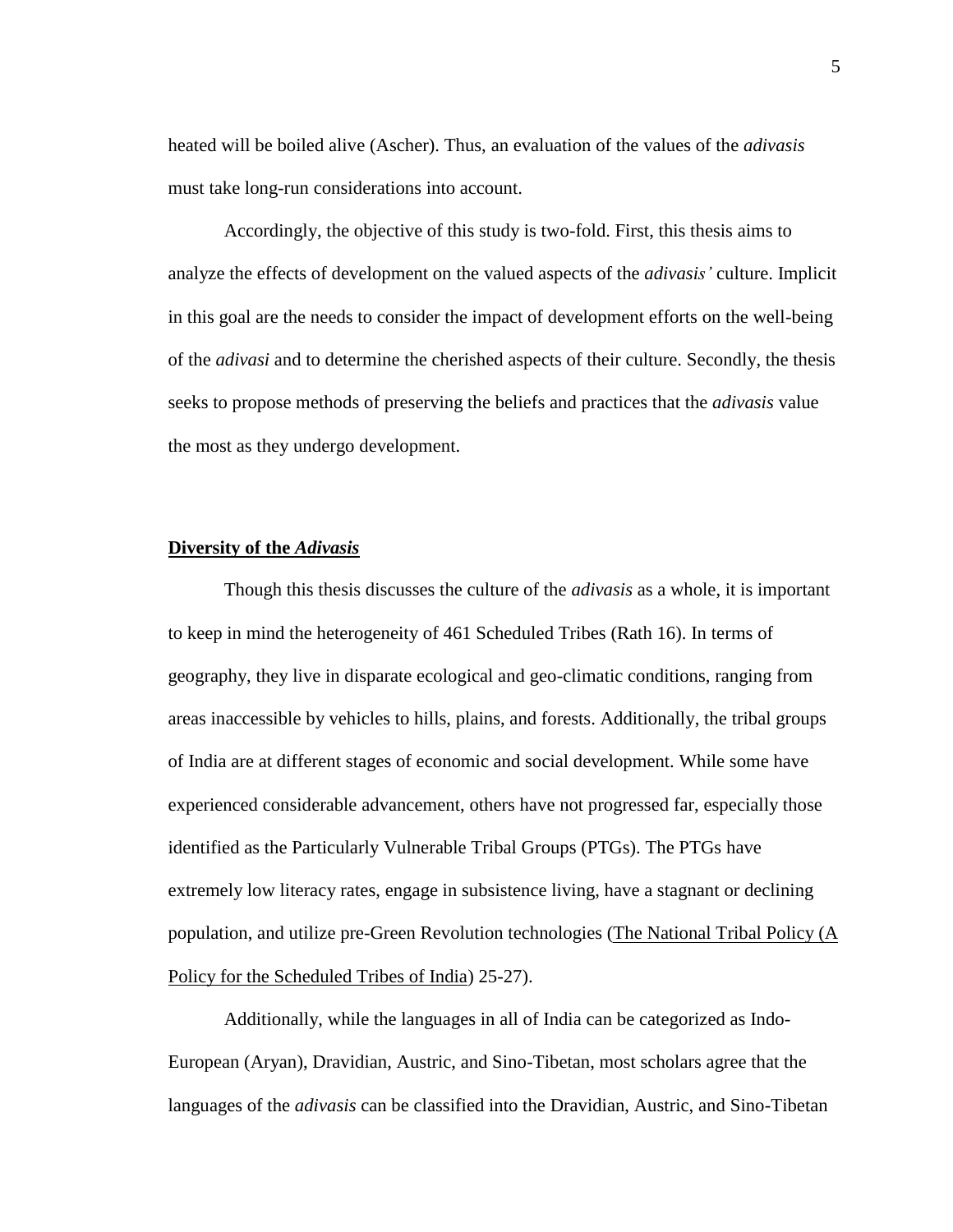families. This conclusion derives from the belief that the *adivasis* have pre-Aryan or non-Aryan origins. However, the issue of classification of the *adivasis* on the basis of racial affinities is a complex and debated topic. Regarding religion, only the extremely isolated *adivasi* communities have not been influenced by the major religions of India, mainly Hinduism, Christianity, Buddhism, Islam, and Jainism. Anthropologist Nadeem Hasnain found that in 1983, the vast majority of *adivasis* followed a form of Hinduism, and a significant number followed Christianity. Nonetheless, it is significant to note that the *adivasis* who have adopted these major religions have not necessarily abandoned their traditional faith, but instead practice aspects of both simultaneously (Hasnain 19-28).

#### **Government Policy Toward the** *Adivasis*

British policy towards the *adivasis* focused not on their socioeconomic development, but on securing peace among the *adivasis* and between the *adivasis* and the nontribals. For example, the first significant initiative the British took to engage the *adivasis* was with the Paharias in the Rajmahal Hills, which are in between the present day states of Jharkhand and Bihar in Northeastern India. In response to the perpetual violent outbreaks of the Paharias, the government withdrew the Rajmahal Hills tract from the jurisdiction of the courts in 1782, establishing what came to be known as the Hill Assembly. The Paharias were forced into submission by policies that transformed their land into government estate. The government continued to become more involved with the various tribes of India, generally establishing a system of serfdom in which an *adivasi* borrowed money from a moneylender in exchange for labor. Instead of receiving wages, the debtor received food and sometimes clothes. Generally, this process was cyclical and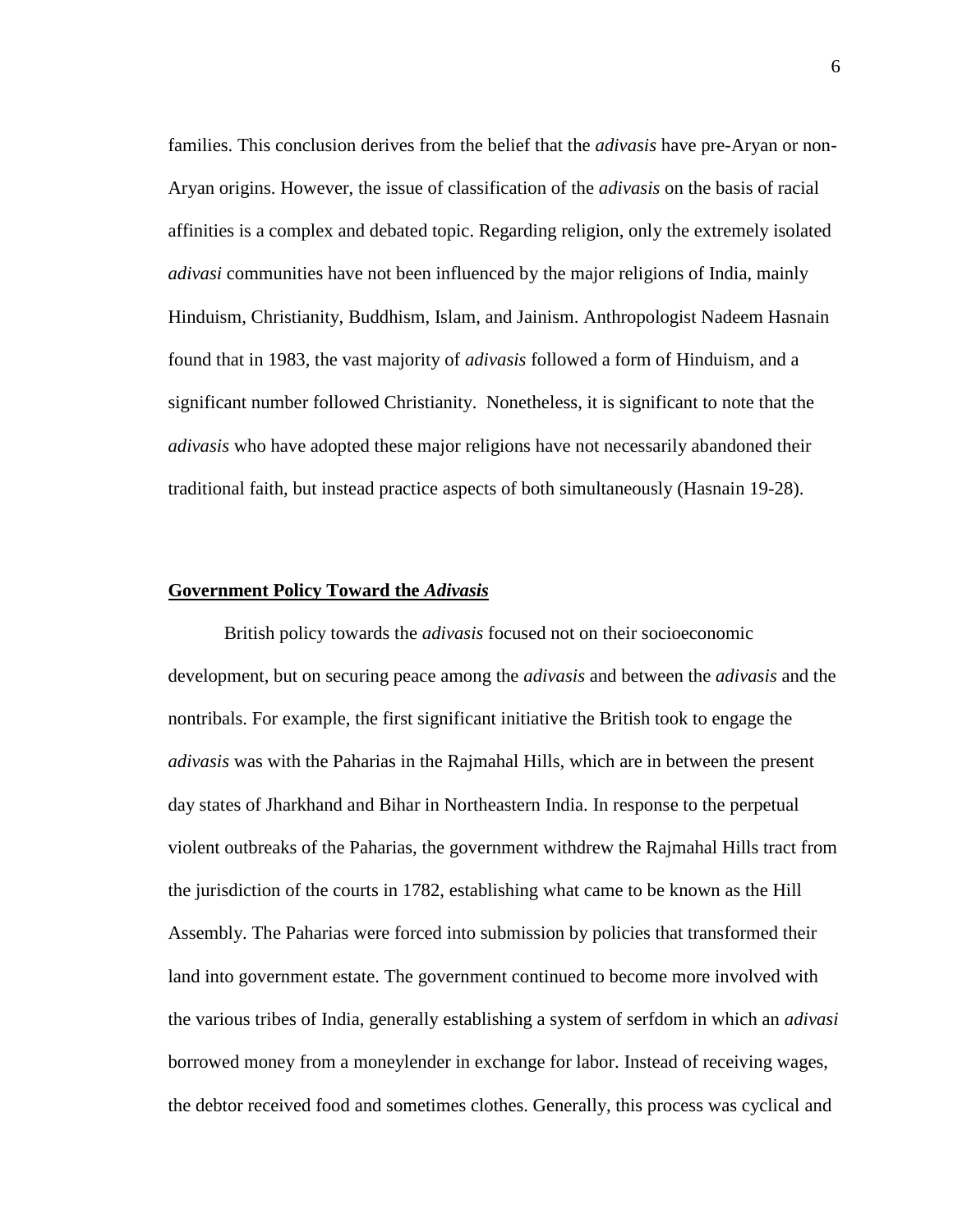the bondage of debtors often continued throughout the *adivasi*"s life. Moreover, the courts stipulated that if a debtor died without fully paying off his debts, his child or next in kin would be required to continue providing the creditor with labor until the debts were paid off (Ghurye and Hughes 70-75).

Government policies changed significantly after gaining independence in 1947. As previously mentioned, constitutional safeguards cover a wide range of issues. While Article 46 is a broad provision that discusses the regulatory and developmental aspects of *adivasi* safeguards, other articles are more specific. Articles 23 and 24 do not directly address the *adivasis*, but they discuss social safeguards that are particularly applicable to them. Specifically, Article 23 prohibits human trafficking and forced labor, and Article 24 prohibits child labor (below the age of fourteen) in factories, mines, and other dangerous jobs (The Constitution of India 13; A Handbook 4).

Regarding economic provisions, the first section of Article 275 provides states with yearly grants from the Consolidated Fund of India in order to promote the welfare of the local Scheduled Tribes. The Fifth Schedule allows for government administration and control of the Scheduled Areas and Scheduled Tribes in every state other than Assam, Meghalaya, Mizoram, and Tripura. This means that all states except for the aforementioned four have Tribe Advisory Councils and the Governors of these states have special powers, including the ability to prohibit or restrict the transfer of land among members of the Scheduled Tribes, to regulate the affairs of moneylenders who lend to members of Scheduled Tribes, and to regulate the allotment of land to members of Scheduled Tribes. The Sixth Schedule establishes Autonomous District Councils and Autonomous Regional Councils in the *adivasi* areas of the states of Assam, Mizoram,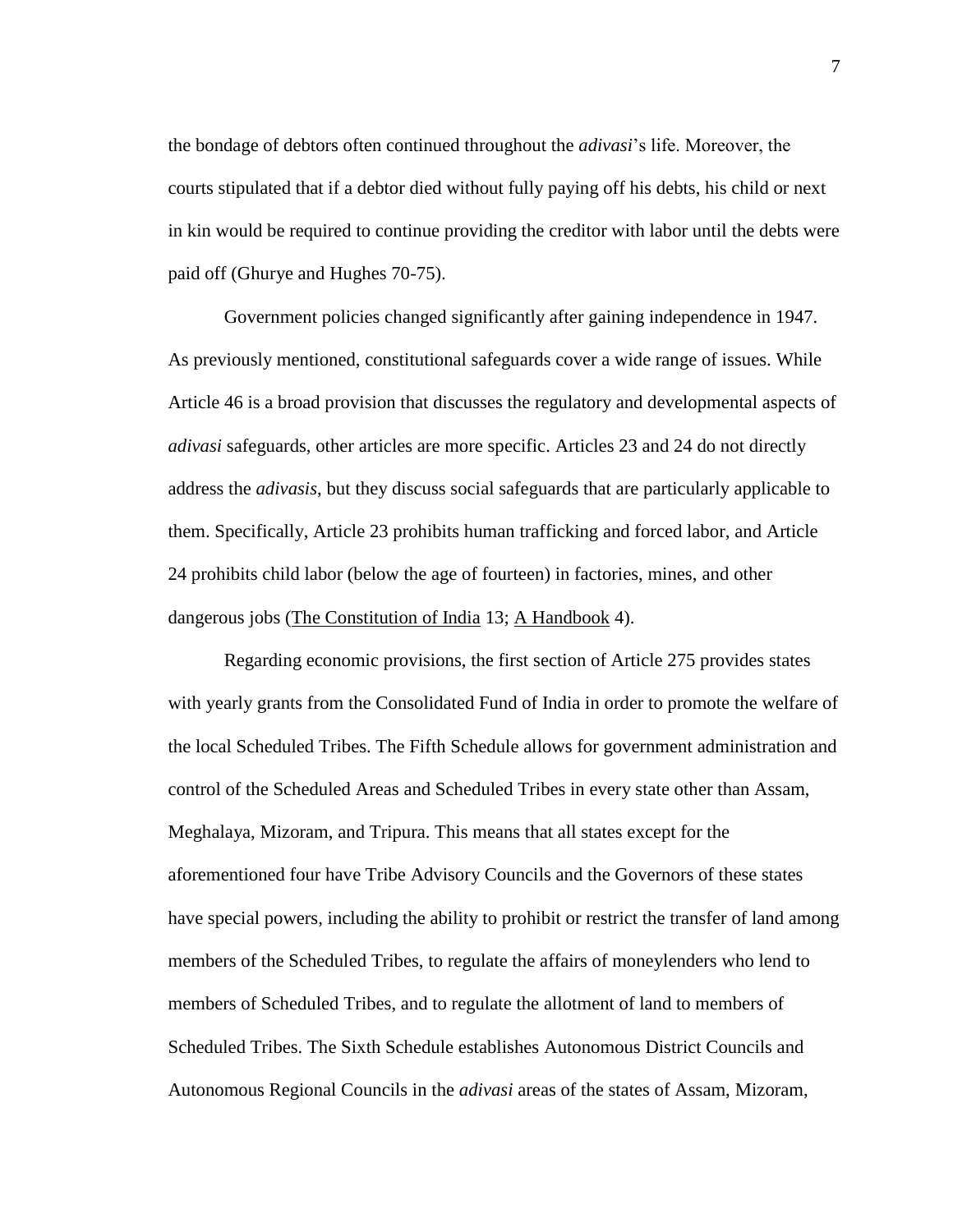Meghalaya, and Tripura. The Autonomous Councils have the authority to administer the development programs of the *adivasi* areas and to make laws on issues such as shifting cultivation, public health and sanitation, land and forest usage, and village social customs (The Constitution of India 15-165; A Handbook 5).

Educational safeguards in the Constitution include Section 4 of Article 15, which was added through the Constitution Act of 1951. It allows the state to reserve seats in educational institutions such as medical and engineering colleges for members of the Scheduled Tribes and Scheduled Castes. Additionally, Article 350 states that every state must try to provide facilities for instruction in the mother tongue of surrounding linguistic minority groups at the primary level, which is applicable to the *adivasis* since so many of them have their own languages and dialects. Articles such as Article 330 and 332 also provide for the reservation of seats for both Scheduled Tribes and Scheduled Castes in government bodies, such as the House of the People, the Legislative Assemblies of the States, and *panchayats* (local, village-level bodies). Finally, the Constitution also reserves seats in civil posts and services in order to employ and thereby empower the *adivasis* (and other marginalized members such as the Scheduled Castes and Other Backwards Castes) (The Constitution of India 7-217; A Handbook 6).

The Planning Commission of the Government of India has also addressed development policies pertaining to the well-being of the *adivasis* since the First Five-Year Plan in 1951 through what Govinda Chandra Rath labels as the welfare model of development (Rath 32-41). Essentially, the Five-Year Plans lay out steps for empowering the *adivasis* by ensuring that they reap the advantages of modern development. They delineate specific welfare actions to compensate for the various forms of marginalization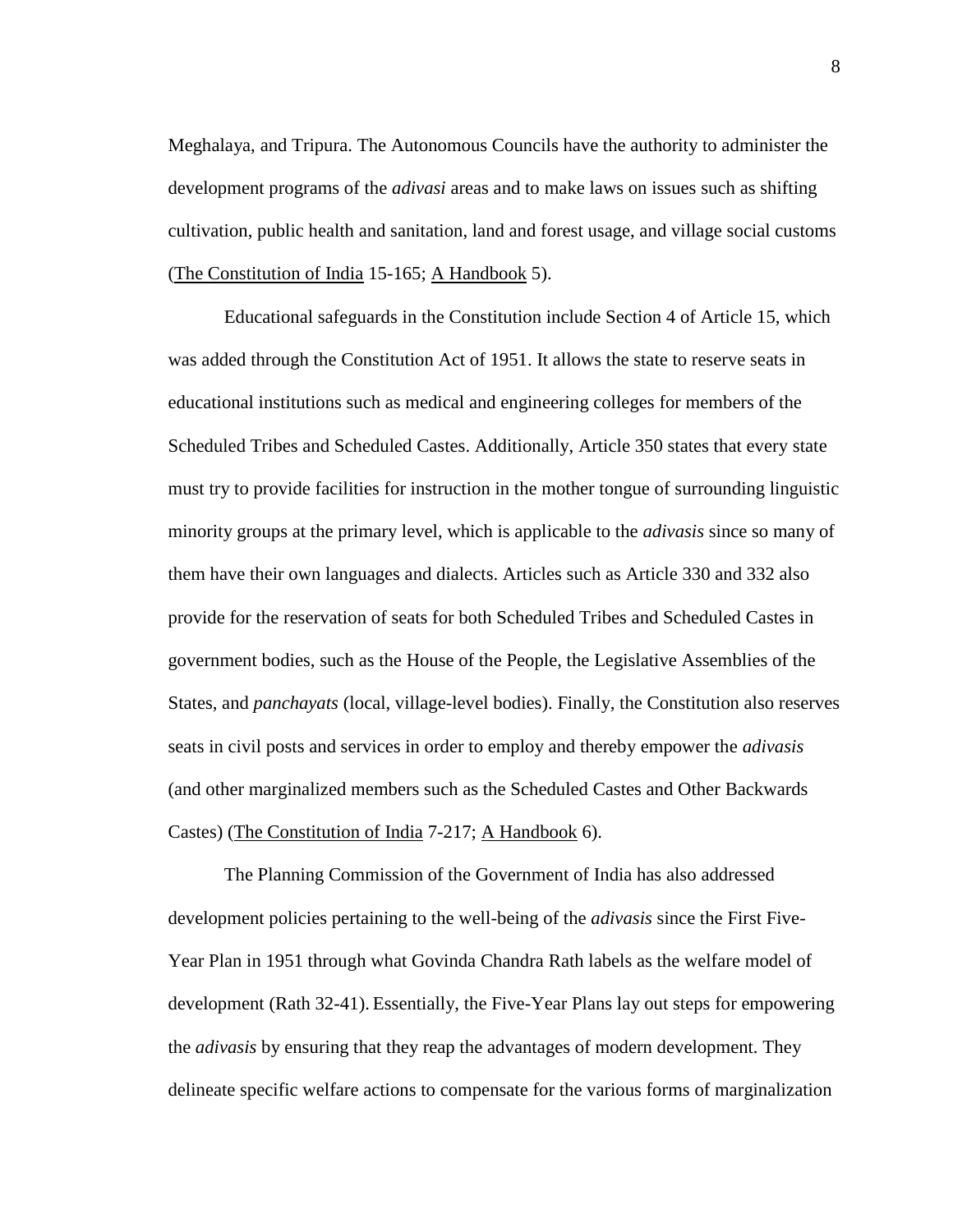that the *adivasis* face. For instance, the Tribal Sub-Plan aims at coordinating the resources of all development sectors relating to the development of the *adivasis*. However, the Eleventh Five-Year Plan reports that the implementation of the Tribal Sub-Plan "leaves much to be desired" (Eleventh Five-Year Plan: Chapter 6: Social Justice 104). The Ministry of Tribal Affairs was also established in October 1999 in order to provide "more focused attention on the integrated socioeconomic development" of the *adivasis*, though it has also been criticized as being ineffective (Ministry of Tribal Affairs: Government of India: Annual Report 2007-08 9).

Jawaharlal Nehru, the main architect of the Five-Year Plans, has strongly espoused the idea that tribes should be able to enjoy the benefits of modern medicine, agriculture, economic growth, and education without having to give up their values. The essence of Nehru"s scheme of development has evolved through eleven Five-Year Plans and has been modified in response to the evaluations of different governmental committees and individual studies, such as the Scheduled Areas and Scheduled Tribes Commission in 1961. For instance, the Eleventh Plan calls for a paradigm shift towards a "tribal-centric, tribal-participative and tribal-managed development process" that departs from dependence on a "largely under-effective official delivery system" (Eleventh Five-Year Plan: Chapter 6: Social Justice 115). Nonetheless, important issues like improving health services, increasing literacy rates, and providing food security and nutrition have been given priority during all planning periods (Eleventh Five-Year Plan: Chapter 6: Social Justice 101-136).

In general, the post-independence financial investment in *adivasi* areas that is described in these Plans has been conducted in two ways, namely through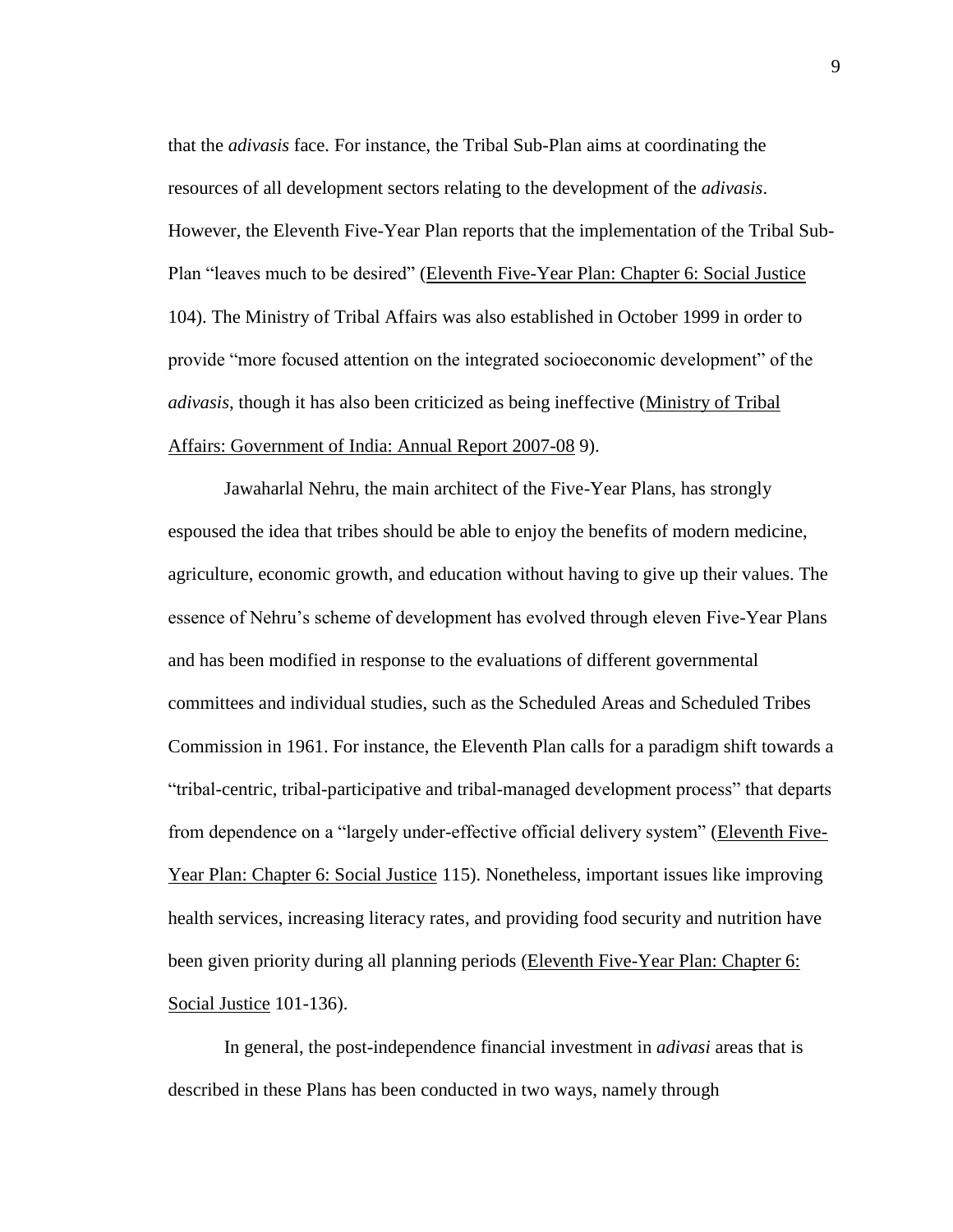industrialization and *adivasi* empowerment efforts. Some development programs exploit minerals and water resources in *adivasi* regions, thereby establishing industries and constructing projects such as dams. Rath"s social audit of this investment method reveals significant loss to the tribes in the form of eviction, deprivation of common property resources, and loss of community life. However, an economic audit demonstrates a positive contribution to gross domestic product growth in the areas of implementation. The second method, which aims to empower tribes through the distribution of loans and subsidies and the creation of self-employment and wage-employment, does not accrue as much economic benefit, but it does contribute significantly to many non-economic outcomes, such as skills training and the sustenance of *adivasi* values (Rath 32-41).

#### **Agents of Change from the Local, National and International Levels**

These two forms of investment are carried out by a wide array of agents at the local, national, and international levels, including governmental departments, civil society organizations like nongovernmental organizations, missionary institutions, and human rights movement activists. Given the high variance of issues, values, and environments among the tribes, it is not surprising that there are numerous state or local level organizations. For instance, the Juang Development Agency was constituted in the 1970s for the development of the economically backward Juang tribe in Orissa. The organization achieved success in terms of both health and economic improvements. To achieve economic self-sufficiency, the Juang Development Agency began to operate Large Agricultural Multipurpose Society (LAMP) initiatives in their areas, which bought oilseeds from the tribes and sold necessities like salt, sugar, rice, cloth, pesticide, and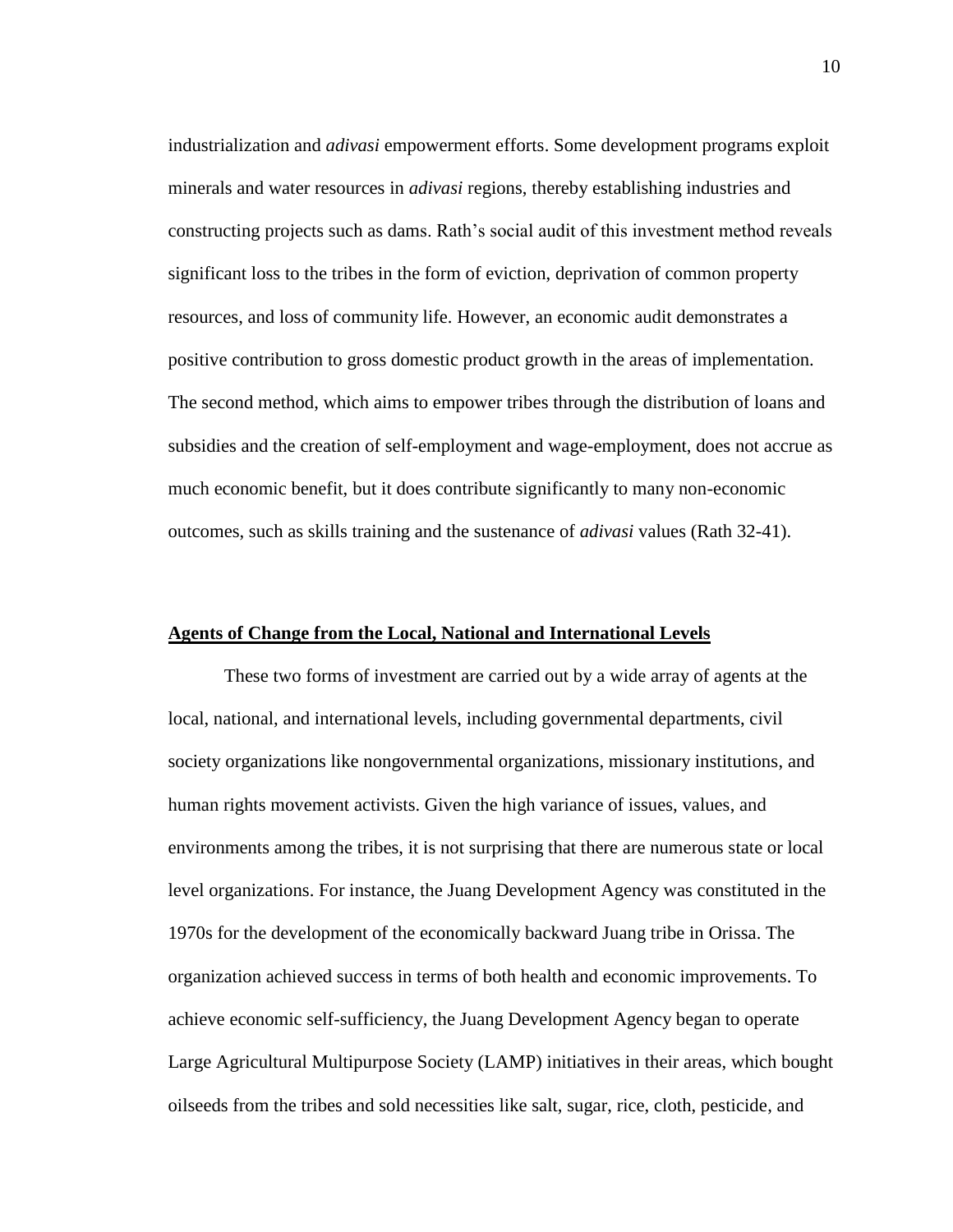kerosene. The LAMP cooperatives also replaced the moneylender as the *adivasis'* source of loans (Rath 21).

Other organizations, such as the All-India Tribal Development Council and the All-India Tribal Welfare Home, have national networks. The All-India Tribal Development Council (or *Akhil Bharatiya Adivasi Vikas Parishad*) is an organization supported by Congress and founded in the 1970s by the veteran *adivasi* leader, Kartik Oraon. The Council mainly focuses on augmenting political participation of the tribes and it consequently often influences the policy making process relating to *adivasi* development. The All-India Tribal Welfare Home (or *Akhil Bharatiya Vanvasi Kalyan Ashram*), established in 1852, has a pro-Hindu ideology and hosts a series of programs in remote *adivasi* villages. Among other activities, the Home facilitates the formation of self-help groups, encourages small savings in post offices, provides training for the scientific cultivation of cash crops, distributes seeds, arranges local resources for irrigation, and increases awareness of *adivasi* issues such as the impact of globalization and liberalization on *adivasi* life through symposiums, books, and periodicals (Rath 20- 26).

International agencies have been involved in development projects in *adivasi* areas since the implementation of the Second Five-Year Plan period (1956-1961). For instance, the Soviet Union and West Germany contributed to the establishment of the Bhilai Steel Plan in Madhya Pradesh and the Rourkela Steel Plant in Orissa, respectively. Unfortunately, the net benefits of these industries accrued mainly to the central government, nontribal employees, and international agencies, with only a negligible part of the profit left over for the local tribes. International organizations such as the United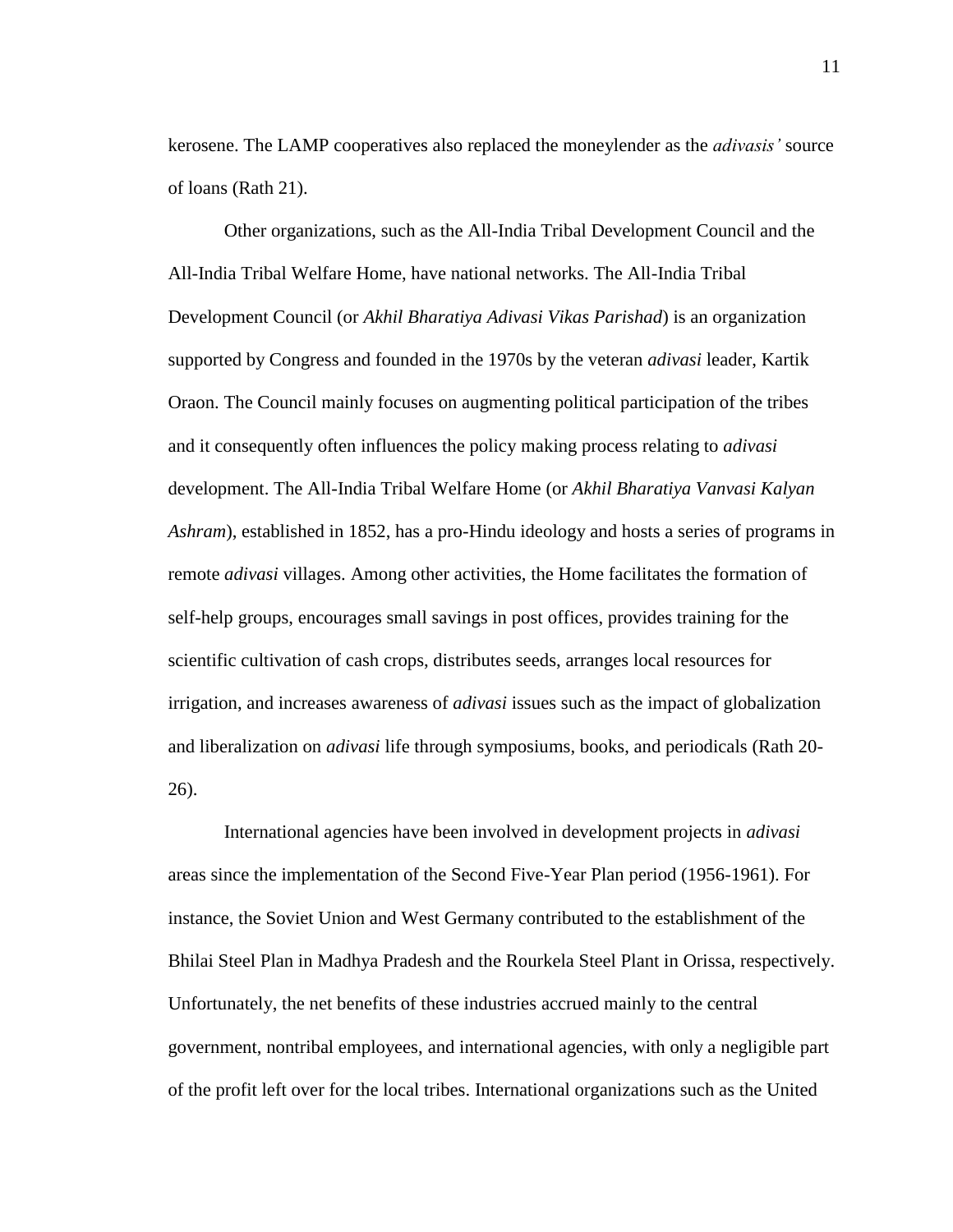Nations (UN), the World Health Organization (WHO), and the World Bank have also taken initiatives to develop tribal India. The UN has a series of programs under the Declaration of the International Decade of the World"s Indigenous People that aims to strengthen international cooperation on issues of human rights, the environment, development, and health as they relate to indigenous populations worldwide. The WHO has highlighted that indigenous people tend to have lower life expectancy, higher rates of infant mortality, and more cases of chronic illness than non-indigenous populations (Rath 15-21). In terms of international efforts to integrate *adivasi* communities into the market economy, the World Bank has carried out various programs such its recent \$84 million revival credit and loan program that focuses efforts on seven *adivasi* areas in the state of Orissa in an effort to support the implementation of fiscal, economic and administrative reforms needed to achieve poverty reduction (Public Information Document of the Orissa Economic Revival Credit/Loan).

In addition to efforts made by external agents, development efforts have also risen from the *adivasis* themselves. For instance, the Kani tribe of Kerala traditionally produced and used *Jeevani*, an anti-stress, immunity-building, and restorative agent based on the herbal medicinal plant *Trichopus zelyanicus*. Over time, the scientists of the Tropical Botanical Garden Research Institute (TBGRI) discovered the medicinal purpose of this plant and proceeded to engineer a drug on the basis of *adivasi* knowledge, licensing it to the Arya Vaidya Pharmacy Ltd for marketing purposes. The TBGRI transferred 50% of the license fee but only 2% of royalties from the total income of the drug to the Kerala Kani Samudaya Kshmena Trust, which runs welfare programs for the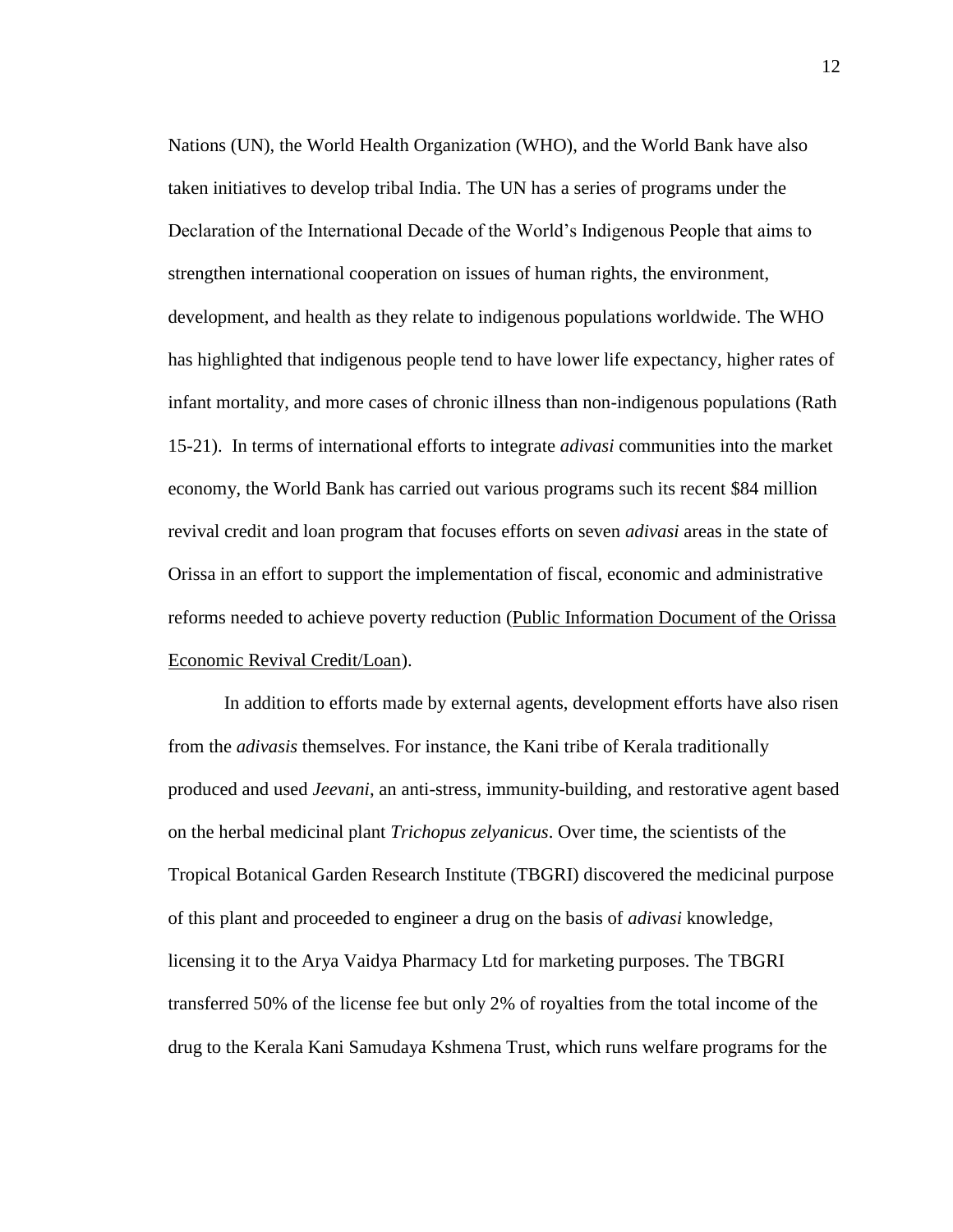community. Though this is a small portion of the profits, it indicates that the tribes can raise their economic standing by commercializing traditional knowledge (Moran 25).

#### **Responses to Development Efforts**

The socioeconomic development efforts by agents at these various levels have been met with positive, negative, and conditional responses. Positive responses tend to highlight the achievement of the ongoing development process and to predict future development successes. They generally take development to be an end in itself and often overlook issues of integration into developed society. A protagonist of the positive response is anthropologist Furer-Haimendorf, who observed through fieldwork in Northeast India during the 1970s that the tribes of India were beginning to integrate into the mainstream society, culture, polity, and economy (Fürer-Haimendorf 170-181). M.N. Srinivas, another anthropologist, agrees with Furer-Haimendorf and believes that democratic polity has been facilitating development in tribal India. In fact, he claims that the success of Indian democracy will be finalized when it is possible for *adivasis* to occupy top political positions, like vice-president, president, and prime minister (Rath 20- 26).

The negative response rejects such arguments, claiming that even though the development policies may benefit a few individuals by providing them in with high political positions, the exploitation of the *adivasis* by the schemes outweighs the gains. Advocates of this view point out that the acquisition of a top political position by one *adivasi* does not necessarily signify development of the *adivasis* as a whole and that it would not directly relieve their immediate problems. In the middle of these two extremes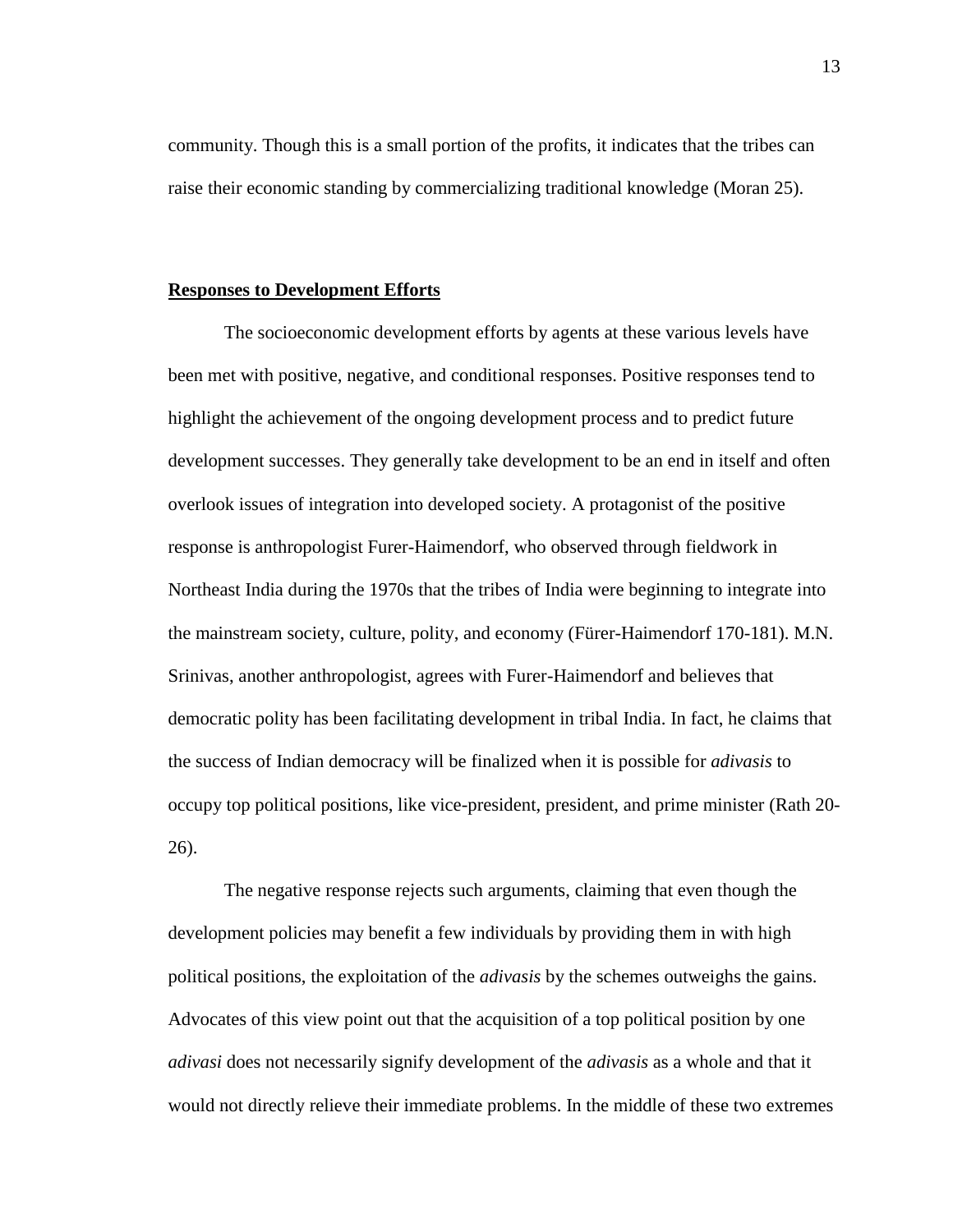lies the conditional response, which not only emphasizes the drawbacks of development, but also suggests a series of remedies. For instance, to mitigate the threat that globalization places on the *adivasi* economy by changing the balance of gender roles and altering community life, Nathan and Kelkar suggest market-base services that match local needs, promote gender equality, facilitate the equal distribution of land, preserve the environment, and provide for the public provision of health care and education needs (Nathan and Kelkar 1955). The conditional response perspective may also point out the negative effects that the Juang Development Agency had on the Juang people. For instance, to create economic growth, the Juang Development Agency forced the *adivasis* away from their tradition of shifting cultivation to commercial exploitation of the forests. When the forest department later restricted the use of forest resources, the *adivasis* were pushed into a situation of near landlessness (Rath 21).

#### **Structure of Thesis**

This thesis examines the relationship between the socioeconomic development and culture of the *adivasis* through the policy sciences framework. Chapter two discusses background trends to establish greater motivation regarding the importance of the subject. Included in this chapter are discussions of the current situation of the *adivasis* in terms of poverty, health care, education, indebtedness, property rights, gender inequity, and demands for political autonomy. Chapter three delves into the conditioning factors underlying the situation, including the impact of culture on development, the impact of development on culture, a discussion of interviews conducted with the Vasava Bhils in Southern Gujarat, and the evolution of the *adivasi*s" cultural identity. Methods of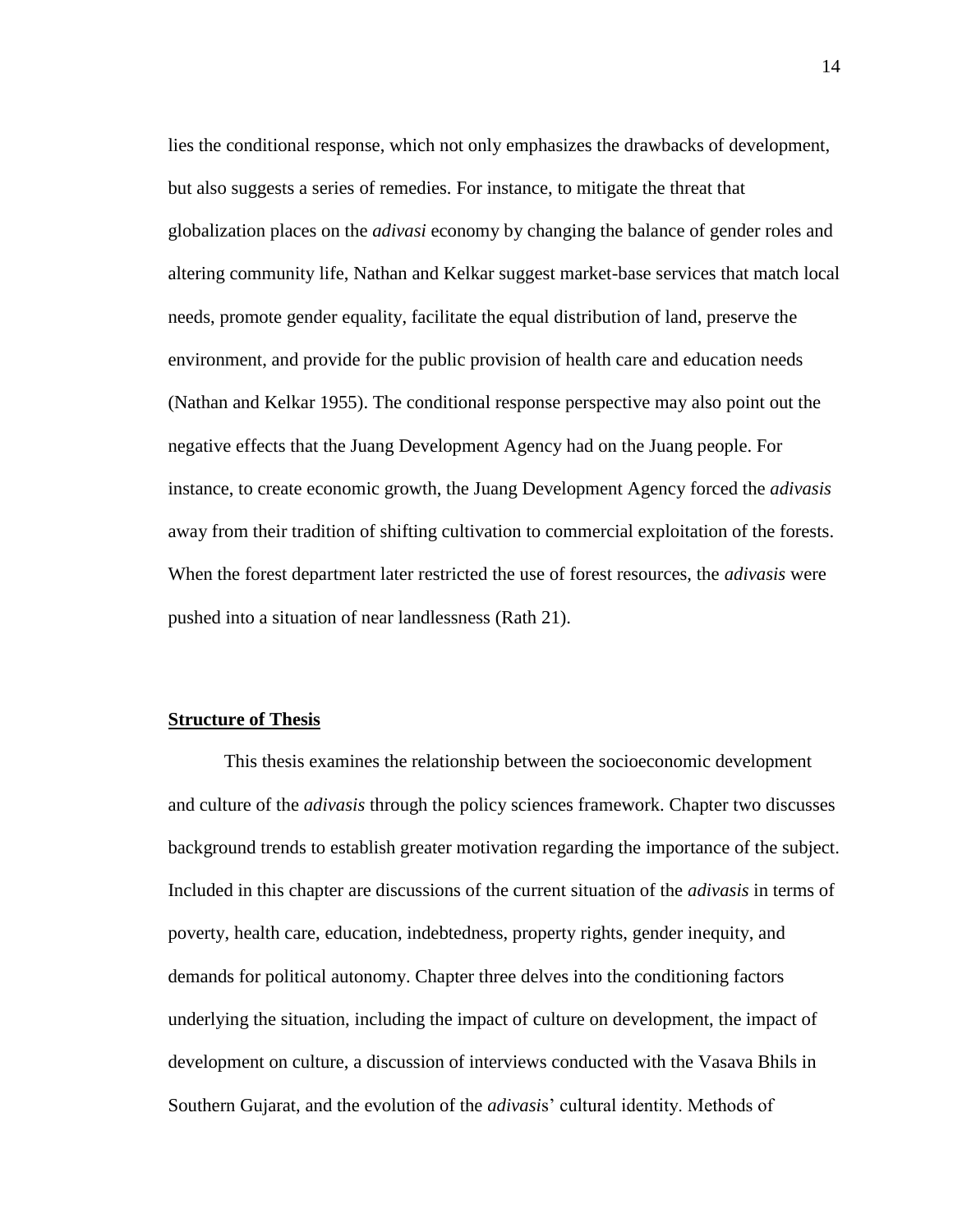smoothing the *adivasis*' transition into more productive economic activities while appreciating and conserving the valued aspects of their culture are examined in chapter four. This chapter focuses on issues of land reform, irrigation policy, and access to finance. Finally, chapter five provides conclusions and policy implications for how the *adivasis* can undergo the forces of socioeconomic development while retaining the most valued aspects of their culture.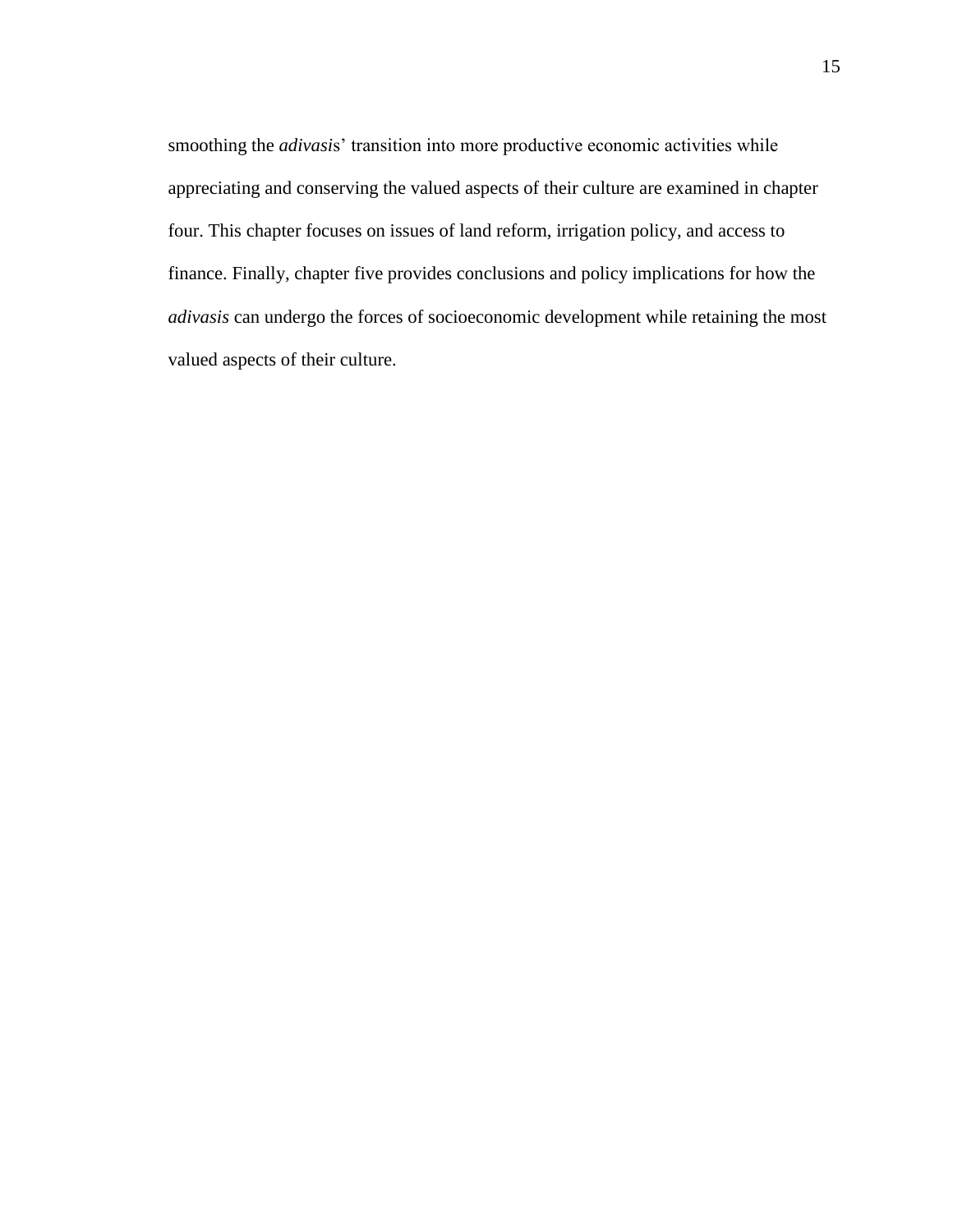#### **Chapter 2: Background Trends**

As the 84.33 million *adivasis* of India undergo the various forces of development, they encounter many problems that must be addressed in order to achieve sustainable progress, especially given that they constitute 8.2% of the Indian population ("Census of

Ministry of Home Affairs, Official website). As Figure 1 illustrates, 80% of the *adivasis* live in the "central belt" of India, spanning from Gujarat and Rajasthan in the west, across the states of Madhya Pradesh, Maharashtra, Bihar, Chhattisgarh, Jharkhand, and Orissa, to Tripura and West Bengal in the

India, Govt. of India -



Figure 1. Scheduled Tribes in States and Union Territories as Percentage of the Total State/Union Territory Population, 2001 Census, "Ministry of Tribal Affairs: Government of India: Annual Report 2007-08," (2007) 28.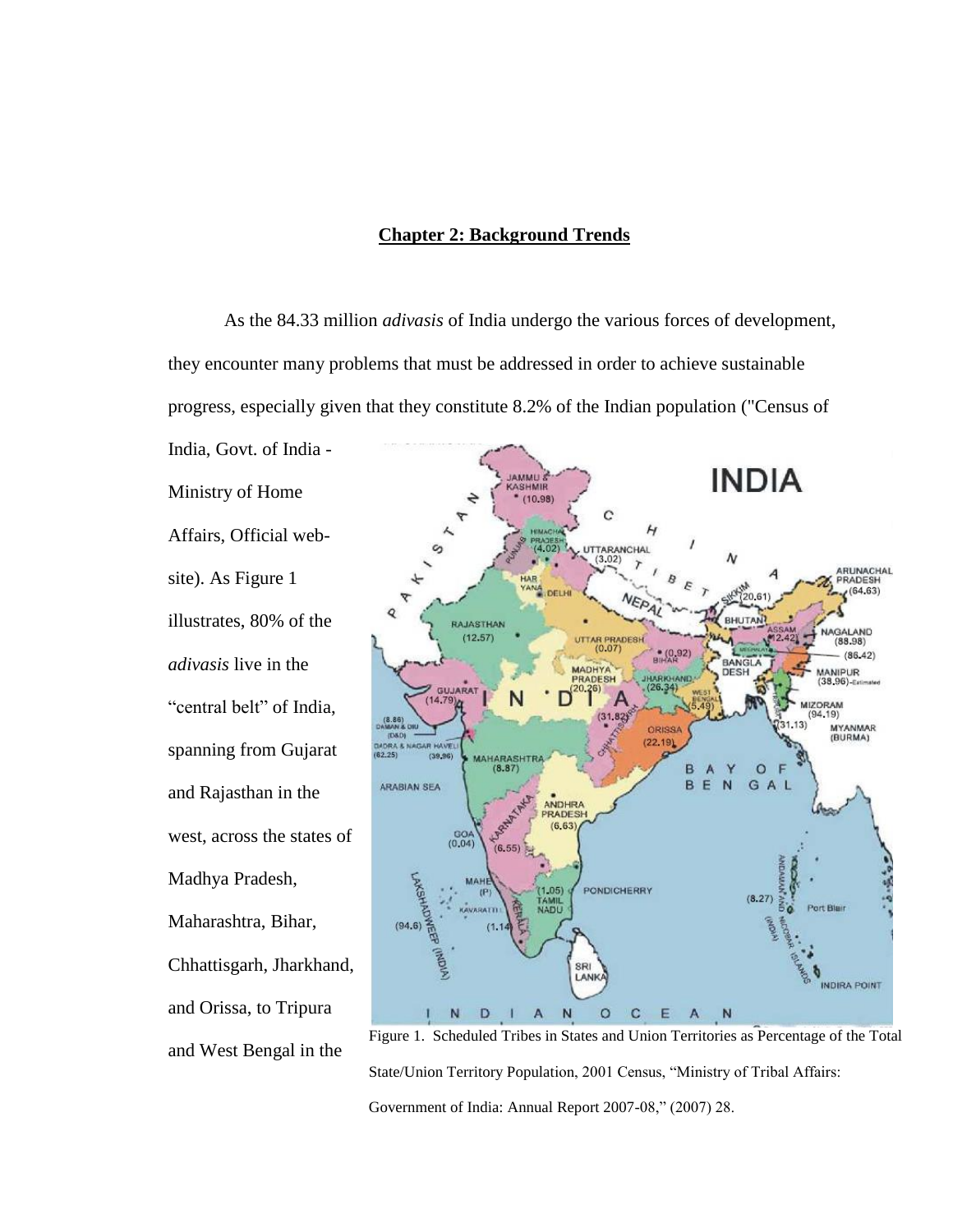east. The majority of the remaining 20% live in the northeastern states of Mizoram, Meghalaya, Nagaland, Arunachal Pradesh, and Sikkim, and the union territories of Dadra and Nagar Haveli, Andaman Islands, Nicobar Islands, and Lakshadweep. Andhra Pradesh has the largest *adivasi* population among the southern states of India, and a small *adivasi* population also lives in the southern states of Kerala, Tamil Nadu, and Karnataka (Rath 16). Similar to the nontribal population of these Indian states, the *adivasis* of the 461 tribes of India have diverse customs, values, languages, and religions. Consequently, the problems that development creates for the *adivasis* depend significantly on their social and ecological environment.

#### **Extent of Poverty**

The fact that the planning process in India over the past sixty years has failed to adequately narrow the disparity between the *adivasi* and nontribal populations is evident, revealing significant inequality in the realms of social and economic life. Anthropologist and *adivasi* activist, Verrier Elwin, wrote a poem in 1964 on the Kuttia Kond tribe of Orissa that suggests high levels of material poverty:

"They have no treasure as the world counts gain, Some starving cattle; a small bin of grain Torn scraps of dirty cloth; a string of beads, A mat, a broken bed, a pot of seeds,

A basketful of roots, a little meat, The bows and arrows and a wooden seat, Is all their low-roofed hovels boast of store Such is the sad accounting of the poor" (Fürer-Haimendorf; Elwin and Rustomji 54-55).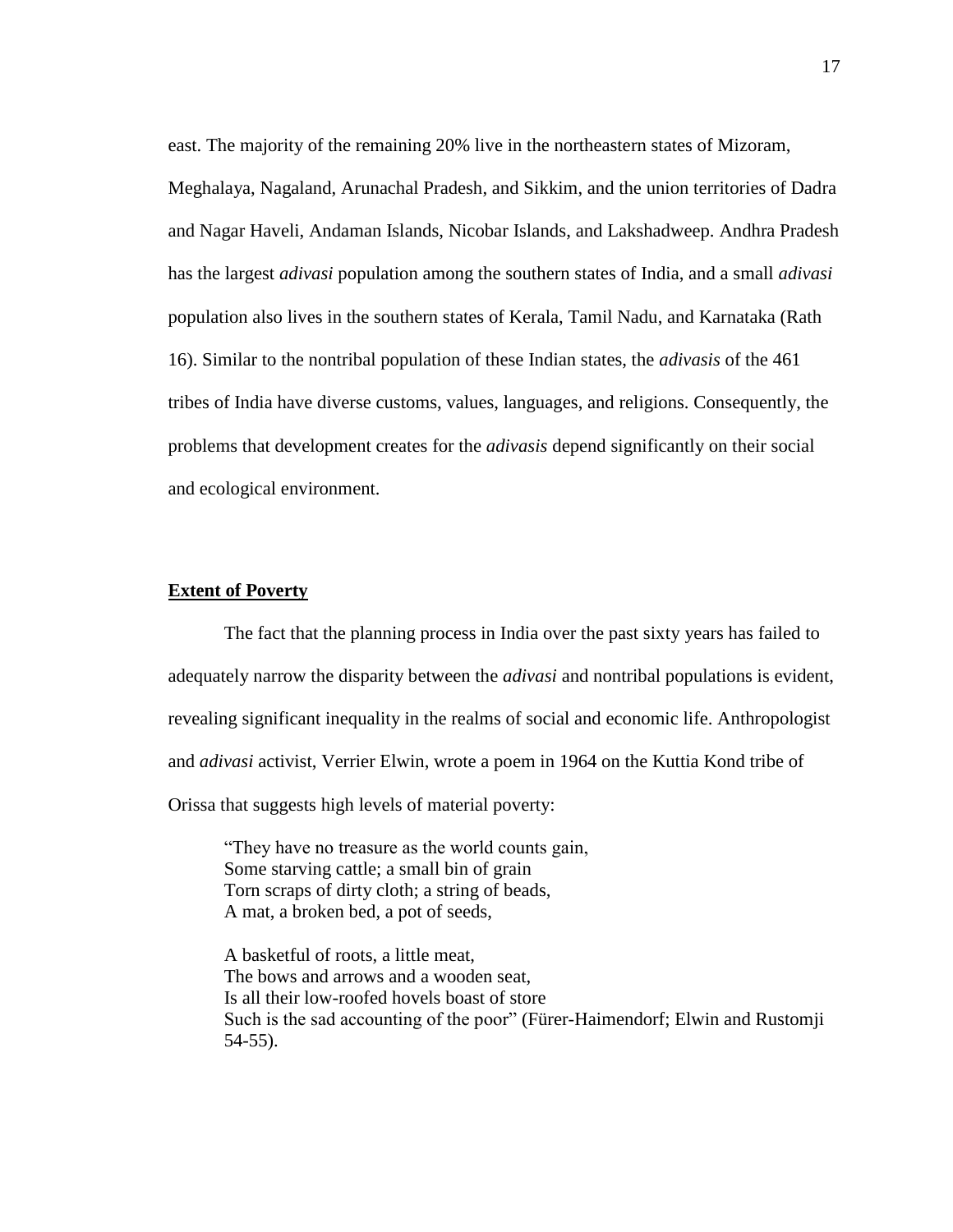Comparable to the situation Verrier found forty-five years ago, poverty is still prevalent among the *adivasis* with 47% of the *adivasis* in rural areas under the poverty line and 33% in urban areas. Moreover, the incidence of poverty among the *adivasis* is much greater than that of India"s total population, which is at 28% in rural areas and 26% in urban areas (as of 2005), as can be seen in Table 1 below.

#### Table 1

Population Living Below Poverty Line – Scheduled Tribes (1993-94 and 2004-05)

|              |       | 1993-94 |       | 2004-05 | Percentage Decrease<br>$(1993-94 \text{ to } 2004-05)$ |         |
|--------------|-------|---------|-------|---------|--------------------------------------------------------|---------|
|              | Rural | Urban   | Rural | Urban   | Rural                                                  | Urban   |
| All of India | 37.30 | 32.40   | 28.30 | 25.70   | $-9.00$                                                | $-6.70$ |
| <b>STs</b>   | 51.94 | 41.14   | 47.30 | 33.30   | $-4.64$                                                | $-7.84$ |
| Difference   | 14.64 | 8.74    | 19.00 | 7.60    | 4.36                                                   | $-1.14$ |

Source: The Planning Commission. Eleventh Five-Year Plan: Chapter 6: Social Justice. Government of India, 2007, table 6.5.

It is important to note that though poverty among the *adivasis* is decreasing in both rural and urban areas, the gap between the rural *adivasi* population and the total rural population has increased by 4.36% from the 1993-94 period to the 2004-05 period, while the gap between the urban *adivasi* population and the total urban population has decreased by merely 1.14% over the eleven years (Eleventh Five-Year Plan: Chapter 6: Social Justice 114).

Moreover, the United Nations Development Program"s 2007 Report on Human Poverty and Socially Disadvantaged Groups in India finds that the Human Development Index (HDI) for the *adivasis* at the national level is approximately 0.270 for the period of 1980 to 2000, which is lower than the HDI of 0.393 for the nontribal population for the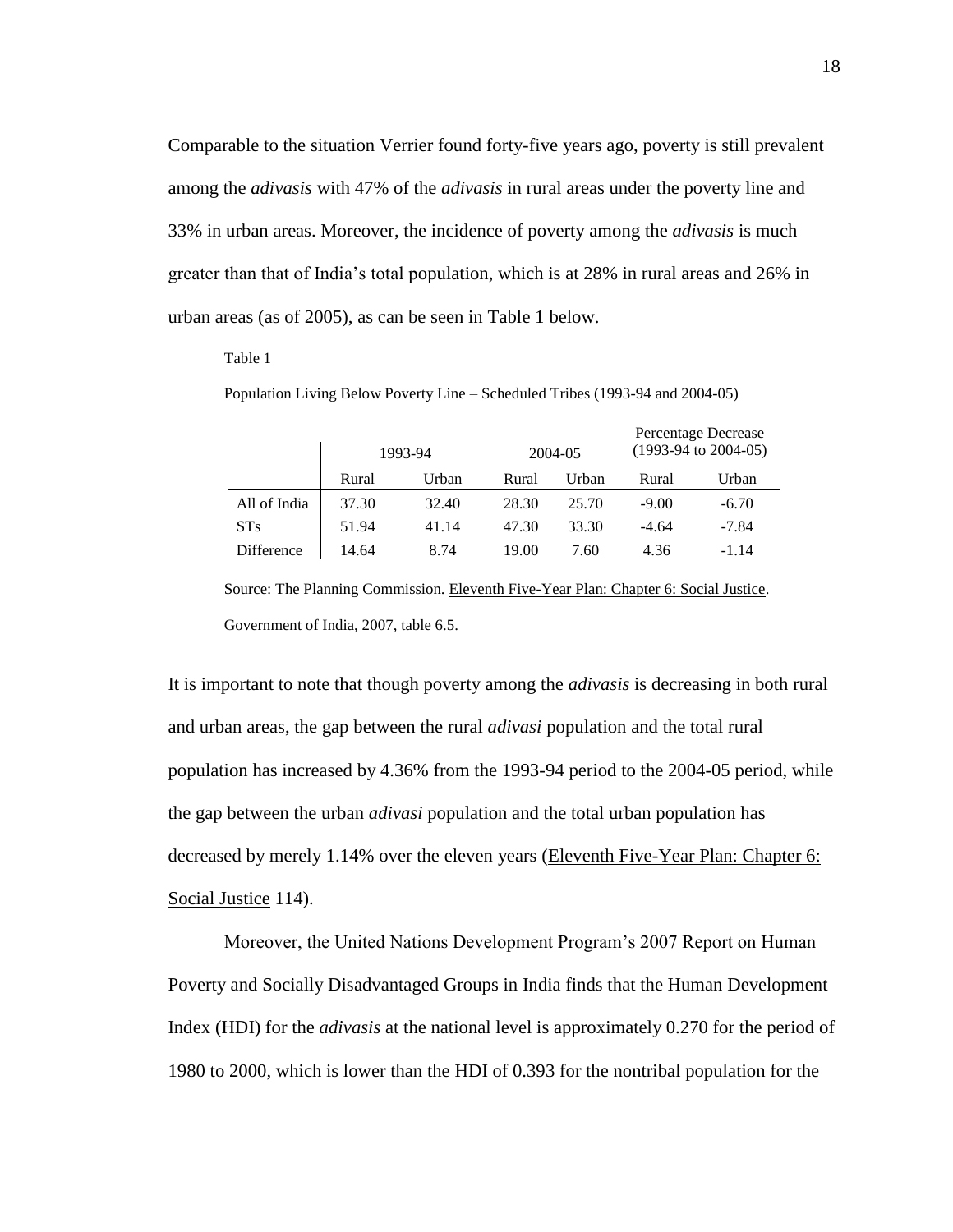same period. The Human Poverty Index (HPI) for the *adivasis* is about 47.79% for 1990 to 2000, which is higher than the HPI of 31.34% for the nontribal population for the same period. The HPI measures the level of deprivation among a given social group by taking into account nutritional status, poverty ratios, illiteracy rates, infant mortality rates, and nutritional status (Eleventh Five-Year Plan: Chapter 6: Social Justice114).

Behind these numbers, factors can be found revealing that the *adivasis* face more than income deprivation. As the "Social Justice" chapter of the Eleventh Five-Year Plan states,

"A large number of STs [Scheduled Tribals] who are living below the poverty line are landless, with no productive assets and with no access to sustainable employment and minimum wages. The women belonging to these groups suffer even more because of the added disadvantage of being denied equal and minimum wages" (Eleventh Five-Year Plan: Chapter 6: Social Justice 114).

The inequality and dire conditions described by these numbers and reports indicate that the *adivasis* either have not been able or have not been willing to take full advantage of the development efforts of international organizations, the government, and other actors. Factors such as illiteracy and poverty often impede the ability of the *adivasis* to benefit from development efforts, and strategies intended to assist the *adivasis* often do not meet their needs due to cultural differences or inflexible programs. On the other hand, fear of losing their values and traditions may discourage the *adivasis* from fully taking advantage of development efforts. In order to adequately capture the marginalization of the *adivasi* population, it is important to take into account the various problems they currently face, including inadequate healthcare and education, perpetual indebtedness, struggles for rights to land and other resources, the loss of agricultural traditions, and issues of gender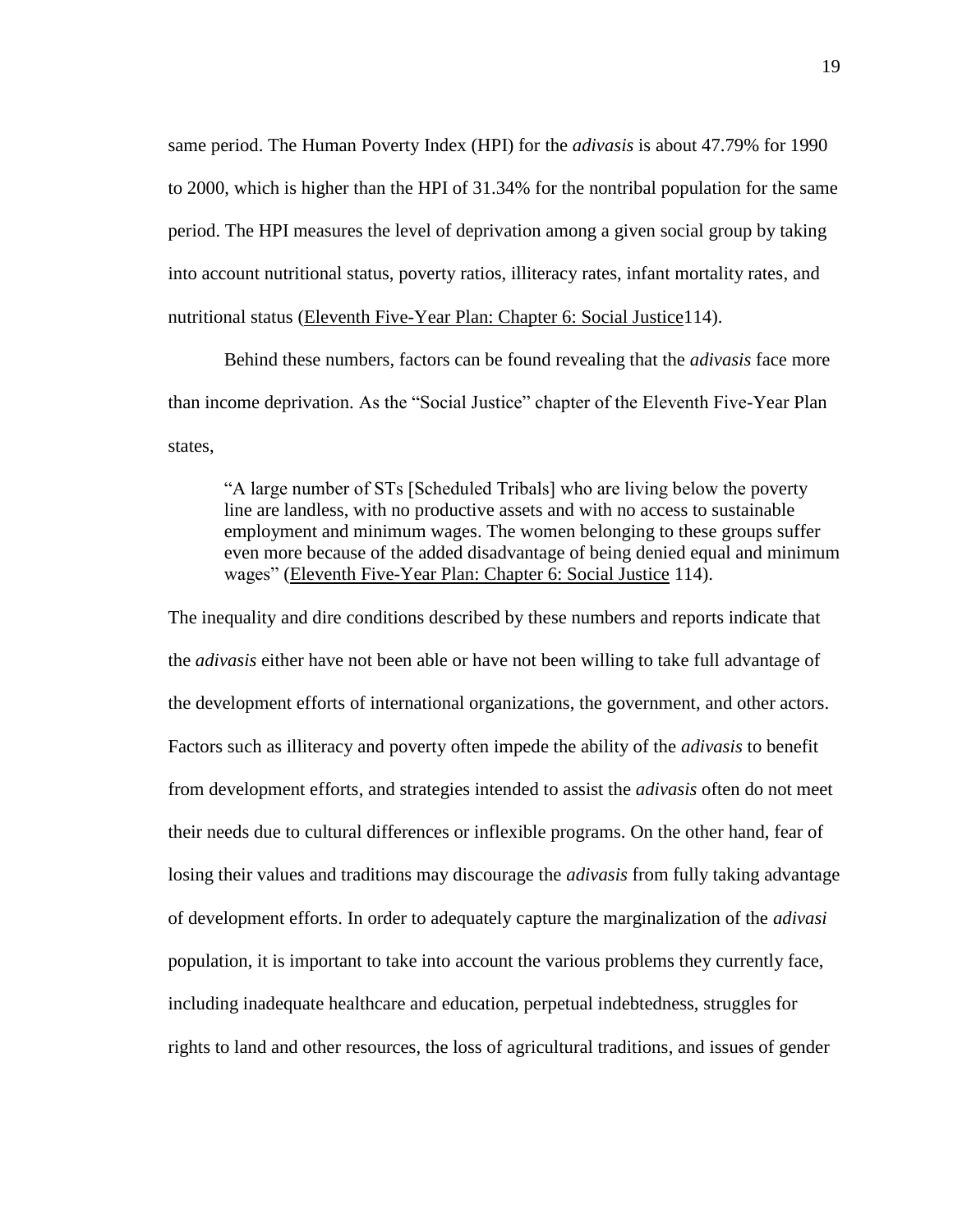inequality.

#### **Healthcare**

Contemporary development discourse views social opportunities in terms of healthcare and education to be an important means of expanding human agency and freedom, which will in turn encourage participatory development and advance the quality of life (Sen 13-34). Thus, adequate healthcare must be an integral part of any sustainable development scheme that intends to ensure that *adivasis* and other marginalized peoples can take advantage of opportunities that further integrate them into the market economy. Since health of its members is a primary and immediate concern of all households, providing adequate access to quality healthcare would allow the *adivasis* to focus on longer term goals, such as education, debt reduction, and the shift to more profitable activities.

In India, the level of such deprivation is notably higher among the *adivasis* in comparison to the nontribal population, and the health of *adivasi* children is of particular concern. Patralekha Chatterjee reports in *The Lancet* that the under-five mortality rate among the *adivasi* population is at 12.7% as of 2007, and that 56% of *adivasi* children are considered to be underweight and at risk of malnutrition, mainly because of infections and poor dietary intake (Chatterjee 702-702). Additionally, the last two National Family Health Surveys conducted in 1998-99 and 2005-06 report that children belonging to the Scheduled Tribes and Scheduled Castes have a much higher than average infant mortality rate and they are much less likely than other children to be fully vaccinated. *Adivasi* children are also more likely than other children to be undernourished and the risk of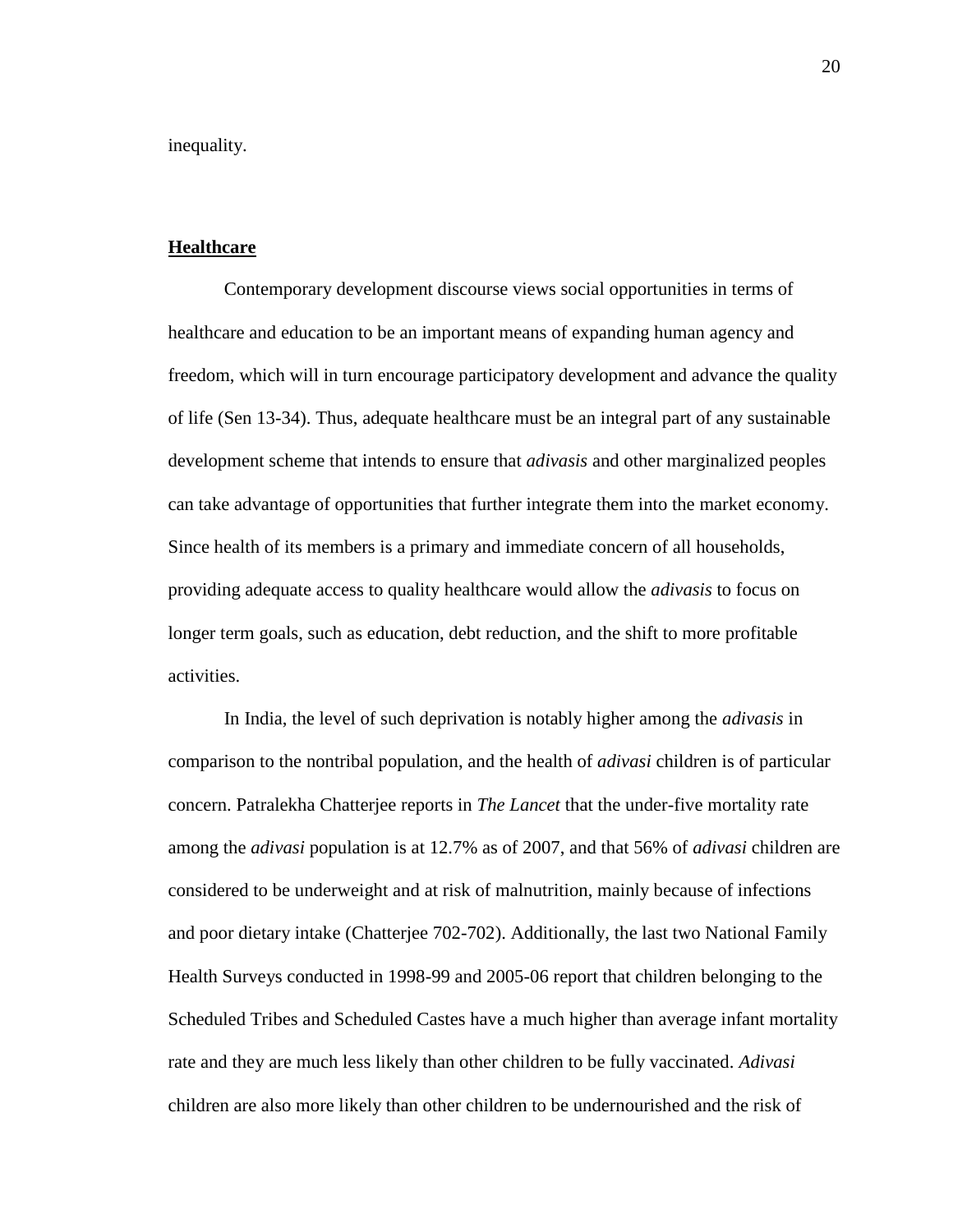anemia is high among *adivasi* women. In all, the reports find that *adivasi* populations are distinctly underserved in terms of healthcare (National Family Health Survey 2005-06; National Family Health Survey 1998-99).

Disparity in healthcare also exists among the *adivasis* of different states. The lack of proper healthcare in India"s poorest state, Orissa, recently resulted in a cholera outbreak in three *adivasi*-dominated districts, Koraput, Rayagaga, and Kalahandi. According to government sources, 155 people died of cholera and other diarrheal diseases during the epidemic and more than 8,000 people were affected. ActionAid, an agency which has been active in the *adivasi* districts of Orissa for an extended period of time, claims that more than 250 people died in the cholera outbreak (Chatterjee 702-702).

The deprivation of health services that leads to such epidemics results from a combination of self-submissive and pure deprivation. On the one hand, *adivasis* are often reluctant to receive medical treatment because of their preference for their own system of diagnosis and cure and prejudice against the modern healthcare system (Hasnain 78-114). Thus, by definition, this should be viewed as a self-submissive element of deprivation. To illustrate, it is often believed that distance between household and medical facility is a significant factor in the utilization of healthcare services in *adivasi* areas, but many studies have undermined this assertion. Looking at antenatal care in particular, the studies find that women in rural areas who live near a healthcare center do not necessarily utilize the services, whereas people from greater distances utilize them more often (National Family Health Survey 1998-99).

The pure case of deprivation, then, is the exclusion of a group from service opportunities. While well-performing states like Tamil Nadu, Goa, Himachal Pradesh,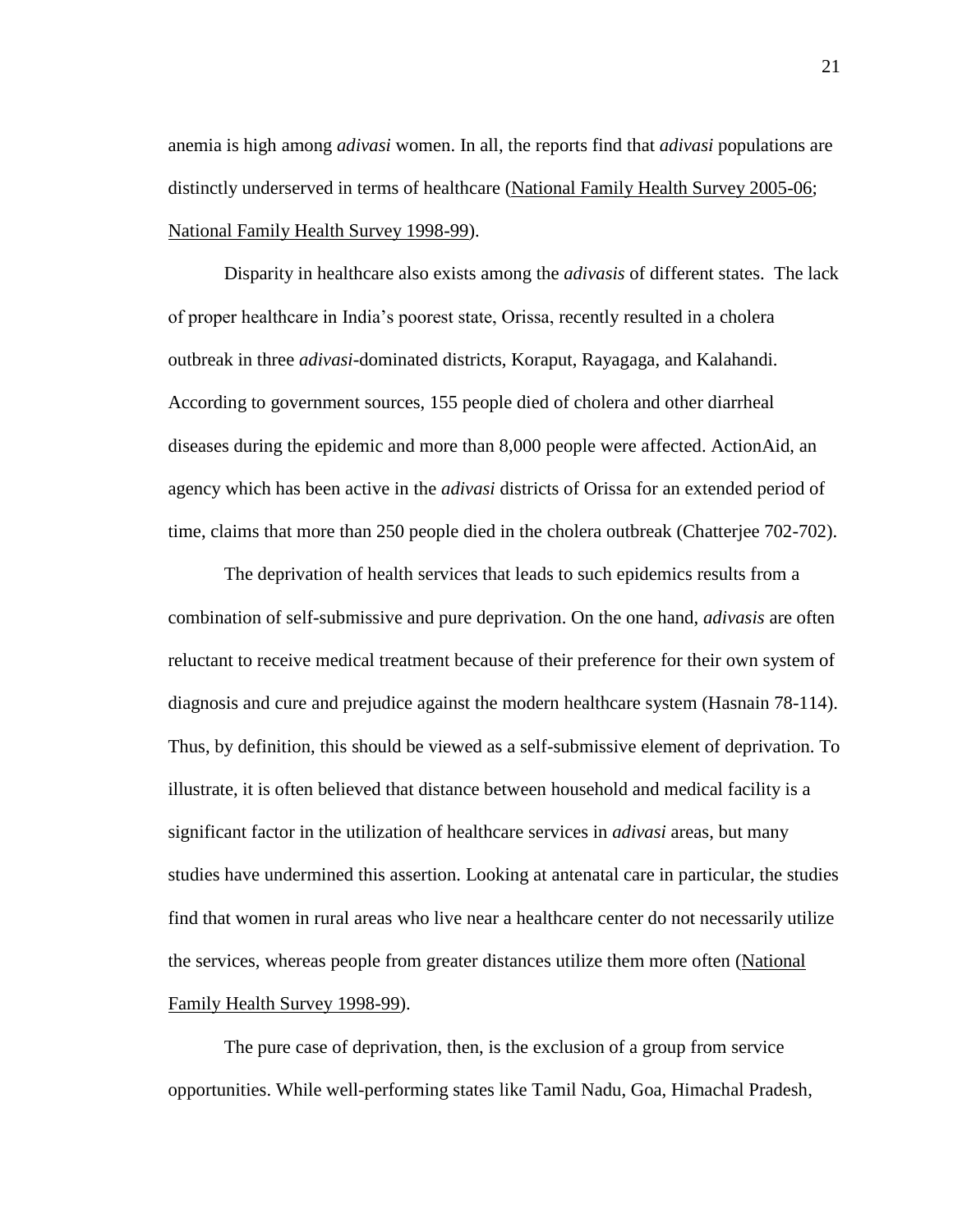and Kerala have been providing antenatal services and safe deliveries to disadvantaged groups, states such as Gujarat show a contrasting trend. Interestingly, even though Gujarat is a developed state in many respects, its social services structure has never been designed to include marginalized groups like the *adivasis* as mainstream beneficiaries. In fact, the tribes of West Bengal, Orissa, Madhya Pradesh, Rajasthan, Andhra Pradesh, Maharashtra, and Gujarat are all lagging behind the nontribal population of the states in terms of both antenatal care services and safe deliveries. *Adivasi* populations of these states also have lower body mass indices and higher incidences of anemia than the nontribal populations (Rath 49-58).

World Bank efforts in the 1960s and 1970s that provided support to health, nutrition, and education related projects showed some positive effects on the *adivasis*, though these effects were minimal. For instance, the Kasa Project (1974-77) in Maharashtra provided integrated care to all preschoolers, pregnant women, and nursing mothers in selected villages, totaling about 56,000 people. The individuals received clinic-based services, educational classes, and food. The result was that after 18 months of supplementary feeding, 62.9% of the severely malnourished children increased their weight by 10% more than the expected weight growth. Other projects that have offered medical and healthcare services with village immunization and deworming services through primary healthcare centers, such as Project Poshak in Madhya Pradesh in the period 1971-75 and the Special Nutrition Programs in Tamil Nadu in 1970 and Andhra Pradesh in 1973, have encountered similar success (Rath 50). However, it is important to question the sustainability of outside intervention in a state"s healthcare system and the ability of such projects to improve the development process of the tribes in the long-run.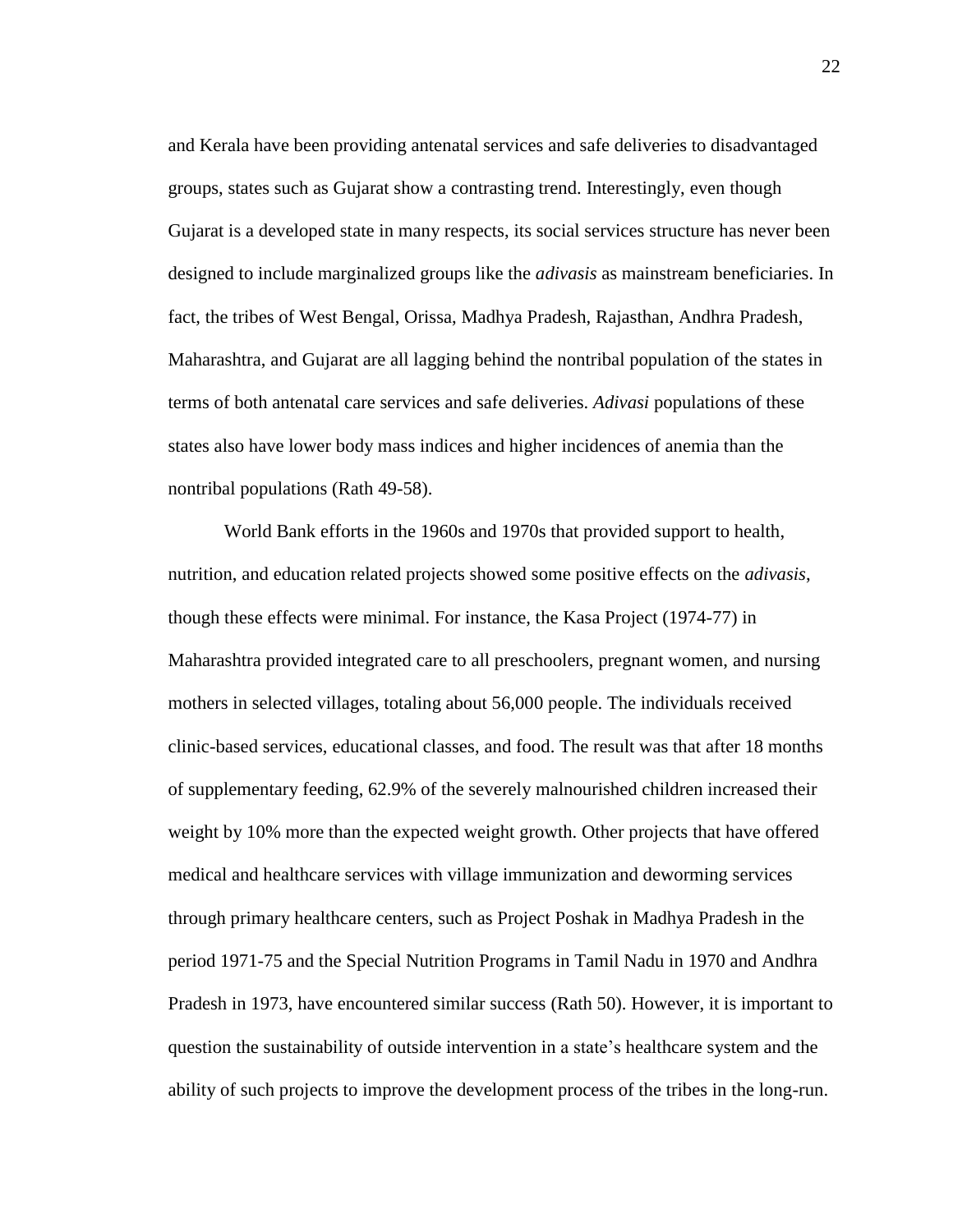The occasional successes of World Bank health projects are indicative of the projects" appropriate and laudable missions and objectives; however it seems that the projects' prospects of success are often limited at the operational level. Perhaps this is because the World Bank does not have its own infrastructure and organizational base to run its programs in India, and therefore must work through the state systems. Tapas Chakma, the Deputy Director of the Regional Medical Research Center for Tribals discusses the lack of manpower in the Indian healthcare system of *adivasi* regions as a whole:

"There are special regimes for malaria control in tribal areas because these regions are often inaccessible and forested. Unfortunately, national tuberculosis and malaria programs do not have the desired impact in tribal areas mainly because of a shortage of manpower. 30-40% of the fieldworkers" posts are vacant and posts for medical officers also remains unfilled … this is one of the major obstacles in implementing the national programs in these areas" (Chatterjee 702- 702).

It is thus clear that health infrastructure and manpower need to be augmented in *adivasi* areas. Furthermore, it is important to note the absence of a national database for *adivasi* healthcare in India. This has created a dearth of reliable data on the health status of the *adivasi* communities, which has only compounded the problem of weak public healthcare systems in *adivasi* areas.

#### **Education**

Education has been suggested as a means of decreasing self-submissive healthcare deprivation; however the education systems in *adivasi* areas are not likely to be useful to further such ends until they receive considerable attention themselves. Education is essential to sustainable socioeconomic development because it augments human capital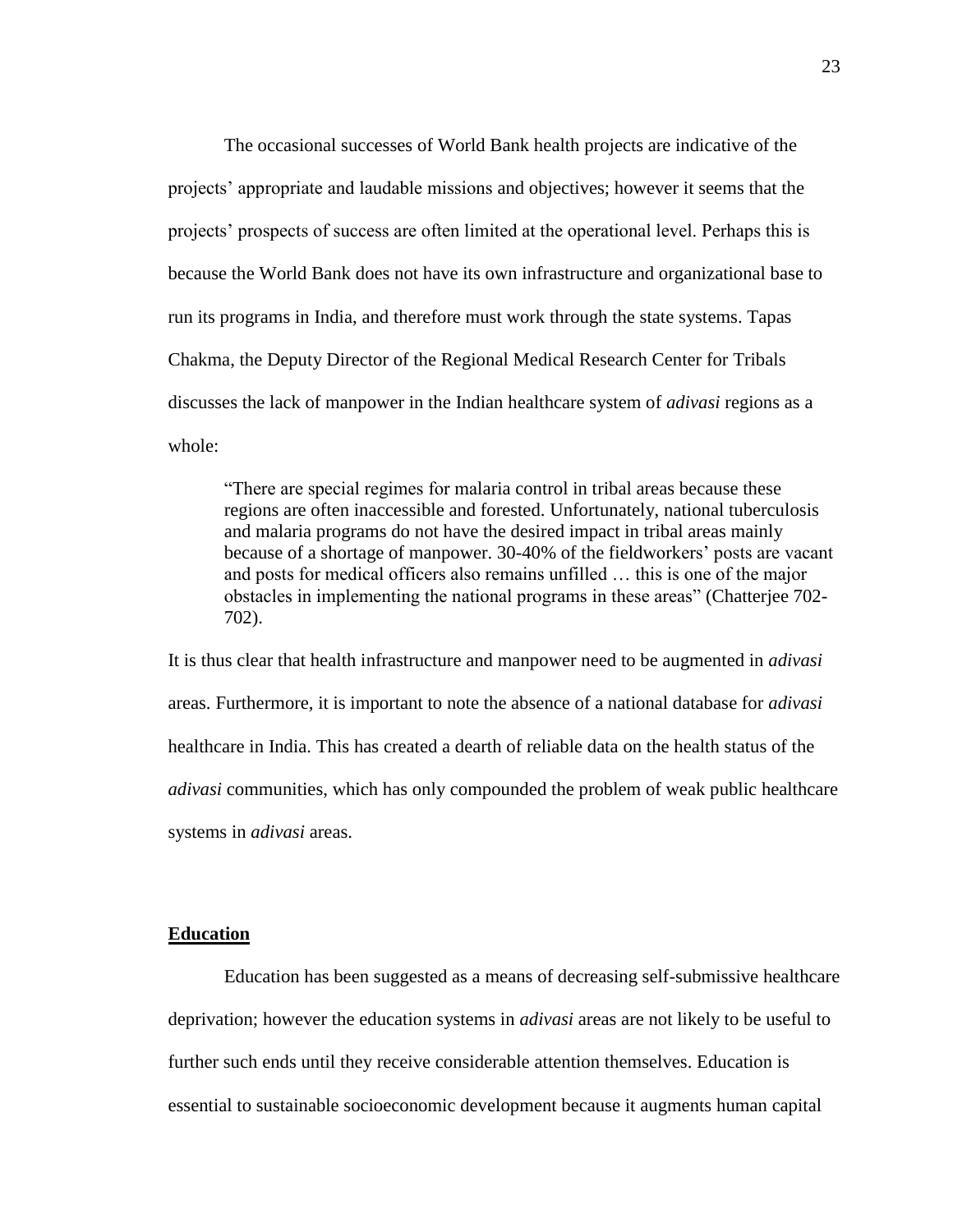by lowering illiteracy rates and increasing the number of skilled workers. This in turn allows individuals to generate higher incomes and achieve higher standards of living. Before independence, there was no direct program for the education of *adivasis*. It was only with the adoption of the 1947 Constitution that the promotion of the education of Scheduled Tribes became a responsibility of the central and state governments (Hasnain 78-114). The effect of this transition can be seen in the changes of literacy rates among the *adivasis*. Between 1961 and 2001, the literacy rate of all Scheduled Tribes increased by just over 450%, while the literacy rate of the total population increased by only 170%, as can be seen in Table 2.

Table 2

 $\bar{1}$ 

Literacy Rate of General Population and Scheduled Tribe Population (1961-2001)

| Year | <b>General Population</b> |        |       | Adivasi Population |        |       | Difference bw General |  |  |
|------|---------------------------|--------|-------|--------------------|--------|-------|-----------------------|--|--|
|      | Male                      | Female | Total | Male               | Female | Total | and Adivasi           |  |  |
| 1961 | 34.44                     | 12.95  | 24.02 | 13.83              | 3.16   | 8.53  | 15.49                 |  |  |
| 1971 | 39.45                     | 18.70  | 29.45 | 17.63              | 4.85   | 11.30 | 18.15                 |  |  |
| 1981 | 46.89                     | 24.82  | 36.23 | 24.52              | 8.04   | 16.35 | 19.88                 |  |  |
| 1991 | 64.10                     | 39.30  | 52.20 | 40.65              | 18.19  | 29.60 | 22.60                 |  |  |
| 2001 | 75.30                     | 53.70  | 64.80 | 59.17              | 34.76  | 47.10 | 17.70                 |  |  |

Source: The Planning Commission. Eleventh Five-Year Plan: Chapter 6: Social Justice. Government of India, 2007, table 6.7.

However, the gap between the literacy rates of the *adivasi* population and the general population remained greater than 17 % during the thirty years between 1971 and 2001, indicating fairly constant and significant levels of inequality of opportunity over this time span. Additionally, although the disparity between the literacy rates of males and females has been converging over the years, the *adivasi* male literacy rate is still 1.7 times that of the *adivasi* female population, whereas the general male population literacy rate is 1.4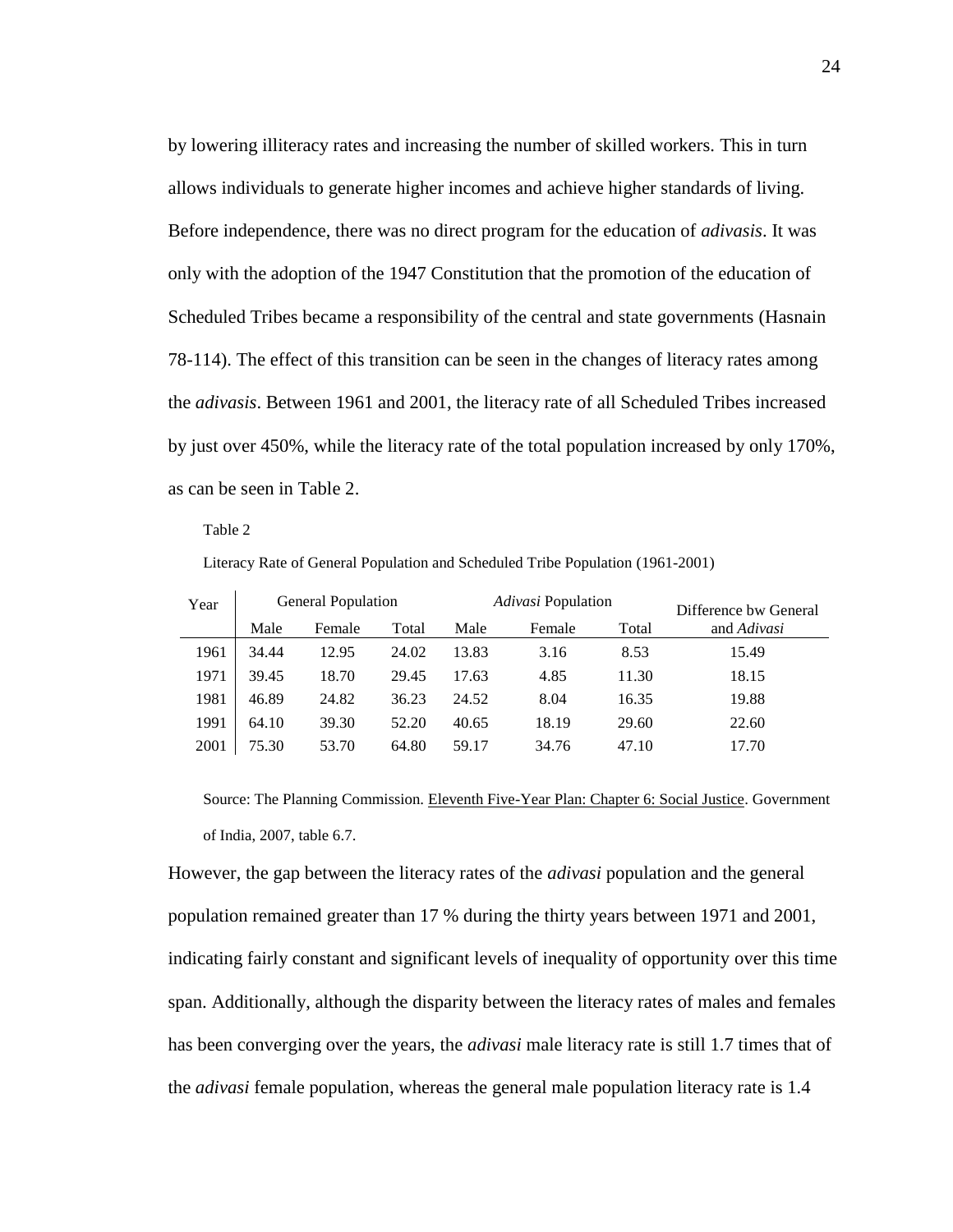times that of the general female population literacy rate (Eleventh Five-Year Plan: Chapter 6: Social Justice 114).

The low literacy rates among *adivasis* can be attributed to both poor education systems and a lack of interest on behalf of the *adivasi* families. School buildings are too few and often too decrepit in many *adivasi* areas. According to the Eleventh-Five Year Plan, the "lack of education in the mother tongue or dialect in primary classes, ignorance of nontribal teachers about *adivasi* languages and ethos, [and] delay in distribution of scholarships, textbooks and uniforms" continues to be problematic (Eleventh Five-Year Plan: Chapter 6: Social Justice 111). *Adivasi* children are also often taught from the same books as nontribal children. Since the content of these books are usually foreign to *adivasi* children, especially those in rural areas, this only adds to the barrier that the *adivasi* children must surpass to gain an adequate education (Hasnain 78-114).

On the other hand, the dropout rates of the *adivasi* populations indicate the inability of the students to complete higher levels of education. As of the period from 2004 to 2005, the dropout rate for the *adivasi* population was very high: 42.3% in grades 1 to 5, 65.9% in grades 1 to 8, and 79% in grades 1 to 10. As shown in Table 3, more girls tend to drop out of school by grade 10 than boys, and significantly more *adivasi* children tend to drop out at all levels than the children of the entire Indian population.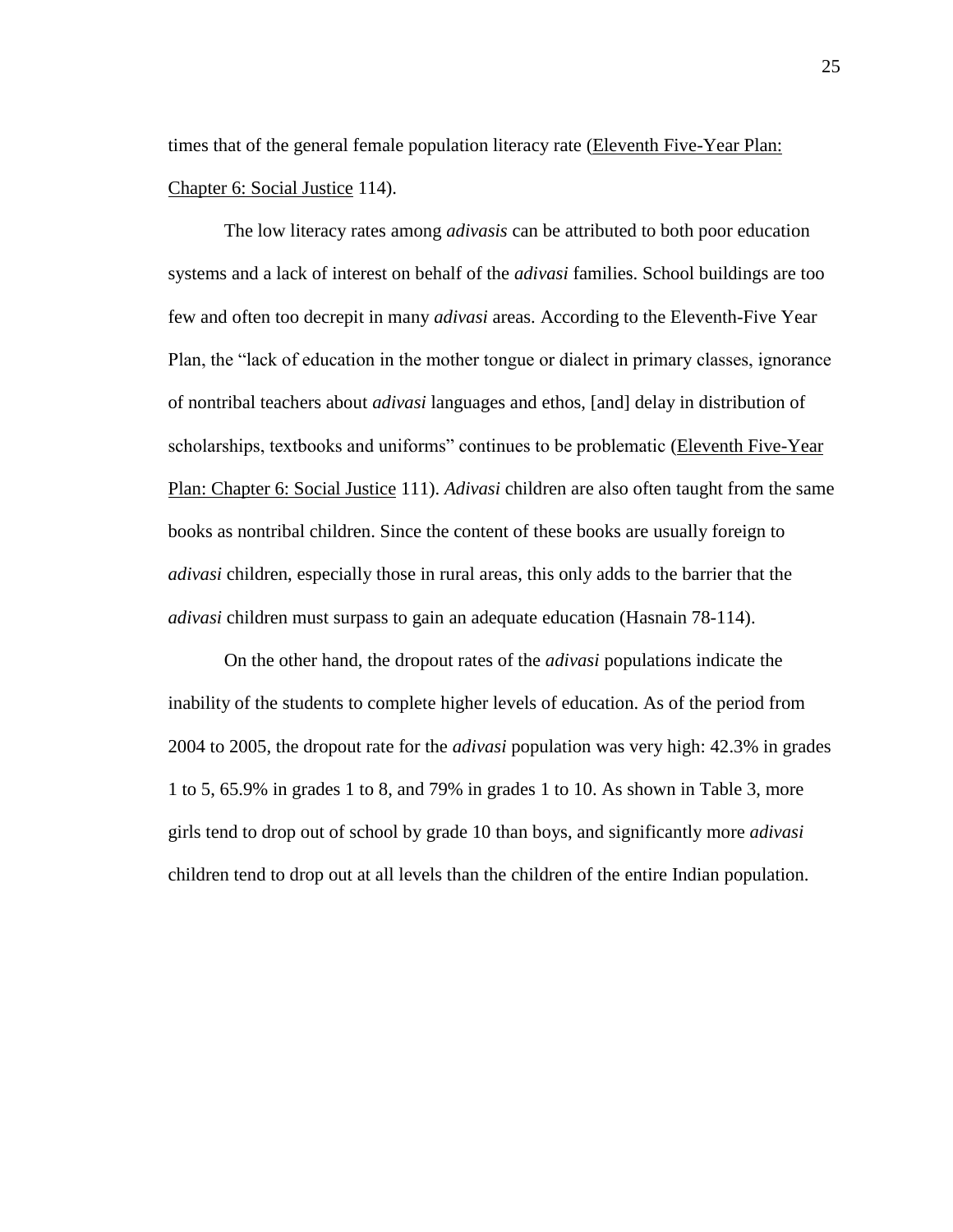#### Table 3

#### Dropout Rates, 2004-05: Scheduled Tribes

|             | Grades 1 to 5 |  | Grades 1 to 8                             |  |  | Grades 1 to 10 |  |                                                                                                 |                                                 |
|-------------|---------------|--|-------------------------------------------|--|--|----------------|--|-------------------------------------------------------------------------------------------------|-------------------------------------------------|
|             |               |  |                                           |  |  |                |  | All ST Gap All ST Gap All ST                                                                    | Gap                                             |
| <b>Boys</b> |               |  |                                           |  |  |                |  | $\begin{vmatrix} 31.8 & 42.6 & -10.8 & 50.4 & 65.0 & -14.6 & 60.4 & 77.8 & -17.4 \end{vmatrix}$ |                                                 |
| Girls       |               |  | 25.4 42.0 -16.6 51.3 67.1 -15.8 63.9 80.7 |  |  |                |  |                                                                                                 | $-16.8$                                         |
| Total       |               |  |                                           |  |  |                |  |                                                                                                 | 29.0 42.3 -13.3 50.8 65.9 -15.1 61.9 79.0 -17.1 |

Source: The Planning Commission. Eleventh Five-Year Plan: Chapter 6: Social Justice. Government of India, 2007, table 6.5.

These statistics reveal that even though the Department of Elementary Education and Literacy and Department of Higher Education in States have provided special incentives to *adivasi* students, including textbooks, uniforms, and fee waivers, the economic incentive is apparently still not large enough for the majority of *adivasi* students to stay in school past grade 5 (Eleventh Five-Year Plan: Chapter 6: Social Justice 113). Verrier Elwin reasons, "For a tribal family to send its grown up girl or boy to school, it is essentially a matter of economics… many parents cannot just afford to send their children to school" (Hasnain 78-114). Based on the results of his survey of the educational situation among *adivasis* in the 1960s, L.R.N. Srivastava agrees with Elwin. He finds that almost all tribes, whether hunters, fishermen, shifting cultivators, or settled agriculturalists, lack enough food to comfortably feed their families for an entire year. This attaches a large opportunity cost to each child who attends school instead of helping to augment the family"s food supply by working in the fields, gathering food, or earning income in other ways.

Since the statistics on literacy rates and dropout rates are averages over the entire diverse *adivasi* population of India, it is beneficial to analyze the situation of a specific tribe. The severe deprivation that the Paharias of the state of Orissa face is reflected in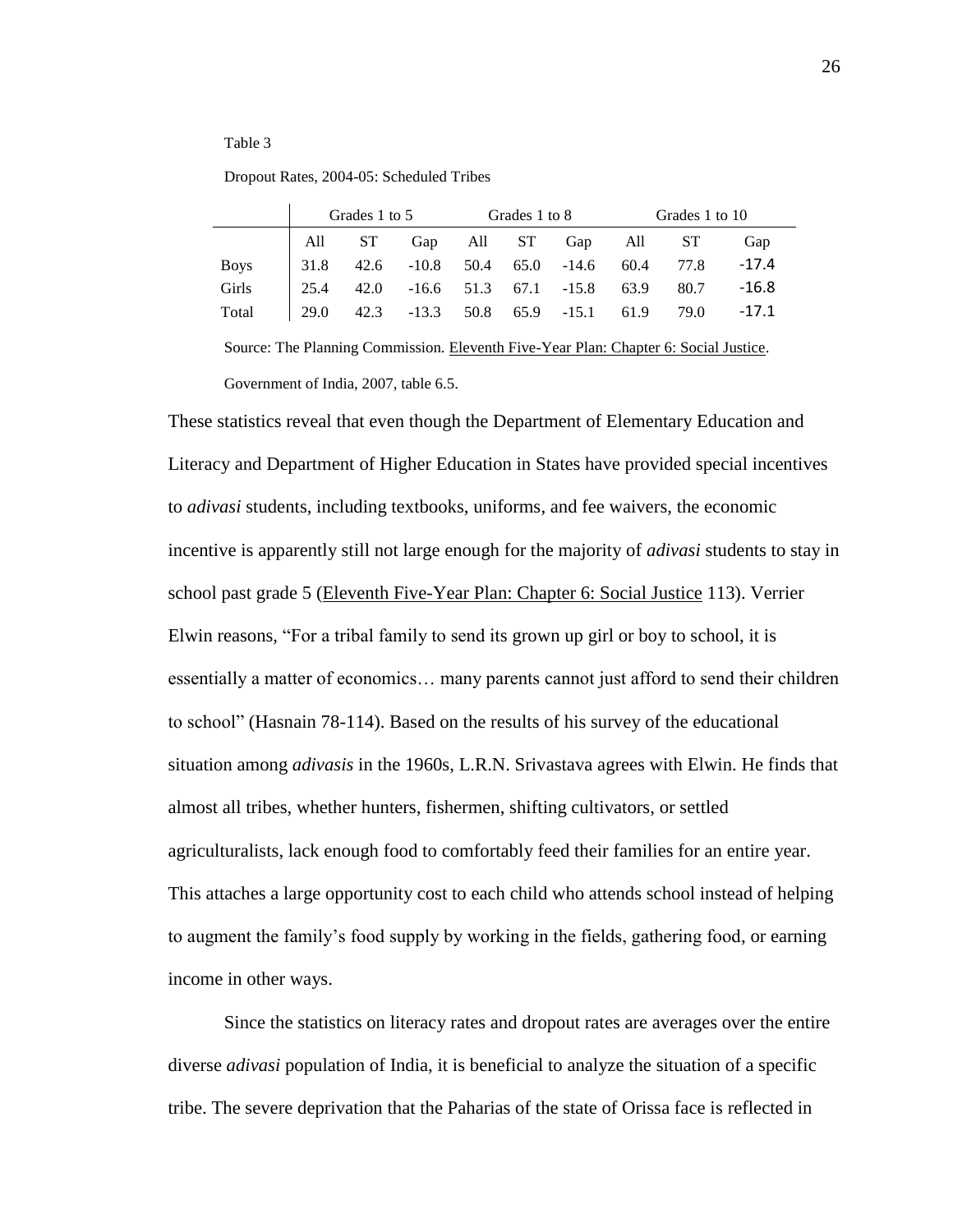their low literacy rate, which is half the rate of the Scheduled Tribes of Orissa as a whole. Specifically, the literacy rate of the Paharias of the Komna, Boden, and Sinapali regions is 18.1%, while the literacy rate of the *adivasi* population of Orissa is 37.4%. The variation of the literacy rates of the Paharias across regions is significant as well; it ranges from a low of 4.2% in the Komna region to 34.4% in the Boden region. The 2001 Sajag and Sahabhadi Vikash Abhiyan survey reveals that among the 4,241 Paharias of Orissa, only two men and one woman have studied up to grade 10. Furthermore, as of April 2008, only one Paharia male has graduated from college (United Nations Development Program 13). These exceptionally low numbers reveal the variance that exists among tribes and across regions, as well as the unambiguous need for better education among the *adivasi* population.

#### **Indebtedness**

The large gap between the education levels of the *adivasi* populations and that of the general population of India contributes to a relationship of subordination between the *adivasis* and the nontribals that often lands the *adivasis* in situations of indebtedness. Indebtedness, in turn, easily leads to bondage and land alienation, creating an immense burden that significantly impedes any hope of the *adivasi* family"s economic freedom. Moreover, Nadeem Hasnain goes as far as to say that chronic indebtedness is both historically and currently the most difficult problem facing the majority of the *adivasi* populations of India. Traditional money lending is one of the worst forms of exploitation to which the *adivasis* are exposed. Despite the fact that there is little scientific data on the extent of the *adivasi* population's indebtedness, it is evident that the issue is sizeable. In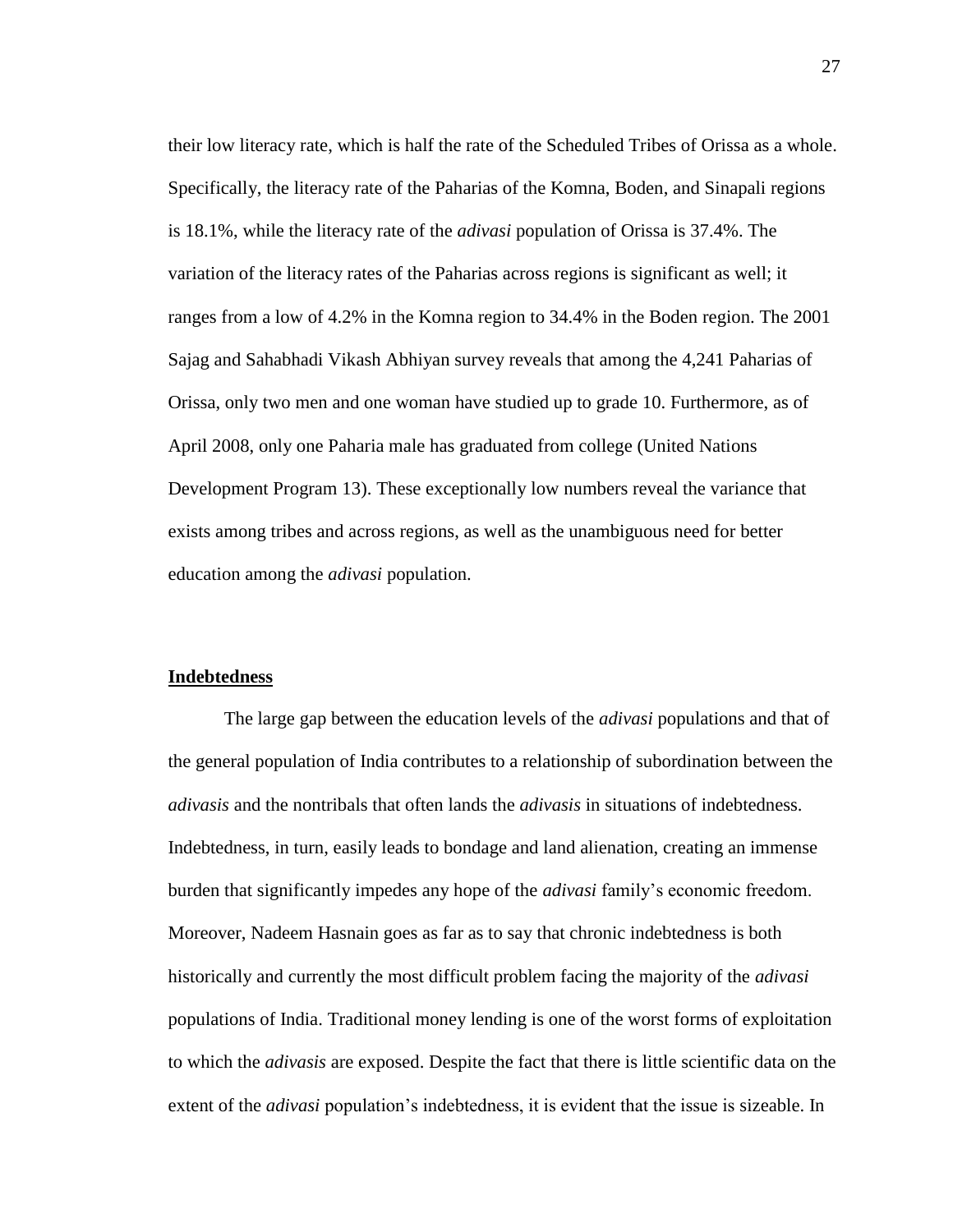fact, other than the northeast region of India, which was largely closed to middlemen and contractors during the British rule, indebtedness is very pervasive among almost all Indian tribes (Hasnain 78-114).

The causes of indebtedness that are common to most affected groups include the loss of *adivasi* rights over land and forests, primitive modes of agriculture that result in deficient supply of food grains, poor education, and expenditure beyond their means on marriages, funerals, worship rituals, and festivals. As a result, *adivasis* often find themselves vulnerable to exploitation by deceitful moneylenders and middlemen (Mall and Sahoo 72). The draw of the moneylender to the *adivasi* population is largely a matter of convenience and familiarity. Whenever an *adivasi* needs money, he merely has to walk to the nearby home of the moneylender, where he is always welcome. The moneylender generally provides him with rupees without conditions because the average *adivasi* has minimal immovable property that can serve as collateral. The only formality that the *adivasi* has to undergo is imprinting his thumbprint on a draft of a contract that he most likely cannot read. If the *adivasi* is illiterate, he is often tricked into paying the moneylender an exorbitant interest rate on top of the principal, which creates a cycle of indebtedness that is often passed on through the generations. In fact, indebtedness usually leads to bondage and land alienation by the creditor (Hasnain 78-114).

In comparison to the role of the moneylender in the life of the *adivasi*, other sources of credit, like cooperative credit societies established by state governments under the Fifth Schedule of the Constitution, are inconvenient. These societies tend to be located far from the *adivasis*" homes, the process of obtaining loans at such agencies often involves many cumbersome formalities, and security and a guarantor are required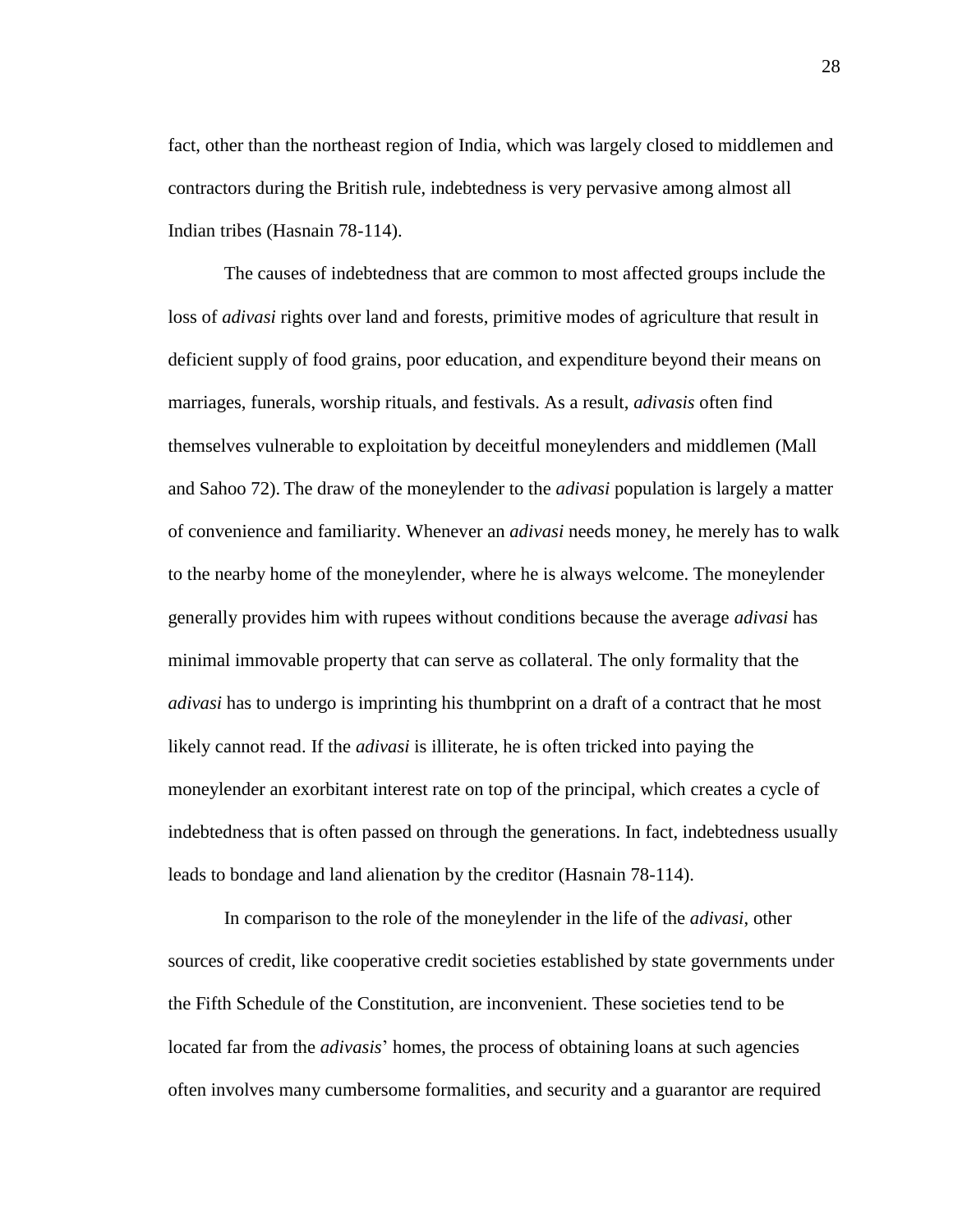for credit disbursement. Most significantly, the government sponsored credit societies give loans only for "productive purposes," such as the purchase of equipment for improvements in cultivation, whereas the *adivasis* tend to seek loans for subsistence and to fulfill social and ritual needs(Mall and Sahoo 73). The moneylender and the *adivasi* debtor also typically speak the same language, and the close proximity of the two often means that the moneylender knows the entire family history and the circumstances leading to the *adivasis'* need of money. This creates a personal contact that the personnel of the credit societies cannot provide (Hasnain 78-114).

The moneylender is an integral part of the traditional village economy. Studies on tribal indebtedness reveal that moneylenders have forged symbiotic relationships with their tribal clients. In fact, the often fraudulent practices of unscrupulous moneylenders have reduced the effectiveness of the government and nongovernmental credit agencies. An example of a government policy that has reduced the role of the moneylender in *adivasi* society is the license rule mandated by the Indian Central Bank between 1977 and 1990. This rule required commercial banks to open four branches in unbanked locations (often rural) for every branch they opened in a location that already had bank branches. As shown in Table 4 below, Burgess and Pande find that while moneylenders contributed to almost 70% of the total of rural lending in 1951, the moneylenders" share of rural household debt decreased to about 35% by the early 1970s. Potentially due to the 1:4 license rule, their share of rural household debt nearly reached half that level (15.7%) by the 1990s (Burgess and Pande 4-5). Though this data describes the decreasing reliance of all rural households on moneylenders, it sheds light on the prominence of their role in relation to *adivasis* because most *adivasis* live in rural areas. The end of this mandate and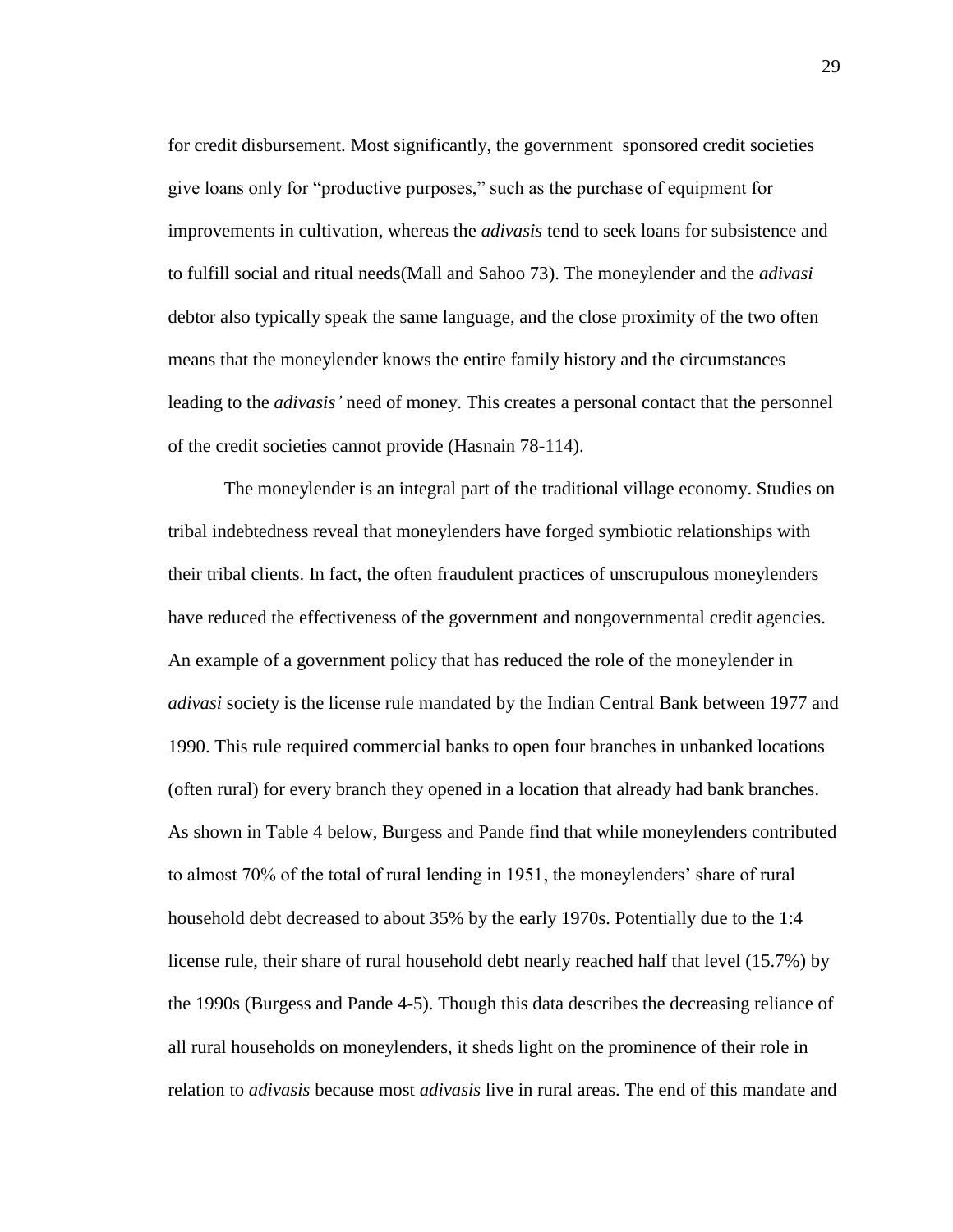the neoliberal policies implemented in the 1990s resulted in a significant decline of rural bank branches, which has left a vacuum of credit providing institutions. Thus, the convenience and familiarity of the moneylenders may once again aid them in gaining power over the rural and *adivasi* populations of India.

Table 4

| Share of Rural Household Debt Held by Different Creditors (Percentage) |  |  |  |
|------------------------------------------------------------------------|--|--|--|
|                                                                        |  |  |  |

| <b>Non-Institutional Sources</b> |              |                     |              | <b>Institutional Sources</b> | <b>Others</b> |
|----------------------------------|--------------|---------------------|--------------|------------------------------|---------------|
| Year                             | Moneylenders | Relatives & Friends | <b>Banks</b> | Cooperatives                 |               |
| 1951                             | 68.6%        | 14.4%               | 1.1%         | 4.6%                         | 9.3%          |
| 1961                             | 60.9%        | 5.8%                | 0.3%         | 10.4%                        | 22.6%         |
| 1971                             | 36.9%        | 13.8%               | 2.4%         | 20.1%                        | 26.8%         |
| 1981                             | 16.9%        | 9.0%                | 28.6%        | 28.6%                        | 16.9%         |
| 1991                             | 15.7%        | 6.7%                | 29.0%        | 18.6%                        | 30.0%         |

Source: Burgess, Robin and Rohini Pande. "Do Rural Banks Matter? Evidence from the Indian Social Banking Experiment." The Suntory Centre, London School of Economics DEDPS/40 (2003) table 2.

#### **The Struggle for Property Rights**

Chronic indebtedness to moneylenders and middlemen is a main factor in the alienation of land from the *adivasi* population. Land and forest policies that effectively take property rights away from the *adivasis* distance them from what is often their primary source for food and income generating activities. This significantly impairs their ability to wield market power when they are introduced to the free market economy, resulting in further marginalization.

The *adivasis* are always in need of cash for purposes such as marriages, festivals, clothing, and other daily requirements for which they turn to local moneylenders (Hasnain 78-114). When *adivasis* are overburdened with debt, moneylenders often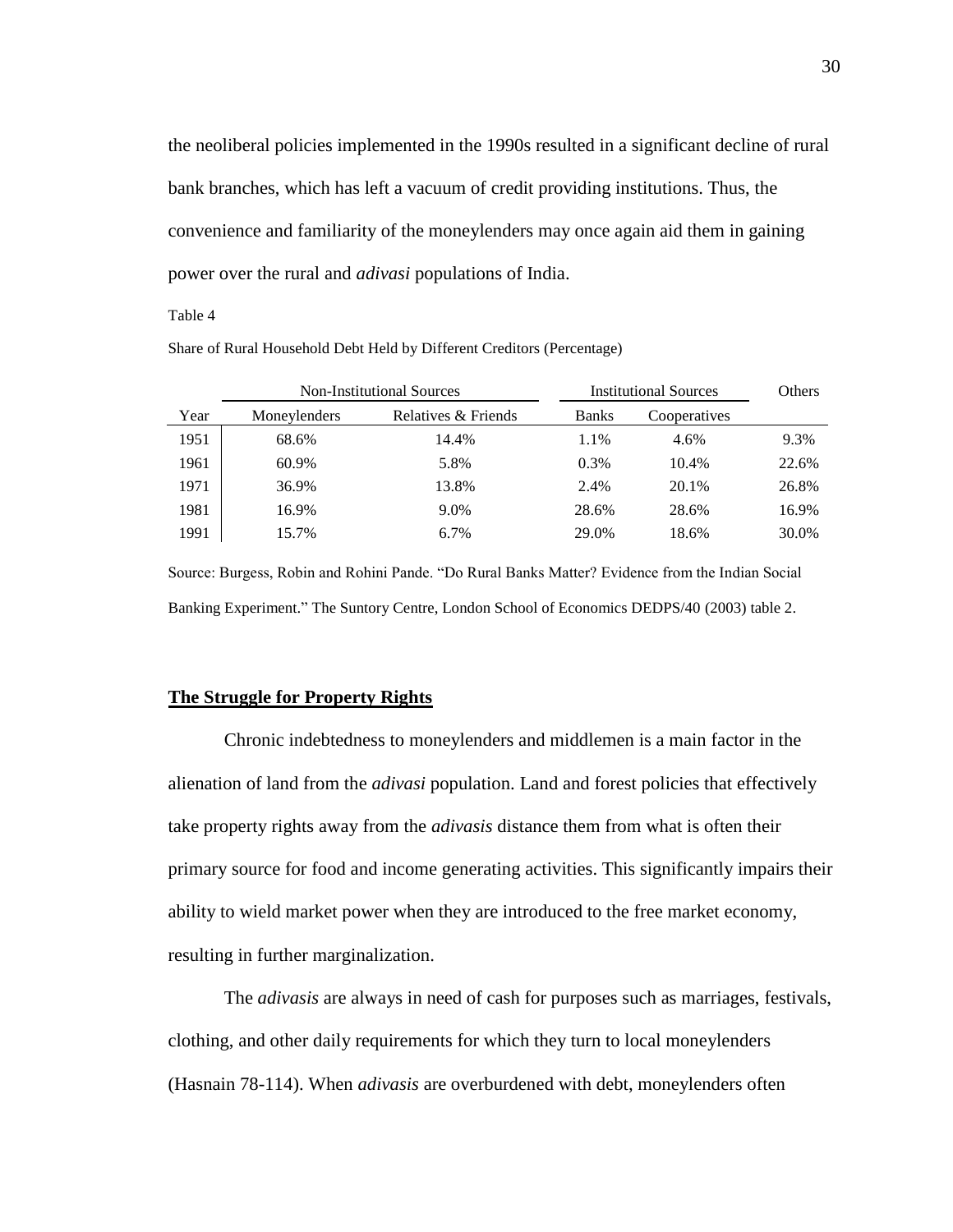compel them to mortgage their land to pay for their debts. Thus, many *adivasis* find themselves alienated from the land that they have owned for many years. Several underhanded methods are used to get *adivasi* land transferred to nontribals despite laws that prohibit such transactions, usually with the help of low ranking state government officials. An example of such a method is that once an *adivasi* is coerced into mortgaging his land to pay off debts to a nontribal moneylender, the land is transferred to another *adivasi* who works for the nontribal. The nontribal man then marries an *adivasi* woman in order to claim right to the property. Consequently, even though *adivasis* are supposed to own most of the land in the Scheduled Areas according to the Constitution, this is not always the case. For instance, in the West Godavari district of the state of Andhra Pradesh, the nontribal immigrant population now owns 71% of the total land in some of the region"s Scheduled Areas (Rath 203-216).

Given that agriculture is the only source of livelihood that many *adivasi* populations have known for centuries, land and forest rights are fundamental resources to which the *adivasis* have significant emotional and practical attachment. Therefore, the fact that as of 2000, tribes have the second largest share of landless people among them (7% of *adivasis* are landless), after the Scheduled Castes (10% are landless), creates substantial problems (Rath 15-20). The land-owning structures in the *adivasi* areas generally fall under the categories of community land belonging to the village, private land owned by the tribe, and private land owned by an individual member. While forests are principally regarded as common property resources, the right to land has a mixed pattern of ownership in which both the community and the individual member have rights to the land (Hasnain 44-49). The equality of land-owning structures varies from state to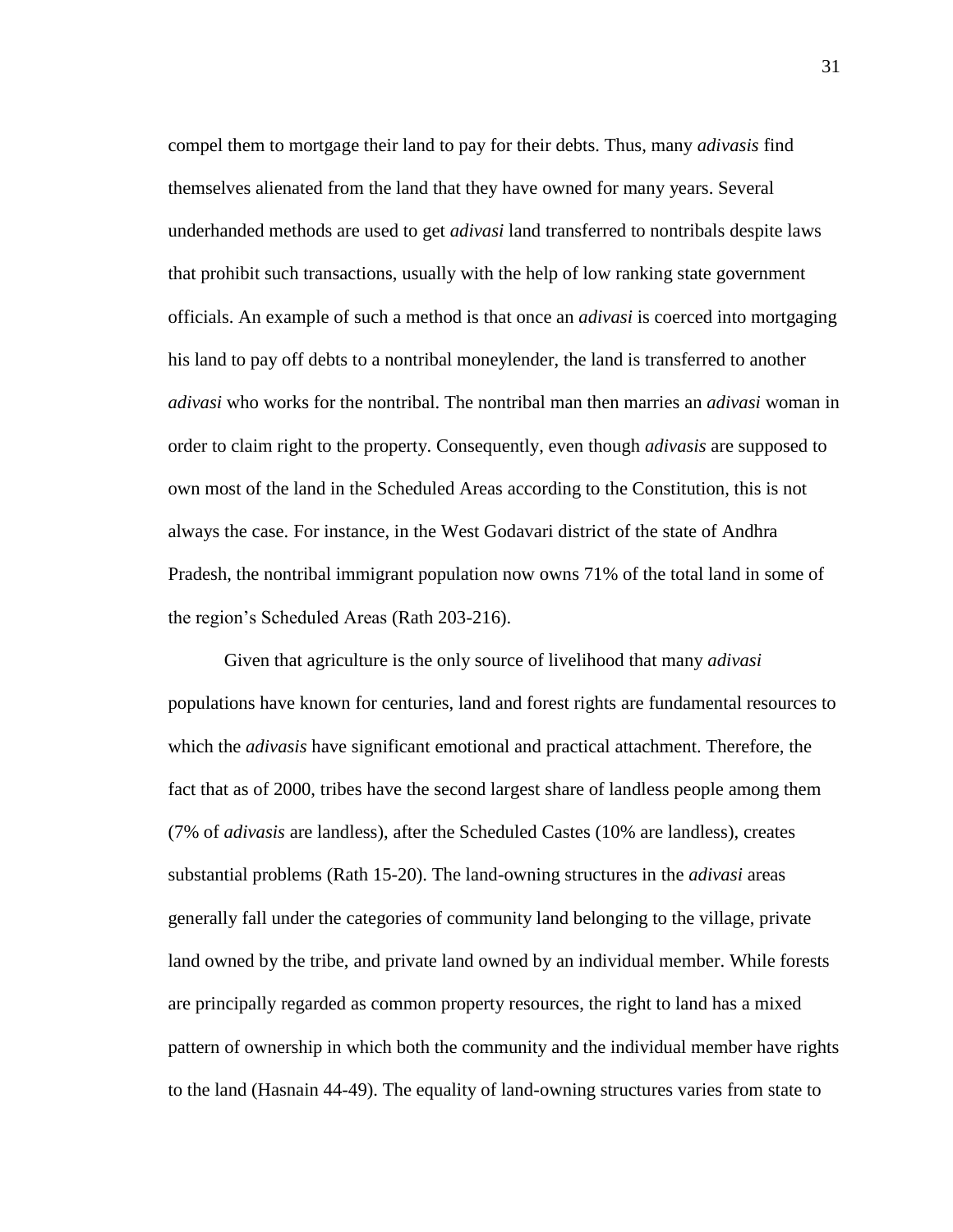state with higher disparity in the quantity and quality of land owned among the tribes in Arunachal Pradesh, Maharashtra, Karnataka, Sikkim, and the Andaman and Nicobar Islands. States with less disparity in landholdings include Rajasthan, Nagaland, and Assam (Rath 15-20).

Restrictions on shifting cultivation and on rights to the forests that originated during the colonial period have impacted the traditional means by which many *adivasis* obtain food and income. The age-old institution of shifting cultivation involves clearing forest slopes and burning fallen trees and ashes. Seeds are then planted on the ash covered soil and the rest is left up to nature; all that remains is to reap the crops. Since the fertility of the soil is exhausted, the plot of land is left fallow for the next season and agricultural operations are transferred to another plot of land (Ninan A2-A3). Due to the harmful nature of shifting cultivation, the forest department and many policy makers have spoken out against the practice. Since it is thought to be a wasteful loss of valuable forest, soil fertility, and biodiversity, shifting cultivation is prohibited in many areas and the *adivasi* populations have been forced to adopt modern agricultural techniques. However, proponents of shifting cultivation assert that tribes often cannot afford to purchase the inputs that such techniques require, such as fertilizer, insecticides, and modern equipment. Moreover, the subsistence economy of the *adivasis* is not suited to the long gestation period of modern agricultural practices; therefore, when tribes move from their subsistence-based economy to a surplus-oriented one, they often face exploitations of the grain merchants or moneylender who control the markets. Many years of practicing shifting cultivation have led the *adivasi* population to grow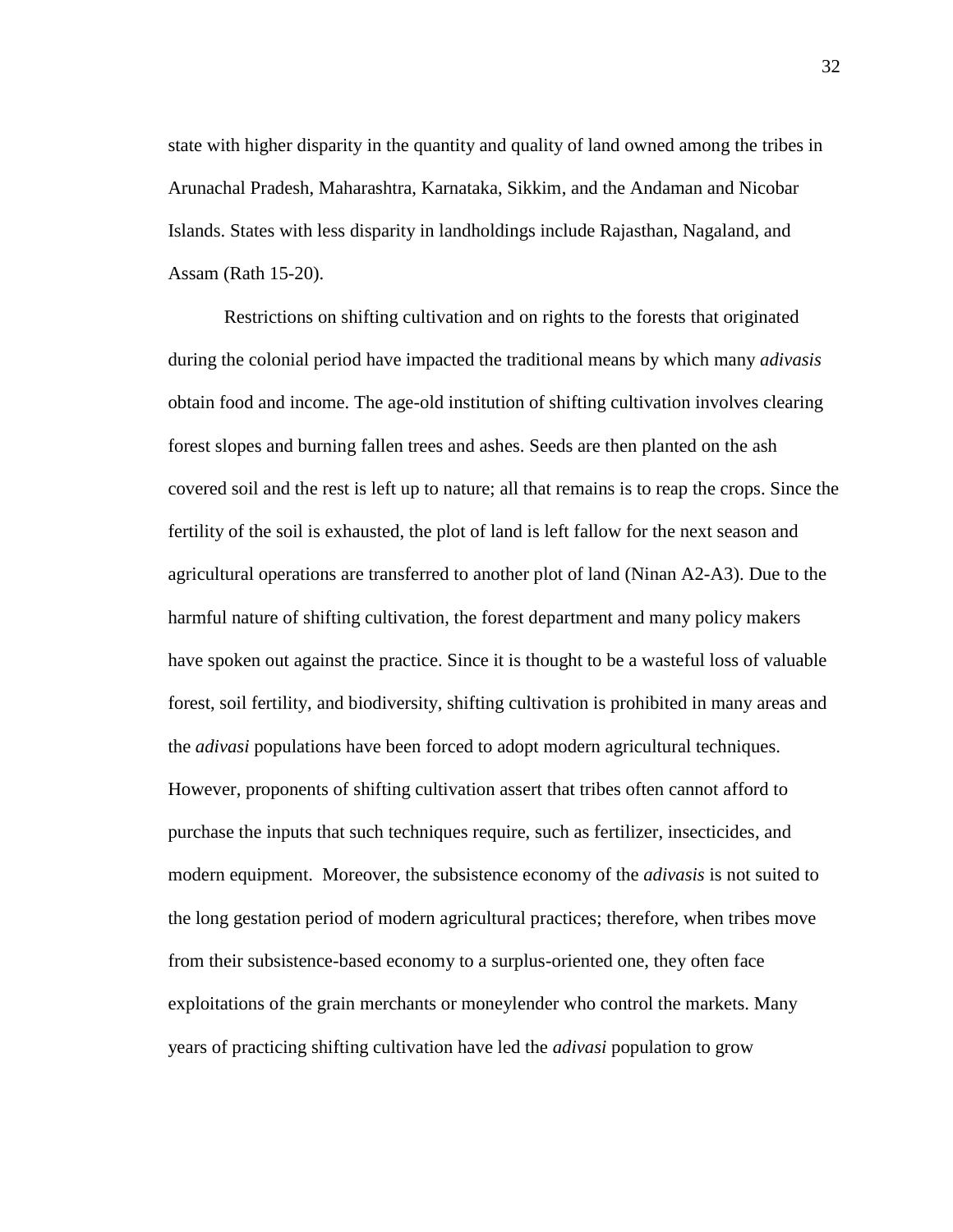accustomed to the technique, making it hard for them to adjust to foreign technologies such as the unfamiliar plough ("Shifting Cultivation and Tribals of Orissa: A Study" 45).

The commencement of development projects aimed at industrialization after independence have also alienated *adivasis* from their land. Since 1947, large-scale industrialization projects, many of which began in the 1950s and 1960s, have converted a significant portion of *adivasi* land into project construction sites and stringent forest laws have been implemented. These projects and policies have amplified the *adivasis'* struggle against land alienation and have lead to further displacement of the *adivasis*. For instance, the governments of Uttar Pradesh and Madhya Pradesh resumed the construction of the Kanahar Dam Project that had been started in 1973, even though a large number of *adivasis* had been previously displaced in the same area during the construction of another dam. Fear of displacement is also known to lead to violence and injury. For example, local *adivasis* had been vehemently opposing the Koel-Karo Hydroelectric Power Project that called for the construction of two dams in Jharkhand since 1975. This dispute culminated in a violent protest on February 2, 2001, in which nine protestors were killed and 22 were seriously injured (Rath 26-31).

Moreover, despite the large extent of the problem of displacement, India does not have a national displacement policy and therefore, there are often no provisions to minimize the negative effects on the *adivasis* who are deprived of their land (Rath 112- 114). The South Asia Network on Dams, Rivers, and People finds that large dams are the single largest cause of displacement in India since independence in 1947. In fact, even the projects that claim to resettle the displaced often leave people with endangered basic civic amenities and much lower standards of living, as was the case with the Sardar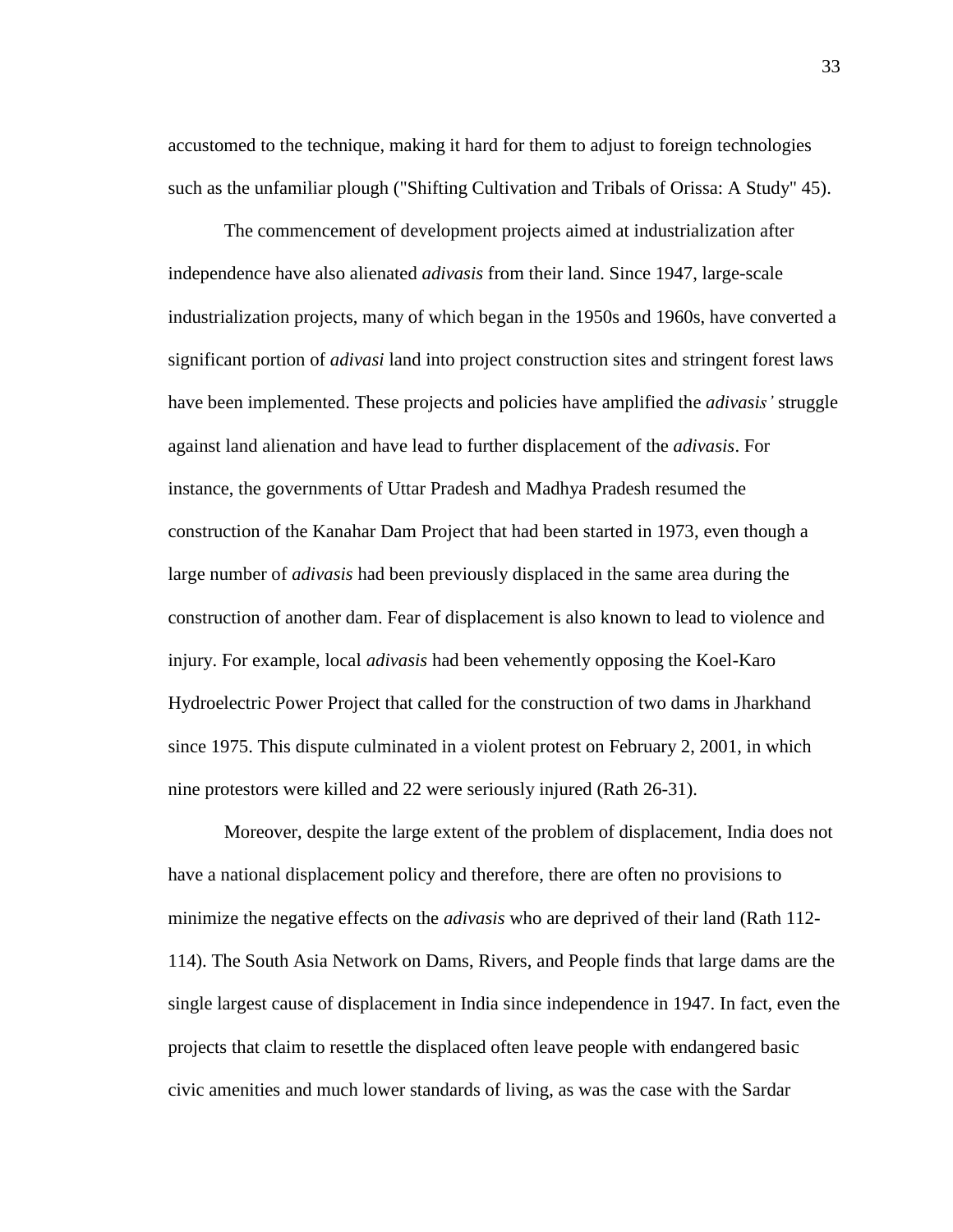Sarovar Project on the Namada River in the state of Gujarat. The World Bank also notes that even though large dams constitute about 26.6% of the total projects funded by the World Bank that cause displacement, these projects constitute 62.8% of the total number of people displaced by World Bank activities ("Large Dam Projects and Displacement in India.").

#### **The Status of the** *Adivasi* **Women**

Land alienation and displacement affect the well-being of *adivasi* women to a greater extent than that of *adivasi* men. As the most marginalized members of *adivasi* societies, women are often the last to experience the benefits of economic mobility. Thus, in order to ensure that the *adivasis* are able to take advantage of development programs and policies, special attention must be paid to the *adivasi* women. Traditionally, *adivasi*  women have enjoyed greater freedom and higher social status than the women of Hindu society. Furer-Haimendorf wrote on the issue of female status in the Naga tribes in 1933:

"Many women in most civilized parts of India may well envy the women of the Naga Hills, their high status and their free happy life and if you measure the cultural level of the people by the social position and personal freedom of its women you will think twice before looking down on the Nagas as savages" (Hutton 101).

J.H. Hutton corroborated this notion, finding that among the Nagas, women enjoy relatively high social status and freedom. Notably, *adivasi* women generally have the right to choose their husbands and are not forced to marry against their will. They also do not have higher fertility rates than Hindu women, which could be due to the fact that the mean age of marriage for *adivasi* women has historically been higher than the mean age of marriage for Hindu women. In fact, the age of marriage among the *adivasi* population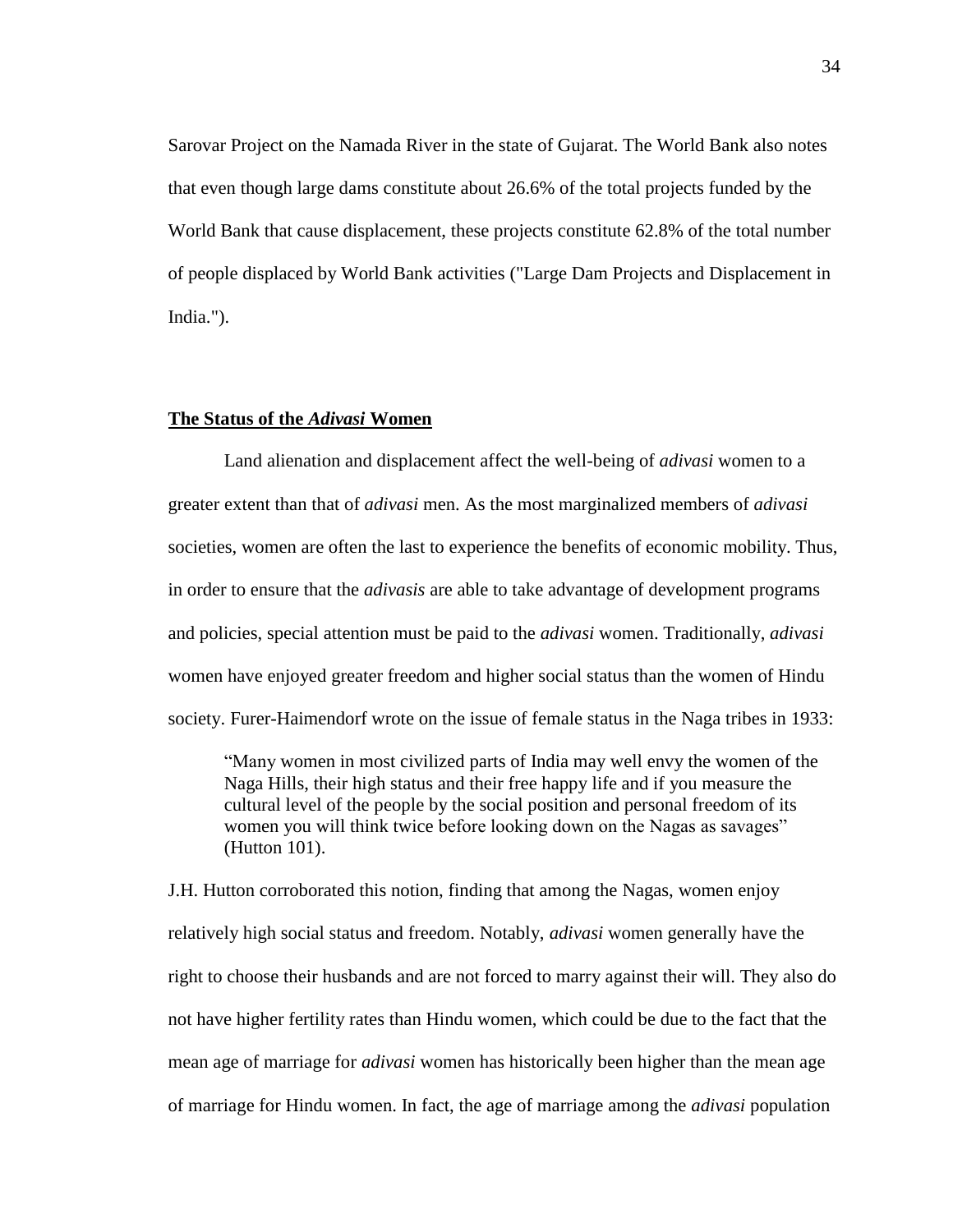of the northeast states is found to be higher than that of the central regions. This trend can perhaps be explained by the isolation of the northeast regions from mainstream Hindu culture. Furthermore, many *adivasi* societies are also historically matrilineal, meaning that women in such social structures enjoy rights and privileges that are absent in patriarchal societies such as those of the Hindu society (Mitra 1206-1216).

*Adivasi* women partly owe their relatively high status and freedoms to the abundance of resources and a clear division in their societies between social and familial spheres. In *adivasi* society, it is the male of the family who represents the family, but in the house, the female is the primary decision maker in terms of family income, production, and social relations. Shifting cultivation allows the woman to have control over the family economy and thus permits women and men to share the burden of decision making. Under this method, after the village council allots a certain amount of land to each family based on family size, the man chooses the family"s plot of land and performs the religious ceremonies that symbolize the commencement of cultivation. The woman then takes over to organize the production and labor needed for a successful crop. In settled agriculture, on the other hand, the man makes most decisions regarding production and division of work since he is the landowner (Rath 113-115).

Thus, the division of work is more gender equal in shifting cultivation than in settled agriculture, and the coerced shift to settled agriculture consequently reduces the status of *adivasi* women. On the whole, modernization contributes to the loss of the *adivasi* woman"s autonomy and relatively high status by emphasizing individual property rights. Rekha Pande suggests that this disempowerment of *adivasi* women is further exacerbated by what she calls the process of "Sansrkitization." This term refers to the fact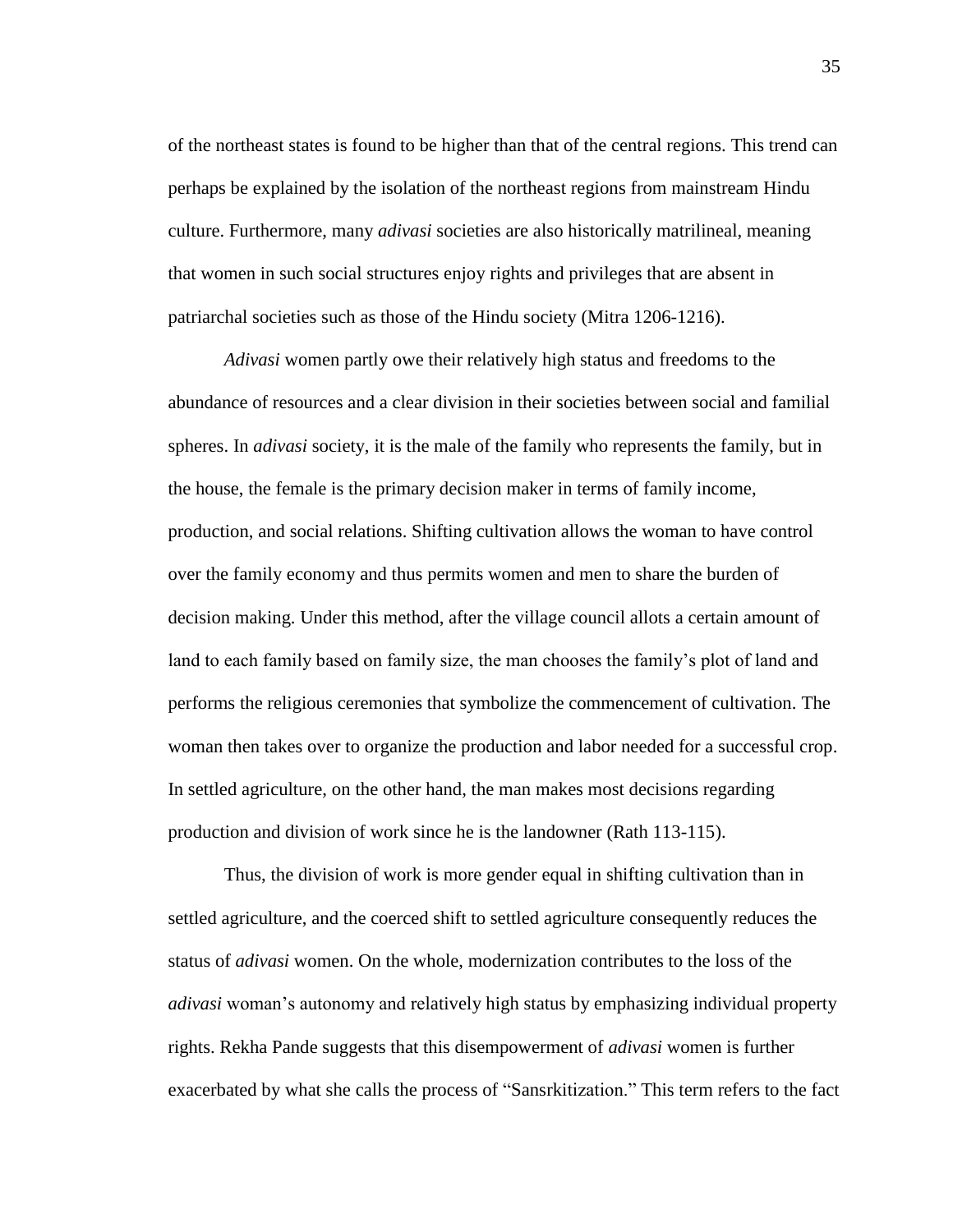that cultural contact with nontribal society leads the *adivasi* family to adopt mainstream upper-caste customs, in which the man is the head of the household in all respects and the woman is his subordinate. The *adivasis* also begin to adopt upper-caste gods and customs like vegetarianism in an effort to emulate the high end of caste society (Mitra 1202-1217; Pande 139).

The *adivasi* women"s loss is further deepened by the fact that the rehabilitation of displaced persons has been neglected. Without adequate resettlement, the *adivasi* women cannot maintain their economic autonomy, and resettlement is often based on land that is allotted in the name the male members of the families. Moreover, the projects that deprive *adivasi* societies of community public resources and result in displacement do not give women jobs. The shift from shifting to settled agriculture, land alienation, and the lack of alternatives result in the loss of not only the *adivasi* woman's source of household sustenance, but also her access to community public resources. Together, these losses result in the diminution of the *adivasi* woman"s status. In this sense, the growth oriented policies implemented in India have taken away the control that *adivasi* women have enjoyed over their livelihoods and have denied them alternative avenues of employment. Not only do the women lose social and economic power, but the burden of looking after their families increases as it becomes harder to find employment, adequate healthcare, and a decent education (Mitra 1202-1217; Pande 134-139)

## **Demand for Political Autonomy**

One reaction to increasing displacement and greater poverty among the *adivasi* populations has been the demand for political autonomy. Conflicts arising from such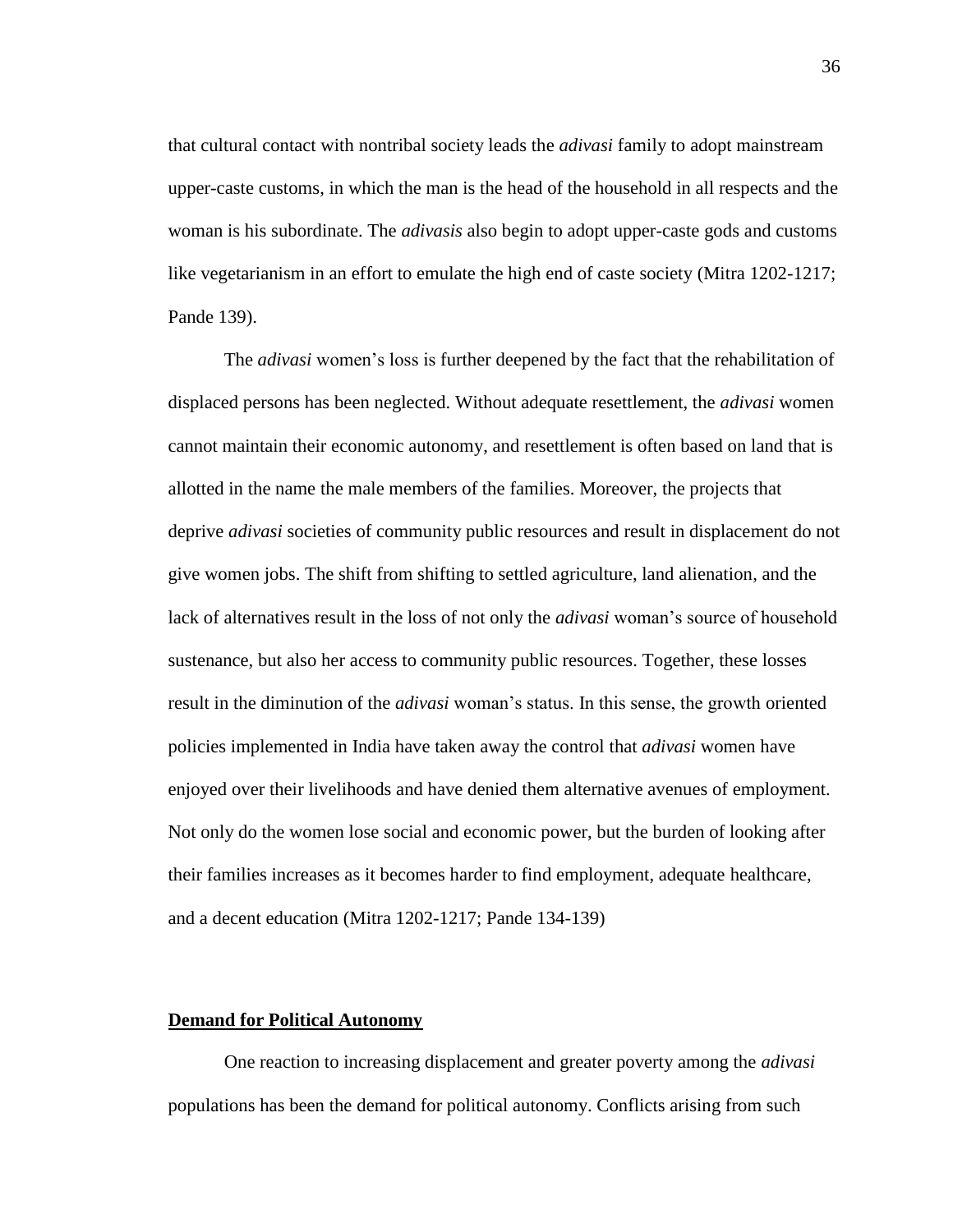demands have often inhibited development efforts throughout tribal India. Consequently, this unrest must be addressed before socioeconomic development programs and policies are able to effectively benefit the *adivasis* that are either demanding autonomy or are affected by the demands of others. Even though the first set of political autonomy movements among the tribes trace back to the colonial period, the formation of separate states on ethnic lines only occurred after independence. The motivation behind the demand for a separate state has varied over time. Until 1966, the reorganization of Indian states was based solely on linguistic lines whereas the states created subsequently were either raised from centrally administered units to full-fledged states or were created on the basis of ethnicity (Rath 41-44).

The local issues of the *adivasi* communities of Central and Northeast India have given shape to the objectives and strategies of the respective regions" autonomy movements. In Central India, the motivating forces behind such movements have been the desire for ethnic sovereignty and the need to depose the outsiders of their control over local resources. For instance, the drive for political autonomy in Jharkhand was perceived to be a fight for freedom from the domination of Bihar, a struggle for self-rule, and a means to regaining land and local resources. Consequently, the Jharkhand movement has been classified as both an ethnic and an environmental movement. The autonomy movements in Central India also tend to stick to democratic means, perhaps reflective of Gandhi's ideology and work in the region (Jewitt 68-74). In the Northeast, autonomy movements often revolve around conflict between the modernists, who are the educated elites, and the traditionalists, who aim to protect their natural resources and their power by appealing to a secessionist demand. The movements of the Northeast tend to exhibit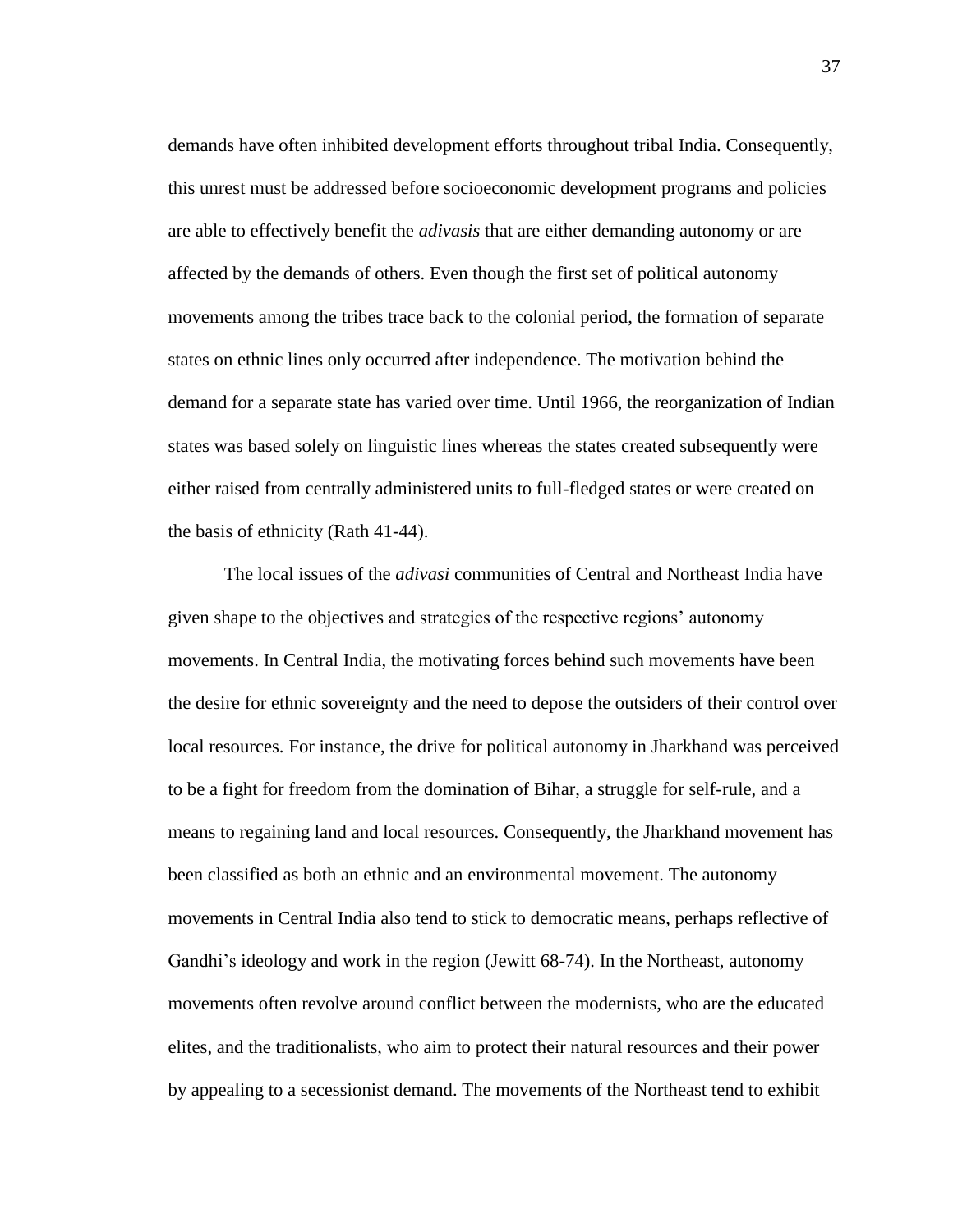much higher levels of militancy. The government of India has tried to mollify the frustrated *adivasis* of the Northeast by allowing the formation of more ethnic states in this region than in Central India, while taking caution to ensure that national integrity is not threatened (Rath 41-44).

The support structures of movements in the two regions of India have also varied. Specifically, the movements of the Northeast have percolated down to the grassroots level, and the leaders at the core of the movement have kept close contact with the people of the inaccessible regions through village chiefs. This has not always been the case in Central India. For instance, the movement in Jharkhand was mainly confined to the accessible parts of the region. Rath found that in the year of formation of the state of Jharkhand, members of the Paharia and Santhal tribes of the remote village, Murli Pahari, told reporters that they had not even heard the name Jharkhand and had not noticed any difference in their socioeconomic status after the formation of the state (Rath 41-44).

## **Conclusion**

Sixty years after independence, the prevalence of poverty, inadequate health services, low literacy levels, significant indebtedness, frequent displacement, the declining status of women, and the strong desire for autonomy among *adivasis* indicates that the socioeconomic development policies of the various governmental and nongovernmental agencies in India need to be evaluated and improved. Some development projects have failed or produced undesired effects. For instance, the Bonda Development Agency was created in the 1970s to develop the primitive Bonda tribe that lived on the hilltops of the state of Orissa. Until the arrival of the agency, the *adivasi*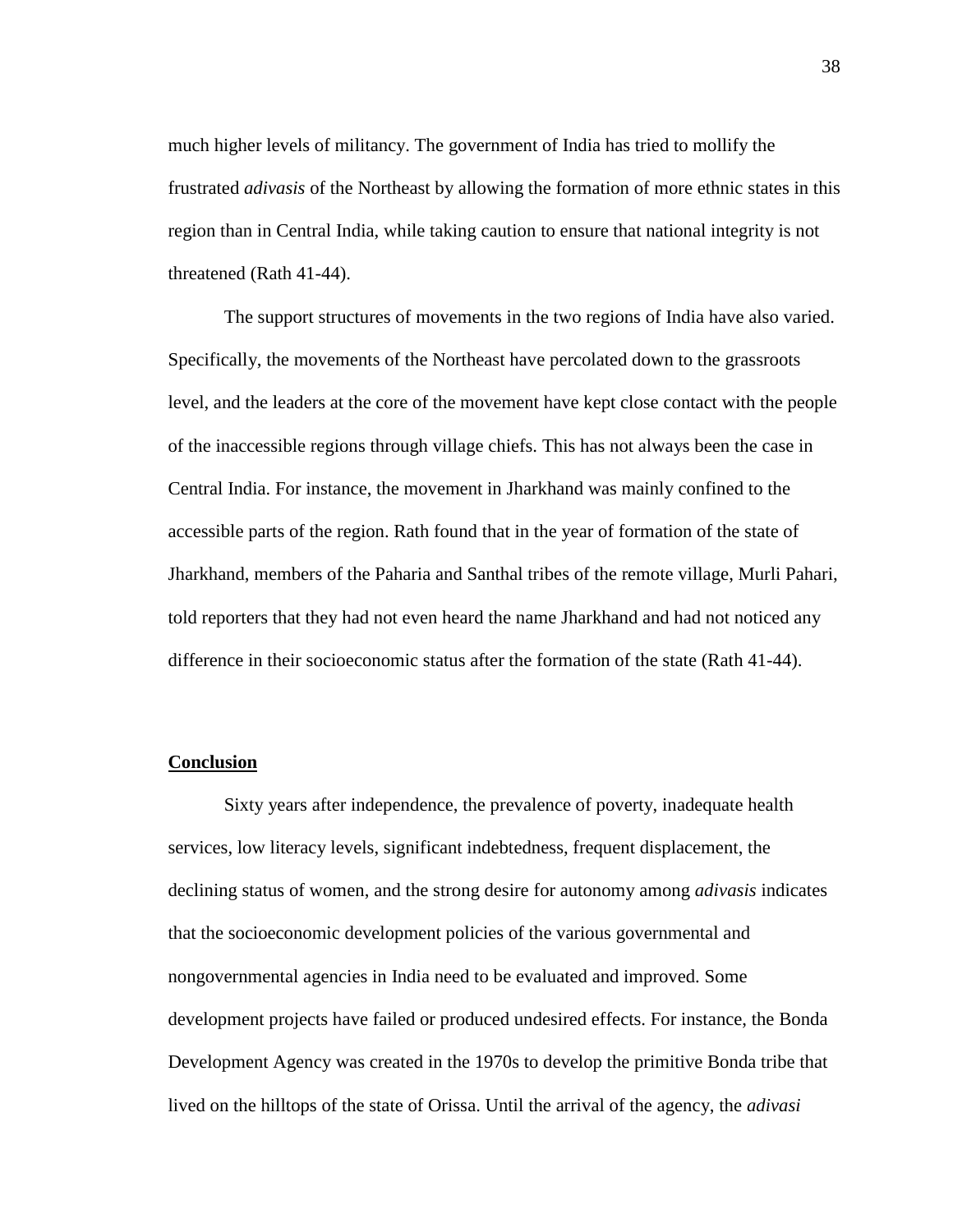community had led a closed life, where the cooperative labor chief controlled all production activities, including hunting, gathering, and shifting cultivation. The Bonda Development Agency encouraged *adivasis* to work for its development programs as wage laborers and promoted the switch from subsistence production to production aimed at surplus and exchange. Contrary to the aims of the agency, the lives of the Bondas became much harder as a result of the agency"s policies. The Bondas lost their traditional subsistence mode of production and became dependent on the state-sponsored development program. Additionally, the fact that the development was imposed on them from the outside hurt their economic independence, resulting in a devaluation of their culture and traditional values (Rath 20-26).

In contrast, other development schemes have been relatively successful. An example of such an achievement is the effort of the Vansada Project of the Bharatiya Agro-Industries Foundation, a large voluntary organization with a nationwide network. The project was developed in 1982 with the aim of rehabilitating the marginalized members of society that had been disrupted by the forces of development. A specific program that the project implemented was the *wadi* program for the Kolcha and Kotwalia tribes of Southern Gujarat, in which an allotment of one acre of degraded land was given to each *adivasi* family so that its members could grow fruit, forest trees, and fodder. As a result of the *wadi* program, 38% of the families were able to repay long held debts, their health consciousness rose, infant mortality declined, and out migration was curtailed. Moreover, the program also benefitted the environment by rejuvenating 1,000 acres of waste land and facilitating the growth of 63,000 fruit trees and over 1 million forest trees (Punalekar 2597-2598).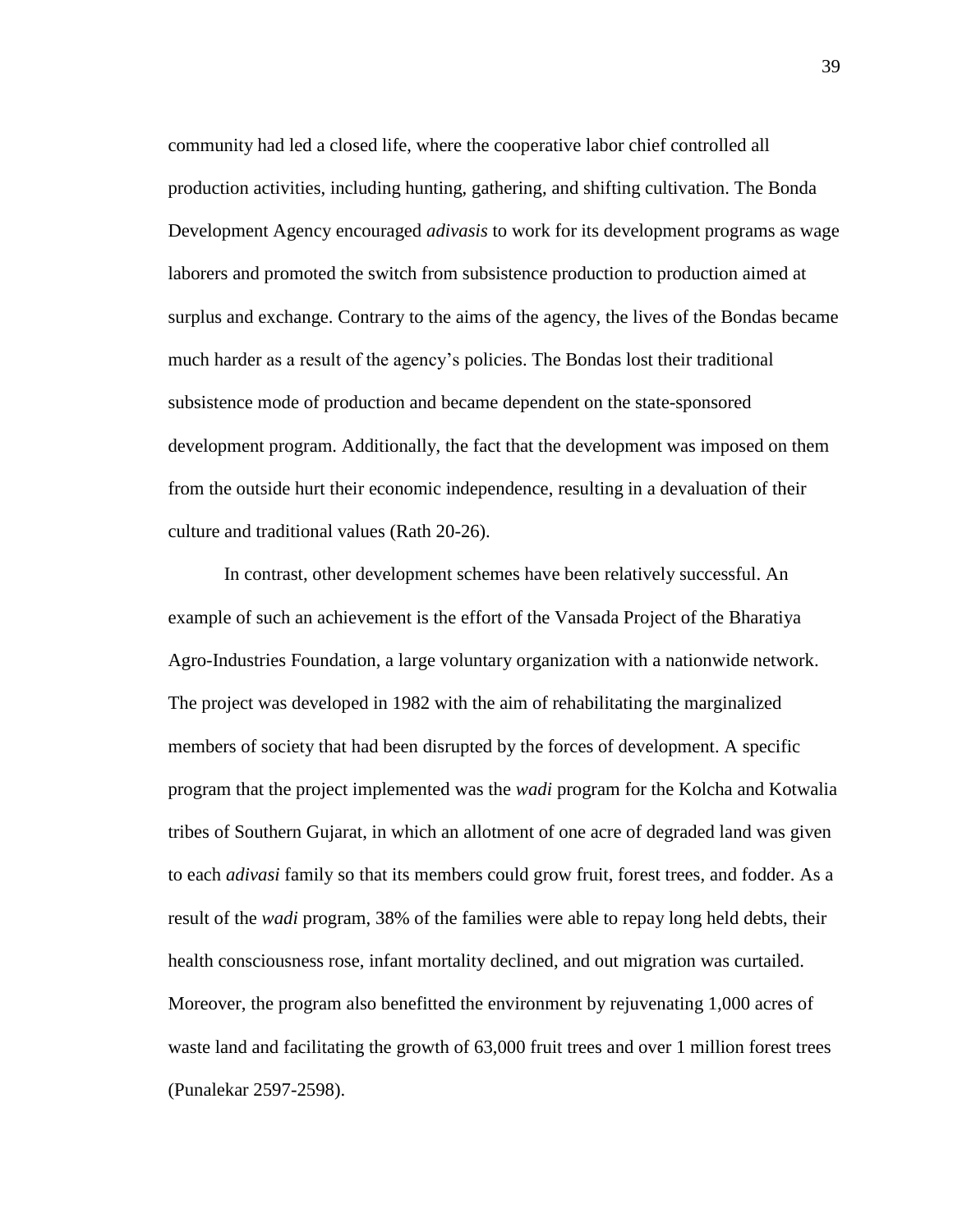On the whole, the effects of the development process in *adivasi* areas of India remain uneven, with significant achievements as well as failures. Some of the tribes have succeeded in raising their socioeconomic conditions over the past sixty years; however assessment of the issues that the *adivasis* currently face clarifies the need for improvement of the development policies implemented in tribal India.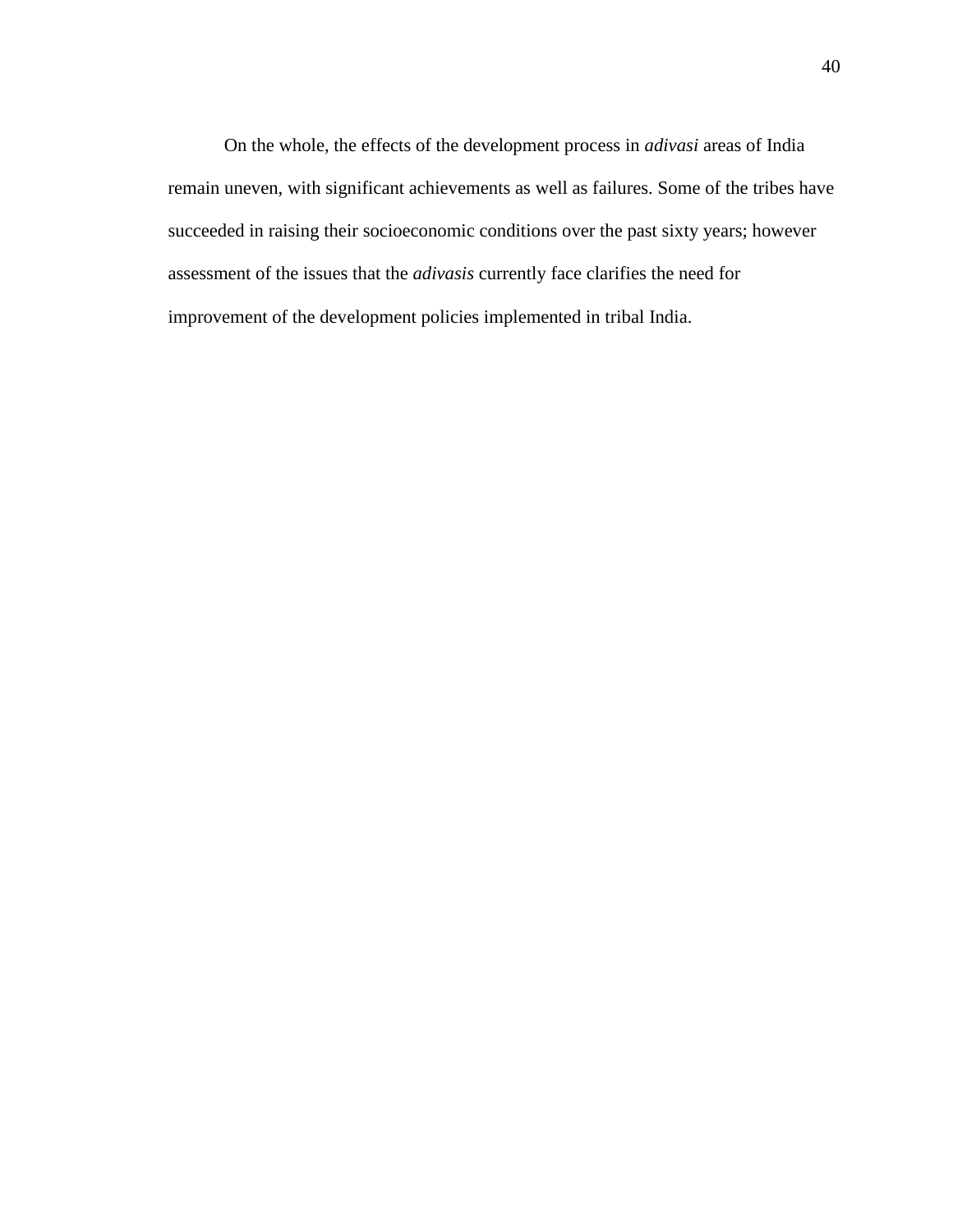## **Chapter 3: Culture and Socioeconomic Development**

The developmental processes experienced by the *adivasis* and the resulting challenges should be evaluated not only in economic terms, but also in regards to how they affect the *adivasi* culture. The definition of the highly abstract concept of culture is debatable, and even anthropologists often cannot concur on what the term means, though many have suggested that culture is a fundamental notion in their discipline. Professor of anthropology Robert Borofsky suggests that culture is not a fixed concept, but instead a term that can be used by different individuals according to their various needs (Borofsky et al. 433). For instance, anthropologists often utilize culture as a tool of analysis, thus exercising the concept to systematically examine data. From a slightly different perspective, Nomi Maya Stolzenberg, a professor of law at the University of Southern California, describes culture as an organic alternative to the notion that society only consists of mechanistic, market transactions. She explains that culture "continues to play its traditional role as an antidote to the self-interested economic actor of the market place, carrying the concept's historic associations with the 'higher' and 'inner' realms of values, feelings, meanings, and, dare we say it today, "spirit"" (Borofsky et al. 443). Professor of government and economics William Ascher describes culture as encompassing language, artistic expression, religion, and historical memory and interpretation (Ascher 1).

Given that the concept of culture espouses a wide array of meanings, the term will be invoked in a manner that facilitates the distinction between the self-identity of the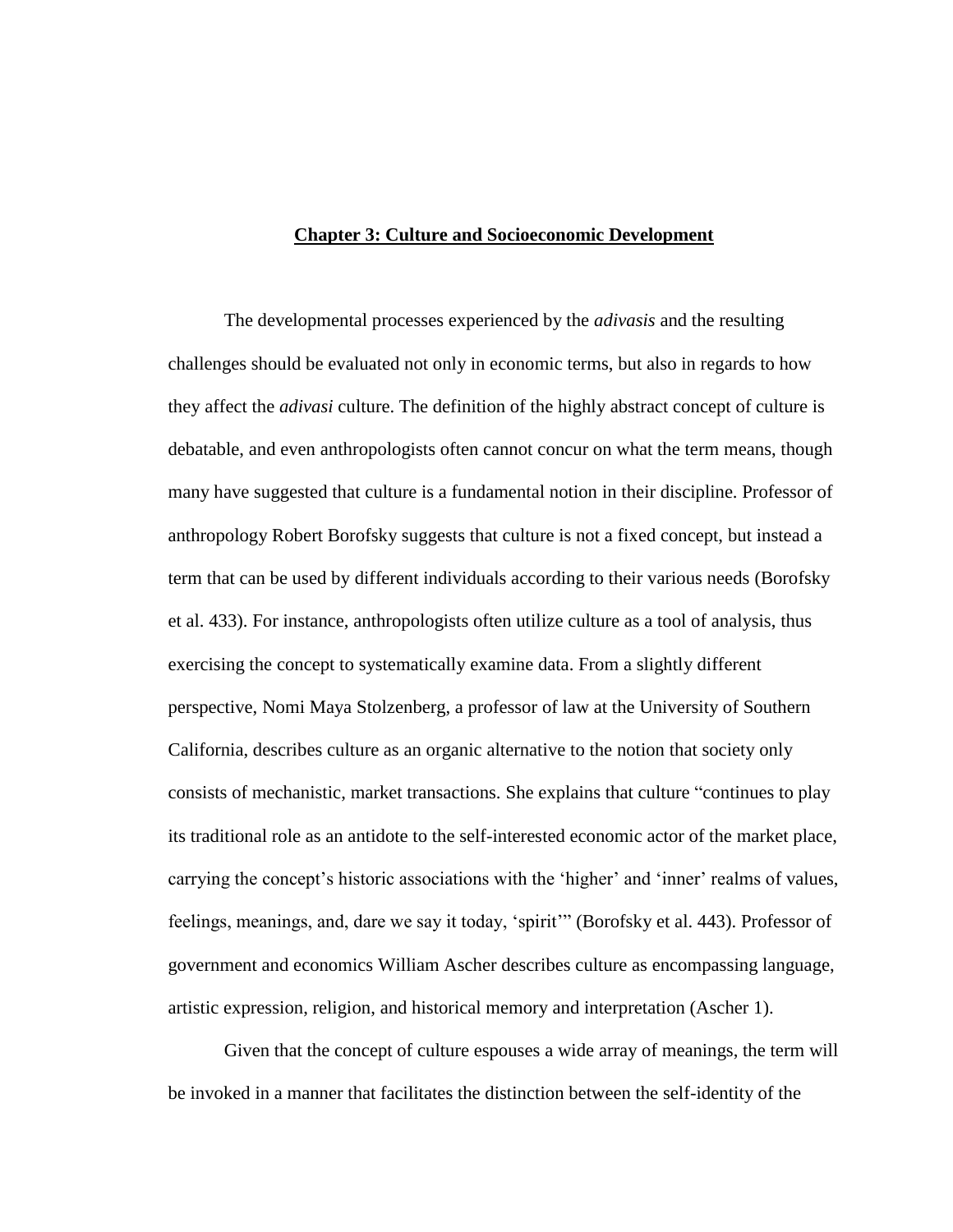*adivasis* and the identity of nontribal Indians. Thus, for the purposes of this paper, culture represents the set of practices and beliefs that make one group of people distinct from others. The elusive nature of this definition will allow the concept to be utilized in forming the self-identification of the *adivasis,* while delineating what distinguishes the *adivasis* of India from the nontribal population.

In order to analyze the relationship between socioeconomic development and the culture of the *adivasis*, it will be useful to explore the theoretical relationship between development and culture. Consequently, this chapter will discuss how culture is thought to affect socioeconomic development and the suggested cultural consequences of development. To apply this framework to the situation of the *adivasis*, the results of thirty structured interviews conducted in tribal Gujarat will be analyzed in the context of the proposed relationship between development and culture. Consideration will also be given to additional studies on the impact of development on *adivasis'* culture in order to substantiate the somewhat limited scope of the survey. Finally, it will be constructive to deliberate various pathways of accepting new cultural values in order to identify policies that will allow the *adivasis* to retain what they value the most as they develop.

# **The Effect of Culture on Development**

Social scientists and legal academics have studied the relationship between economic development and culture since the time of Adam Smith. Often, positive quantitative evaluations of developmental policies are thought to be at odds with positive qualitative evaluations of the cultural effect of these policies. However, American anthropologist Conrad Phillip Kottak"s study of 68 completed rural development projects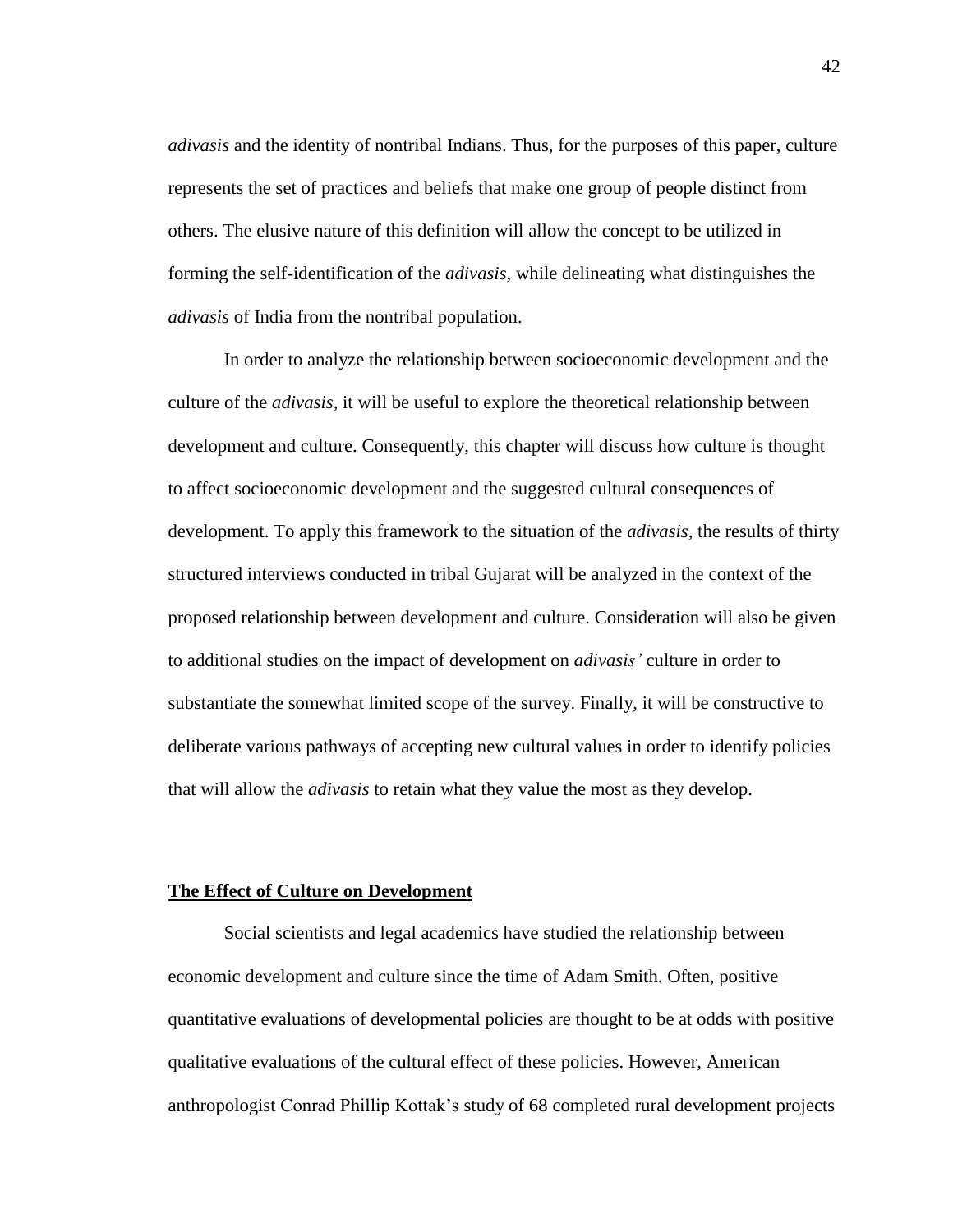as a consultant for the World Bank indicates that projects that take culture into account will benefit economically. More specifically, Kottak finds that the average economic rate of return for what he labels as "culturally compatible" projects (19%) is significantly greater than the rate of return for incompatible ones (9%) (Kottak 723).

In Kottak"s study, "culturally compatible" projects are those that meet two requirements: they avoid the fallacy of underdifferentiation and they are an application of Romer's Rule. The fallacy of underdifferentiation is the propensity of project planners, especially international development agencies, to view less developed countries as a homogenous group. Instead, in order for a project to have positive economic and cultural outcomes, it should take cultural diversity into account when developing projects and policies for different societies (Kottak 726).

Romer"s Rule is drawn from the work of paleontologist Alfred Sherwood Romer who developed the rule to demonstrate that the goal of stability is the main motivation for change. Though Romer uses his principle to explain the evolutionary development of land-dwelling vertebrates, Kottak applies the concept to economic development by stating that "people are unlikely to cooperate with projects that require major changes in their daily lives, especially ones that interfere too much with customary subsistence pursuits" (Kottak 724). As a result, societies that are to benefit from given development projects generally desire to modify their behavior only if they can maintain certain aspects of their traditional culture and their everyday routine. This reasoning makes it imperative to take a society"s value system into account when planning for their economic development (Kottak 724).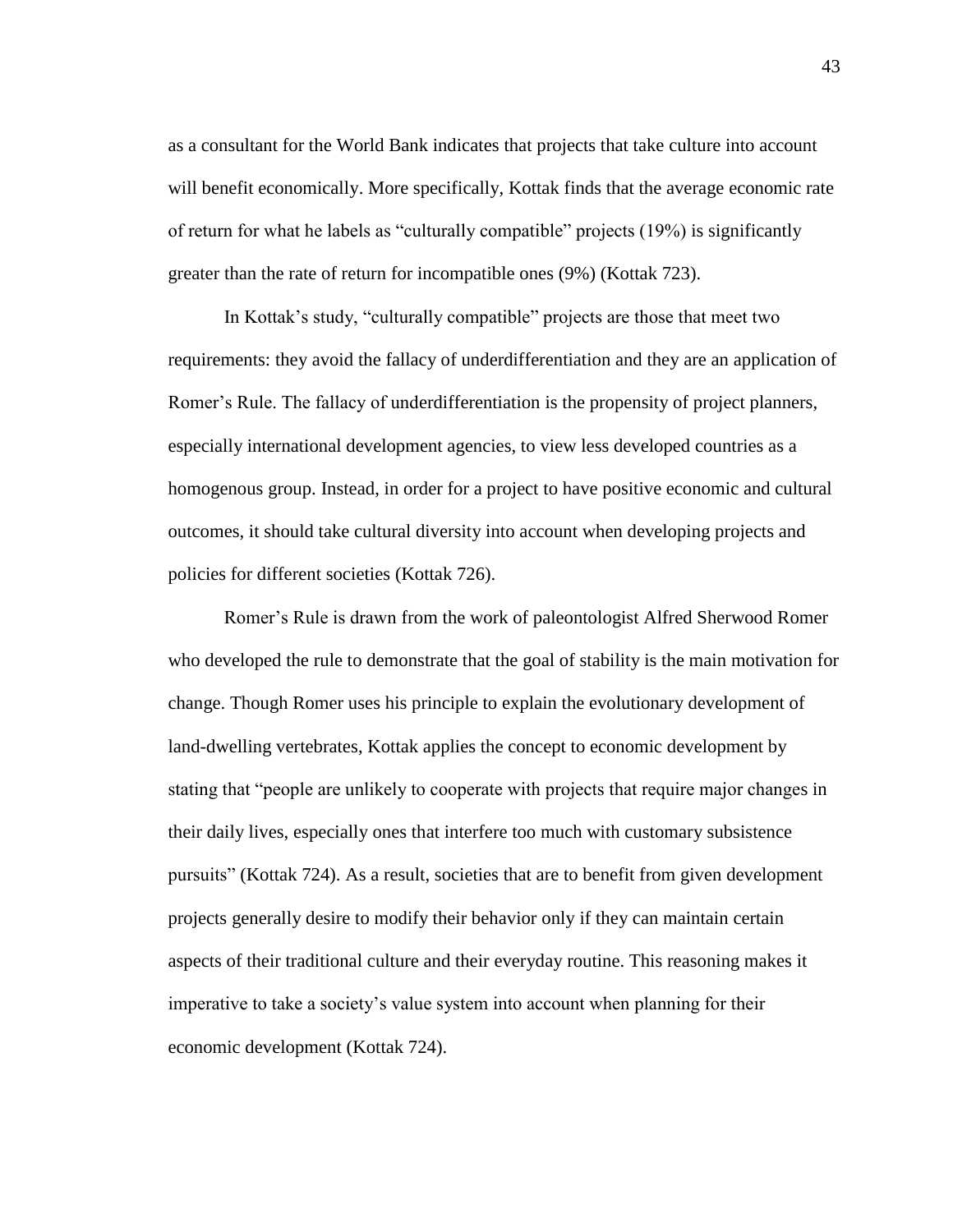The successful rural development projects that Kottak studied all supported, or at least did not undermine, indigenous cultural practices and social structures. For instance, Kottack points to a project in South Asia that involved facilitating irrigation and introducing a free market for rice paddies among farmers who traditionally consumed and produced rice. These cultivators were easily able to adapt to increased access to water and the demands of double-cropping. In general, irrigation schemes are more likely than other projects to propagate wealth inequalities; however, irrigation projects that aspire to improve upon existing systems are proven to be more successful in both economic and cultural terms than projects designed to create entirely new structures. This is a result of not only reducing costs by utilizing previous investments, but also of harnessing the benefits of familiarity and tradition (Kottak 724-728).

Conversely, projects have often failed because they overlook local traditions and sociocultural conditions. An example of such a failure that did not take Romer"s Rule into account is a South Asian project that hoped to promote the cultivation of cash crops such as chilies and onions among farmers who had grown rice for many generations. In the end, the cultivation of these new crops was inconsistent with the traditional interests and crop priorities of the targeted population. When labor demands for their rice paddies conflicted with those for chili and onion production, farmers prioritized their traditional subsistence crop and this lead to the failure of the project. Another socioculturally incompatible project in East Africa ignored traditional land rights and intended to turn nomadic pastoralists into sedentary cultivators. A change in the government and land reform policies eventually led to the cancellation of this project (Kottak 725-726).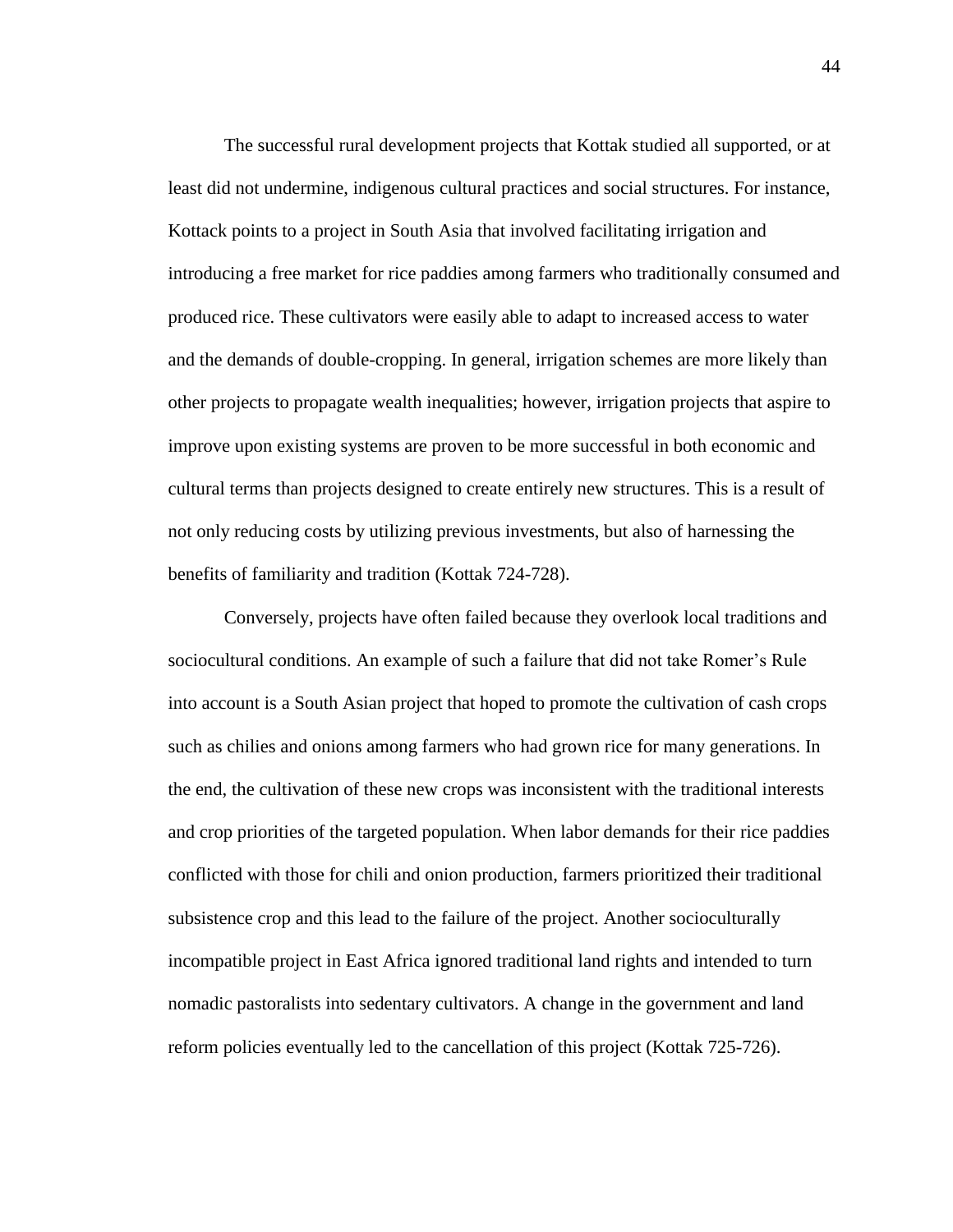Furthermore, contrary to theorists who argue that certain cultures are simply incompatible with economic development, political scientist Lauretta Conklin Frederking asserts that it is not a culture"s characteristics that shape the effect of developmental projects or policies on a society, but instead, the manner in which culture is organized. Frederking studies two groups that use different mechanisms to preserve their respective cultures in different neighborhoods of London. The Punjabis of Southall implement geographic separation as a mechanism to preserve the integration of culture and economic development, whereas the Gujaratis of Wembley have institutionalized culture, thereby limiting the role of culture in economic activities. Through fieldwork and research, Frederking discovers that the levels of economic development in the two areas differ quite significantly. In Southall, local businesses have thrived by invoking cultural attachments to facilitate business relationships and to develop a strong customer base within the Punjabi community. In Wembley, where culture is of limited relevance to the local businessmen, sociocultural traditions have served as a short-term foundation for businesses; but after an initial level of capital is formulated, the businesses in the ethnic community expand opportunities by establishing a diverse consumer base and investing outside of the community. Thus, while the Punjabi and Gujarati cultures vary greatly, both have been able to maintain their cultural diversity without negative consequences for development (Frederking 107-121).

In addition to supporting cultural practices in general, it is vital for development projects to take traditional local social organizations into account. Unfortunately, Kottak finds that such consideration is rare based on the 68 projects he has reviewed. Such neglect not only precludes success in groups with development potential, but it also often

45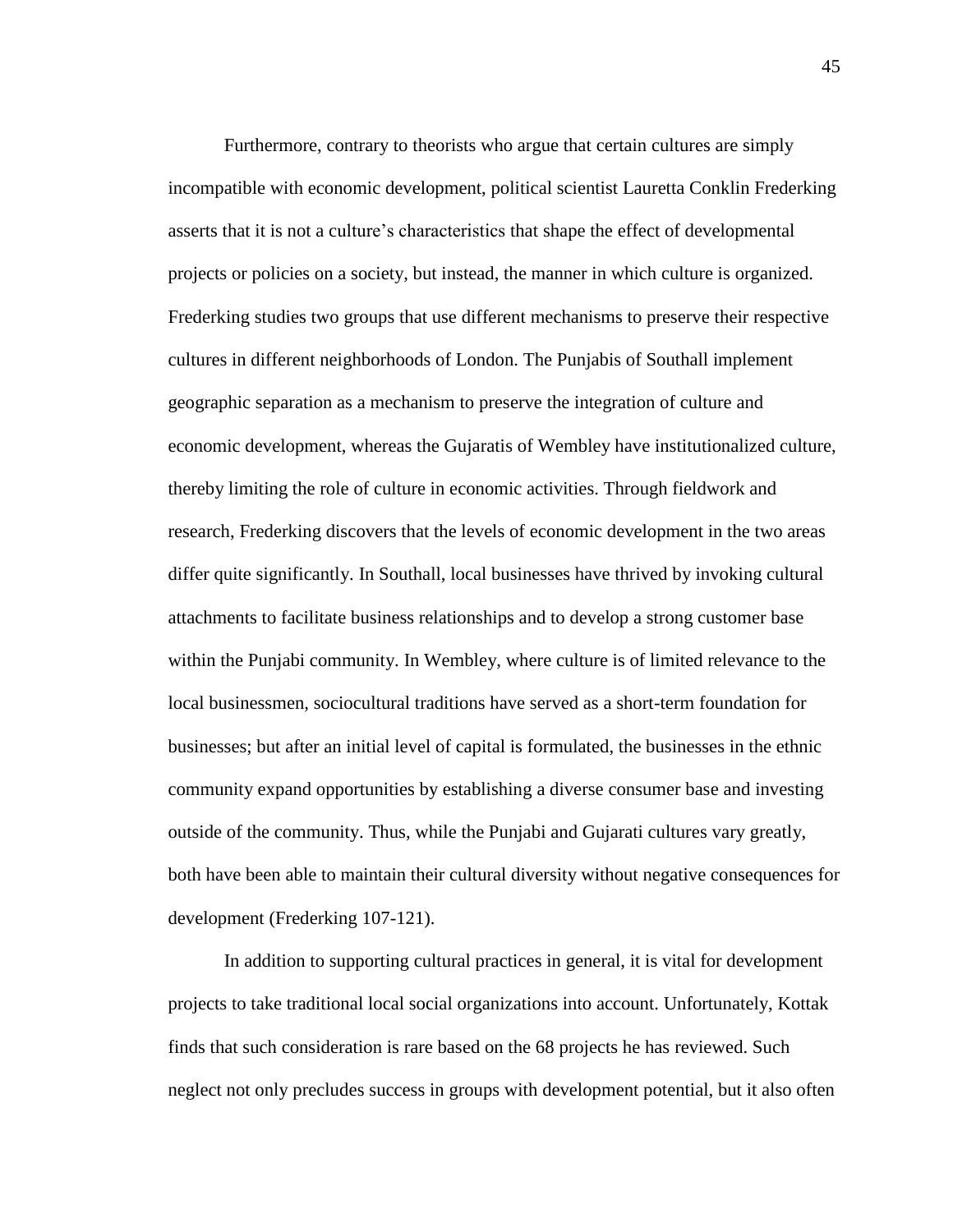leads to the formation of unnecessary or inappropriate new organizations. Reasons that the benefits of traditional social organizations are often not harnessed include inadequate socioeconomic knowledge on the part of the planners and culturally biased social and cultural designs that are based on Western values and traditions. On the other hand, when traditional social organizations are incorporated into development schemes, projects are generally successful. For example, Kottak points to projects that involve participant groups that take traditional social organization or on socioeconomic similarities into account, such as groups based on local and regional communities of similar descent in Africa and small groups of traditionally connected canal users in Asia (Kottak 726-727).

Though consideration of cultural conditions and local social organizations is a prerequisite for a successful rural development project, it is not necessary for sociocultural norms to be well-integrated into a society's economic activities. Frederking hypothesized that the Punbjabis of Southall would be more successful than the Gujaratis of Wembley in preserving culture, since the Punjabis have geographically isolated their community and made culture an essential part of their economic activities. The Gujarati community, contrastingly, has not separated their community from other ethnicities, but has developed institutions that define the relationship between culture and business. Therefore, culture does not seem to be an integral part of Gujarati economic activities, though the institutionalization of their culture suggests significant potential for its sustainability. Frederking's hypothesis was based on the intuitive reasoning that the persistence of culture is linked to the presence and importance of culture in the daily lives of its community members (Frederking 105-107). However, Frederking found that the Gujaratis have been able to maintain their culture, on some levels to a greater extent than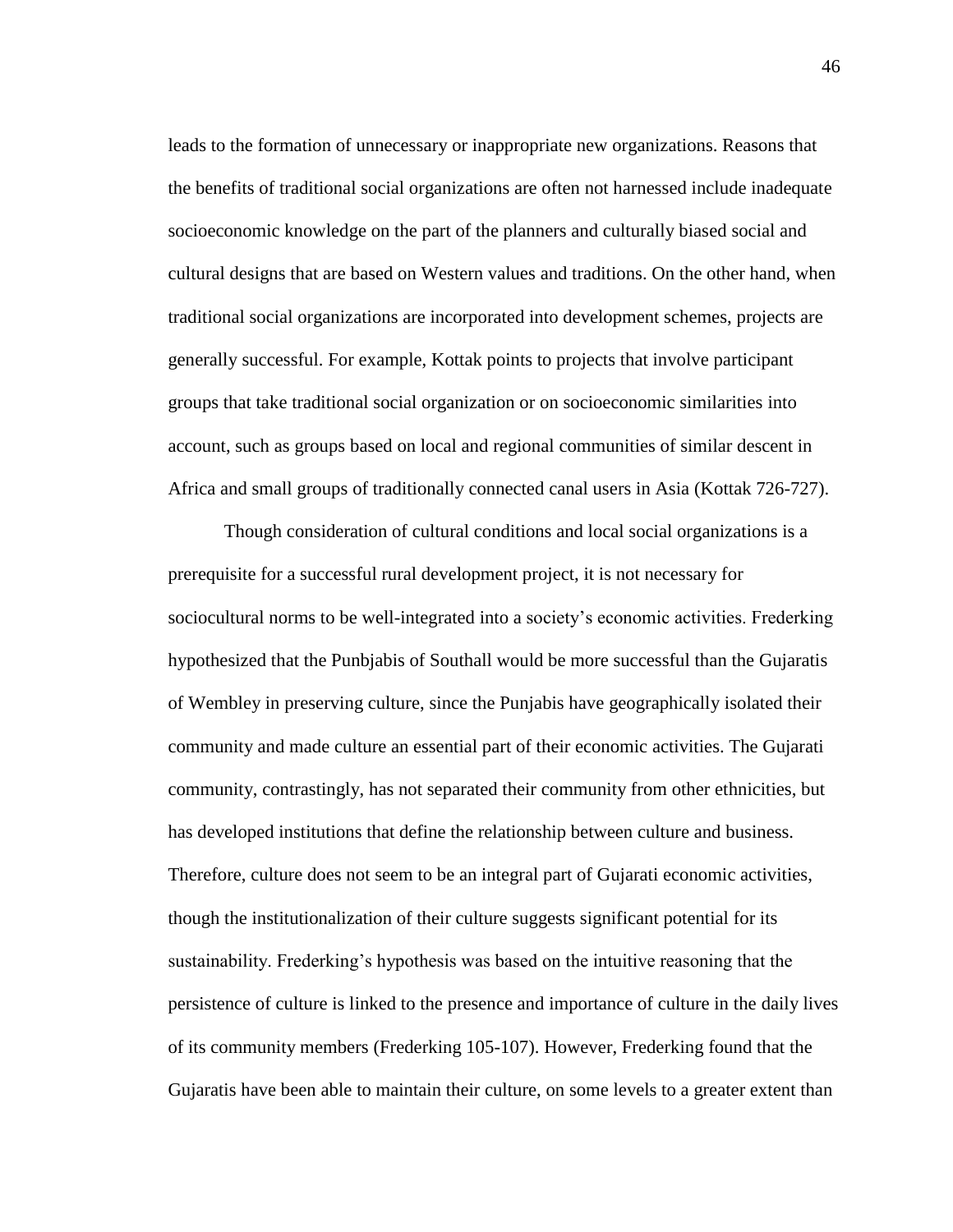the Punjabis, despite the lack of integration of culture into economic activities. From this, the conclusion can be drawn that individuals can preserve their cultural identification as they develop economically whether culture and economic activities share a close relationship or not (Frederking 112-121).

## **The Effect of Development on Culture**

The literature on the effect of development on culture can be divided into three principal camps: that of the convergence theorists, the culturalists, and those in between. The convergence theorists assert that cultural change is an inevitable part of socioeconomic development and that eventually, as societies advance through the stages of development, beliefs and practices will converge towards a dominant model. Culturalists, on the other hand, claim that groups maintain the beliefs and practices that distinguish their culture even as they undergo socioeconomic development. Therefore, though various societies may converge towards a similar economic model, they will retain the distinctive values that form their cultural identity (Frederking 106-107).

Kottak suggests that such a sharp contrast is too severe. From his perspective, socioeconomic development and cultural well-being are not as mutually exclusive as they are often alleged to be (Kottak 723). A third approach that lies somewhere in between the viewpoints of the convergence theorist and the culturalists is that of the social scientists, who maintain that individuals react rationally to incentives. Accordingly, whether or not the distinct beliefs and practices of a group can support the path towards socioeconomic development determines whether a belief or practice will die out or be sustained (Frederking 107). Another factor of tension between cultural retention and cultural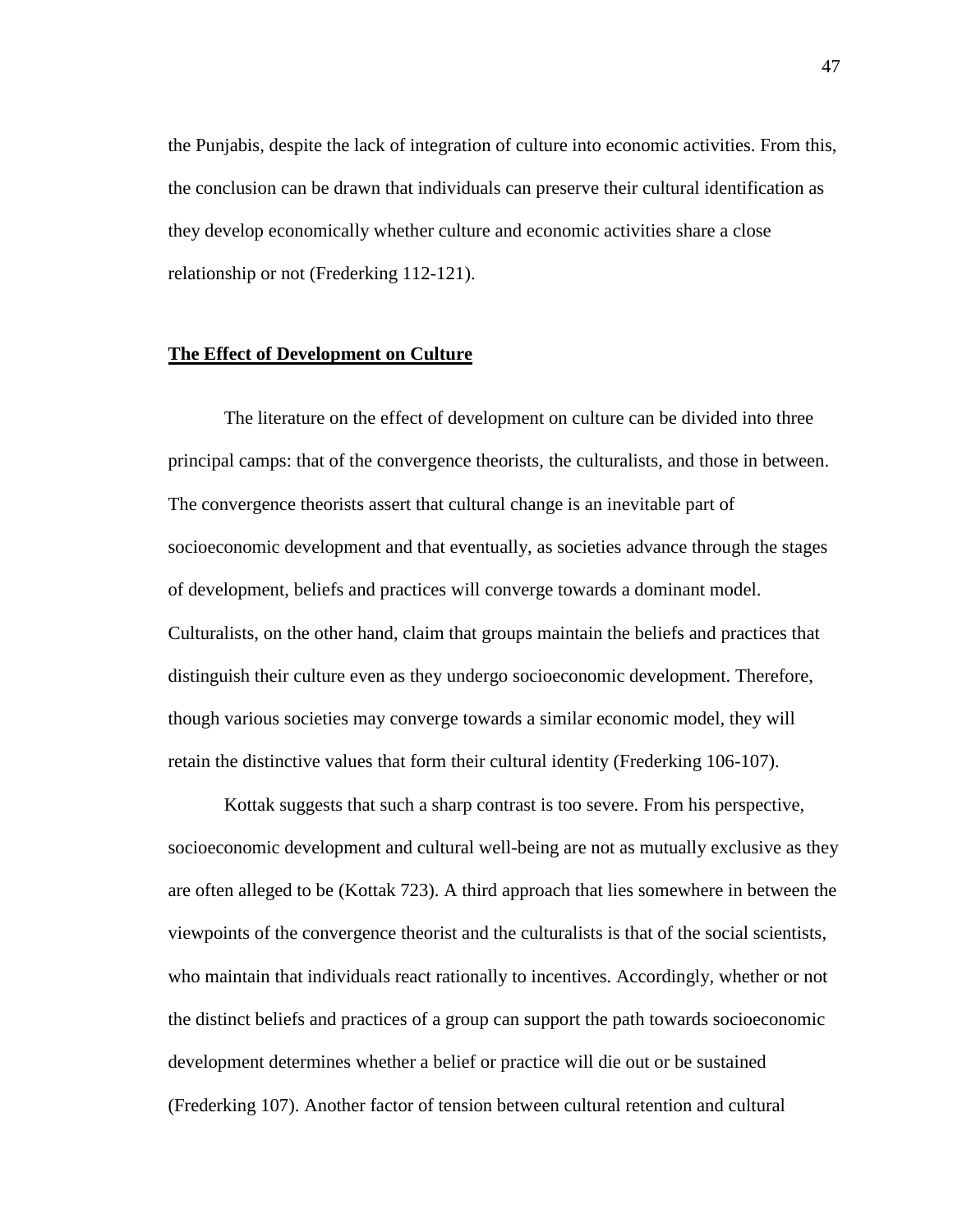change is value differences across generations. Political scientist Ronald Inglehart and sociology professor Wayne E. Baker find that rising levels of existential security underlie intergenerational value change. Specifically, intergenerational value differences are more significant in societies with greater security, which Inglehart and Baker measure through life expectancy. The young in advanced industrial democracies and in ex-Communist societies are found to be less traditional than the old. However, the intergenerational gap is found to be less prominent in developing societies such as India. Furthermore, young and old members are nearly equally likely to embrace traditional values in low-income societies (Inglehart and Baker 42-44). Thus, economic advancement of *adivasi* societies could increase intergenerational value differences, thereby forming another conduit for cultural change.

The debate between the convergence theorists and the culturalists raises the issue of the justification of cultural preservation or change. Ascher proposes a normative framework that forms a middle-path between cultural absolutism and extreme relativism and is based on the policy sciences approach laid out by American political scientist Harold D. Lasswell. The underlying principle behind the policy sciences framework is the maximization of human dignity, which refers to the broad shaping and sharing of valued outcomes and the power to determine these outcomes. The guiding principle that determines whether cultural persistence or change is justified in a given context is as follows:

"Efforts to promote cultural preservation or change are ethically justifiable if they are consistent with what enlightened people within that culture would choose, if they were fully aware of the full consequences of the continuity/change, were under no coercion, and were acting out of public regard" (Ascher 7).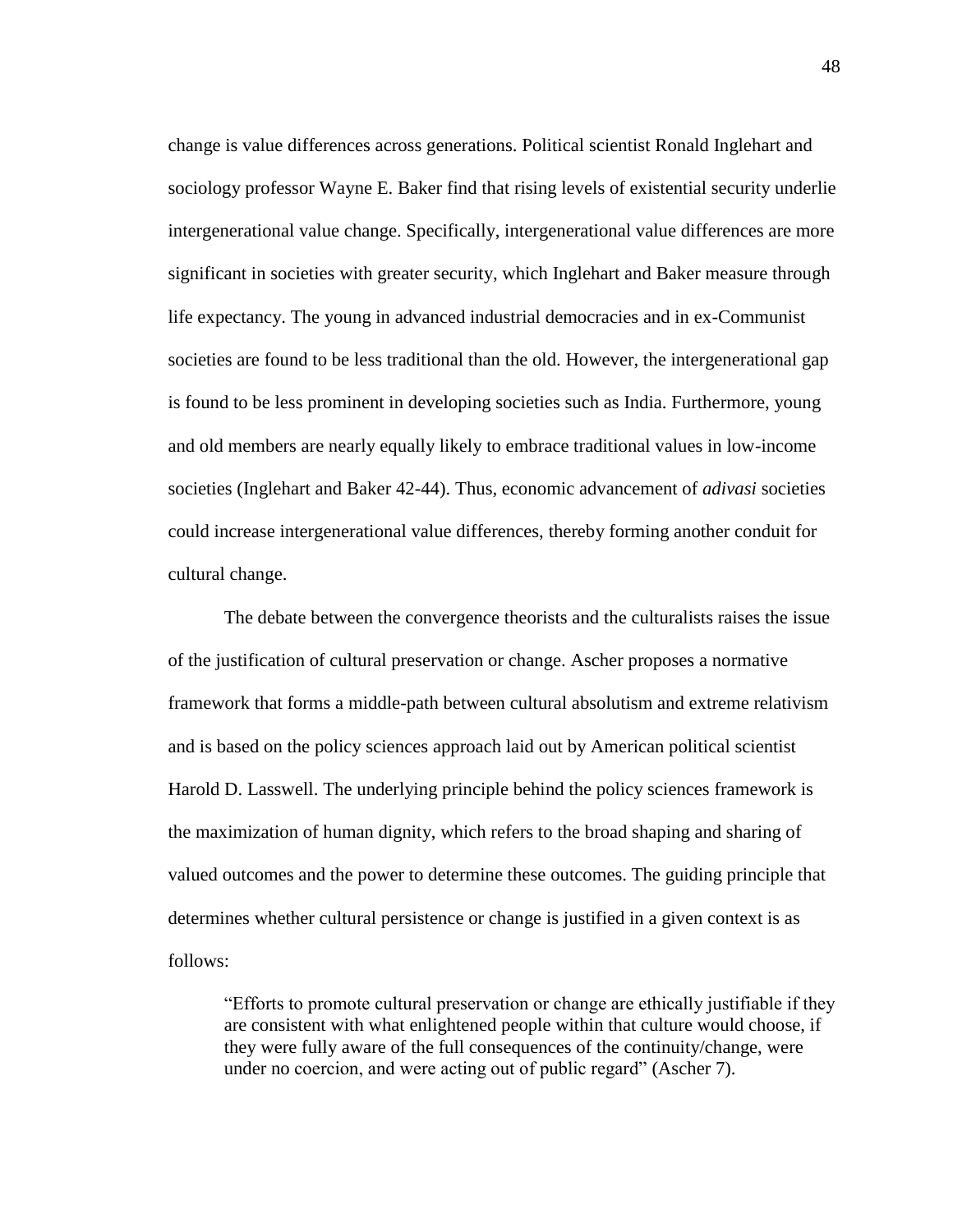It is important to note that under this tenet, cultural beliefs, practices, and characteristics are not inherently valuable. Instead, they are only valuable if they provide people with valuable outcomes, and they must not involve either social or physical coercion. Furthermore, Ascher suggests that a policy decision-making process that involves broad participation for decisions that affect cultural practices and beliefs is the best way to satisfy the principle. Thus, communities should be allowed to influence constitutive policies, which are policies on how ordinary policies (which determine who receives what benefits) will be developed. The members of society who are disadvantaged by the policy decision-making process should be also compensated for their losses (Ascher 6-9).

To determine whether cultural preservation would be justifiable for a certain people in a given context, its negative and positive consequences must be taken into account. In general, the potential costs of cultural preservation include the reinforcement of historical interpretations that instigate intergroup conflict or the maintenance of religious beliefs that deem non-believers or a specific gender to be inferior to others. The potential costs associated with conflict that could occur as a result of divergent cultural practices must be taken into consideration as well (Ascher 10-11).

Alternatively, the potential benefits of cultural preservation include maintenance of historical interpretations that emphasize the benefits of diversity or the safeguarding of religious beliefs that emphasize the fundamental rights or equality of all people. The retention of linguistic policies that embrace linguistic diversity can also be constructive. Moreover, the impacts of the preservation of certain cultural beliefs and practices have distributional effects that cannot be labeled *a priori* as either positive or negative (Ascher 11).

49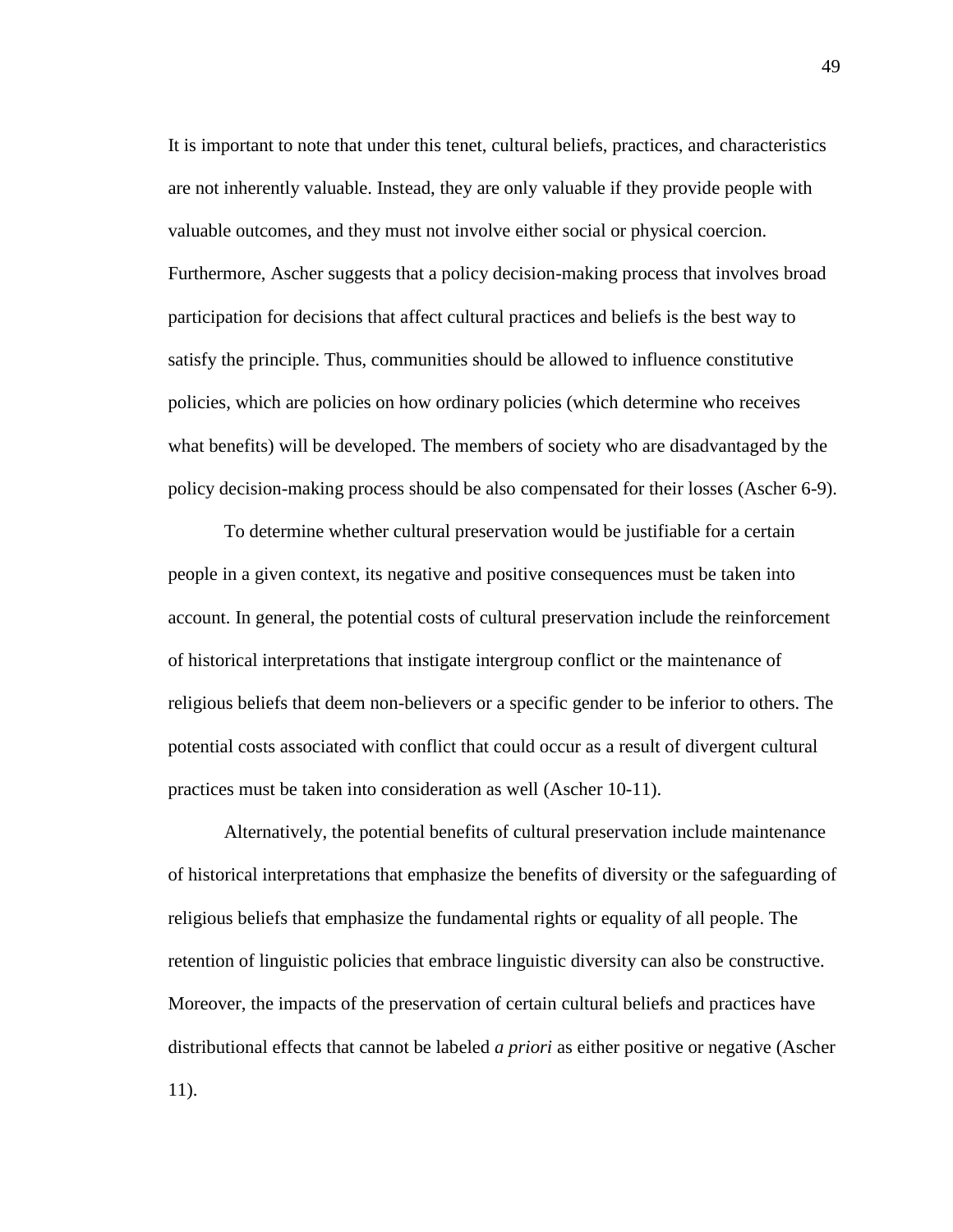The stipulation of determining if *enlightened* people would choose cultural preservation or change necessitates a systematic inventory of people"s valued outcomes, for which Ascher suggests using the categories of power, wealth, wellbeing, skill, rectitude, respect, and affection. Nevertheless, he points out that the implications of cultural change or preservation on a people"s beliefs and values will never be fully adequate. To attempt to make the model as satisfactory as possible, contexts in which people cannot establish what practices are coherent with their interests much be considered. Thus, in certain situations, people"s preferences will need to be inferred as if they agree with the principle of a broad sharing of valued outcomes and as if they are completely aware of all possible alternates and the respective consequences of the choices. Finally, the distributional impact of supporting either cultural maintenance or change must be deliberated as well, though this is not to say that the principle requires aspiring for completely equal benefits (Ascher 22-23).

## **Interview Method**

In order to determine the valued outcomes of the *adivasis* and to uncover the perceived effects of the socioeconomic development efforts on the *adivasis*, a series of semi-structured interviews was conducted from December 22, 2008 to January 9, 2009 in eight villages of Southern Gujarat, India. The villages were selected by the experienced fieldworkers of the Society for Education, Welfare, and Action (SEWA) – Rural in Jaghadia, Gujarat. SEWA – Rural is a non-profit organization that is involved in health and socioeconomic development activities in the rural, *adivasi* region of Southern Gujarat since 1980. Villages were chosen for the interviews based on distance from Jaghadia

50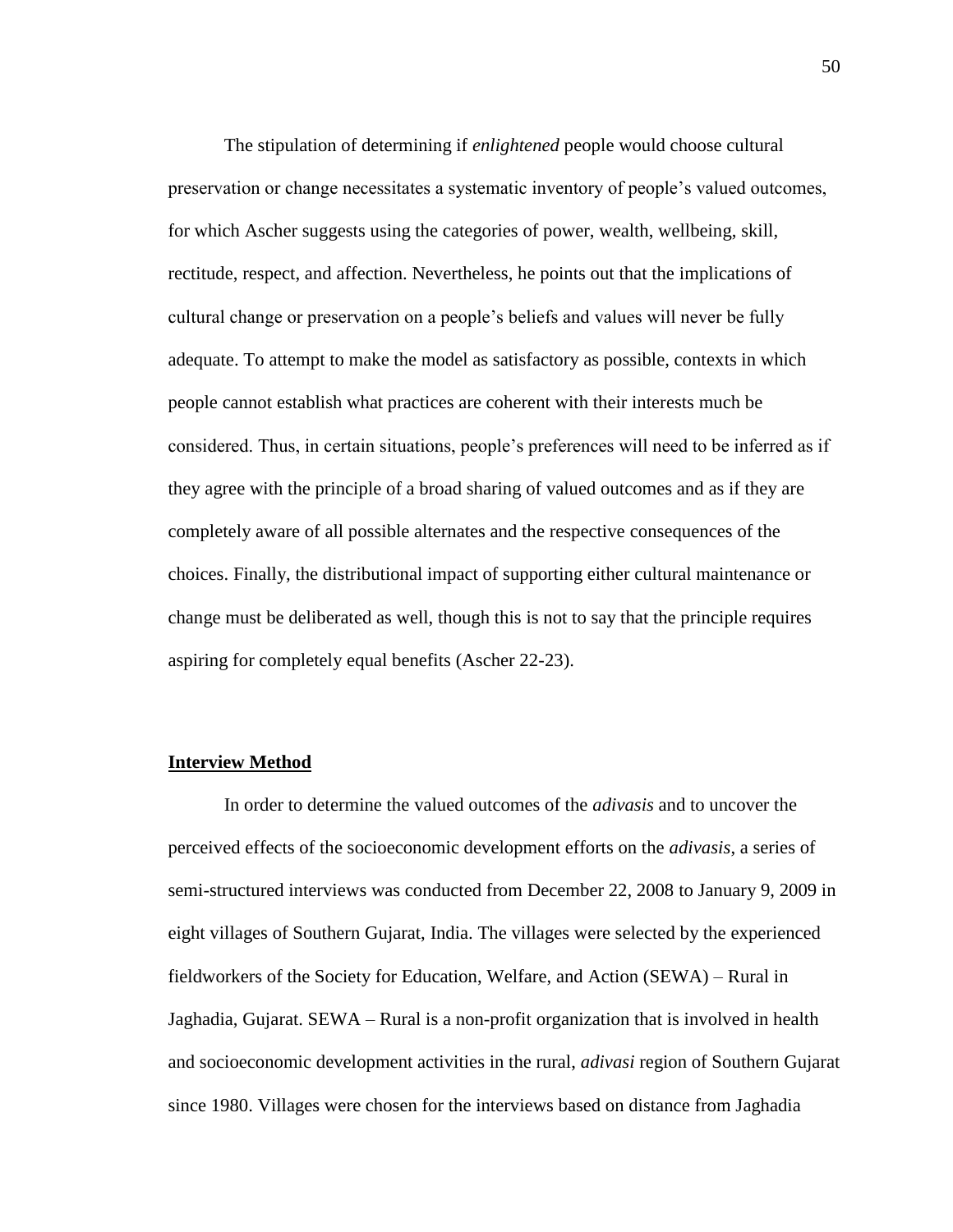(population of approximately 12,000), and villages with SEWA-Rural front-line health workers were preferred in order to facilitate the intra-village selection process. All selected villages but one were entirely *adivasi* (Ranipura was 80% *adivasi* and 20% nontribal) and all villages but one were located in the Bharuch District of Southern Gujarat. Four surveys were conducted in the Narmada District, which is to the southeast of the Bharuch District, as shown in Figure 2.



Figure 2. Map of Villages in which Interviews were Conductive Relative to Jaghadia. SEWA – Rural. 2008.

Within each village, the SEWA-Rural front-line health workers chose three families based on three primary criteria: participants should be from as wide of a range of socio-economic statuses as possible, mainly based on possession of land and the primary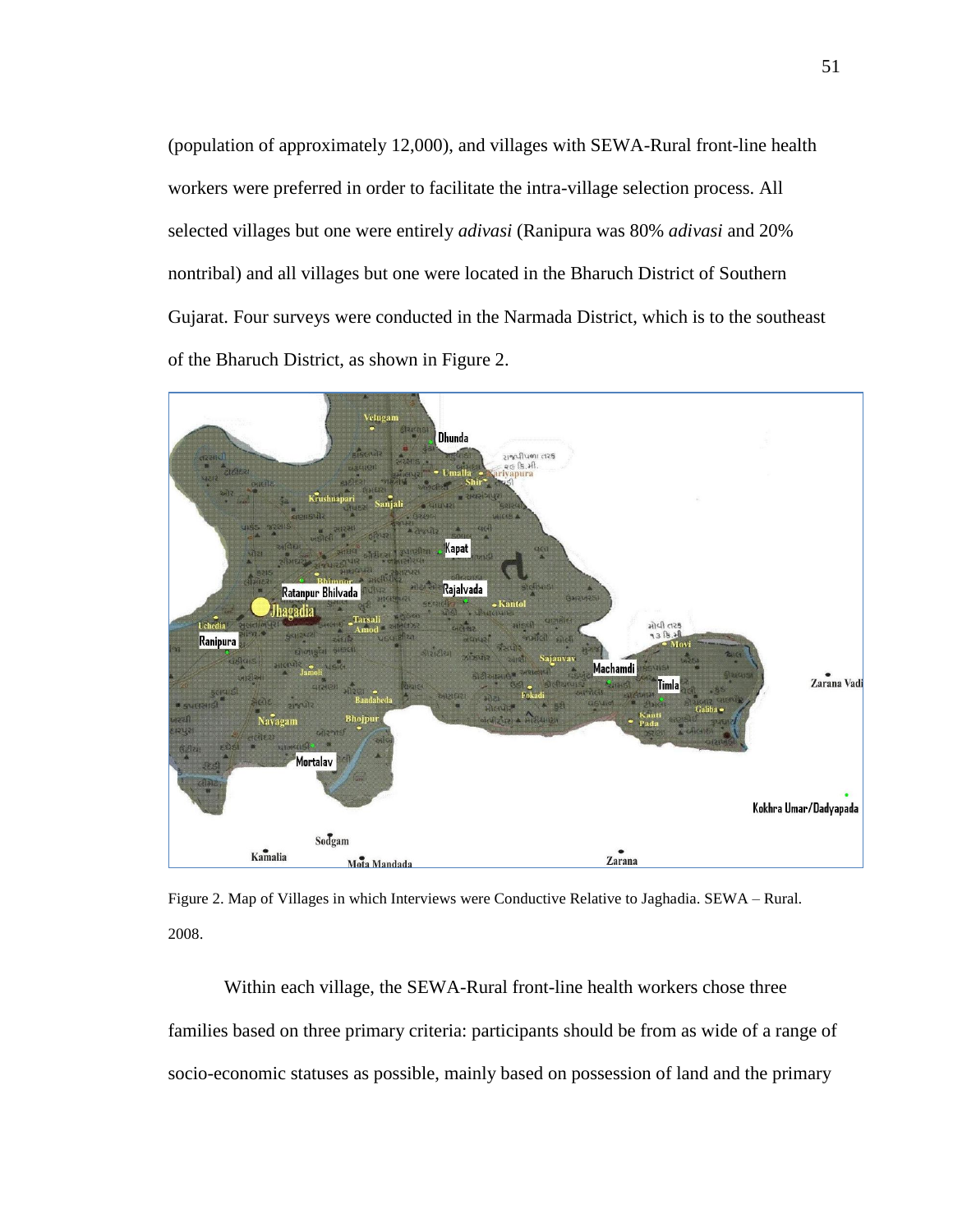occupation of the head of the household (e.g. professional, farmer, laborer); participants must be at home and willing to be interviewed for approximately one hour; and participants must be conversational in Gujarati. The final criterion significantly limited the ability to interview *adivasis* who were either illiterate or had minimal education, given that they often could only speak an informal Bhil dialect. Additionally, interviews were conducted of both men and women, although substantially less information was gathered from interviews of women. It is likely that this is due to the fact that *adivasi* women tend to have less developed communication skills, less education, and less experience with interviews. Very few interviews were conducted with members of the younger generations, largely due to the fact that adolescents and young adults were not at home during the day. If they were home, they tended to quickly shy away from questions in front of their parents.

In addition to 26 household-level interviews, 4 focus groups were conducted. One was conducted with 25 SEWA – Rural nurses and another with 8 SEWA – Rural frontline health workers from various surrounding *adivasi* villages. The other 2 were conducted with students and graduates of the Vivekananda Gramin Tekniki Kendra (GTK), a vocational training center started by SEWA – Rural in 1986 for young men. The 15 men interviewed at GTK ranged in age from 18 to 20, and they were all finishing up their year of training to become turners, fitters, welders, electricians, carpenters, motor mechanics, or environment plant operators. The 6 GTK graduates ranged in age from 22 to 24 and they were interviewed at Elcop Controls, a manufacturing plant for electric panels, in the city of Bharuch. Of the participants in the focus groups, all but 5 belonged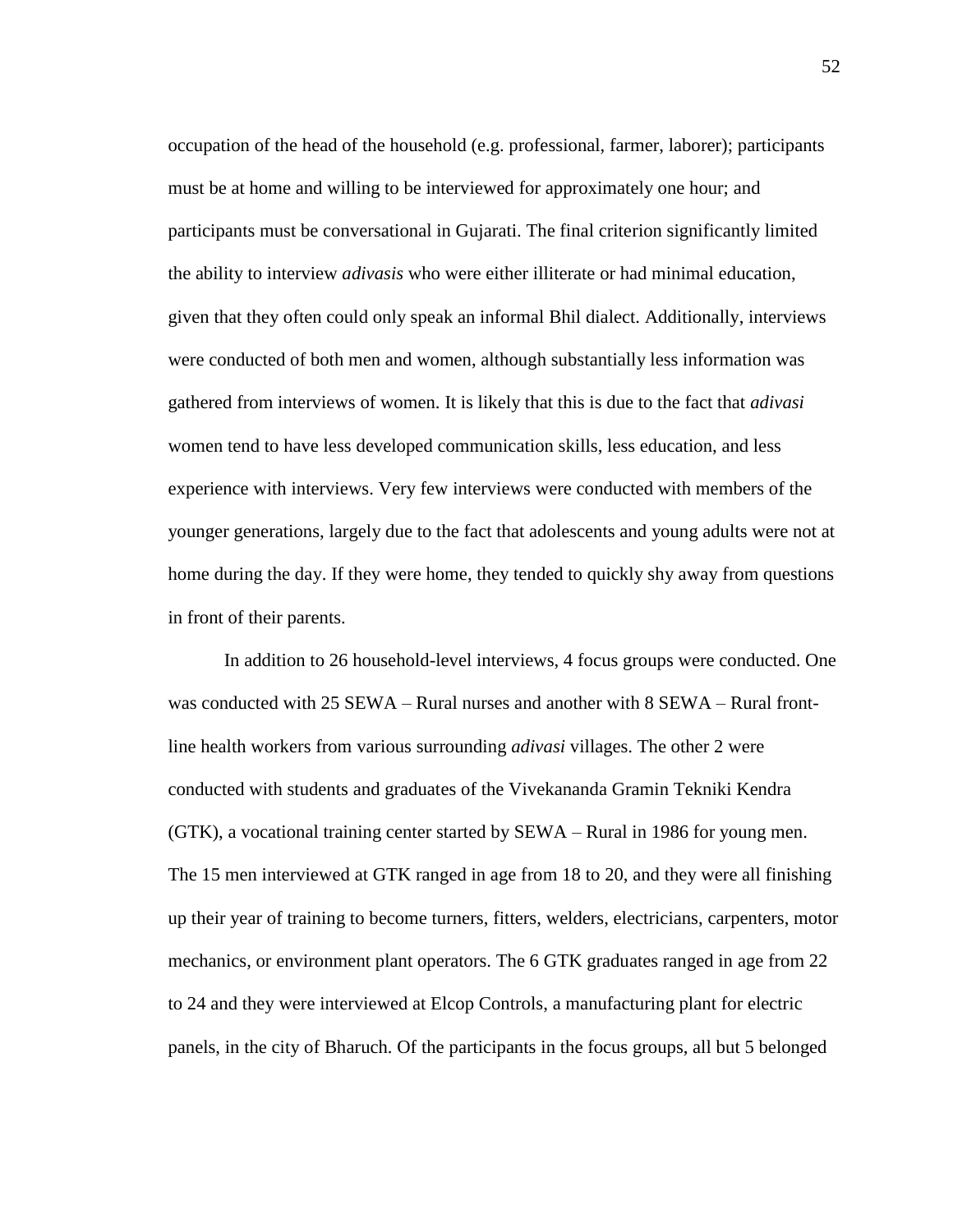to the Vasava Bhil tribe. Of the 5 who were not Vasava Bhils, 1 was from a Scheduled Caste, 2 fell under the category of Other Backward Caste, and 2 were Patels.

For each participant, a descriptive identification of the participant's household (including distance from nearest town, market presence in village, village population, and nontribal population), basic information on household characteristics (including amount of land owned, religion, and possession of Below Poverty Line Card), and a description of household members (including relation to head, age, education level, and occupation) were gathered. Participants were asked about their perception of their culture and the differences between *adivasi* and nontribal culture. Other questions included changes they have experienced within their household and within their village, whether they believe more positive change has occurred among the *adivasis* or the nontribals, changes they expect or hope to experience in the future, their perceived financial well-being, and what constitutes their ideal life. All questions were based on a ten year reference period. Participants were also asked questions to gauge their exposure to the market economy, including inquiries of their access to credit (loans and subsidies) and whether they were practicing subsistence living. The interviews were conducted in a semi-structured format and follow up questions were asked based on individual participants' responses. Though a translator was not used, a fieldworker fluent in Gujarati and familiar with the Bhil dialects proved very useful while conducting the interviews.

## **The Vasava Bhils of Southern Gujarat**

As of 2001, there were 7,797,081 members of Scheduled Tribe in the state of Gujarat. 5.7% of Gujarat"s *adivasi* population lives in the Bharuch District and 5.15% of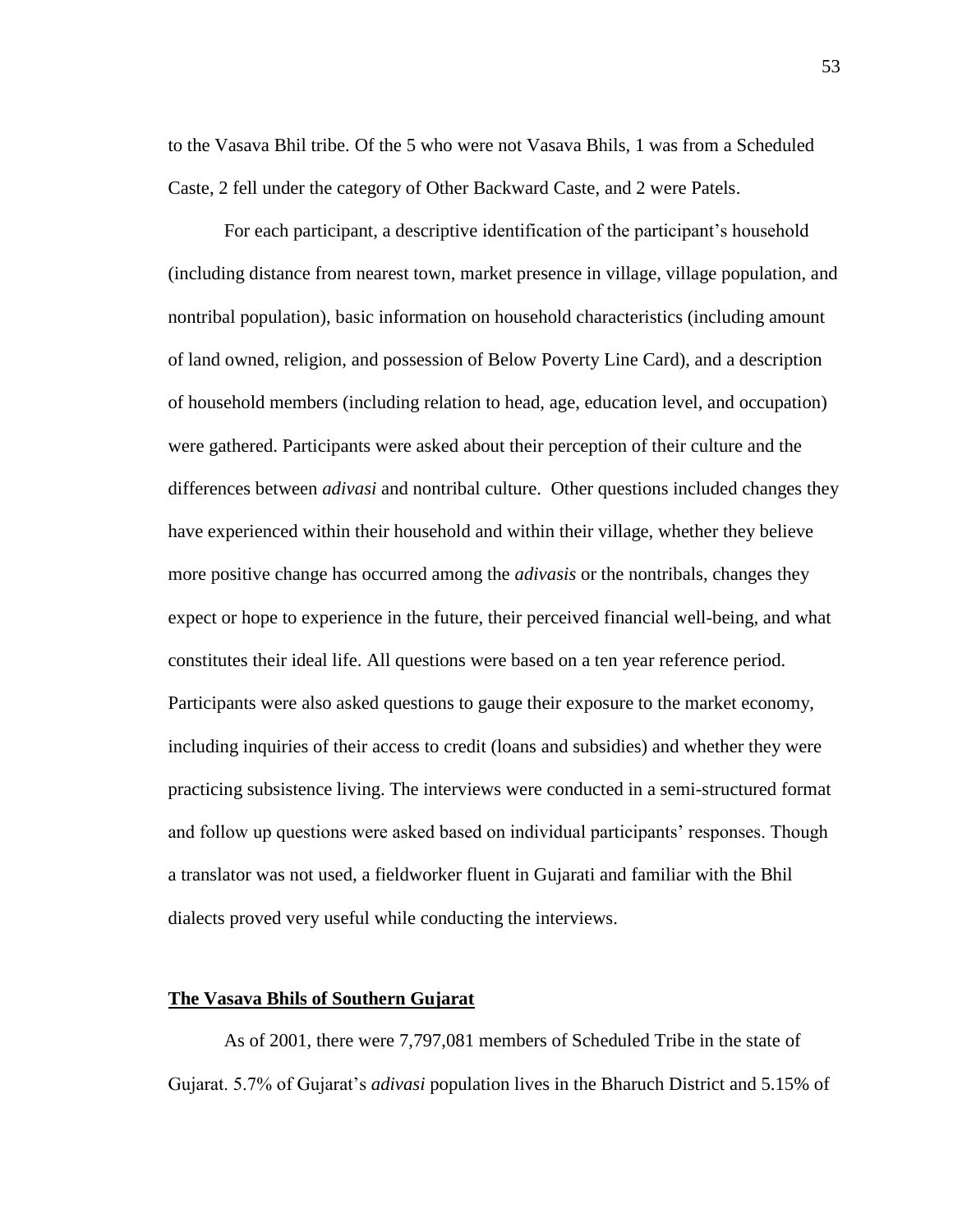Gujarat"s *adivasi* population lives in the Narmada District. From another perspective, 32.4% of the population of the Bharuch District is *adivasi* and 78.1% of the population of the Narmada District is *adivasi*. The 2001 Census of India recognizes thirty tribes in the state of Gujarat, including the Bhils, of which the Vasava Bhil is a subcategory ("indiastat.com: Revealing india Statistically! - Information and Facts About India."). Most of Gujarat"s *adivasi* population lives in the hilly highlands on the eastern border of the state and as of 1995, the majority of Gujarat"s *adivasis* are either landless or have less than five acres of land, according to Stany Pinto (Pinto 2416).

In general, the Vasava Bhils are mostly subsistence farmers who supplement their agricultural activities with hunting and gathering in the nearby forests and tending to cattle and buffalo. Regarding food, the Vasavas are largely self-sufficient and they generally try to minimize cash exchanges. Additionally, though the Vasavas believe in different gods and goddesses than the Hindus of the Gujarati plains, they have begun to adopt some Hindu rituals and beliefs (Hakim 1492). The name Bhil derives from the Dravidian word for bow, "billu," and this nomenclature is indicative of the view that the Bhils live in isolation, away from the influence of the nontribal culture (Gandotra and Patel 3-4). However, many scholars now recognize that the previously widely held perception of the Bhil"s isolation is largely false. First of all, despite the contrast between the hilly highlands of the *adivasi* areas and the plains of the nontribal areas, there is no real physical barrier between *adivasis* of the hills and the nontribals of the plains. As A.M. Shah points out in the *Economic and Political Weekly* article, "The Tribes – So-Called – of Gujarat: In the Perspective of Time," the hills are not so high as to make them inaccessible to outsiders and the forests of Gujarat are not very dense. In fact, there has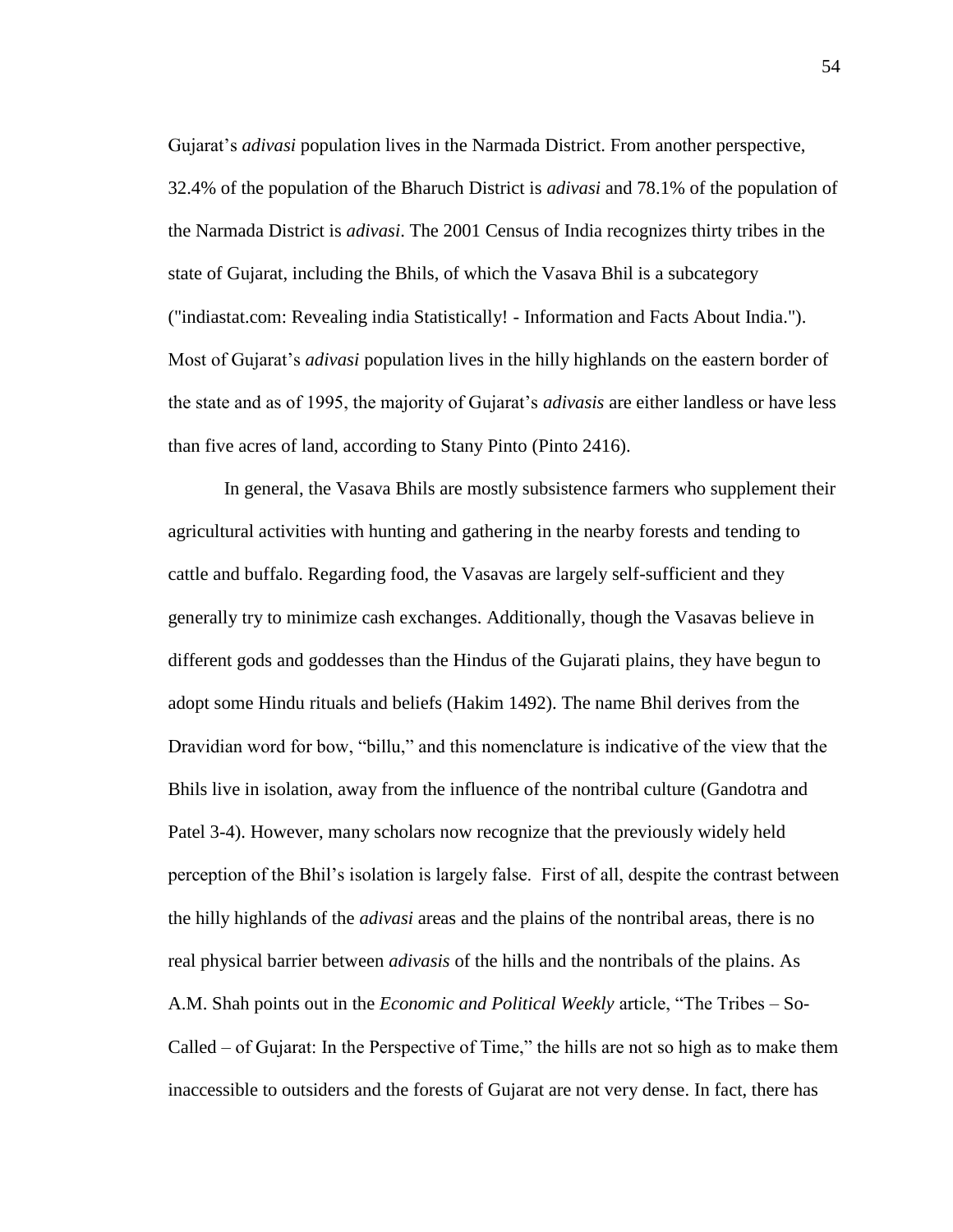always been some type of economic exchange between the populations in the hills and in the plains. For instance, the *adivasis* of the hills have supplied those in the plains with forest produce such as timber, fruits, leaves, and honey as well as minerals such as stone slabs for construction for many years (Shah 95).

In recent years, the *adivasi* population of Gujarat has experienced significant changes including increased penetration of the market economy and the introduction of many development programs. Seasonal migration of the *adivasis* in the hilly regions of the state, which has always been very common due to the unbalanced resource endowments in the region, has increased significantly since the 1980s. This trend is partly a result of the decrease in productivity and cropping intensity in the hilly regions and the increase in demand for laborers to transport and harvest crops in the plains regions (Shinoda xxiii). Increased contact with the nontribal community has sped up changes in the material and non-material culture of the Vasavas, leading to the restructuring of certain aspects of the Vasava identity. For instance, anthropologist Roxanne Hakim suggests that until relatively recently, the Vasavas used to refer to themselves as the "Dungri Bhils." "Dungri" literally translated to "of the hills," and is generally thought of in opposition to the term "deshi," which translates to "of the main country." Therefore, the term "dungri" has a distinctly negative connotation and is often associated with "isolation, simple technology, stone worshippers, meat eaters, alcohol drinkers and women with loose sexual morals" (Hakim 1492). The transition from self-identification as Dungri Bhils to Vasava Bhils indicates that the Vasava identity is in transition, and that relationship between change and preservation of the Vasava culture and their socioeconomic development is rather pertinent.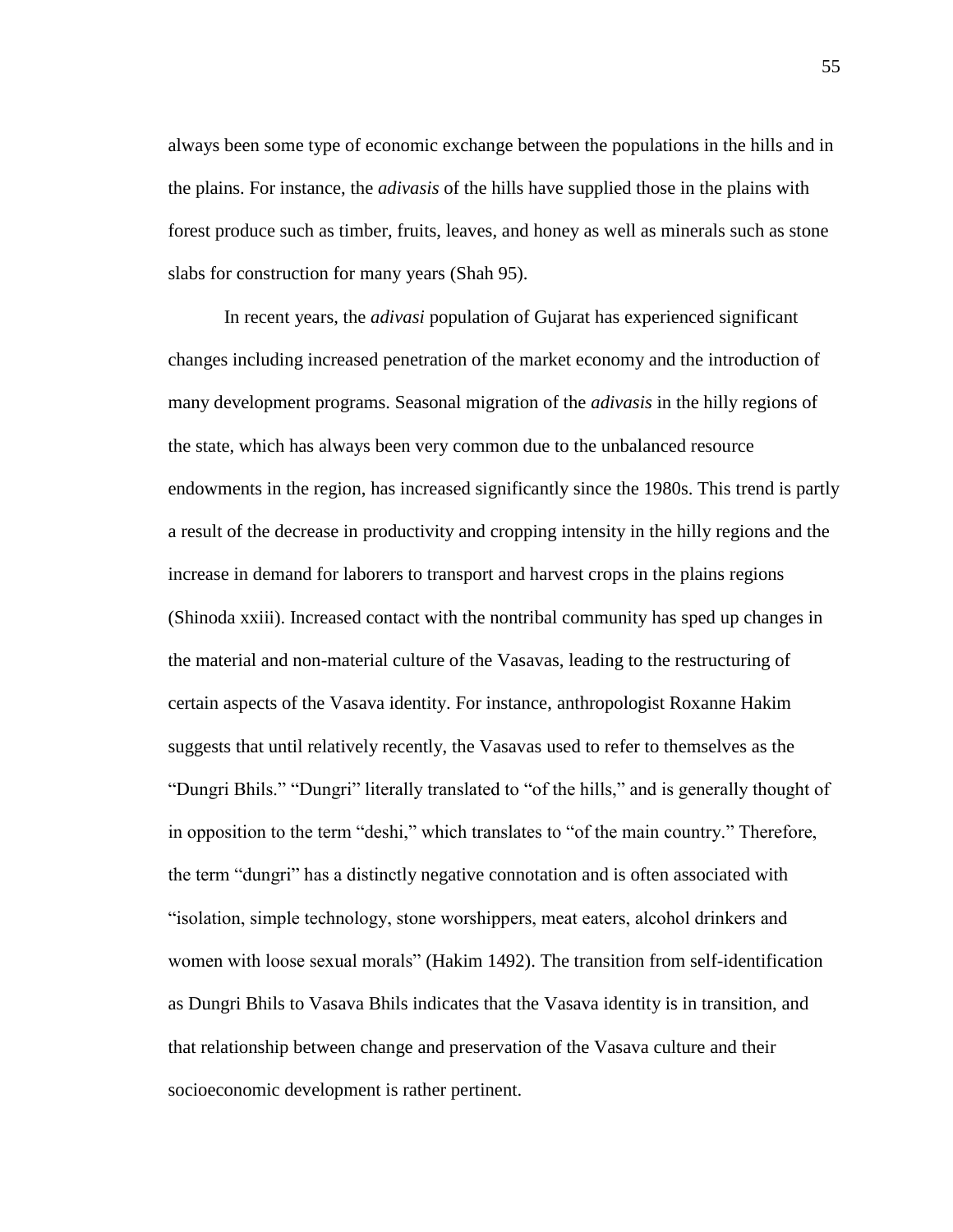## **Results – Perceived Impact of Development on Economic Well-Being**

The main focus of the fieldwork was an exploration of the perceived impact of development on the economic and cultural well-being of the Vasava Bhils. It is evident from the interviews that responses to questions on these relationships were highly contingent on whether the respondent"s household owned land and whether their land was irrigated with water from a canal, well, or aquifer, as can be seen in Table 5 in the appendix. Everyone who owns irrigated land reported considerable financial and agricultural progress in the previous ten years. Irrigation techniques implemented within the last ten years have allowed for significantly greater and larger crop output. These participants pointed to the transition from homes with *jupada* roofs (made of palm tree leaves) to homes with shingled or sheet metal roofs throughout their villages. Those who previously rode bicycles as their primary form of transportation now have two-wheelers, and those who previously owned two-wheelers now own Marutis (a popular brand name associated with four-wheelers). Moreover, ten years ago, very few village households had telephones, mobile phones, televisions, or videocassette recorders. Now, approximately half of the households in any given village are thought to own a mobile phone and almost every household owns a television and videocassette recorder. In fact, even many of the households that reported difficulty in providing family members with adequate amounts of food and other basic needs have satellites on their thatched roofs.

However, most of those who own land that is dependent on rainwater said that they do not perceive any positive changes over the previous ten years. In fact, many pointed out that rainfall has declined sharply, making it even more challenging to support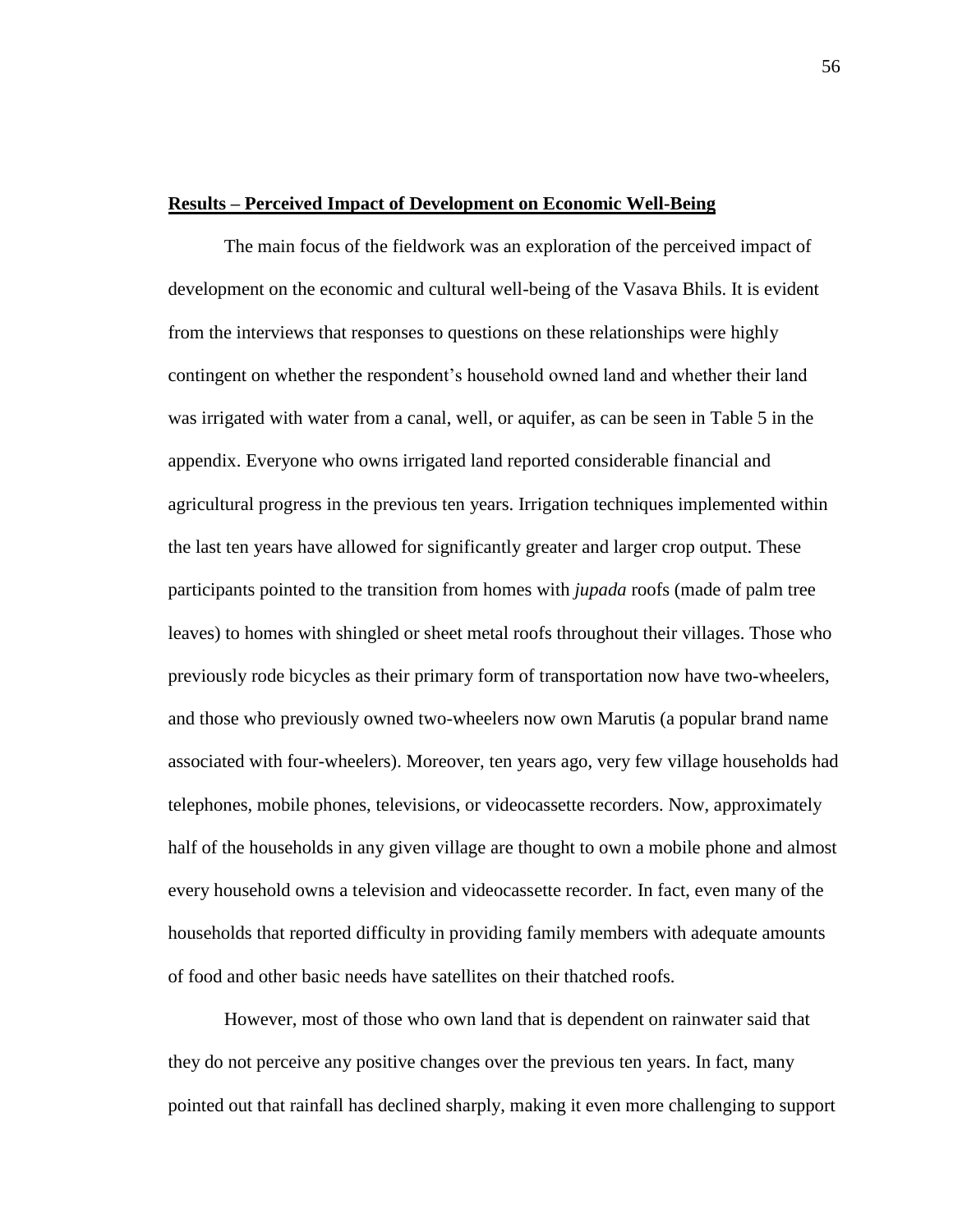their household through rain-fed farming. Participants who do not own land at all and are not professionals (i.e. they were laborers) almost unanimously said that no major changes were perceived within their household over the past ten years. Many pointed out that their family has been doing either farm labor or day labor (often construction) for generations and that the size or quality of their homes has not improved for as long as they could remember. Nevertheless, many participants who did not perceive changes within their households still noted that their villages, on the whole, are better off than they were ten years ago. People are financially better off and more government support is available through programs such as Below the Poverty Line ration cards. Those in industrialized areas noted a shift from farm labor to factory work, which not only created more employment opportunities, but also benefited those who continued to do farm labor. A simple supply and demand model can demonstrate that as the supply of labor shifted in favor of the factories, the supply of laborers willing to work in the farms decreased, thereby raising their wages. Though homes are still often *katchu* (i.e. made of sticks coated in a mixture of mud and dried cow dung), they are larger, more elaborate, and better kept.

Water facilities are reported to have significantly improved over the past ten years. Now, most villages have hand pumps that provide groundwater to villagers two times a day and some even have access to water in their homes. This has significantly improved sanitation levels since it is easier for people to bathe, wash their clothes, and access potable water. Farms that have access to water from government canals, wells, or aquifers and can thus have more than one harvest per year have shifted from traditional crops such as *juar* (barley) and *tuar* (red gram, a pulse) that are generally used within the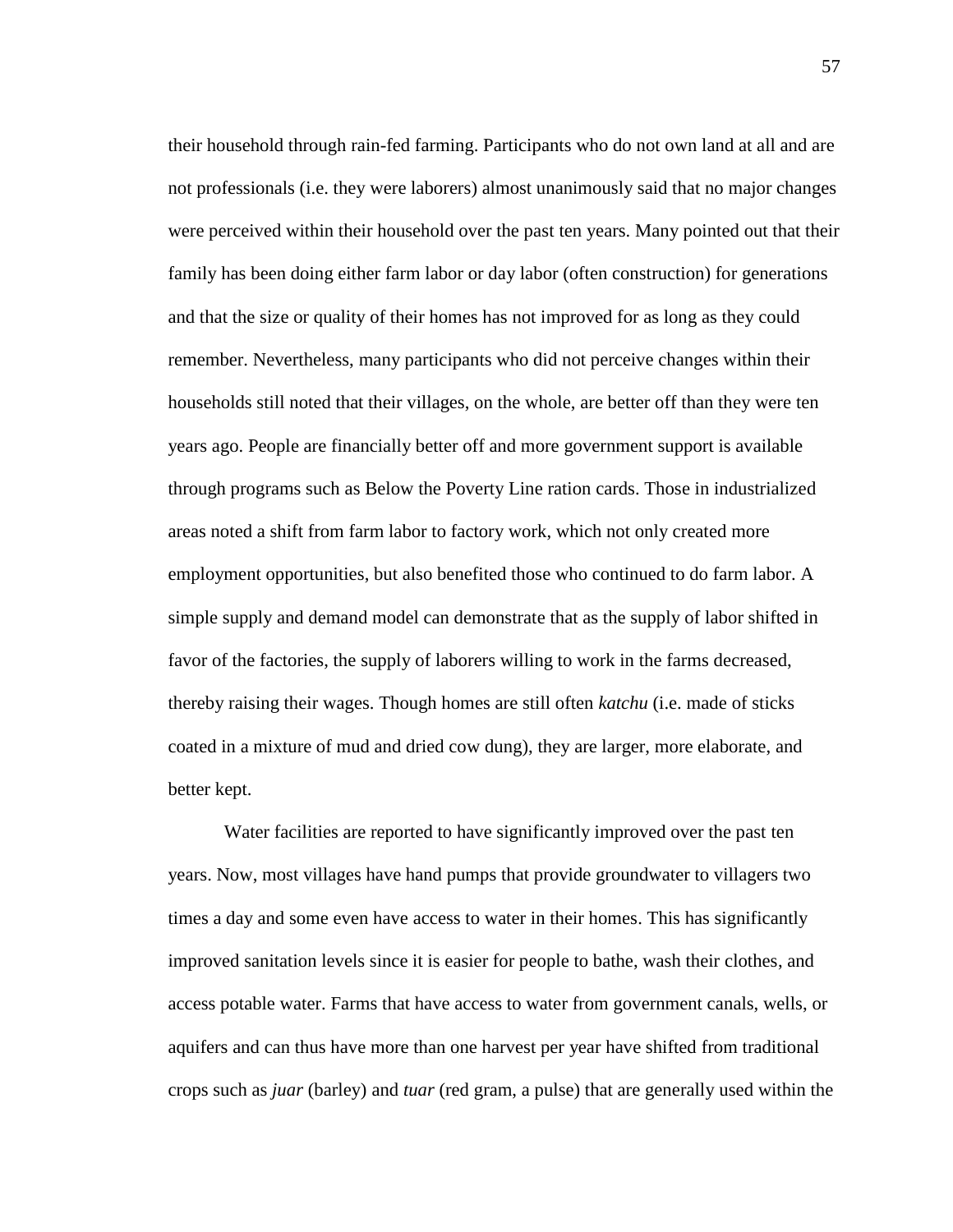home to cash crops such as bananas, peanuts, rice, and sugar cane. Children, especially girls, are studying more as a result of increased government support and greater parental encouragement, though the quality of education is still a major concern. A noteworthy effect of improved education levels is that the Vasavas speak much more Gujarati and less of their Bhil dialects, largely because children are being educated in Gujaratimedium schools. Paved roads have replaced dirt and gravel roads, and villages that were previously inaccessible can be reached, even by trucks. Additionally, electricity is more readily available in both homes and in the farms, though most homes still do not have twenty four hour electricity.

Many respondents seemed to view the future as a mere continuation of the past; thus, those who expressed considerable progress over the past ten years projected continued progress over the next ten years and those who did not notice major changes in the previous ten years did not foresee any significant future changes either. Unfortunately, such pessimism may not be unwarranted, given that those without land have minimal access to finance. Land is required as collateral for private and government loans and government subsidies are generally available for purposes such as irrigation and water motors, which would evidently only be useful for households that owned land. Furthermore, very few households reported any type of savings accounts. A couple of participants had savings accounts at the local post office or a nearby bank, but most said that deposits were not made regularly. On the other hand, quite a few women reported membership in women's savings groups in which they saved approximately 30 to 50 rupees per month. Dr. Champukbhai, a previously mentioned Vasava Bhil who has surpassed many obstacles to open his own private practice that primarily serves the local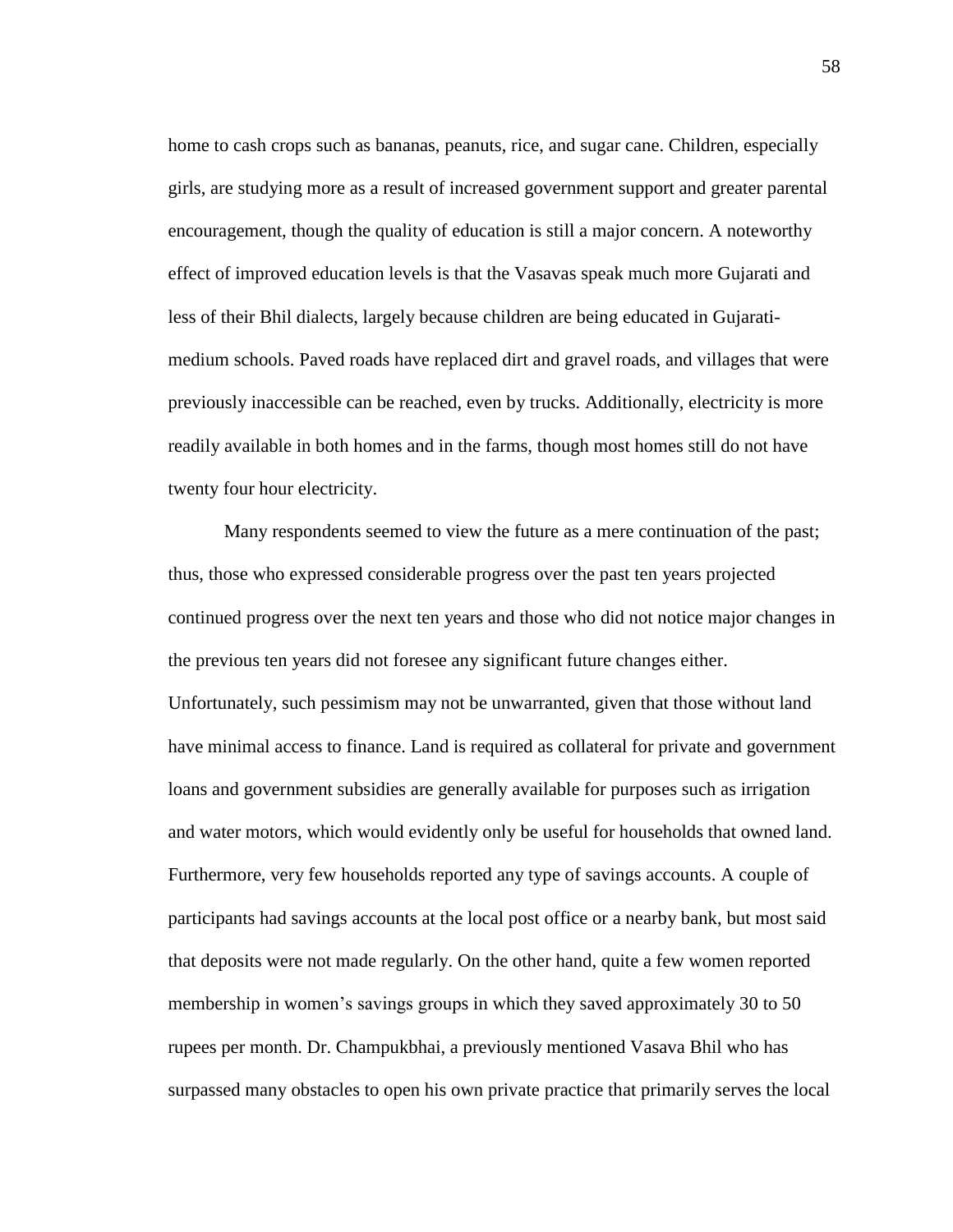*adivasi* population, stated that many *adivasis* simply do not worry about tomorrow and thus are not in the habit of saving.

## **Results – Perceived Impact of Development on Cultural Well-Being**

When asked to describe the differences between *adivasi* and nontribal culture, participants once again focused on land and money. The *ujadyat*, as the nontribal population is often called, own more land and have more money because they do business while the *adivasis* do labor and often do not have any job security. Many of the most impoverished participants reported that heads of the family can only find work 10 to 15 days of the month. The Vasavas also view the nontribal population as superior because nontribals wear "proper" clothing (e.g. nontribal women wear saris, whereas *adivasi* women wear *gagharos*), they have *paku* (made of concrete) homes with more amenities whereas the *adivasis* have *katchu* (made of sticks, mud, and dried cow dung) homes, they can afford to send their children to tuition whereas *adivasi* parents can barely afford to send their children to school, and that they speak "proper" Gujarati whereas the Vasavas speak Bhil dialects. To a certain extent, differences in food were attributed to disparate tastes; for instance, the Vasavas prefer *juar rotla* over wheat *rotli* (two types of flat breads). However, the nontribals were also viewed as being able to eat more expensive food (e.g. more oil, rice, purified butter, and molasses) and more varieties of food.

Other distinctions that were drawn between nontribal and *adivasi* cultures reflect challenges that the participants viewed as endangering integral aspects of their culture. A significant perceived threat to the *adivasi* way of living is *vyassan*, which is an umbrella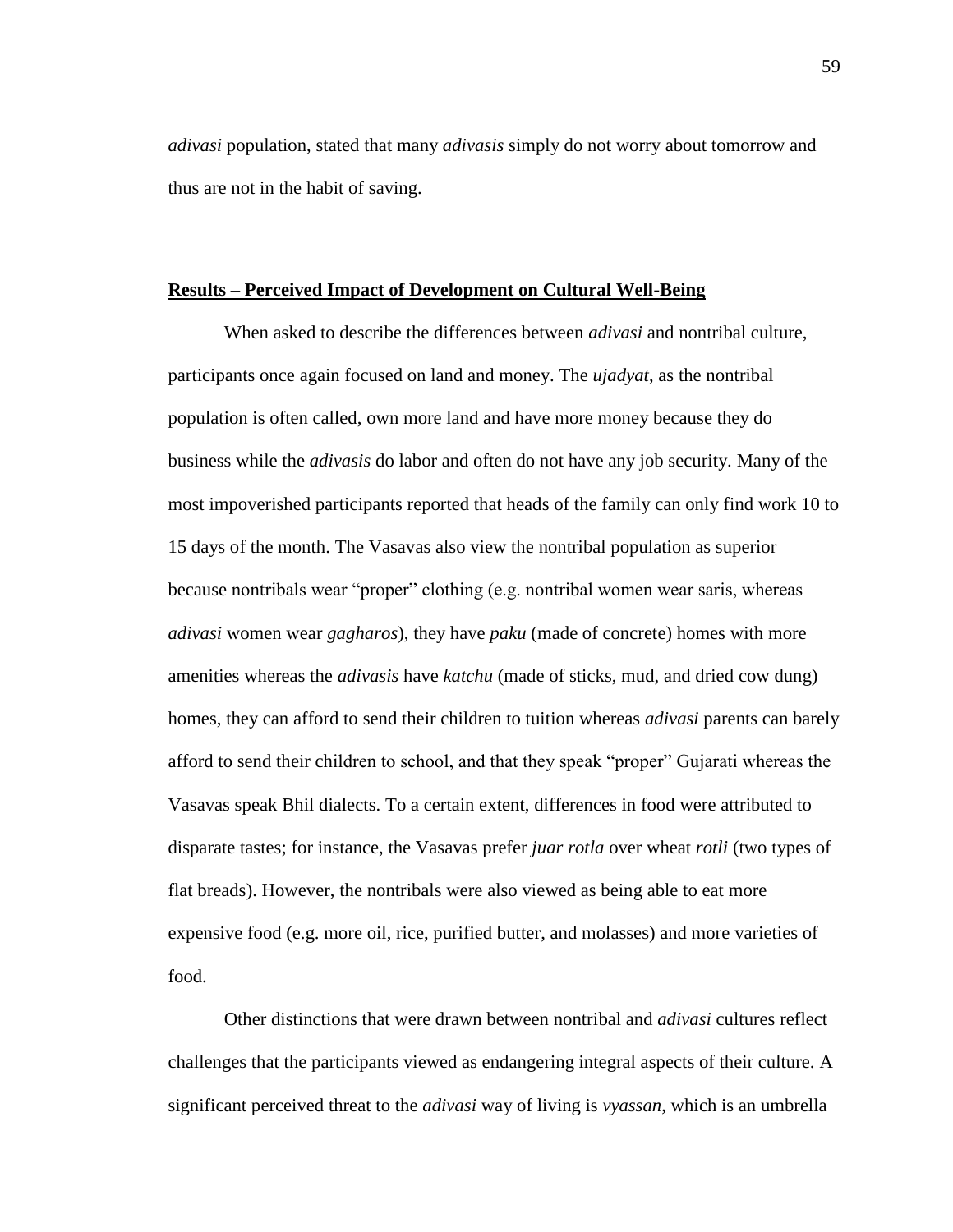term that refers to alcohol consumption and tobacco usage. Most participants thought that *vyassan* had become a bigger problem over the last ten years and that this bad habit wasted a significant portion of the *adivasis*" disposable incomes, thus exacerbating their financial problems, teaching their children bad habits, and causing significant intrahousehold and inter-household conflict. Difficulty in finding work has created a perpetual lack of adequate money according to most participants, which has made the *adivasis* somewhat envious of the lifestyles of the nontribals.

As the Vasavas become more exposed to the nontribal culture, they have begun to take "shortcuts" on certain traditions such as Holi, the Festival of Colors, which is typically celebrated for fifteen days according to Vasava tradition, but now only lasts for two days. In Vasava tradition, weddings are also much simpler than in nontribal tradition and dowry traditions are inversely related; according to Vasava tradition, dowry is given by the groom"s family to the bride"s family, and according to nontribal tradition, dowry is given by the bride"s family to the groom"s family. Along with shifting traditions, many Vasavas reported that community life within the villages is diminishing. The *panchayats* and *sarpanch*, village-level politicians, generally hold much less power than they used to and there is often no longer anyone left in the village to resolve conflict. Finally, increasing pollution due to recent industrialization has begun to cause health problems and hurt crops.

When asked about their ideal life, participants gave a wide array of answers. Many focused on the importance of peace within their household, the ability to find work, and their capacity to provide for their family with adequate amounts of food. Others described their ideal life as one focused on religion or one in which their children go to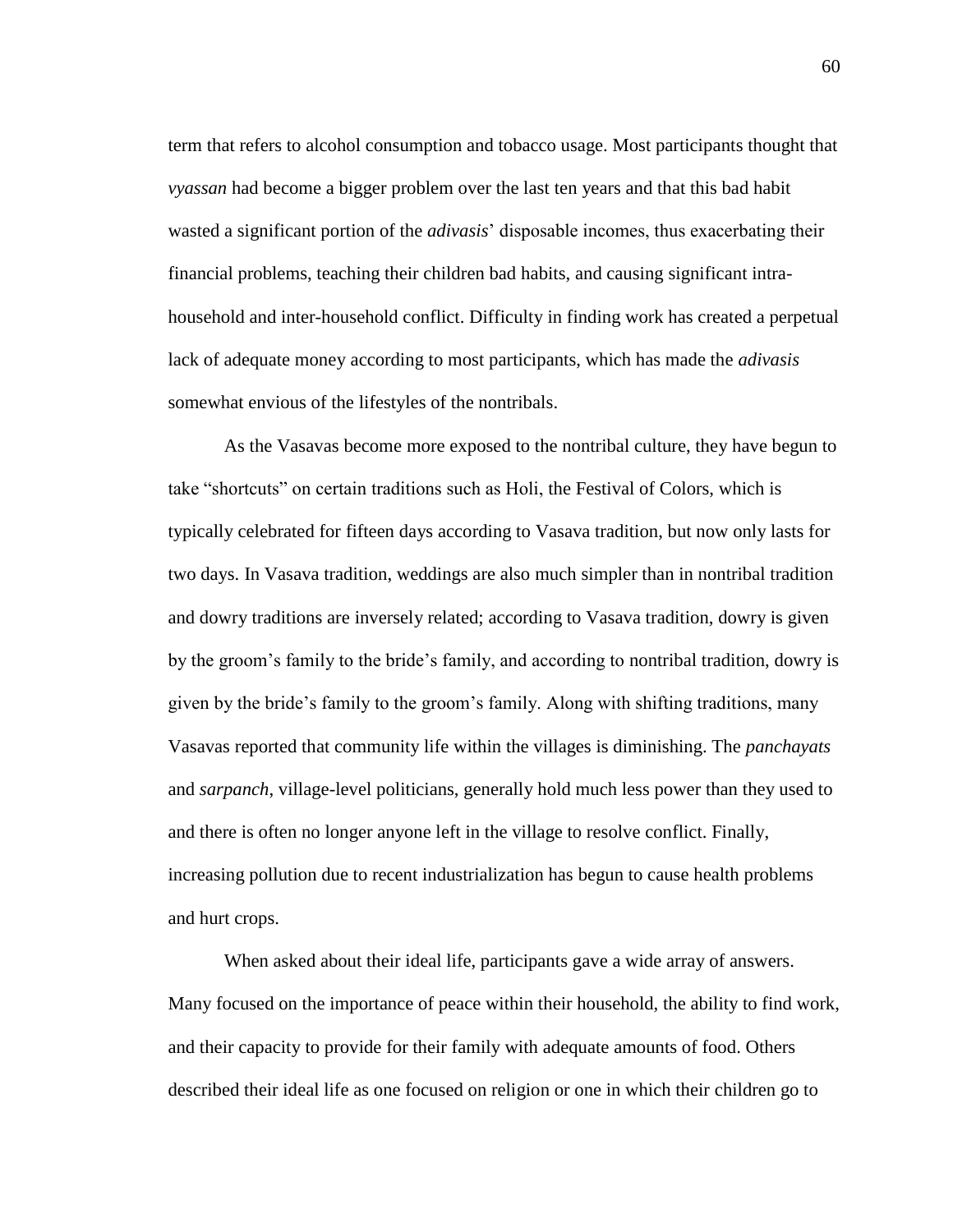school, get good jobs, and have prosperous futures. A handful of participants, notably even some who found it difficult to provide their families with adequate amounts of food, stated that they have the ideal life, despite the challenges they faced. The most notable response that was explicitly mentioned a few times, and seemed to underlie many more responses, was that the ideal life was one in which their household food needs could be entirely met by the crop output of their farm, so that they only had to use cash to buy clothing and a few other basic needs. Thus, the ideal life is perceived to be one characterized by self-sufficiency. Self-sufficiency also underlies many other values that are cherished by the Vasavas. Household self-sufficiency builds the tight-knit family relations that the Vasavas thought distinguish them from nontribals. Nontribals often grow up and live in households separate from their families, whereas the Vasavas tend to live in their family home for their entire lives. Self-sufficiency within a community also strengthens the community life, which is greatly valued but is perceived to be diminishing. Consequently, shifting away from self-sufficiency threatens to erode their values of family and community life.

#### **An Evolving Vasava Cultural Identity**

Even though this fieldwork is undoubtedly limited in scope and biased by circumstances such as communication issues with the illiterate and the reluctance of women to participate, it is evident that the interviews tell a story of a people who are struggling to adapt to the challenges of socioeconomic development. Moreover, the insights provided by these thirty interviews can be substantiated by and compared to the research and fieldwork of others, such as researcher and anthropologist, Roxanne Hakim.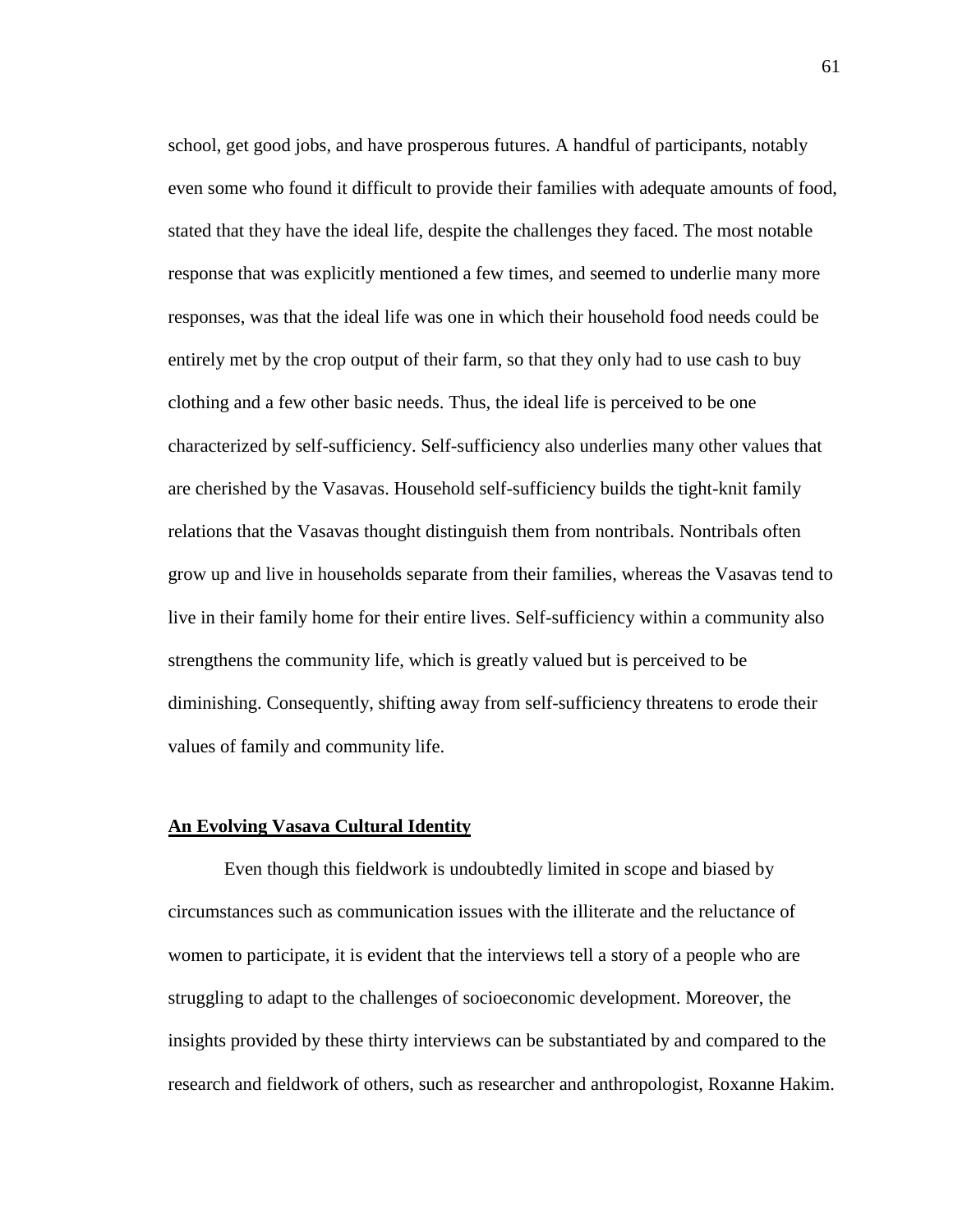One of Hakim"s projects involved studying the Vasava Bhils from the isolated village of Makhadkhada, Gujarat before and one year after their resettlement due to the highly contested Sardar Sarovar Narmada Dam Project. She reports that the same villagers she had studied prior to displacement were nearly unrecognizable one year after resettlement.

Similar to the cultural changes reported by the Vasavas of the Bharuch District of Gujarat, Hakim observed that house and village structures had been fundamentally altered and that the Vasavas had begun to avoid speaking their Bhil dialects in front of nontribals. Regarding clothing, women had almost entirely shifted from wearing their traditional dress to wearing the typical *sari* and short blouse ensemble that is archetypal of most nontribal women throughout India. They also no longer wore the silver coin jewelry that had once been a distinguishing trait of the Vasava Bhils. Their consumption patterns were changing ell, as deforestation had made it nearly impossible to continue self-sufficiency (Hakim 271). Moreover, certain nontribal traditions such as the Hindu marriage ceremonies had been adopted by the Vasavas of Makhadkhada and religious celebrations had evolved. For example, Von Furer-Haimendorf noted that the rituals involved in the celebration of Holi had become very similar to those practiced in Hindu towns and cities (Fürer-Haimendorf, Yorke and Rao 181). Finally, increased access to cash had increased their consumption of clothes and jewelry from stores that were never previously frequented (Hakim 271-272). The resettlement process is an aspect of development that many *adivasis* have had to face in recent years and though socioeconomic development often occurs without resettlement, the issues that the *adivasis* have to face as they are resettling are in many ways similar to the issues they have to face as they encounter the various other forms of socioeconomic development.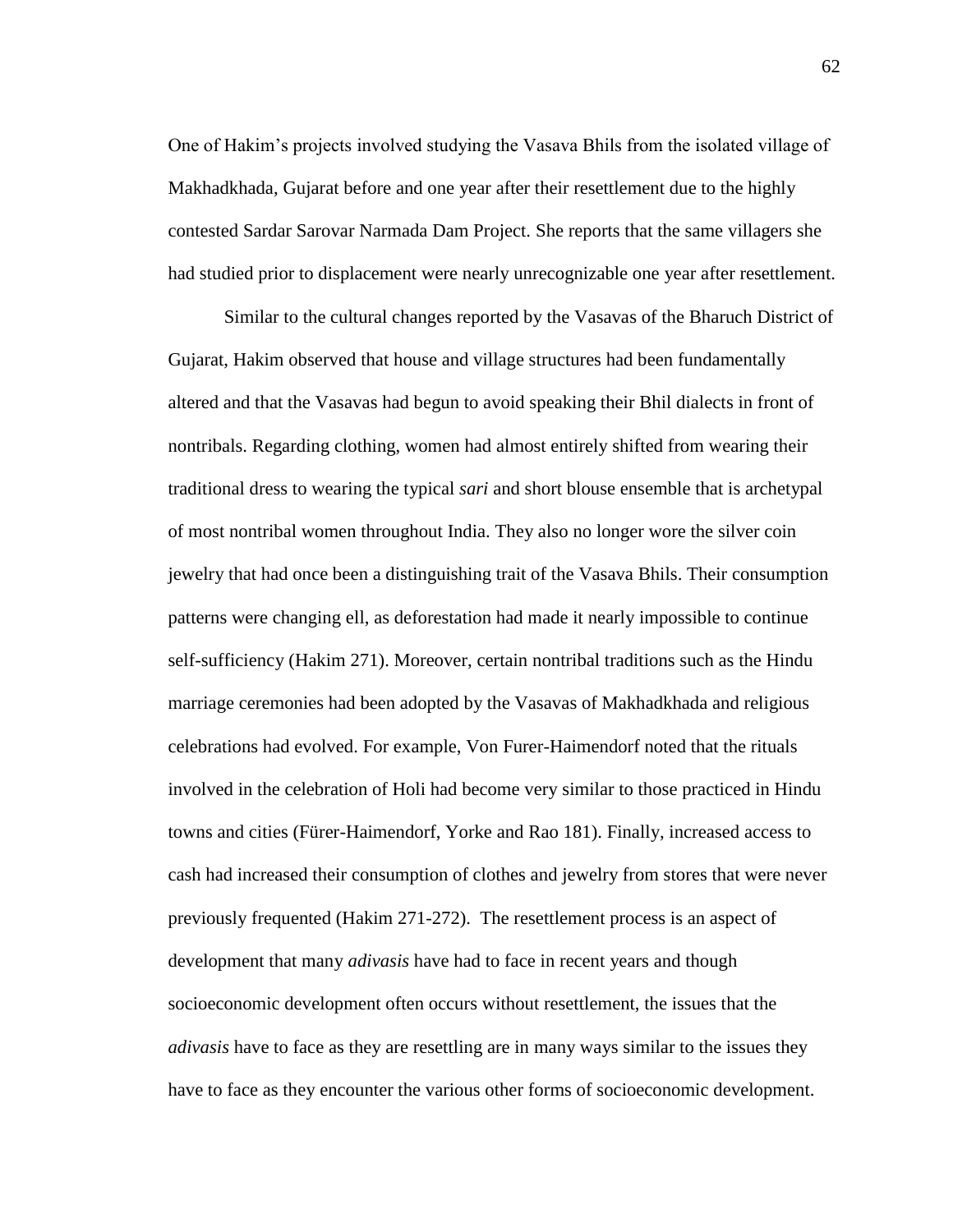Thus, it is evident that the process of socioeconomic development has had and will continue to have significant consequences on the *adivasis*' cultural identity. As Lalita Prasad Vidhyarthi describes in *The Tribal Culture of India*, some scholars view these repercussions as an inherently negative experience of "detribalization" that involves a transition from a lifestyle of simplicity, self-reliance, cooperation, and optimism to one of complexity, competition, frustration, and conflict. Others more optimistically view the consequences as a process of "revilalization" that accentuates the positive efforts of traditional and modern practices (Vidyarthi and Rai 471-472). However, Hakim suggests that the repercussions of resettlement, and more broadly, of the forces of development, can lead to a restructuring of identity without necessarily resulting in a breakdown of the Vasava culture (Hakim 1492).

As Hakim points out in another study of the Vasavas from the village of Mapali, Gujarat from April 1992 to June 1996, the Vasavas will retain their legal status even as they become more integrated in the market economy or as they are displaced and then resettled. What is at risk is the issue of self-identity and culture. In considering the issue of identity, the Vasava identity must be analyzed from the viewpoint of the "other," or the nontribals, as well as from the perspective of the Vasava community itself. In general, the Vasava self-identity is constructed along the lines of economic conditions (specifically, self-sufficiency in production and consumption), whereas the nontribal"s view of both their own self-identity and the identity of the Vasava focuses on consumption and religion (Hakim 1494-1945).

The Vasavas tend to emphasize economic independence when they are asked to articulate their distinguishing characteristics. They claim that their forests, rivers, and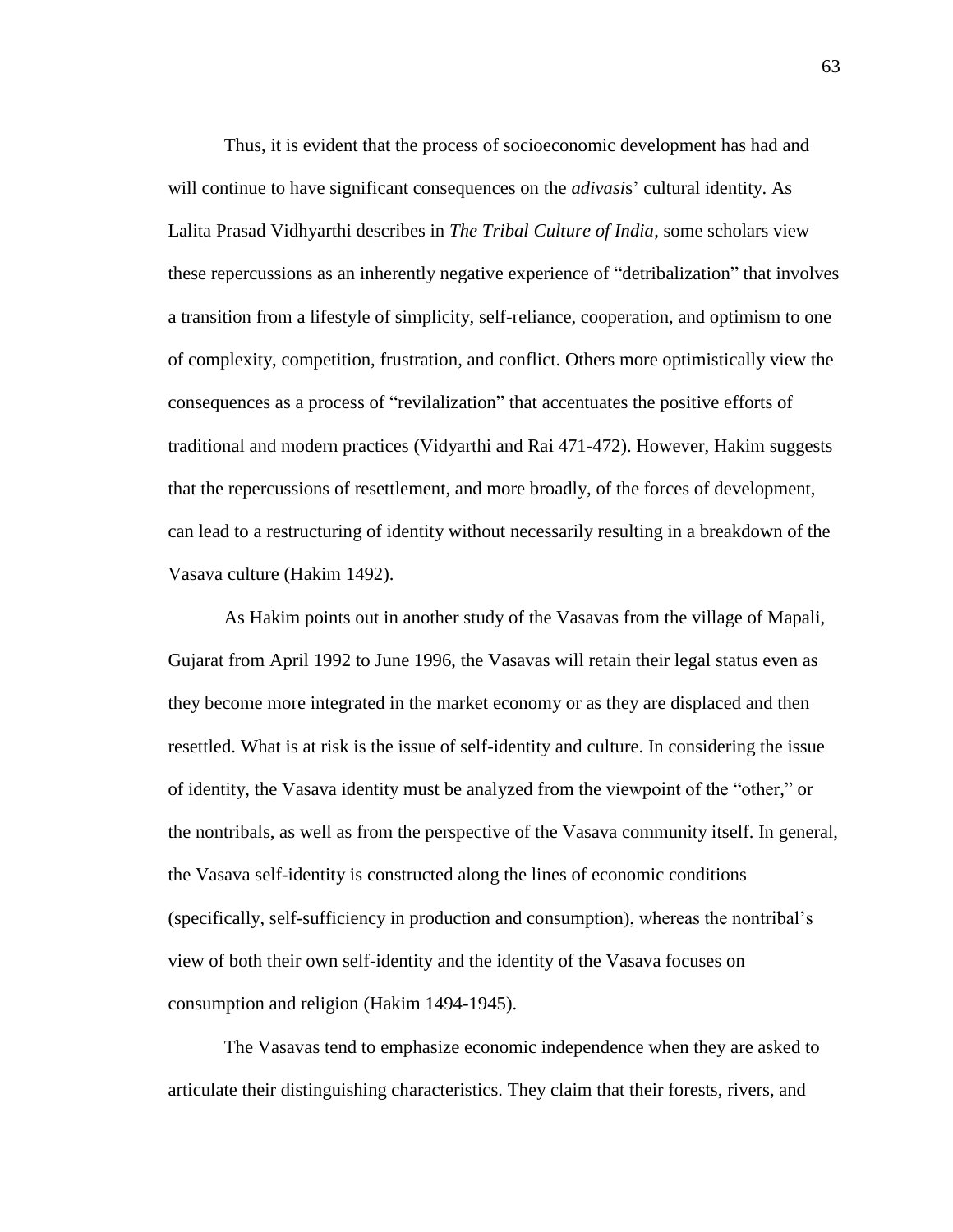farms allow them to be self-reliant in the production and consumption of food, which allows them to minimize their dependence on the ups and downs of market forces. It is essential to note that the Vasavas are not entirely self-sufficient; for instance, they buy clothes at the markets. The distinguishing factor is that the Vasavas do not consider the purchase of clothes to be a daily necessity because they typically only own one or two outfits, and they only buy new clothes when these outfits can no longer be worn. In other words, self-sufficiency for the Vasavas refers to the activities of production and consumption that relate to their food needs. Food is what is they view as essential for survival and it is what they devote most of their time and energy towards; it is in this sense that the Vasavas are self-sufficient (Hakim 1494).

On the other hand, the nontribals view the foundation of Vasava identity to revolve around religion and consumption patterns (mainly clothing and food). Moreover, the nontribals often describe their superiority to the Vasavas in these terms as well. The Vasavas are said to be inferior because they consume alcohol, meat, and often cook without oil, they do not wear Western clothing or saris, and they have unique religious beliefs. This difference in perspective of the Vasava identity is in large part why the nontribals are most eager to alter the Vasavas' religion, clothing, and diet, and why the Vasavas are generally open to adopting such nontribal religious and social behavior. However, the Vasavas are much more reluctant to change their economic behavior and are vary weary of increased dependence on the market. They view their economic selfsufficiency as fundamental to their self-identity, so any threat to their production or consumption patterns are thought to be severely detrimental to their cultural well-being. Consequently, Hakim"s fieldwork in the Vasava village of Mapali demonstrates that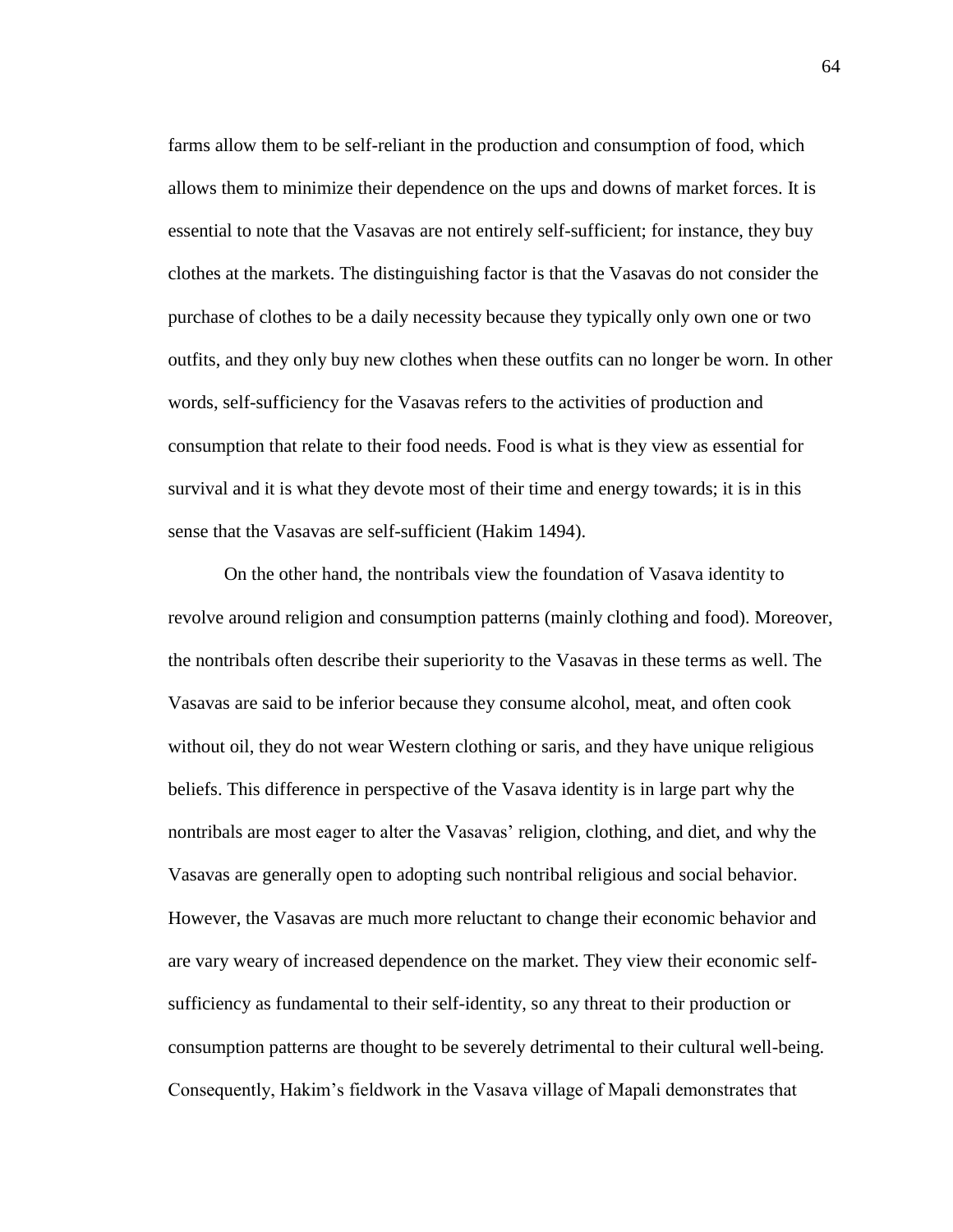while these *adivasis* are on the whole receptive to adopting certain nontribal habits, they are not willing to make changes that require sacrificing their identity (Hakim 1492-1495).

#### **The Transition to the Accepting New Cultural Values**

There are three potential paths that the Vasava identity can take in response to not only resettlement and rehabilitation, but more generally, in response to the forces of socioeconomic development. The first option is that the Vasava identity will continue to focus on self-sufficiency in production and consumption, though this is unlikely due to the increasing deforestation, the trend towards cultivation of cash crops, and thus the emerging reliance on the market economy (Hakim 1496-1498). The second potential pathway is what Thomas Rochon labels as "value conversion," or the replacement of existing cultural values with new values (Vidyarthi and Rai 471-472; Rochon 54-57). Thus, under this model, the Vasava identity will continue to focus on production and consumption practices, but the *adivasis* will no longer be self-sufficient. However, this seems somewhat improbable as well because as the Vasavas integrate further into the market economy, their production and consumption habits will change in order to take benefit from their comparative advantages (Hakim 1496-1498).

Thus, it seems likely that the Vasavas" identity will no longer be able to depend so heavily on their modes of production and consumption. What seems more likely is that the Vasavas will pursue the path of what Rochon calls "value creation." Unlike value conversion, this process does not require a confrontation with prior ways of thinking, but instead involves the development of new concepts and categories of analysis that relate to contexts that had not previously received overt cultural value (Vidyarthi and Rai 471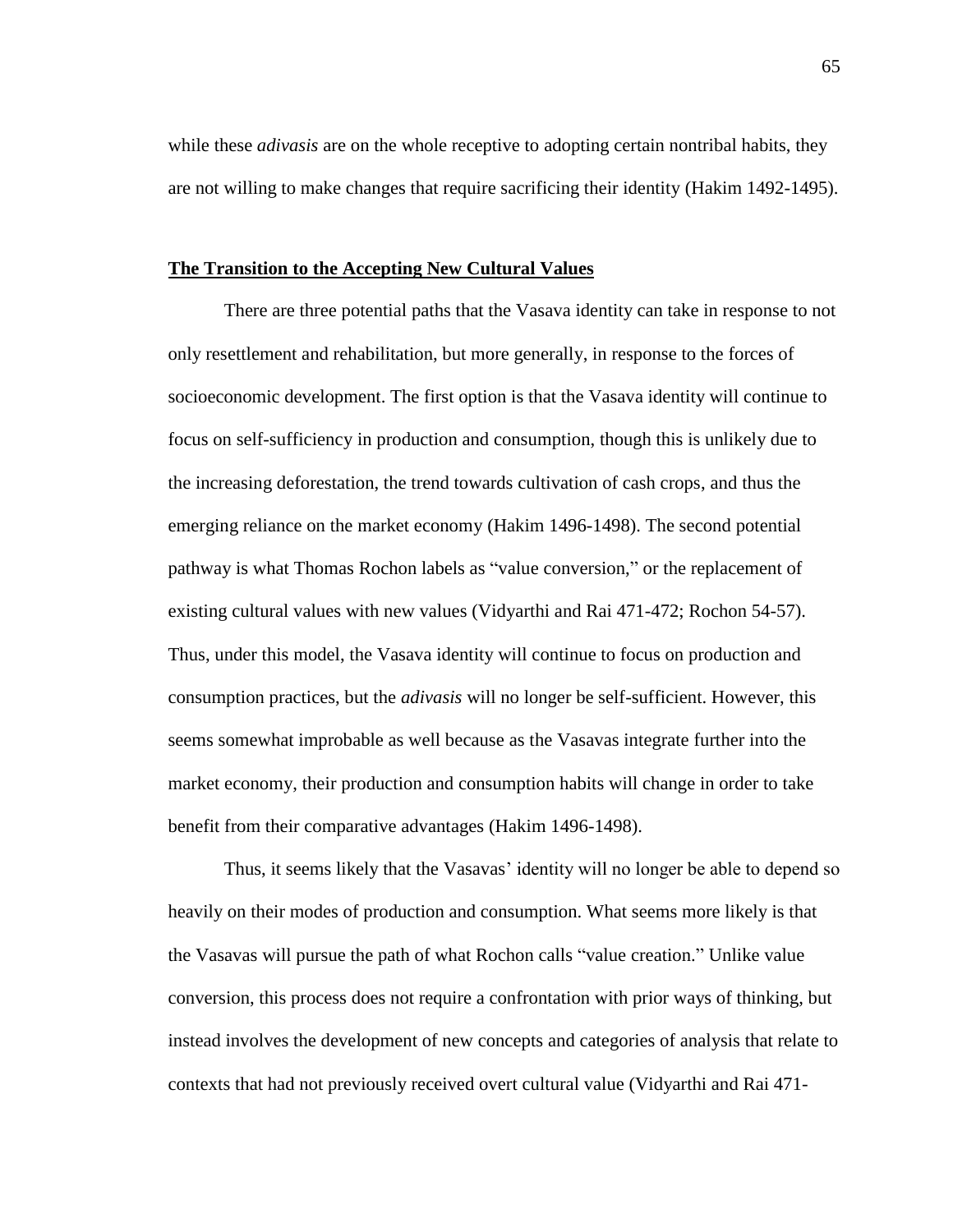472; Rochon 54-57). Value creation could involve the Vasavas redefining their identity as the nontribals do, meaning based on consumption and religious traditions (Hakim 1496-1498). In fact, Hakim notes that as the production patterns of the Vasavas of Makhadkhada has increasingly become similar to that of the nontribal communities, the role of religion as an important element of the Vasava identity has considerably increased (Hakim 272).

Though the Vasavas are very proud of their traditional production and consumption patterns, they have also indicated that they are open to change on certain levels. For instance, Hakim reports that most Vasavas do not regard their lifestyle as static, or even one that represents a traditional lifestyle that is rigid and thus vulnerable (Hakim 1495). In her study of the village of Makhadkhada, she also observes a "deep rooted acceptance to adapting to change within the community's philosophy and culture" (Hakim 306). Such an ease of acceptance of various practices will be essential to ensure that the *adivasis* will be able to retain what they value the most as their culture and identity change in response to the forces of socioeconomic development.

## **Conclusion**

The forces of socioeconomic development are clearly affecting the cultural identity of the Vasavas in ways that are both perceived and unperceived by the *adivasis*. As Ascher"s suggested principle and Romer"s Rule explain, it is important that these *adivasis* are able to retain the aspects of their daily routine and traditional culture that they value as they undergo these changes. The interviews conducted with the Vasava Bhils in Southern Gujarat indicate that the perceived impact of development on the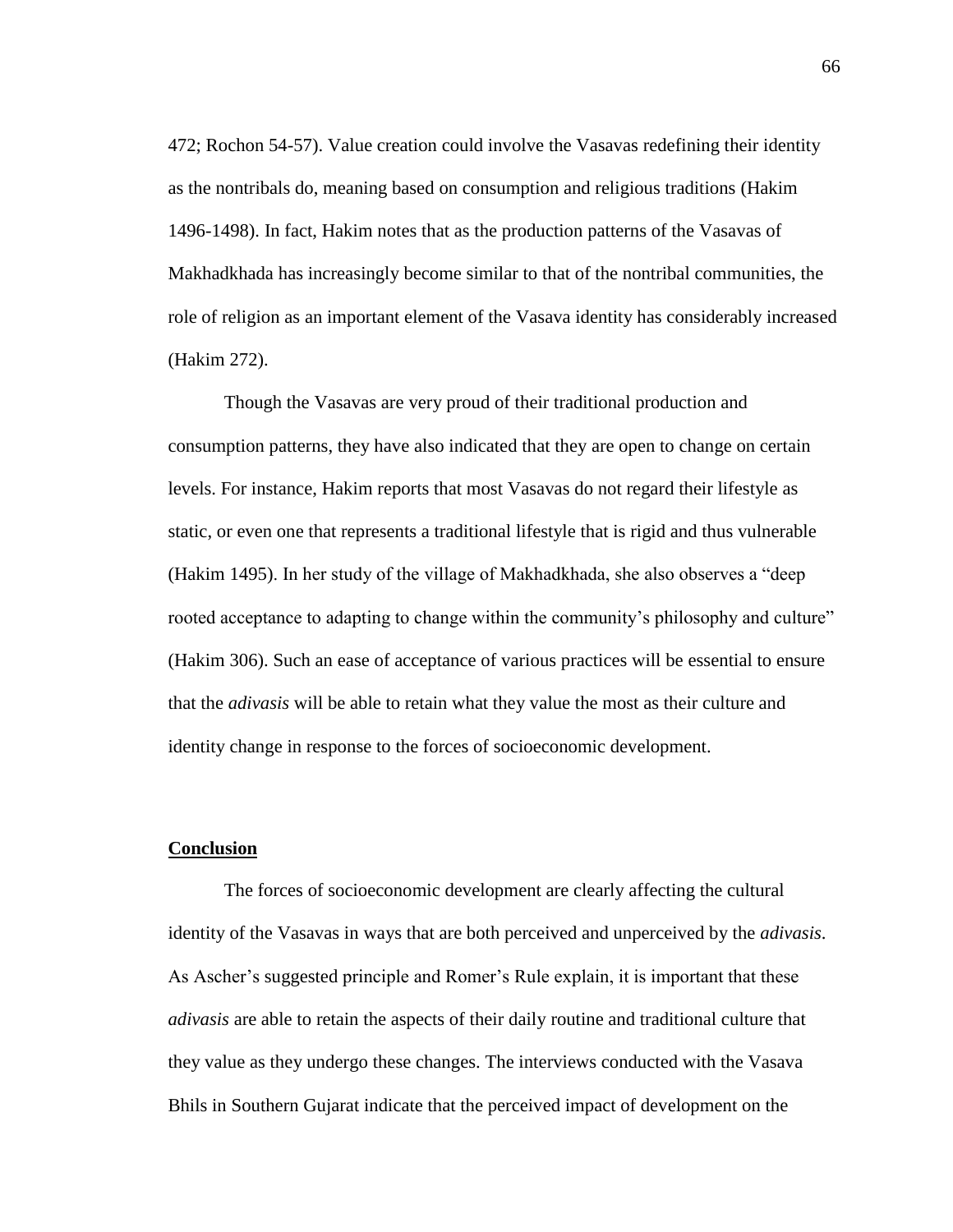*adivasi*s" cultural well-being includes the escalated threat of *vyassan* endangering their way of living, changes in traditions such as the way in which wedding ceremonies are conducted and Holi is celebrated, a diminishing community life, and an inability to maintain subsistence living. It is important to note that though the Vasava Bhils described the difference between the culture of the *adivasis* and that of the nontribals partially in terms of consumption patterns (mainly food and clothing), they generally viewed the adoption of nontribal clothing and diet to be a welcomed changed. However, they viewed self-sufficiency in production and consumption to be vital to their lifestyle and were weary of changes that endangered these aspects of their lifestyle. This analysis agrees with the research of Hakim, which suggests that the Vasava self-identity is centered around economic conditions whereas the nontribals" view of the Vasava identity focuses on consumption and religion (Hakim 1494-1945).

Though the Vasavas will have to forgo certain aspects of their ideal of selfsufficiency as they develop and perhaps begin to redefine their identity, it is interesting to note potential underlying reasons why the *adivasis* place such extensive value on selfsufficiency. Three unperceived sacrifices tied to socioeconomic development that may motivate the emphasis on self-sufficiency in production and consumption are the loss of leisure, the loss of independence, and the increased vulnerability of being tied to the market economy that often accompany development. As the *adivasis* shift from selfsufficiency to activities that maximize their comparative advantages, they may experience a significant loss of their leisure time. Based on their preferences between leisure and labor, the *adivasis* could view a shift from greater leisure to greater labor as detrimental to their well-being. Similarly, loss of self-sufficiency also requires the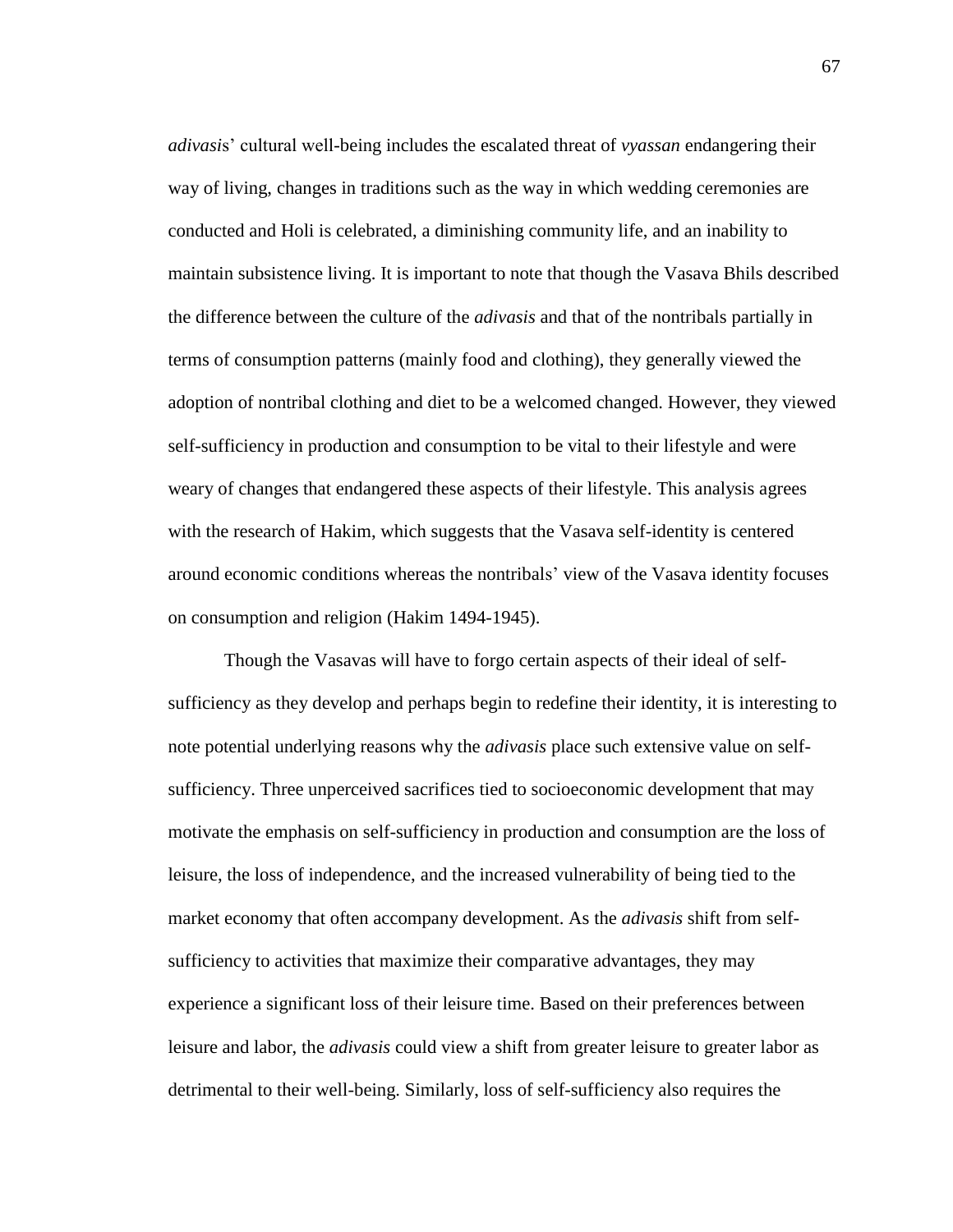*adivasi*s to be employed by someone else, which detracts from their independence and potentially reduces their perceived level of well-being. Additionally, their increasing dependency on market forces may raise vulnerabilities to, for example, price shocks or crop failure. These factors must be addressed if the *adivasis* are to shift the basis of their cultural identity while retaining the aspects of their culture that they value the most.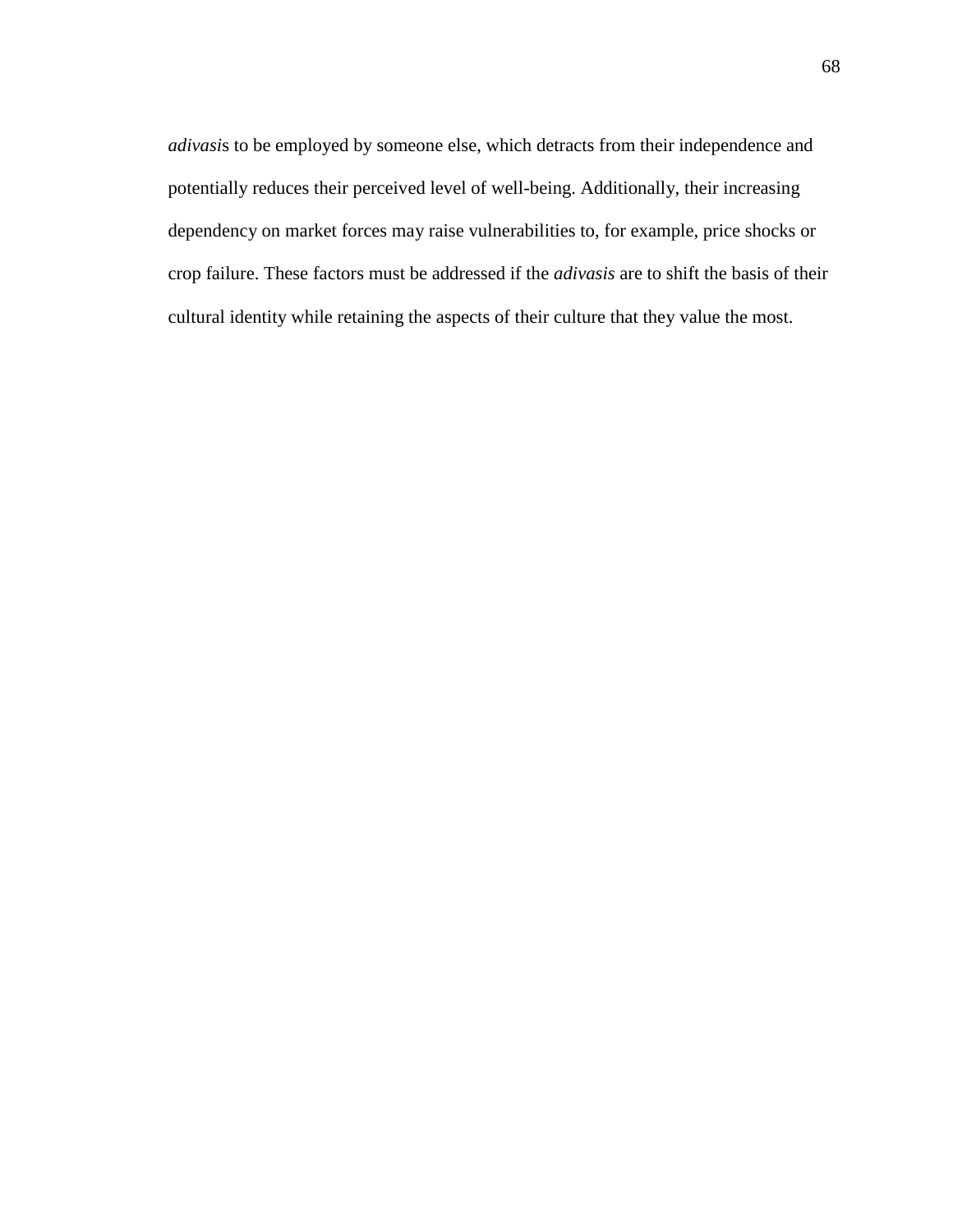## **Chapter 4: Economic Vulnerability**

As the *adivasis* experience socioeconomic development, the transition away from an identity based on self-sufficiency in production and consumption is likely to be accompanied by increasing economic vulnerability that must be addressed if the *adivasis* are to preserve what they value the most while undergoing cultural change.<sup>2</sup> Vulnerability can be defined in many ways, though it is often characterized as the risk of being negatively affected by unforeseen events or shocks (Guillaumont 4). William Ascher describes three forms of vulnerability and their effects as they relate to sustainable development: people who are vulnerable to a loss of potential future benefits discount the expected value of long-term gains; people who are vulnerable to emergencies that require immediate access to cash also reduce the expected value of long-term benefits; and people who are vulnerable to punishment for not reaping the benefits of opportunities for immediate gains decrease the value of their long-term goals (Ascher 39). Though many definitions state that vulnerability involves a sense of insecurity and uncertainty regarding potential harm, it is important to note that vulnerability does not have to involve uncertainty. For example, a farmer can realize that it is highly probable that a crisis requiring significant access to cash such as family illness or crop failure will occur (Ascher 40). Moreover, in economics, the focus of vulnerability has been on the risk of

 $\overline{a}$ 

 $2^2$  Since the fieldwork and literature discussed in chapter three focuses on the Vasava Bhils, all further discussion of the *adivasis* will relate specifically to this tribe. Nevertheless, despite the differences among tribes, discussion can to a certain extent be generalized to other *adivasis*.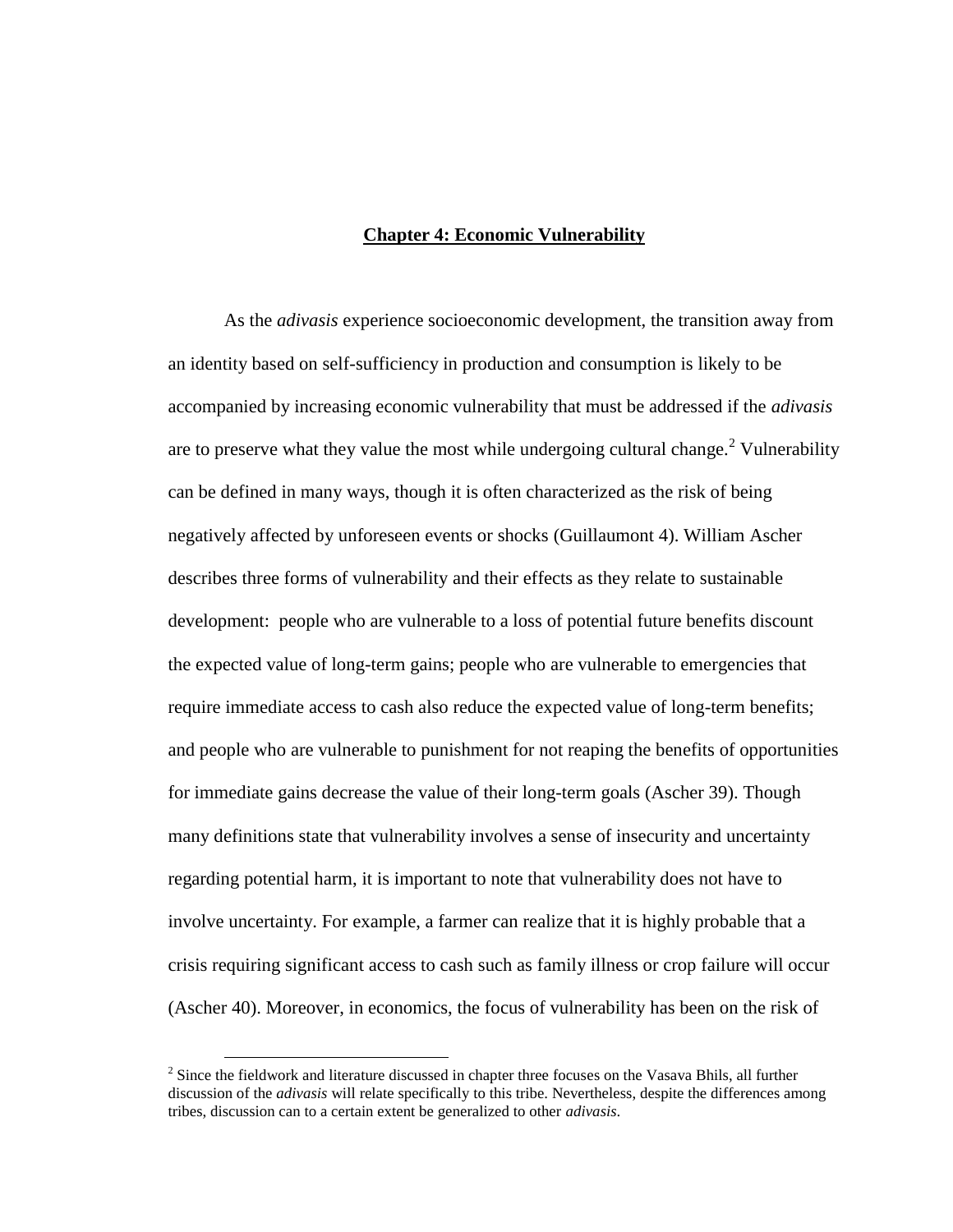households falling into poverty (Dercon 2). In this paper, vulnerability will refer to the danger of a shock that significantly reduces material well-being and thereby threatens what a group or individual values.

Though many development researchers and practitioners have recognized that individuals, households, and communities might face external (trade and exchange related), environmental, and domestic shocks that endanger their well-being, many measures of poverty do not take such risks into account. For example, the United Nation Development Program"s Millennium Development Goals only consider the current poverty of a household instead of also considering the probability that a household might fall into poverty in the future. Yet, economic vulnerability is a central part of the livelihoods of poor people such as the *adivasis*. They must deal with the possibility of recurring misfortunes that stem from expected and unexpected shocks ranging from a decline in crop prices to loss of employment (Dercon 4). Since reducing economic vulnerability has been associated with safeguarding the well-being of a household or community as well as increasing the effectiveness of aid, economists have extensively analyzed not only households" vulnerabilities, but also their strength in coping with and overcoming vulnerability, which is referred to as resilience (Guillaumont 6).

Developing economies are particularly vulnerable to shocks that significantly reduce their well-being, as demonstrated by Oleksiy Ivaschenko and Cem Mete"s United Nations University study on Tajikistan. Panel data analysis shows that transitory economies such as Tajikistan face significant rates of households falling into poverty and indicates how uncertainty that tends to accompany economic and social transitions translates into high vulnerability for households (Naudé, Santos-Paulino and McGillivray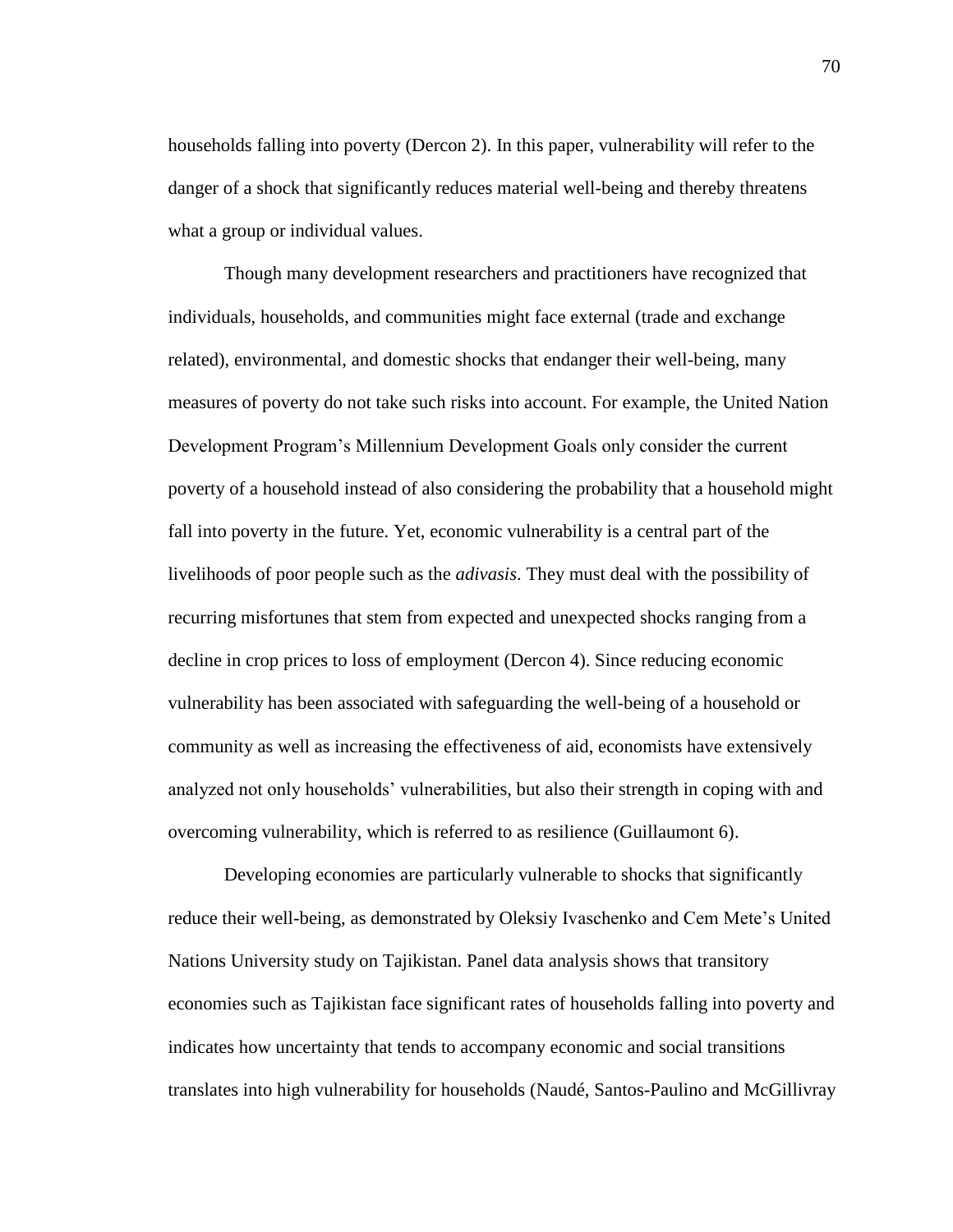4). Therefore, in order to protect the valued aspects of the *adivasi* culture as the tribes such as the Vasava Bhils undergo socioeconomic development, it is essential to analyze the possibility and effectiveness of various methods to reduce their vulnerability.

## **General approaches to reducing economic vulnerability**

Households, the government, non-governmental organizations, and private sector institutions can address shocks that the *adivasis* may face through either *ex ante* or *ex post* measures. *Ex ante* measures require *adivasi* households to take action to reduce impact before a shock occurs. This may include diversifying sources of income or converting productive capital into more liquid assets (Naudé, Santos-Paulino and McGillivray 3; Kochar 159). Alternatively, *ex ante* precautions may involve other entities providing incentives and means for the *adivasis* to better protect themselves against shocks through, for example, encouraging self-insurance by means of savings, supporting community-based risk sharing, assisting with income risk management, or encouraging the introduction of insurance products tailored to the needs of the *adivasis*. However, even though *ex ante* measures may provide the *adivasis* with substantial protection, they cannot fully shield them from shocks because certain risks cannot be foreseen. Moreover, Stefan Dercon, a Professor of Development Economics at the University of Oxford, states that there is considerable evidence that *ex ante* measures that negatively affect assets, activities, and technology choices may actually increase poverty (Dercon 24).

Thus, certain *ex post* measures are necessary to risk protection systems. *Ex post* measures require the *adivasis* to smoothen their consumption after they experience a shock. Such measures often depend on a range of insurance options that are intended to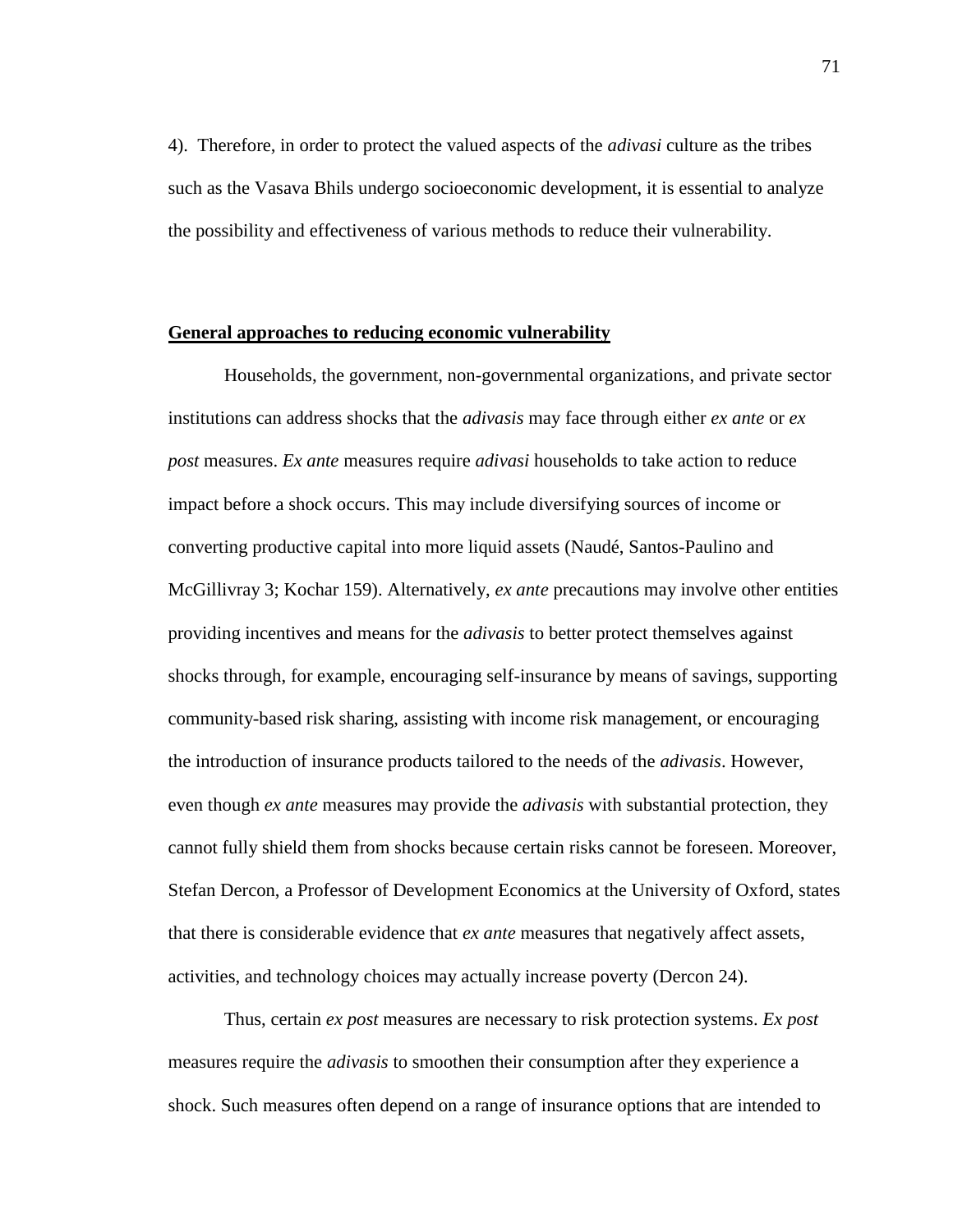mitigate hardships encountered as a result of shocks (Naudé, Santos-Paulino and McGillivray 3). Alternatively, if formal credit and insurance markets are not accessible, households can use their savings, often is in the form of livestock, to smooth consumption. Similarly, some communities build informal mutual support networks such as neighborhood based-associations as a precautionary strategy. When shocks affect an entire community, however, such group-based systems cannot work effectively because members are generally not in a position to help others. For example, Dercon points to a case in Northern Wollo, Ethiopia when households tried to sell animals to mitigate the effects of drought and famine in the mid-1980s, only to bring about oversupply and a lack of demand that caused livestock prices to collapse (Dercon 5). Naudé, Santos-Paulino, and McGillivray of the United Nations University also point to evidence of an *ex post*  coping strategy that backfired in Zimbabwe. In this case, an adverse shock resulted in children dropping out of school, healthcare cuts, increases in criminal activity, and soil degradation as a result of desperate and unsustainable farming methods (Naudé, Santos-Paulino and McGillivray 6). Thus, households can smooth consumption to a certain extent through *ex post* measures, but such precautions are not a panacea to the hardships brought about by economic shocks.

Both *ex ante* and *ex post* measures can either be part of a broad welfare support system, or they can be specifically targeted for those most affected by risk-related adversity. While targeting support is most efficient because it cuts unnecessary costs while helping those who most need assistance, targeting also has certain drawbacks. Selftargeting could create incentives that ensure participation only by the target group, which would eliminate the cost of identifying beneficiaries, but imperfections in targeting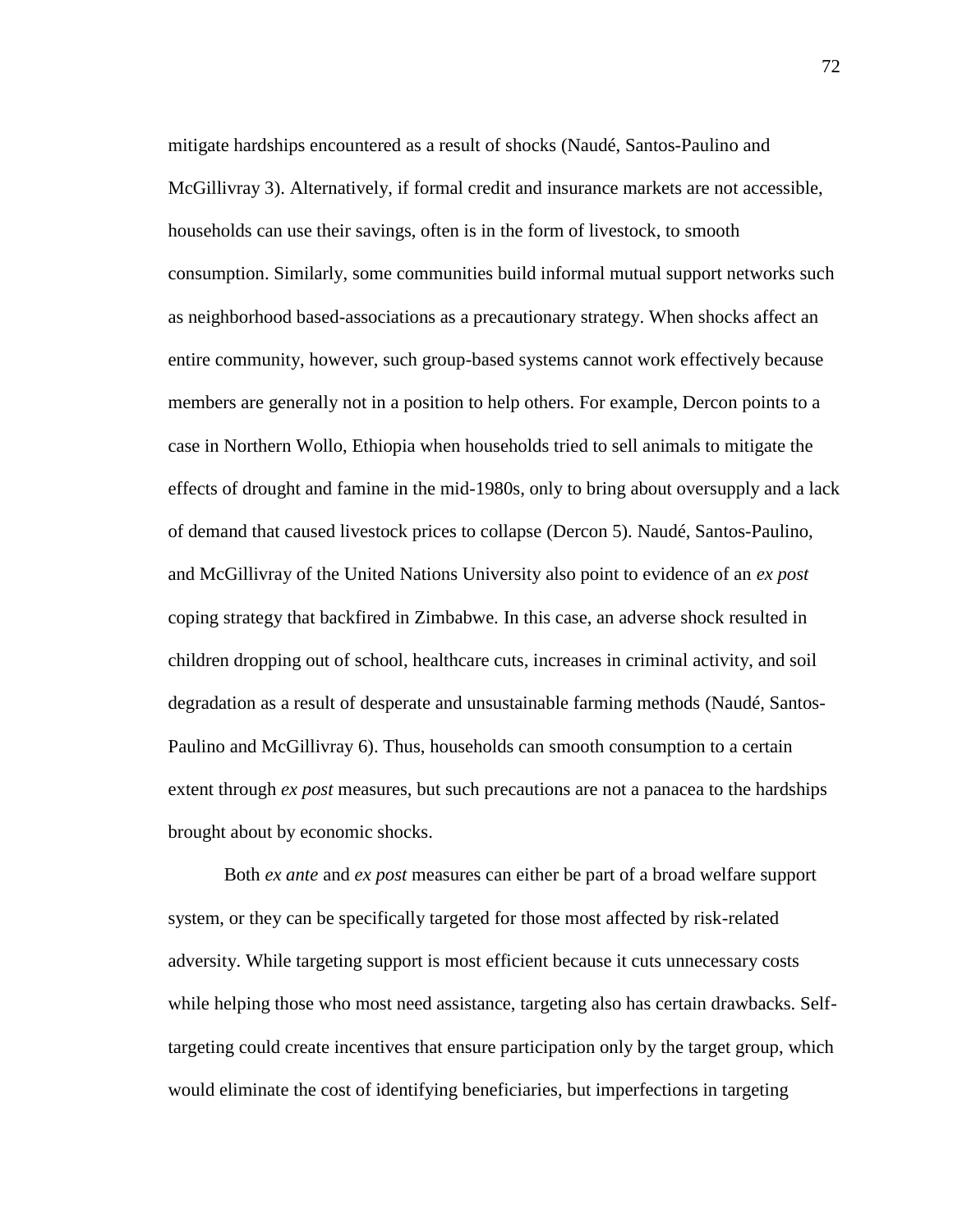design may exclude vulnerable groups such as women. On the other hand, allowing community leaders to select beneficiaries could lead to corruption and similar omission of certain groups (Dercon 24). Therefore, the benefits and costs of general welfare support systems must be weighed against those of targeted programs in a given context before policy decisions are made.

In the case of the *adivasis*, an *ex ante* measure that could serve as a buffer to shocks as well to improve overall well-being involves assessment and policies that improve land distribution and irrigation. As a result of their traditional dependence on agriculture, land and irrigation are essential to the ways of living of the *adivasis*. Additionally, policies that increase their access to finance would provide the *adivasis* with both *ex post* and *ex ante* tools to mitigate hardships that result from shocks.

#### **Land**

Improving the *adivasi*s" access to land is essential to mitigating their economic vulnerability. In a World Bank Policy Research Working Paper, Robin Mearns states that the incidence of poverty in India is highly correlated with the lack of access to land. Although the direction of causality in this relationship has not been established, land issues clearly relate to poverty levels, at least to a certain extent. This correlation can be attributed to the vast array of functions that land fulfills. In general, securing property rights minimizes the vulnerability of the *adivasis* by affecting all of these functions. For example, land provides social status and security in the form of food and employment in the event of crises or natural disasters (Mearns).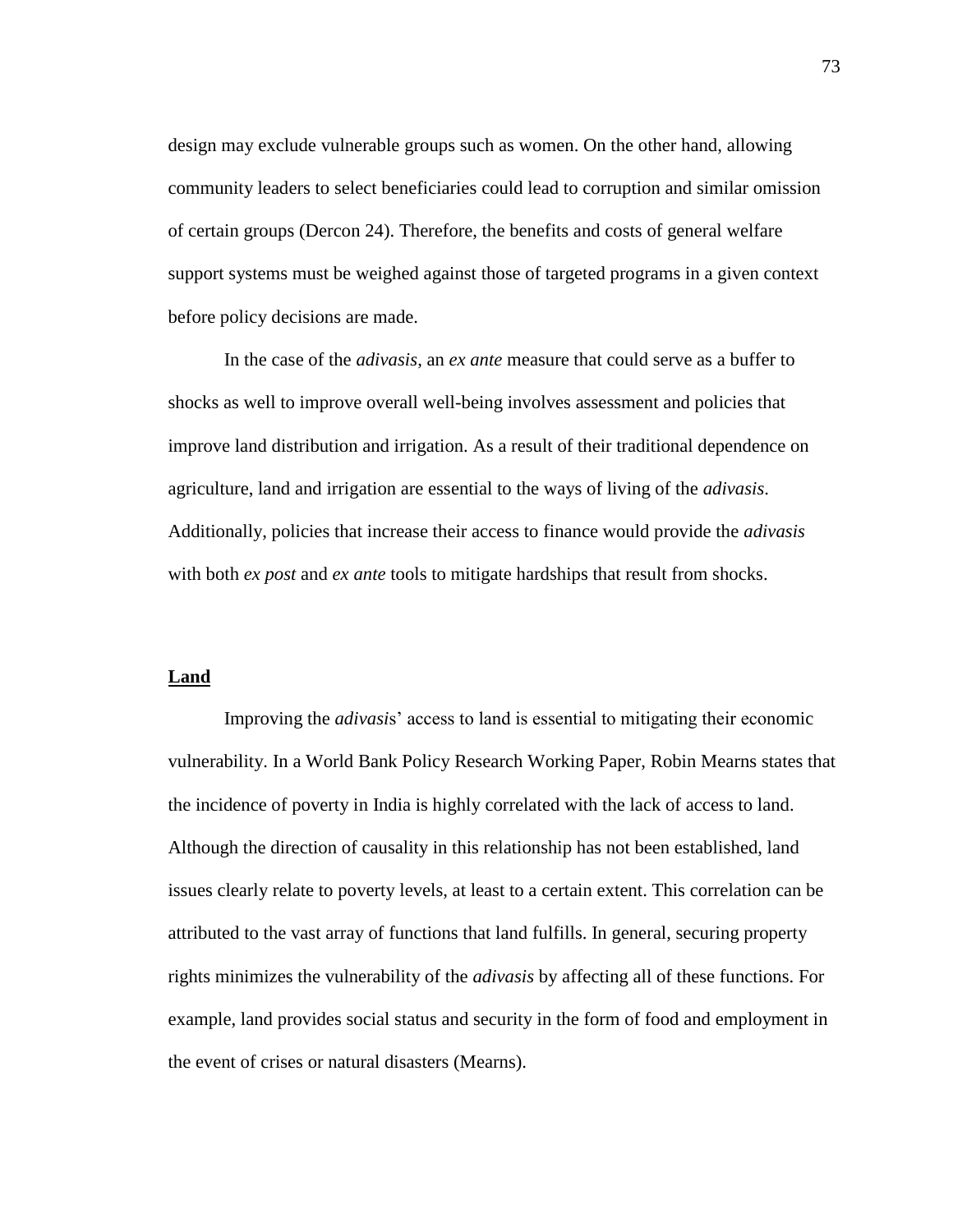More broadly, property rights have productivity and equity implications. In terms of productivity, restrictions that limit the ability to convert land to alternative agricultural uses or constrain crop choice affect productivity in terms of output per acre and income earned (Brandt et al. 69). Uncertainty of ownership also affects the sale and rent of land, which could prevent land from being used or owned by those who are most likely to put it most productively (Feder and Noronha 144). Moreover, in addition to these direct effects, land rights can also indirectly impact productivity in the two ways demonstrated by Figure 3, which is adapted from Feder (1987); namely, they can influence investment incentives for farmers and allow greater access to credit markets.

Looking first at the left side of the Figure 3, security of tenure and the right to rent land can improve long-run productivity by increasing incentives for farmers to efficiently manage and invest in their land. Policies that prohibit permanent land transfers or frequently reallocate land among households can result in uncertainty over the duration of tenure. This, in turn, can lower the household"s expected returns to its investment, thereby reducing the optimal level of investment. Farmers facing well-defined tenure rights, on the other hand, are more likely to invest in activities that enhance productivity, such as irrigation, fertilizers, and drainage systems. Returns on such investments are often not large enough to cover the initial expenses in one year, but in the long run, they typically can earn tremendous profits (Brandt et al. 69-70).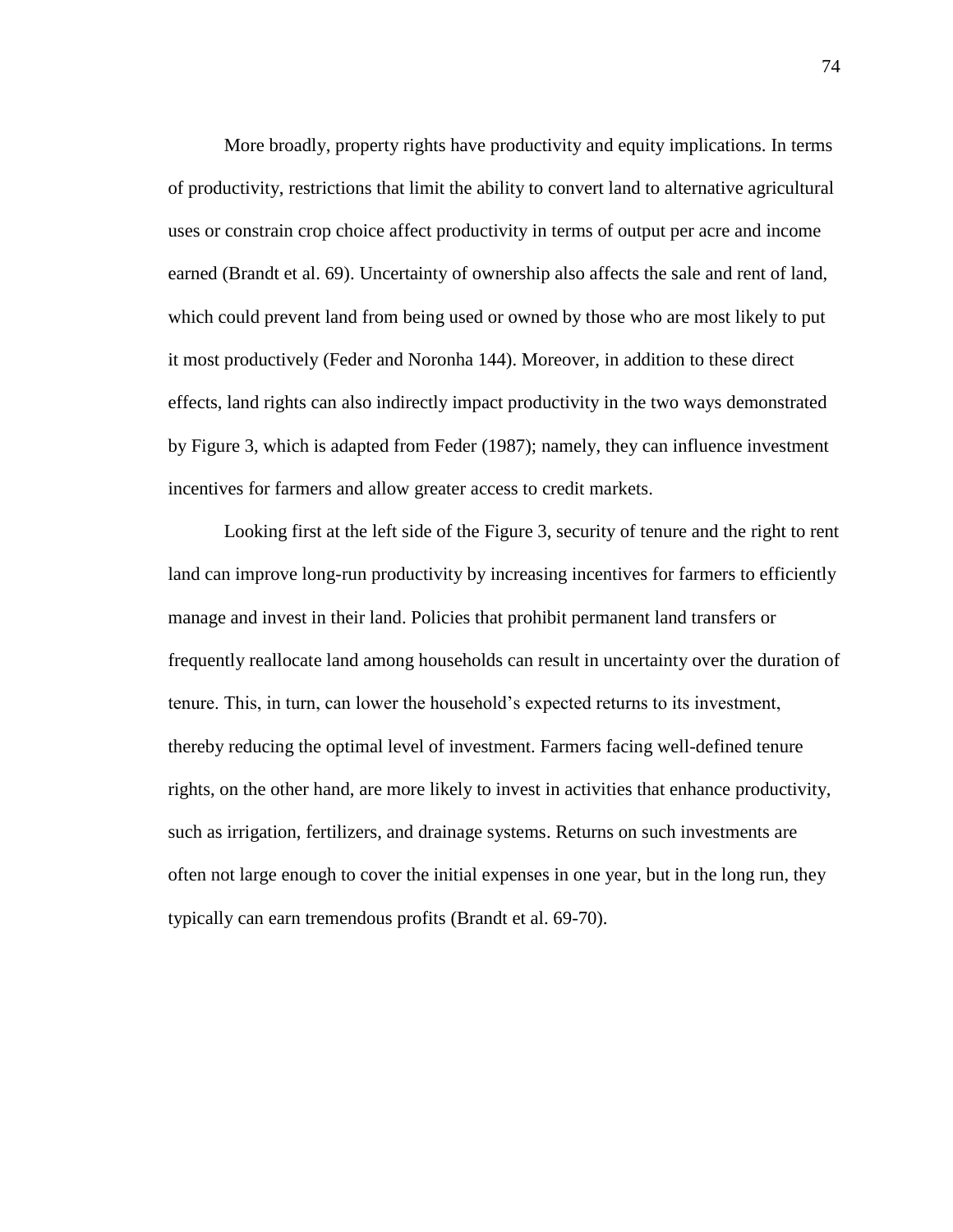

Figure 3. The Impact of Secure Land Rights on Productivity. Feder, Gershon, and Raymond Noronha. "Land Rights Systems and Agricultural Development in Sub-Saharan Africa." World Bank Res Obs 2.2 (1987) figure 1.

Secure legal ownership of land that permits land transfers can also increase productivity by providing farmers with access to cheaper, more extensive, and longer-term credit, as summarized on the right side of the Figure 3. As will be discussed later, land titles are often required for formal bank loans, and without secure titles, farmers must rely on informal lenders who generally charge much higher interest rates. Additionally, secure land titles can open up access to other types of credit. For example, title certificates can be deposited as security for loans from noninstitutional lenders. Though this practice is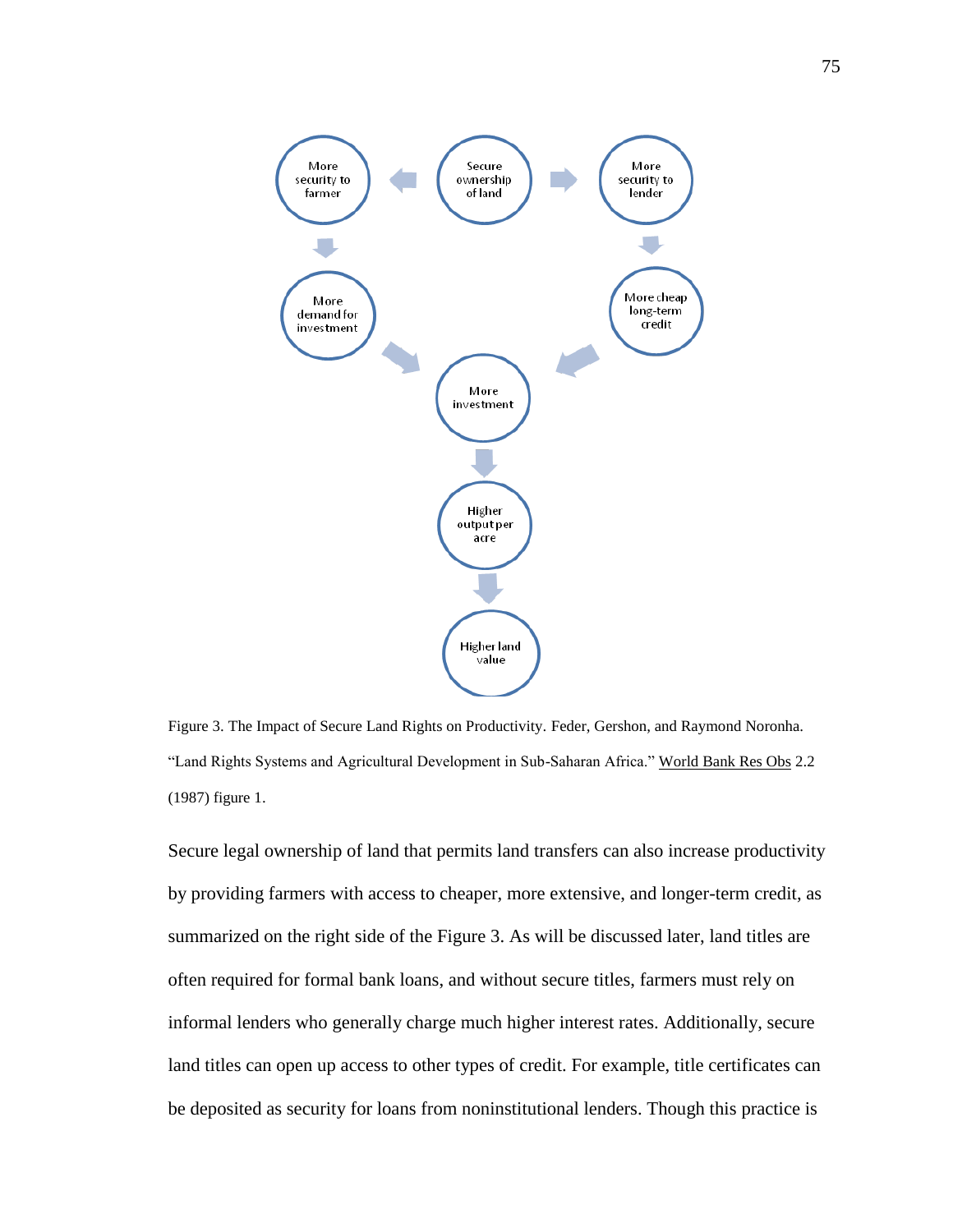not recognized by the law, it is common for small, short-term loans. Moreover, while this means that creditors do not have legal rights to the land, by holding the titles, they can both prevent the owner from selling the land and they can restrict the owner's ability to borrow from other sources (Feder and Noronha 144).

In terms of equity, the procedures required to prove legal ownership of land are usually very complex and the fees of the lawyers, surveyors, and government departments involved in the process create financial burdens for the poor. Since these costs correspond to farm size, larger landowners are more often able to overcome these obstacles. Moreover, wealthier farmers also generally are advantaged because they have better access to information about farm prices, land law, and administrative procedures. Thus, to safeguard the rights of poorer farmers, such as the *adivasis*, governments must take steps to create titling programs, simplify procedures, and publicize information on land registration (Feder and Noronha 146-147).

Timothy Besley and Robin Burgess conducted the first quantitative study of the relationship between land reforms, specifically tenancy reform and the abolition of intermediaries, and poverty reduction at the state level in India. Using panel data for the sixteen major Indian states from 1958 to 1992, Besley and Burgess control for factors other than land reform that could have led to reductions of poverty. They find robust evidence of a relation between poverty reduction and both forms of land reform legislation. Thus, they conclude that land reform can benefit the landless and have led to reductions in poverty in India. More specifically, the authors find that the impact of land reforms on poverty stems from the effect of these reforms on production relations in agriculture (Besley and Burgess 389-430).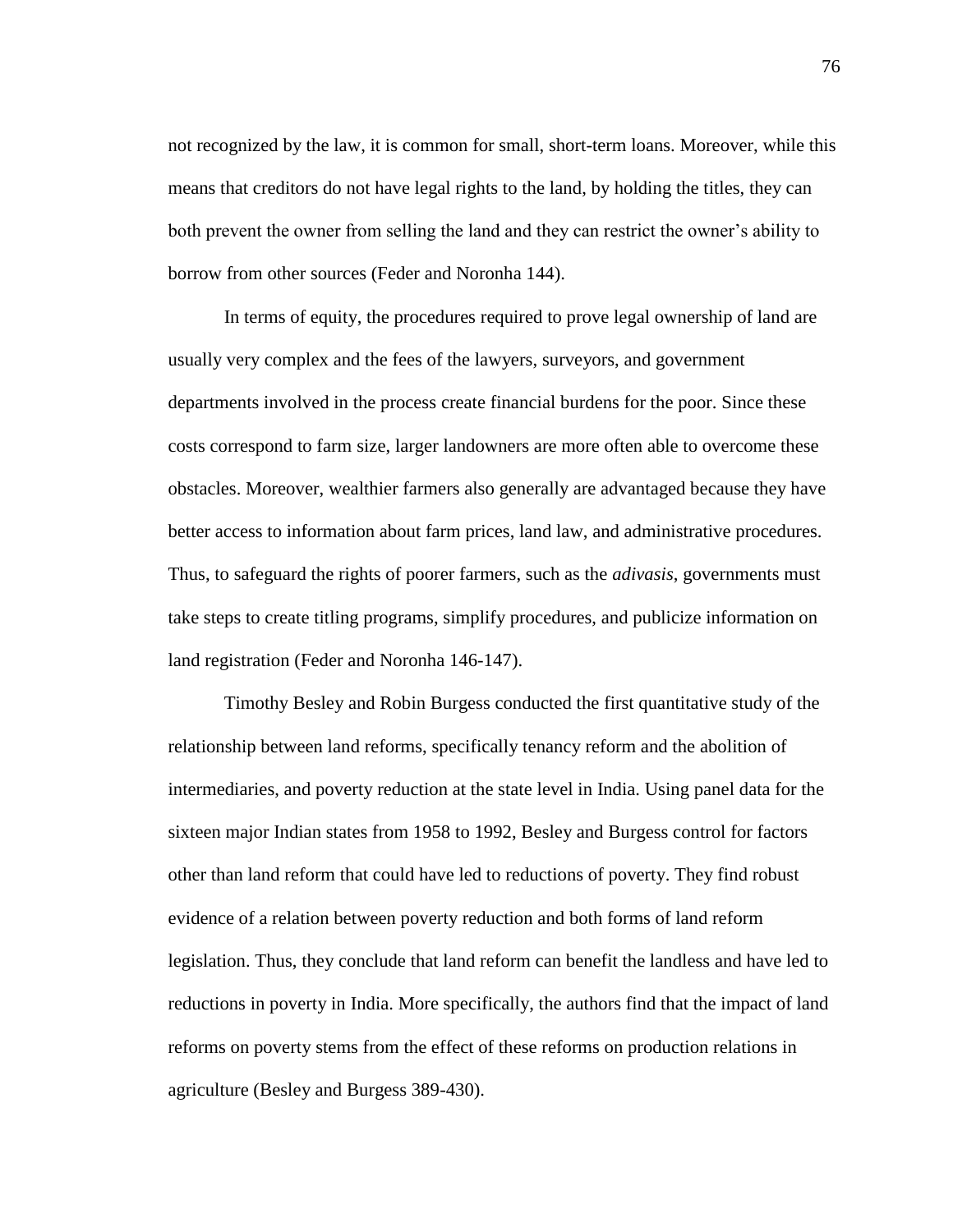Given the correlation between land reforms and poverty, it is important to emphasize land reforms as a means of reducing the risk of falling into poverty because the incidence of landlessness in India has not changed significantly in terms of ownership or operational holdings since the 1960s. More specifically, the share of households not owning any land in India remained around 11% from 1961-62 until 1982, and the share of households not operating any land only fell marginally. On the other hand, the share of households owning sub-marginal holdings, which are usually only homestead lands, doubled from 17% to 32% in this time period. This can largely be attributed to the redistribution of ceiling-surplus land (Mearns 16-18).

Land reform is particularly important to *adivasi* women, and Indian women more generally. Though different personal laws apply to the disparate religious groups in India, women generally hold legal rights to inherit and own land. This is particularly true for Hindu women after the Hindu Succession Act of 1956, which allowed for the mothers, widows, and daughters of Hindu men to inherit property along with the sons. Nevertheless, large gaps still exist between women"s legal rights and their actual ownership of land. Since such laws conflict with long standing social norms and customs, they are generally considered to be socially illegitimate. Traditions consequently place significant pressures on women to relinquish their legal rights to the men in their families. Additionally, even those women who have land under their name may not actually control the land if they do not know how to use, mortgage, lease, or sell the land and the products of the land (Mearns). Thus, land reform is essential for the welfare and empowerment of Indian women.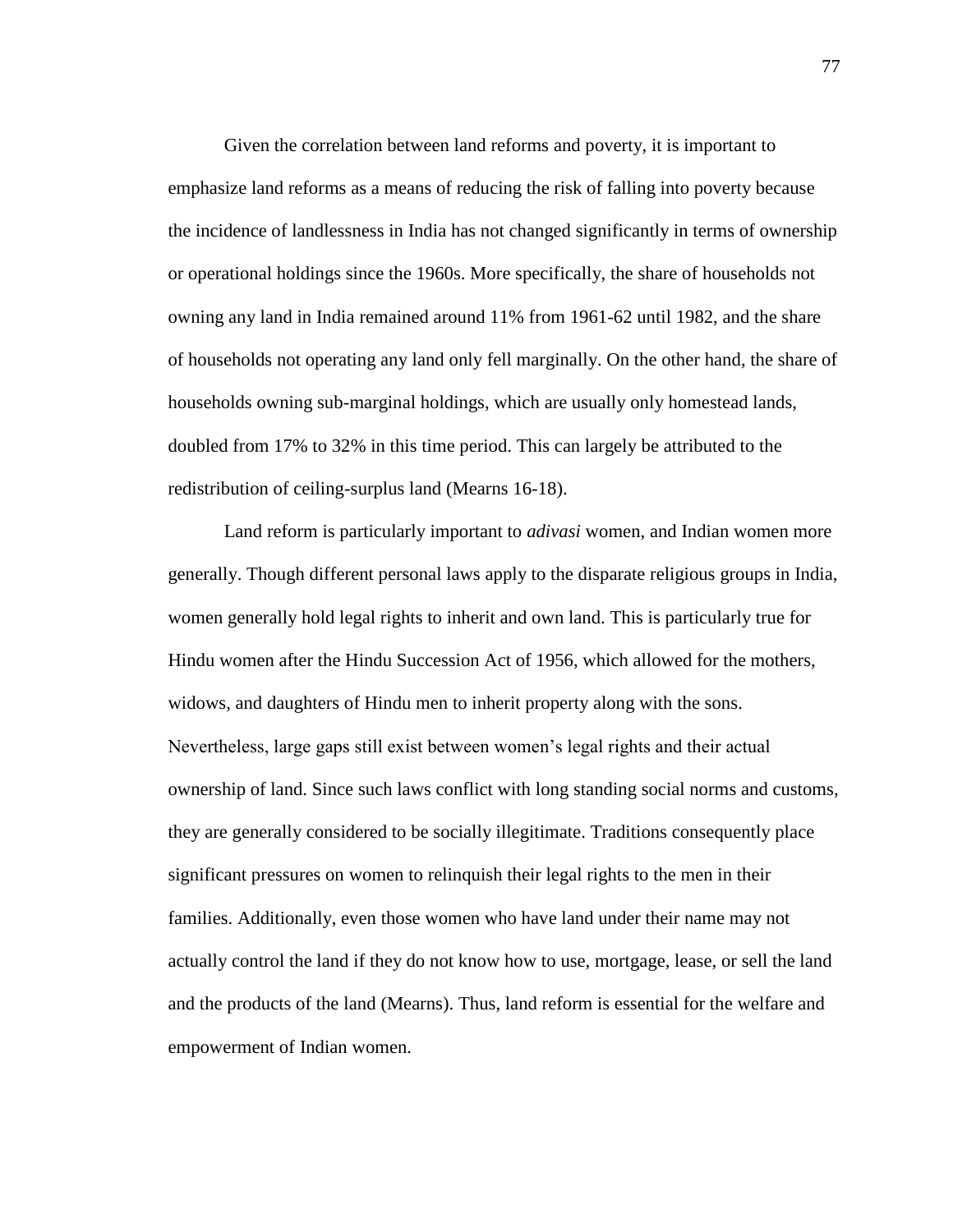Though some economists argue that redistributing money is better than redistributing land, there are many reasons why redistributing land may be more beneficial to the poor. Proponents of the redistribution of money often argue that beneficiaries could always choose to use money to purchase land. However, if the assumption was made that the poor do not buy land only because they cannot afford it, then the argument could be made that redistributing land would eliminate transaction costs. Moreover, even without this assumption, it has been suggested that land redistribution is better because land can be a permanent source of income for poor families. This line of reasoning takes into account that heads of families may not always act in the best interest of their families, so providing the family with a less liquid asset would be beneficial. Families can reap benefits from land for generations (Banerjee 8).

The powerful potential of land reforms have been demonstrated by R. Ramakumar"s analysis of the ways in which public action in the Indian state of Kerala has impacted the standard of living of hired agricultural workers. Ramakumar attributes land reform as setting the ground and pace for every socioeconomic advance made in the Malabar region of Kerala after 1956. In this study, land reforms weakened the foundation of an oppressive agrarian regime by undermining feudalism and the traditional economic base of upper caste domination. Extreme concentrations in the ownership of land dissipated and a significant amount of land was transferred from upper caste households to oppressed groups. The reforms were also instrumentally important because they facilitated social and economic advances, such as the spread of female literacy. Since the reforms provided many of the poor with homestead land, workers no longer had to depend on landlords for living space and the homestead allowed the poor to save the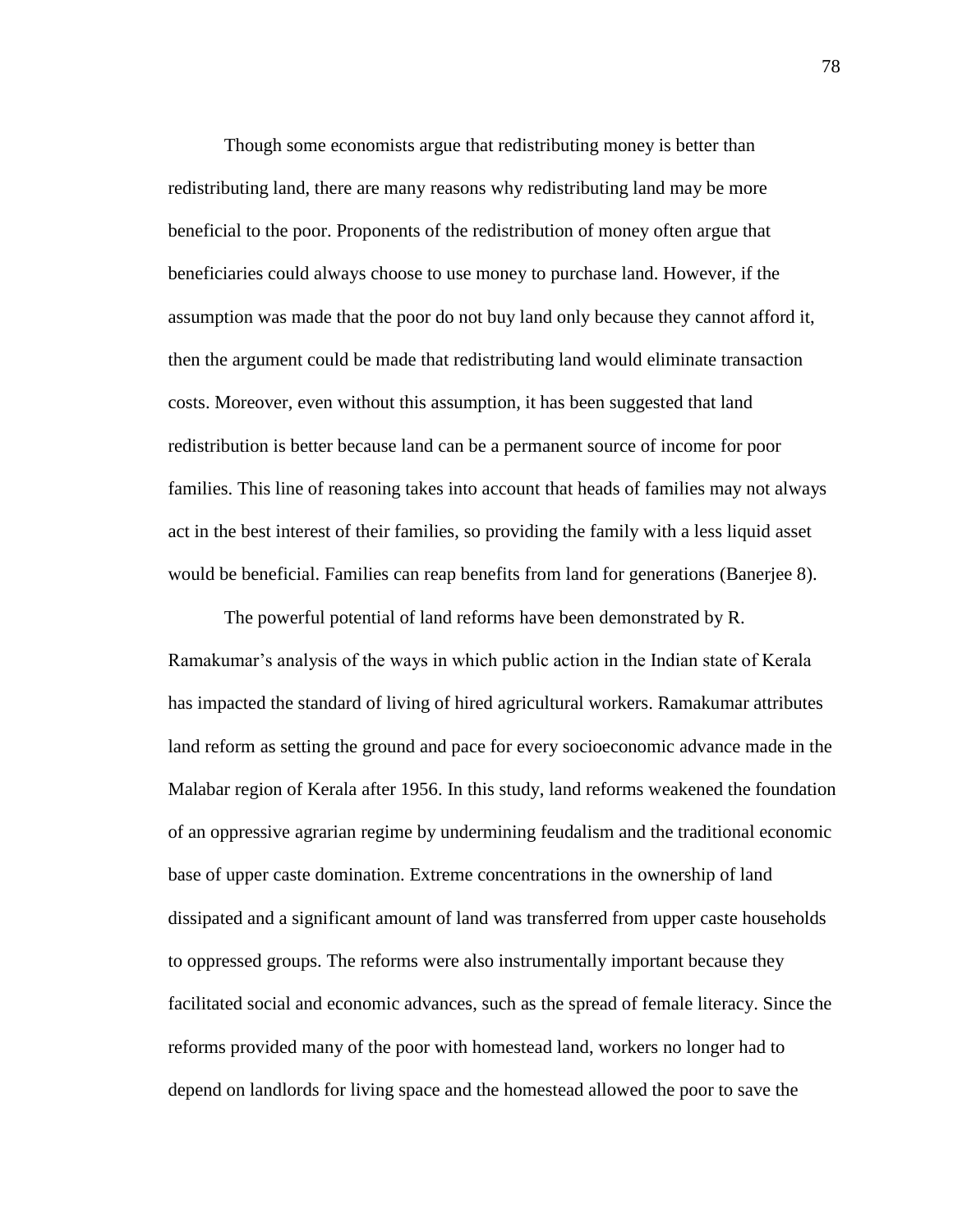money that would have be put towards the purchase of land for housing. Additionally, homestead plots could be used for production purposes, which supplemented the incomes of households (Ramakumar 306-345).

Both international organizations and the Government of India have acknowledged the importance of land reform. The World Bank"s rural development strategy in general, which promotes securing land rights for the rural poor and socially excluded, is largely dependent on the demonstrated efficiency of family farms. Thus, restrictions on land rentals are discouraged because they restrict the supply of land available for rent. Moreover, when land distribution is highly unequal, as is the case in India, the World Bank encourages land reform in a manner that is negotiated, participatory, and decentralized. Consensus building among all affected parties is highly promoted. The World Bank"s land policy in India, which falls under India"s Country Assistance Strategy, views high transaction costs in land markets as significant impediments to access to land for India"s poor and judicial systems as overburdened with cases of land disputes. Moreover, the World Bank focuses on access to land by not only the country"s poor, but also by women in an attempt to address gender equities (Mearns 1-2).

Land reforms have been on the government's policy agenda since independence in 1947; however they have included only limited policies aimed at land redistribution. In fact, Besley and Burgess find that India"s post-independence period included the largest body of land reform ever passed in so short of a period. However, while land reform legislation is abundant, the impact on the standard of living of India"s poor is minimal due to poor implementation of the proposed changes (Besley and Burgess 389-430). The government"s Eleventh Five Year Plan states that reform policies "have not been able to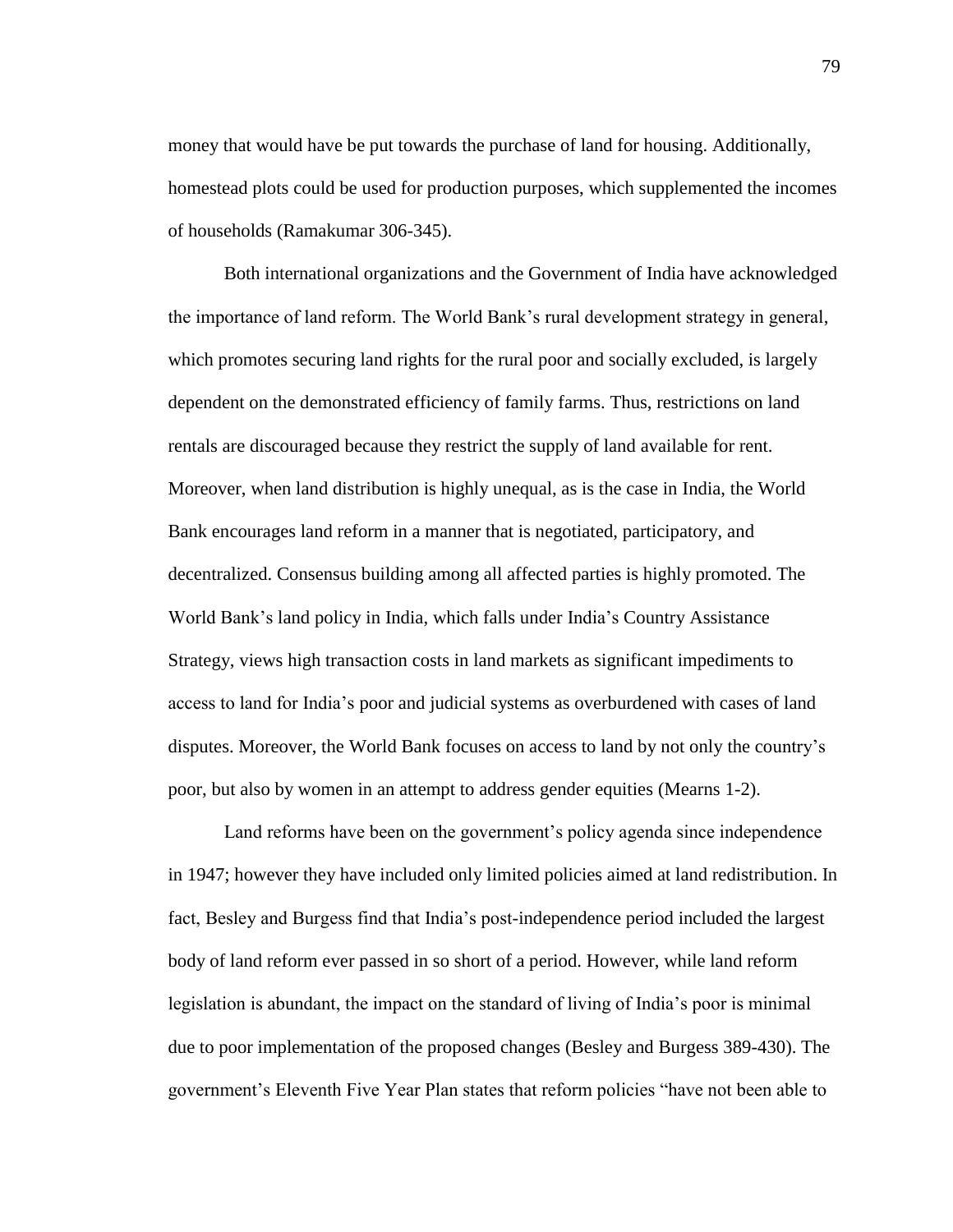achieve the desired impact," that "efforts must be made to take steps to release and distribute the land locked in litigation," and that the current arrangements for resettlement and rehabilitation of the *adivasis* are "detrimental and prejudicial" (Eleventh Five Year Plan 2007-2012: Agriculture 29-31). In addition to calling on Parliament to enable legislation regarding alienation of land belonging to the *adivasis* and stating that the highest priority should be given to the preparation and updating of land records in *adivasi* areas, the Plan states, "A complete ban on all forms of transfers of *adivasi* lands should be enforced" (Eleventh Five Year Plan 2007-2012: Agriculture 31). All state governments, which have authority over land issues since 1935, have also officially accepted a prohibition against the alienation of *adivasi* land and laws for the restoration of alienated land (Mearns 10). However, as previously mentioned, it is essential that the *adivasis* are given the right to transfer their land in order to retain the characteristics that make land a valuable form of collateral.

## **Potential Methods of Land Reforms**

Both traditional, or government enforced, and market-based land reforms can be invoked to reduce economic vulnerability of the *adivasis*. For either type of reform, international evidence suggests that rural growth strategy would be maximized through small, economically viable family farms. Agricultural productivity has been demonstrated to be inversely related to farm size, mainly because small farms that employ family labor are able to reduce labor costs and achieve greater efficiency. Some literature has pointed out that this relationship seems to be inverted in India, but Mearns identifies the cause of this supposed reversal as policy distortions in Indian agriculture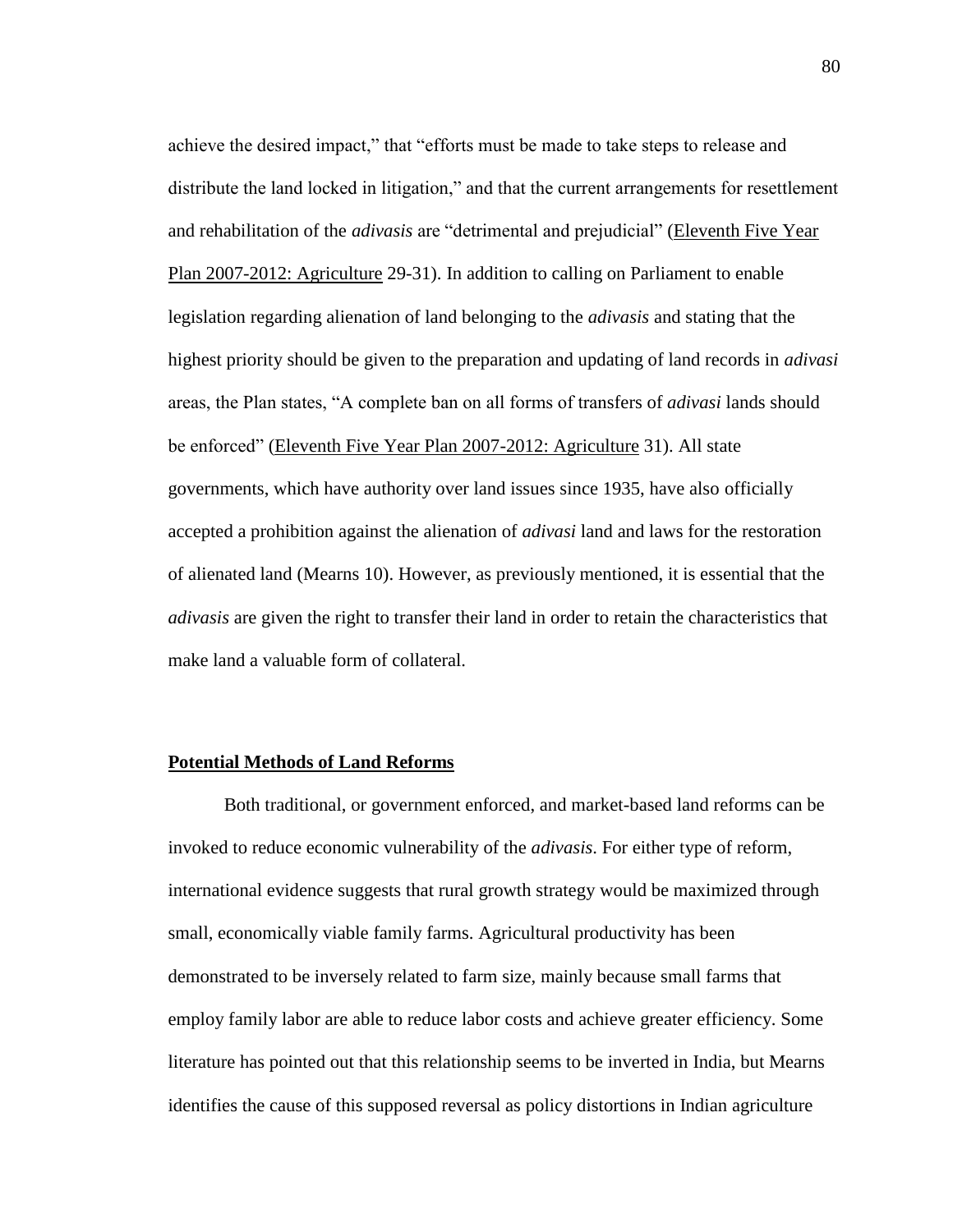that have chronically favored large farmers. Thus, because large farmers have received more infrastructure development support and greater access to credit markets, it seems as if larger firms tend to be more productive. Nevertheless, some argue that regardless of such policy distortions, the Green Revolution has flipped the relationship between farm size and productivity. While Mearns finds that it is true that economies of scale allowed large farmers to be more productive in the 1970s, the benefits of the Green Revolution have since reached small farmers, thereby restoring the inverse relationship between farm size and agricultural productivity (Mearns 18).

# *Government Enforced Land Reform:*

In general, there are four primary types of land reform legislation that have been pursued after independence: the abolition of intermediary tenures, the regulation of land holding size through ceilings, the regulation of tenancy, and land consolidation. Attempts to abolish intermediaries during the 1950s have been cited as the most complete and easily achieved reformations. While these reforms brought considerable gains to many people at minimal cost, inequalities in land holdings were not affected. Ceilings set on land holdings are generally accepted to have accomplished little because they have often been set too high. Tenancy reform efforts have often been weak or counterproductive, resulting in the eviction of tenants, the rotation of tenants over multiple landlords' plots to prevent them from acquiring occupancy rights, and thereby, a worse standard of living. State efforts of land consolidation also did not change the distribution of land and tended to benefit those with larger holdings since the opportunity costs of land fragmentation are greater for larger firms (Mearns 10-12; Besley and Burgess 389-430).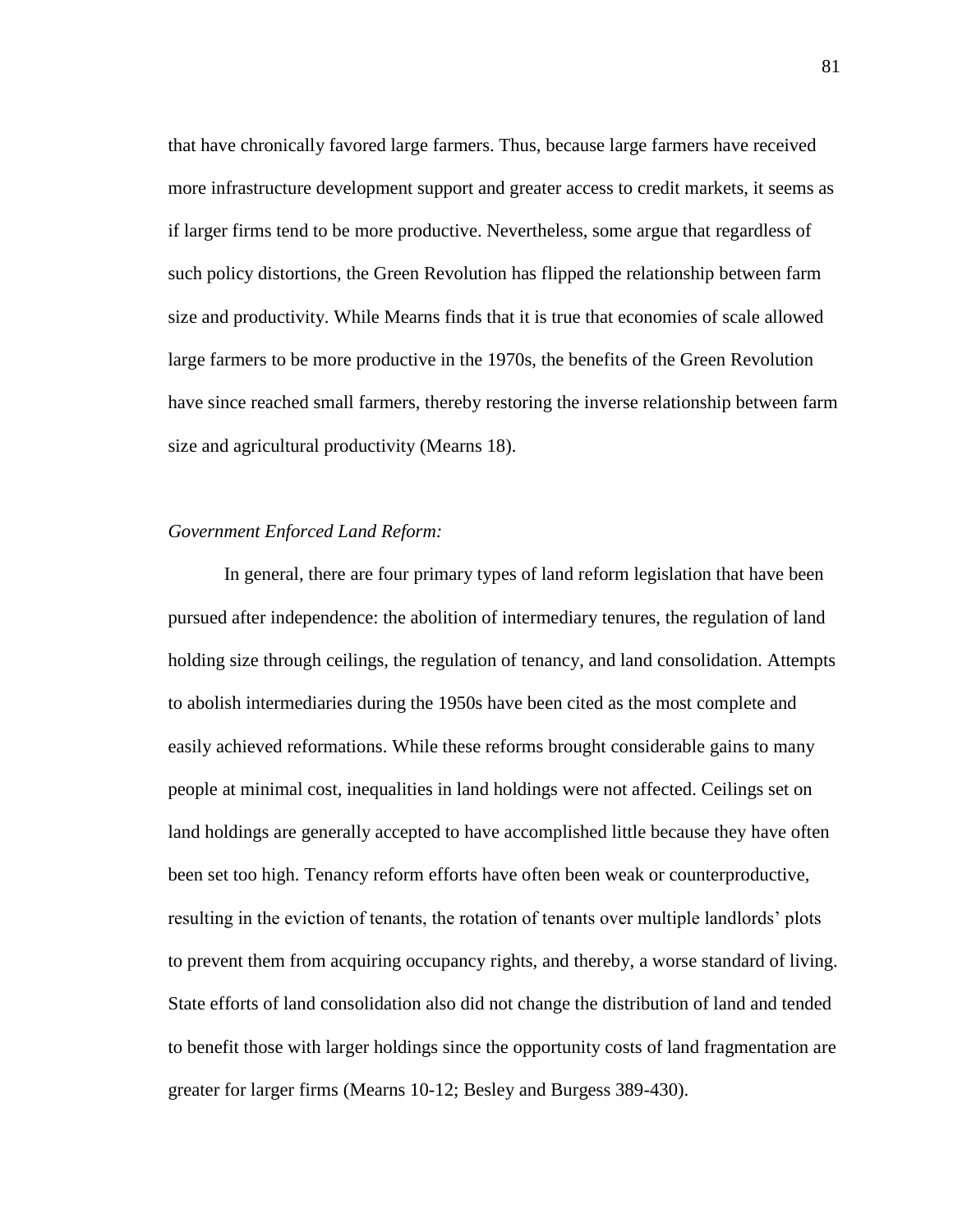Due to the failure of land ceiling laws to bring about the redistribution of privately owned ceiling-surplus land, many states have instead looked to redistribute public land to the landless. Such public commons account for approximately 20% of India"s total land area include community forests, river banks and beds, ponds, water tanks, and pastures. Public lands provide income and employment benefits such as drought period sustenance, a large array of physical products like food and fodder, and a broad range of social and ecological benefits like groundwater recharge. Thus, commons are important to the livelihoods of all of India"s socially excluded groups, including the *adivasis* and women. Unfortunately, many studies have demonstrated high rates of degradation and depletion of India"s rural common areas in recent decades, which is significantly harming vulnerable groups such as *adivasis*. In addition to *de jure* encroachment on commons, there has also been significant *de facto* encroachment by India"s poor. When not regulated, highly valued sections of land tend to be encroached first, reducing the benefits of the remaining land to the general public. Additionally, unregulated *de facto* encroachment often involves non-poor farmers bribing or otherwise persuading the local *patwari*, or government officials in charge of land rights, to manipulate the record of land rights in their favor. The *panchayati raj*s, or local government institutions, often have minimal ability to challenge such encroachment due to the lack of clarity regarding local land records and the high litigation costs. Therefore, the government must include regulation of commons in a unified land administration system in order to preclude further encroachment on commons by the non-poor at the expense of socially excluded groups like the *adivasis* (Mearns 10-12).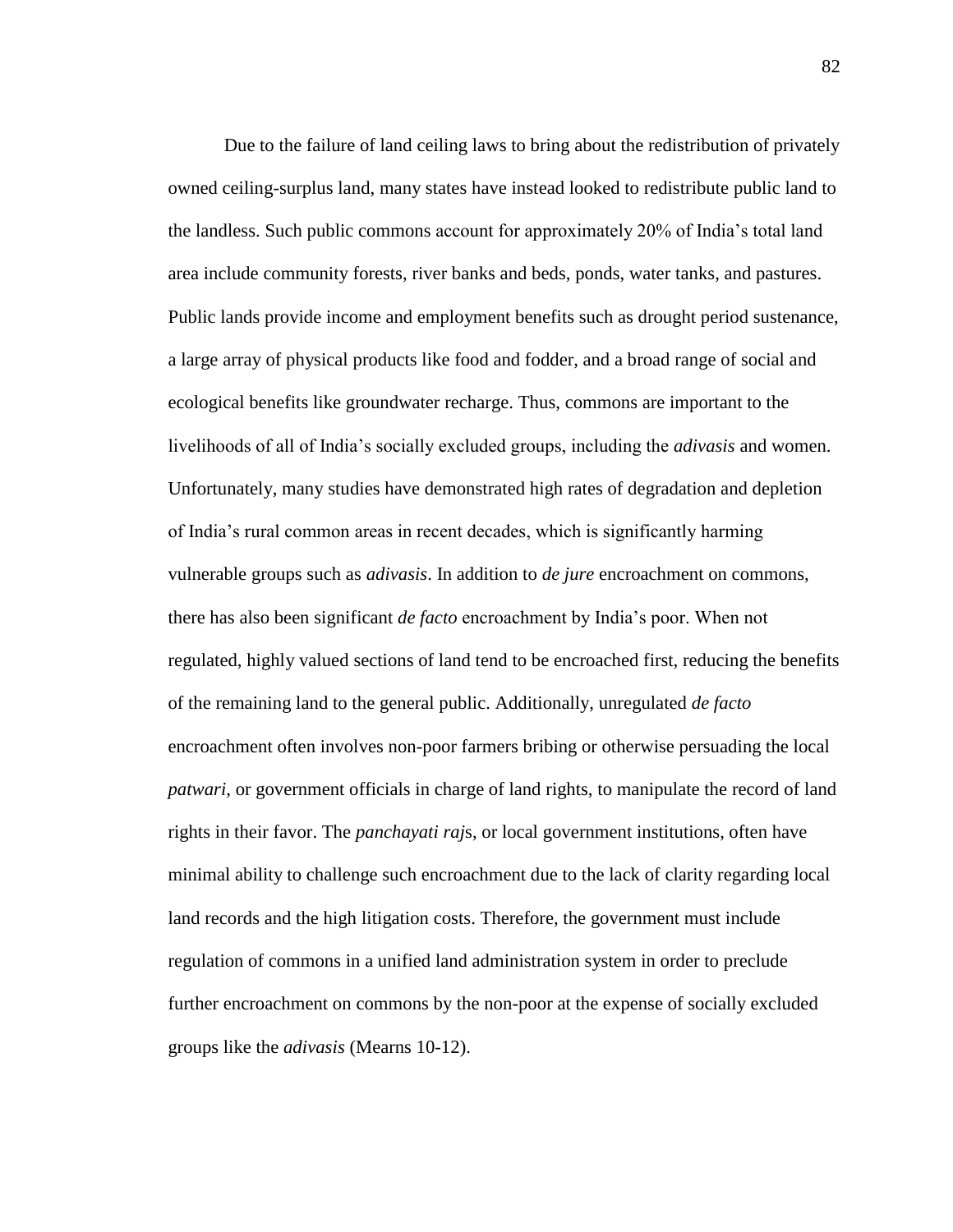Regulation of land rights records would provide many benefits to the *adivasis* beyond the reform of commons encroachment. Rural, as well as urban, development is often constrained by insecurity or uncertainty of land titles and land disputes are both common and costly in India. Unfortunately, the issue of records of land rights has been largely neglected in recent literature on land reforms and agrarian relations in India, and to a certain extent, also in recent government action. Though multiple Five-Year Plans have emphasized the need to update land records, such advice has rarely been carried out. The main records of land rights are kept by the *patwaris* at the village level, and are often written in non-standard manners in local dialects. Physical documents like village land maps deteriorate over time and prove ineffective in resolving local land disputes. Moreover, regardless of legislative requirements, land records are rarely updated (Mearns 30-32).

The system of land administration and records management also adds to the burdensome land related transaction costs for the poor. A study in the state of Orissa indicates that while formal transaction costs such as registration fees and stamps total approximately 17% of the value of the land transacted, informal transaction costs such as side payments to expedite the issuance of related documents totals 17%. These costs present significant barriers to better access to land for groups like the *adivasis*. Though land registration efforts may have negative effects if not implemented carefully, for example, by legitimizing *de facto* encroachment on commons by the more powerful groups, they can improve the system of land administration and records management in ways that would significantly benefit India"s vulnerable groups (Mearns 27-29).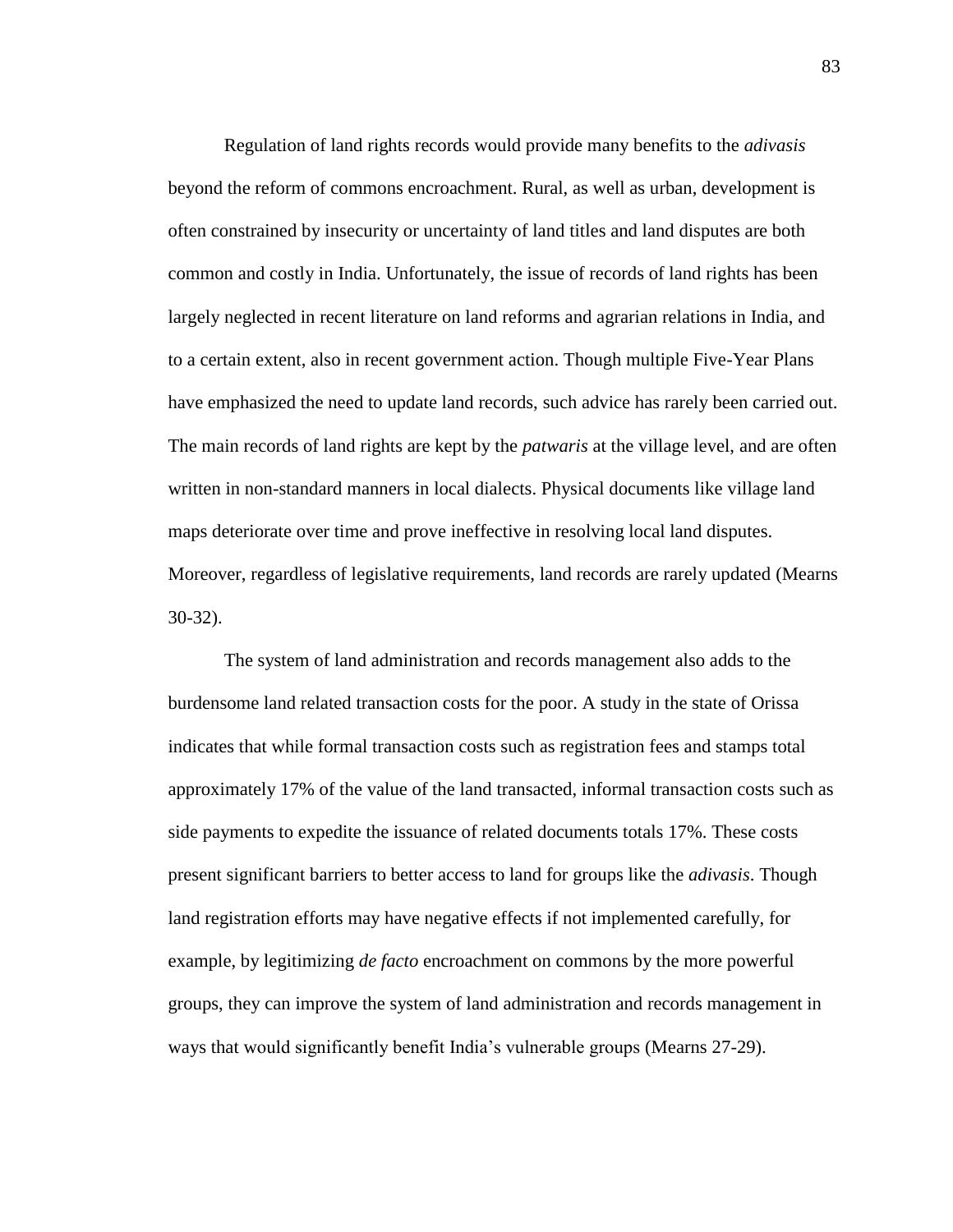The potential of effective land administration reform can be demonstrated with West Bengal"s Operation Barga in 1977. Through this operation, tenants were able to register their tenancies and obtain legal entitlement to greater crop shares, thus facilitating a rapid boost of agricultural productivity in the state in the early 1980s. Mearns points out that in this case, the most significant aspect of the land reform process was not the legislative change involved in the operation, but the state-level political change that was reinforced by effective local institutions. A joint effort between government resettlement camps and the local representative *panchayati raj* institutions allowed government workers to update land records and register tenants in many villages. Reflective of the successes of Operation Barga, Mearns points to three essential ingredients for success in implementing land administration reforms, mainly the public nature of proceedings, collective action at the local level, and state power that is exercised on behalf of the socially excluded (Mearns 12).

# *Market-Based Land Reforms:*

In addition to government enforced land administration reforms and the regulation and protection of informal tenancies as in the West Bengal model, it is important for the Government of India to facilitate market-based land reforms through the deregulation of land-lease markets. Land markets in India are highly incomplete and imperfect, and thus they often result in marginal and submarginal operational holdings (i.e. only homestead land) that are often not easy to expand or sell. One group of major land market imperfections is the result of legislative restrictions on tenancy and leasing. Though these laws are designed to protect India"s vulnerable groups, in reality, they often have the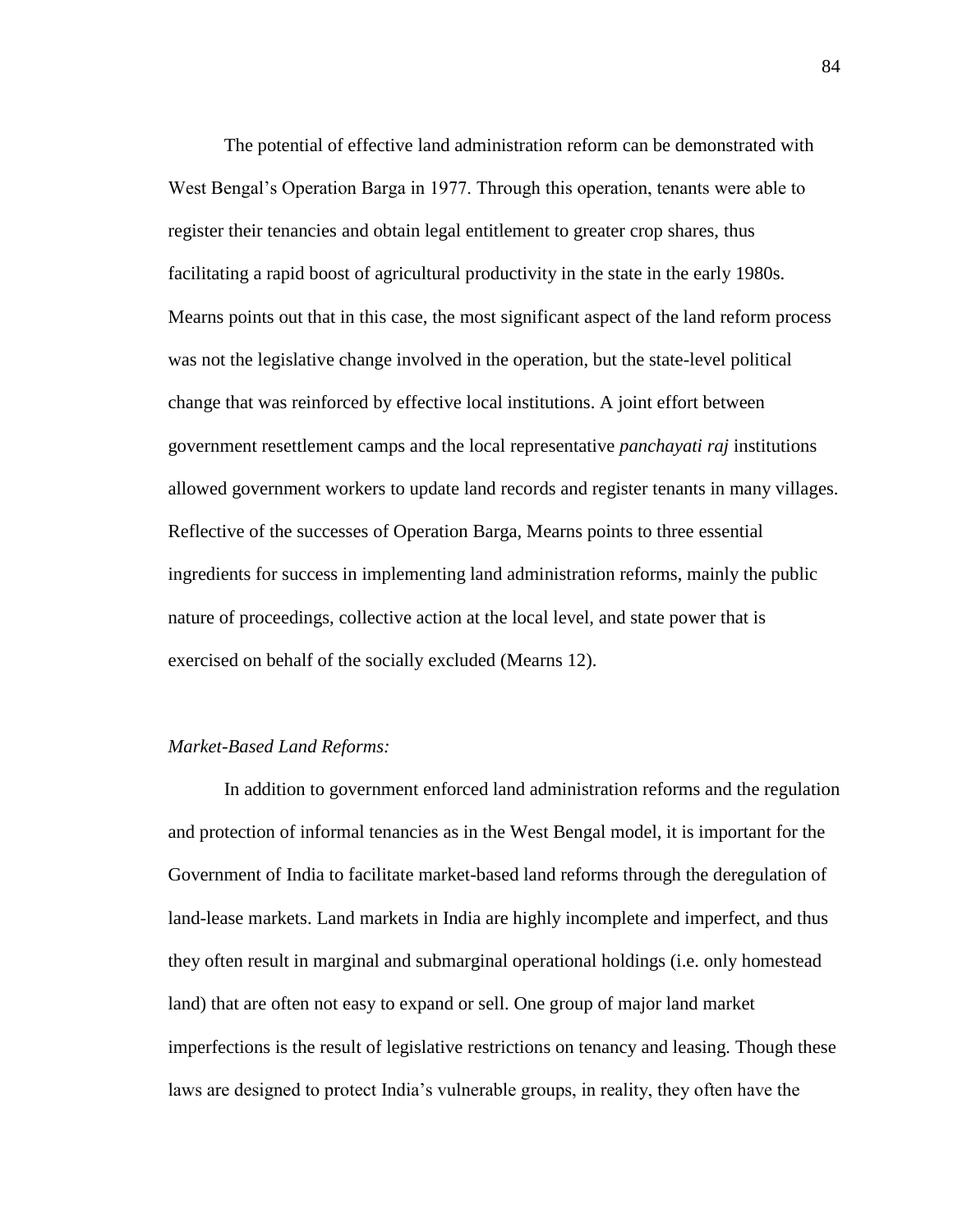exact opposite effect. Not only do high transaction costs disproportionately burden the rural poor, but the social value of land, which is greater than its direct economic value, also makes the Indian land markets sticky. As previously mentioned, land serves as collateral, provides security against natural hazards like droughts or floods, and is also used as part of a dowry or to pay for funeral costs. Its value as a source of political and social power underlies chronic price distortions and explains why there are very few landowners who are willing to sell their property (Mearns 19-22).

Such rigidities in India"s land markets make the lease markets an important factor in matching land, labor, and capital endowments. However, discriminatory policies have limited the role of land leasing and tenancy. In fact, Mearns finds that tenancy has declined significantly since 1947, when it accounted for approximately 75% of total cultivated area. Even though under reporting of tenancies means that data on tenancies are most likely distorted, he claims that it is evident that the real rates of tenancy have declined drastically. If legal restrictions of leasing land were eased and transactions costs were lowered, many more Indian households would lease. In fact, tenancy regulation largely still reflects the misconception that share tenancy is inevitably inefficient and that landlord-tenant relations are necessarily exploitative. Recent literature has proven the fallacy of these beliefs. Tenancy contracts are not necessarily inefficient or unfair, and share tenancy has been demonstrated to be a second-best response to imperfect, shallow land markets (Mearns 19-22).

Since the implementation of traditional, coercive land reform is often problematic due to ineffective and corrupt land administration agencies, restricted transparency of government agencies, or weak civil society institutions, market assisted land reform has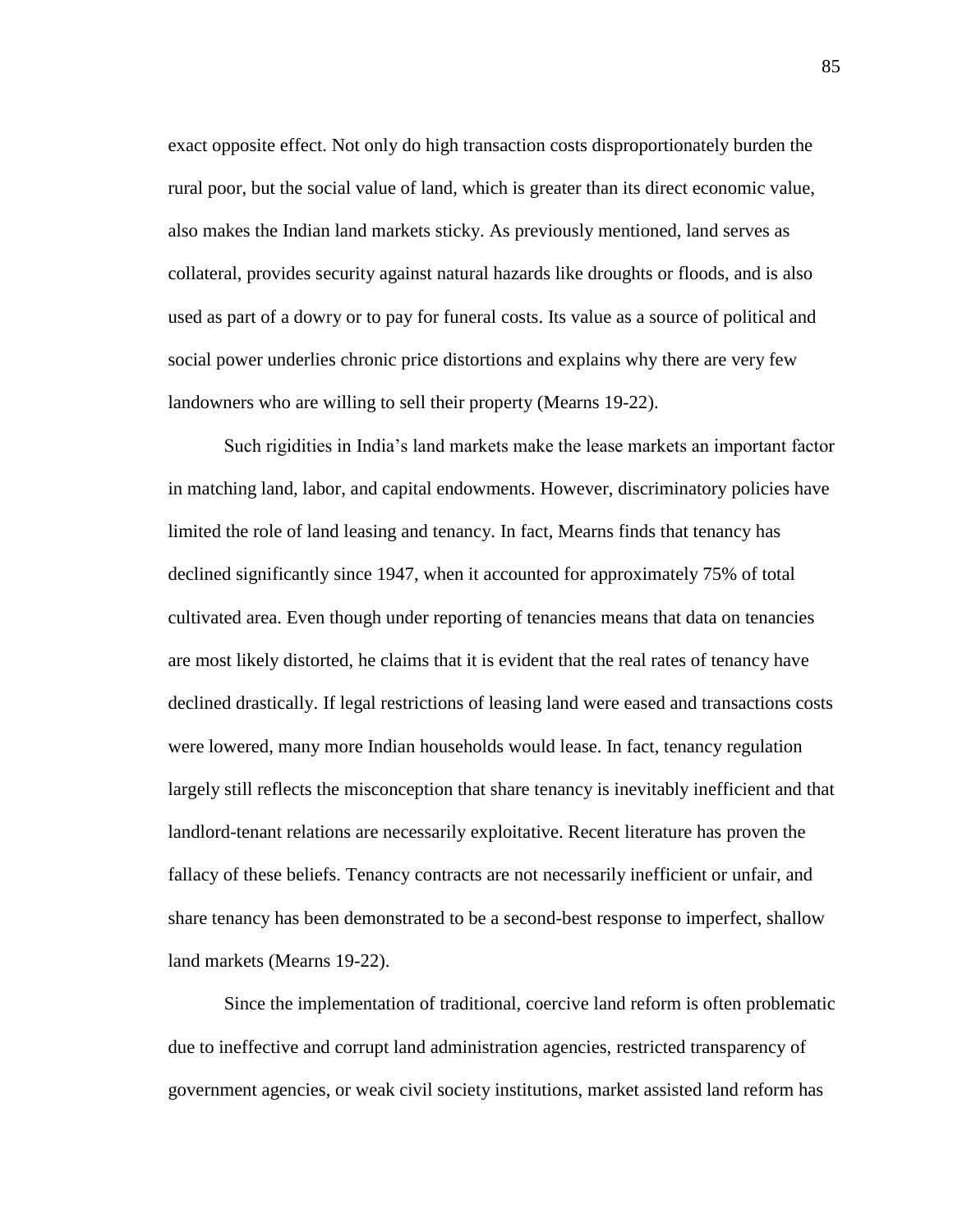been suggested as a non-coercive and better alternative. The basic idea is that states give the qualified landless a subsidized loan or grant with which they can purchase land. Unlike traditional, coercive land reform, such market-assisted reform does not set explicit targets or a time frame for the land reforms. It is also uncertain how many landowners will sell with market-assisted reform. On the other hand, since market-assisted is demand driven, people who want the land most and who have the proper information to determine where to find the type of land they need are able to benefit. Traditional land reform, in contrast, relies on government targeting to identify the proper beneficiaries of land reform. Another benefit of market-assisted land reform is that beneficiaries have greater incentive to negotiate for lower prices because they pay a part of the price for the land, thus reducing the overall cost of land reform (Mearns 19-22).

The strengths and weaknesses of both government enforced and market-based land reform need to be considered in developing appropriate land reform policies for the *adivasis*. It is evident that government policy has not served as a panacea to the country"s land reform challenges and that land markets in India are thin and incomplete. Thus, future policy must learn from the successes and failures of the past to develop a plan that combines both approaches. Moreover, for the *adivasis* to reap the potential productivity and equity advantages of secure property rights, the Indian government needs to work with other actors such as the World Bank to develop effective strategies in pursuit of the successes Ramakumar witnessed in Kerala in the late 1950s.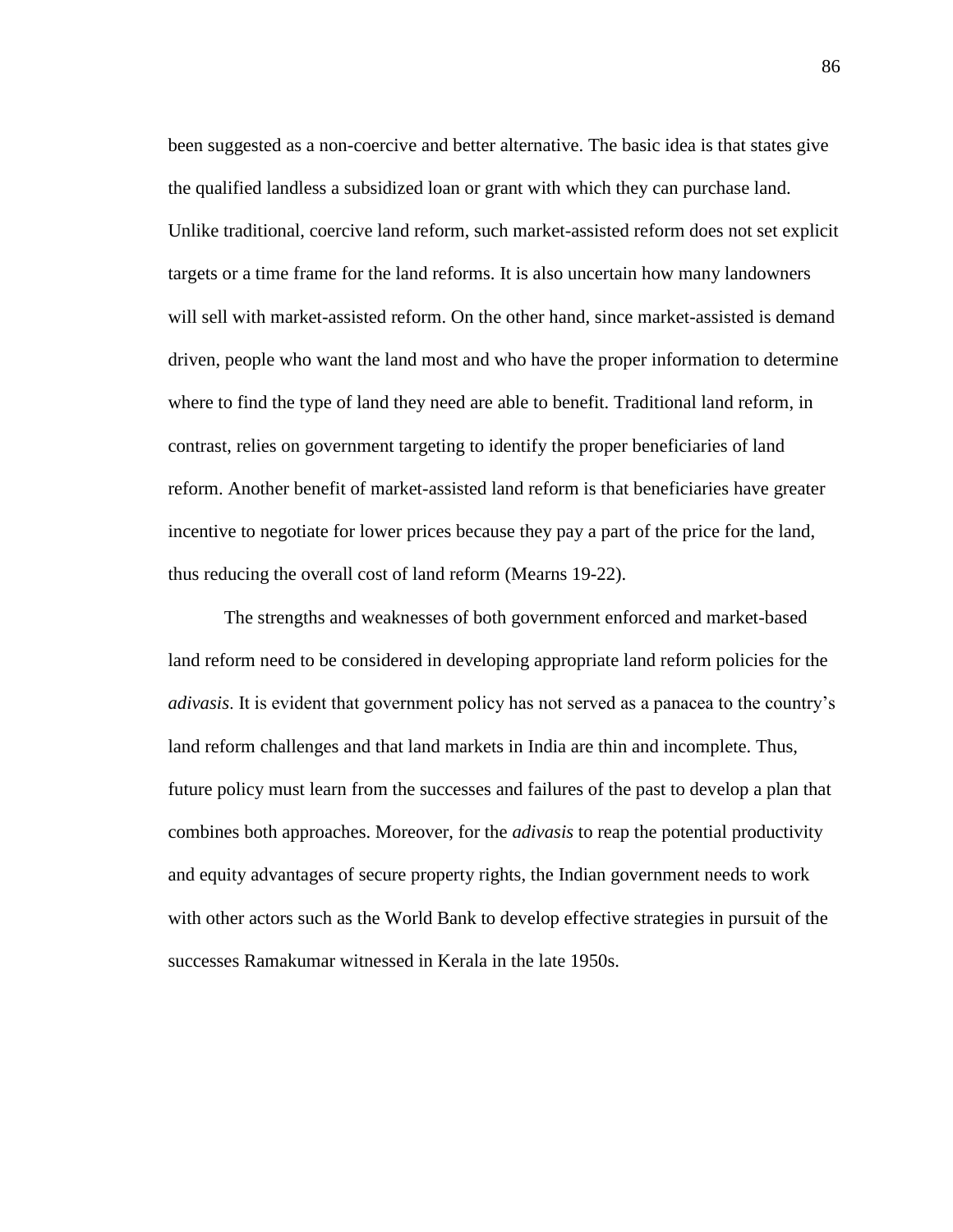# **Irrigation**

For land to mitigate the vulnerability associated with development of the *adivasis*, it needs to be arable. Given that land in India is very dry, irrigation is essential. In fact, Michael Lipton finds that even small holdings of land must be reliably watered in order for land to reduce the risk of falling into poverty. Lipton"s study uses National Sample Survey data and village studies to argue that where land is of poor quality or is illwatered, as it tends to be in Rajasthan or Gujarat, households with rainwater-dependent, sub-marginal land holdings still face considerable risk of transient poverty associated with seasonal rainfall (Mearns 17). Moreover, David Groenfeldt, an independent consultant for the International Water Management Institute finds that irrigation development can also contribute to the cultural retention of indigenous societies, such as the *adivasis*, whose cultures are undergoing socioeconomic development. Irrigation and agricultural visioning and planning allow a community to build upon a culture"s values by emphasizing the cultural priorities of the indigenous people through participation in the process of planning. Irrigation development can also build on indigenous knowledge, such as traditional irrigation management systems and farming practices (Groenfeldt 5- 6). Thus, irrigation development may not only serve to indirectly help the *adivasis* retain what they value most through the mitigation of economic vulnerability, but it could also directly help to retain cultural priorities.

At approximately 4,000 billion meters<sup>3</sup> (BCM), India annually receives enough rainfall for the country"s agricultural purposes, but it is largely variable across space and time, with most of it concentrated in monsoon season. Thus, a significant amount runs off into rivers, causing sporadic floods and droughts unless it is captured in storages. Due to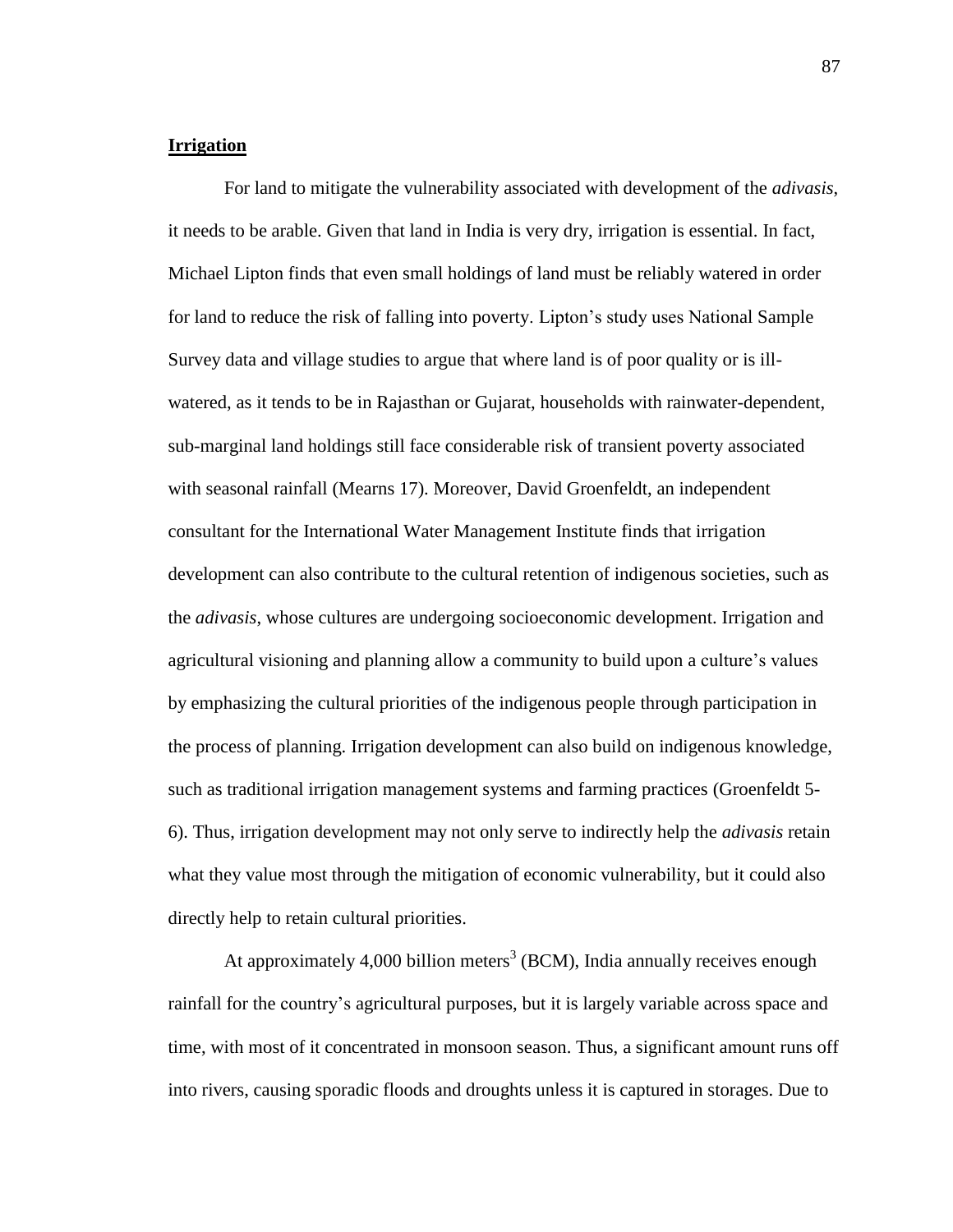the high rates of evaporation in India, the country"s annual renewable water source is only about 1,900 BCM (including both ground and surface water). Furthermore, due to geographic limitations, only 1,300 BCM can actually be used. Of this, approximately 83% is used for irrigation purposes, but this falls short of agricultural needs, partly because the efficiency of water use in agriculture is very low (Thatte 709-725). Katar Singh, of the India Natural Resources Economics and Management Foundation, states that the average efficiency of surface water use is about 40% and that of groundwater irrigation is about 60%. Singh partially attributes the low efficiency to the highly subsidized flat price of irrigation water that encourages the overwatering of crops. The Central Water Commission explains that the current water rates of canal irrigation in India have been too low to cover the operation and maintenance costs of the country"s irrigation projects and that the prices were developed through ad hoc and often irrational methods (Singh 679-690).

# *Irrigation Policies:*

The process of making water available in the required quantity is generally called Integrated Water Resources Development and Management (IWRBM) (Thatte 709-725). For all IWRBM methods, local community level cooperation and other institutional arrangements are critical to improving irrigation systems. The Government"s Eleventh Five Year Plan finds that there were 477 ongoing projects that address water management and irrigation projects in 2007. However, the long gestation periods involved in building irrigation infrastructure and minimal resources have caused significant delays in the projects. The Plan calls for a reduction of the gestation period, increased efficiency of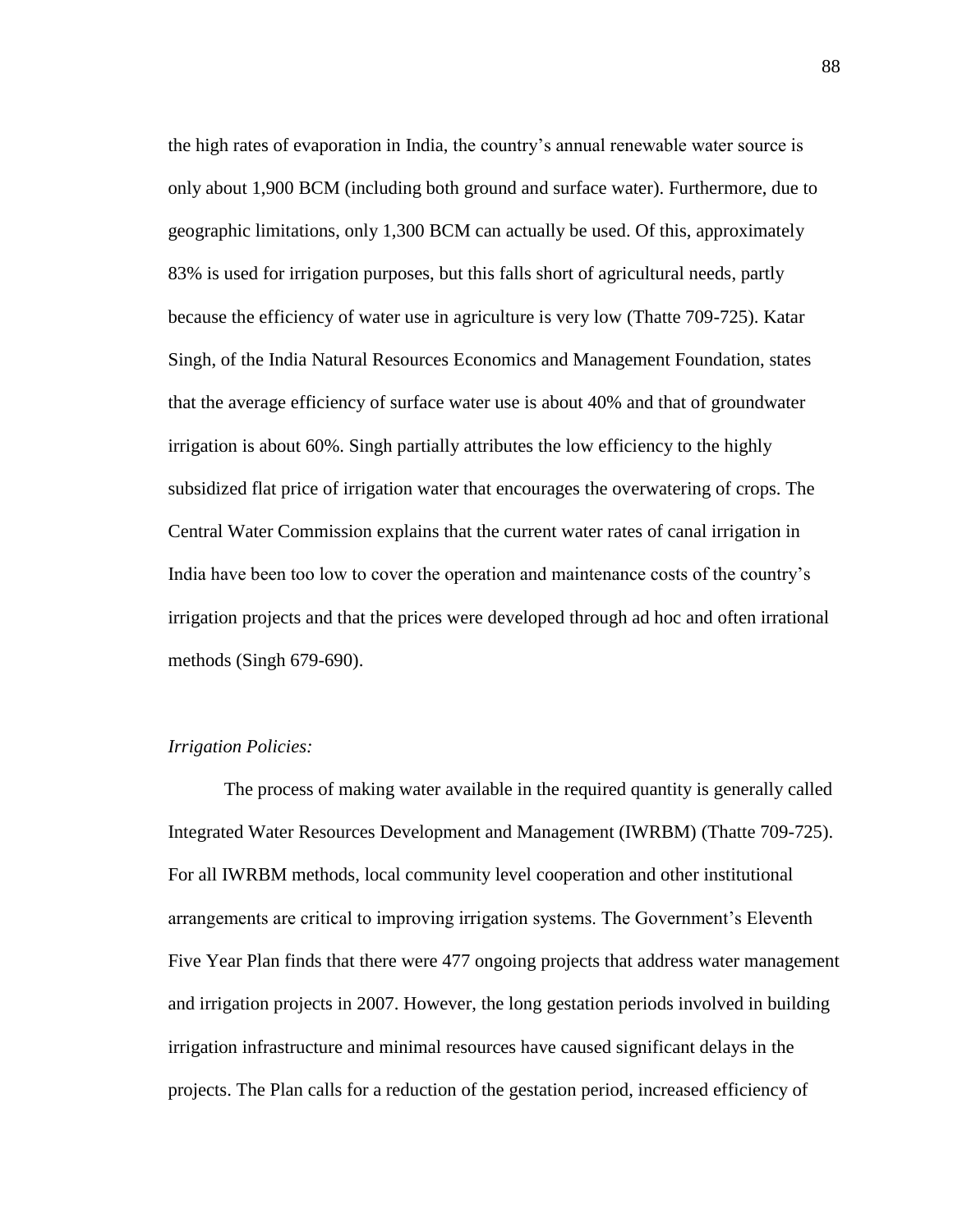irrigation systems, proper monitoring of groundwater levels, and the implementation of complementary land acquisition projects (Eleventh Fifth Year Plan 1007-2012: Water Management and Irrigation 63).

A quantitative analysis of the physical, institutional, and socioeconomic determinants of cooperation in irrigation communities by Pranab Bardhan demonstrates that cooperative behavior holds a significant negative relationship with inequality of landholdings and a significantly positive relationship to the duration of access to water. Community institutions pool resources and efforts together for the construction and maintenance of local water channels, monitor violations, repair and control water allocation from public wells, and control groundwater overexploitation. According to Pranab Bardhan"s study, authority in decision making and rule creation should be given to such community institutions rather than having rigid external rules imposed upon farmers (Bardhan 847).

In theory, many market-based policy instruments can be employed to balance the supply and demand for water in India. Specifically, rationing, volumetric water charges, tradable water rights, crop-based charges, and area-based charges could potentially be implemented to meet water management objectives. Rationing can be arranged to assign usage in socially desirable ways, but it will not raise money to cover the costs of the water management agency. For example, farmers who previously received excess water will realize the opportunity cost of water under this system. Thus, rationing could convince those growing crops with high values of production per unit of area, such as sugarcane, to switch to crops that allow for high values of production per unit of water. In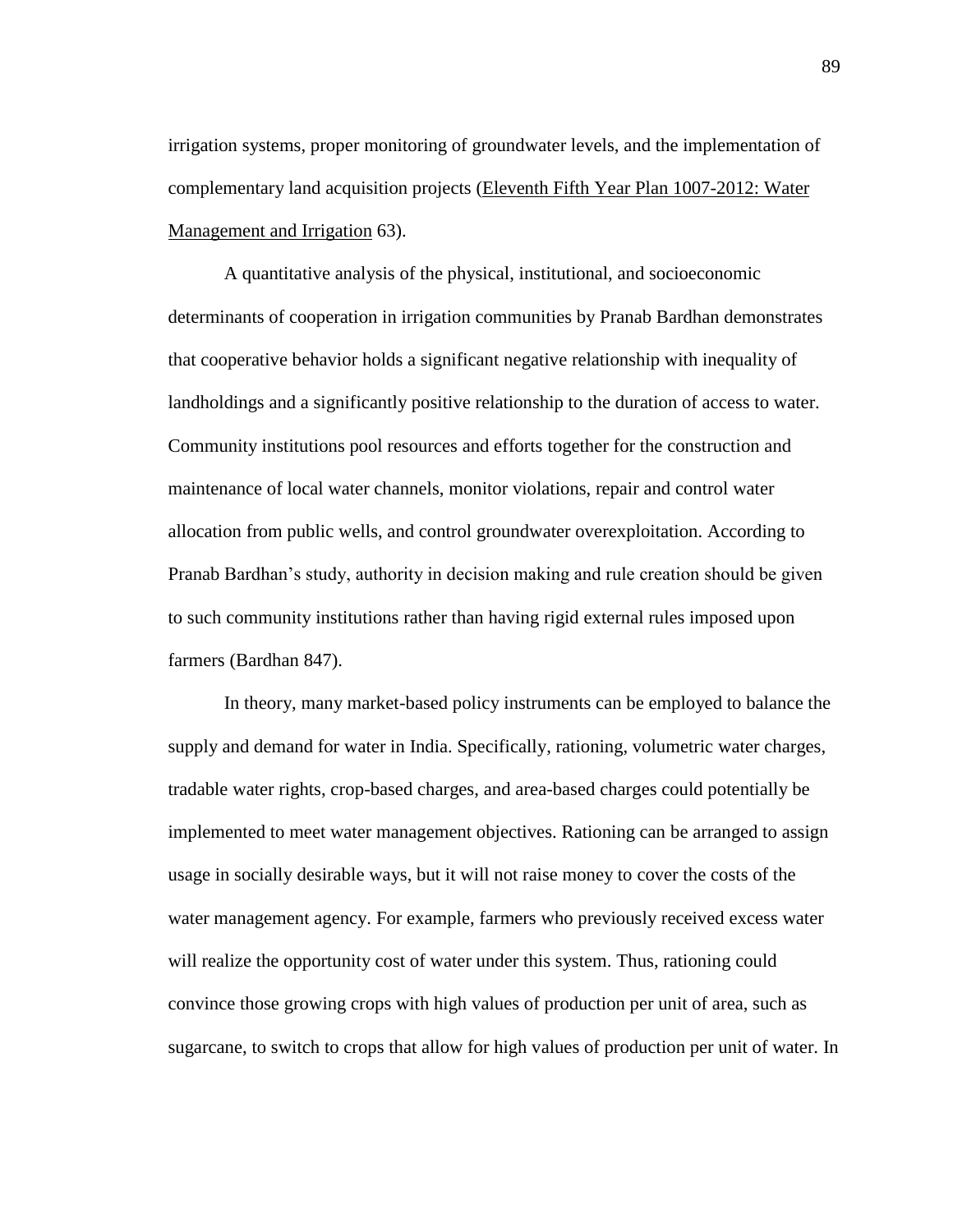turn, this would reduce water usage in the most efficient manner (Hellegers, Petra J. G. J. and Perry 79-86).

Volumetric water changes also provide incentives to reduce water consumption and perhaps even increase supply, as long as the charges are significant relative to the value of water and the cost of management. However, this policy instrument requires means for accurate volumetric measurement that is not available in most existing irrigation systems (Hellegers, Petra J. G. J. and Perry 79-86). Rajiv Gupta argues that a volumetric system is the most effective measures of increasing utilization of the available water and augmenting efficiency of water use because such a system provides incentives to encourage economical use of water by farmers. The water saved would allow more areas to be covered by an irrigation system, which would in turn boost agricultural production and the incomes of farmers (Gupta 131-147).

Another policy instrument involves tradable water rights that can be bought either on a short-term (seasonal) basis, or a long-term (permanent) basis. Typically, the government would allow the price of water under such a system to be entirely dictated by the market, meaning that prices will vary with agricultural market conditions. Similar to rationing, tradable water rights instills incentives to switch to the most profitable crops, but unlike rationing, the tradable water rights system allows unused water to be sold. This achieves another productivity benefit because market forces will reallocate traded water to the most productive users. The drawback of this policy instrument is that it requires allocations of water to be defined, monitorable, and enforceable, which is often a significant challenge in developing countries like India (Hellegers, Petra J. G. J. and Perry 79-86).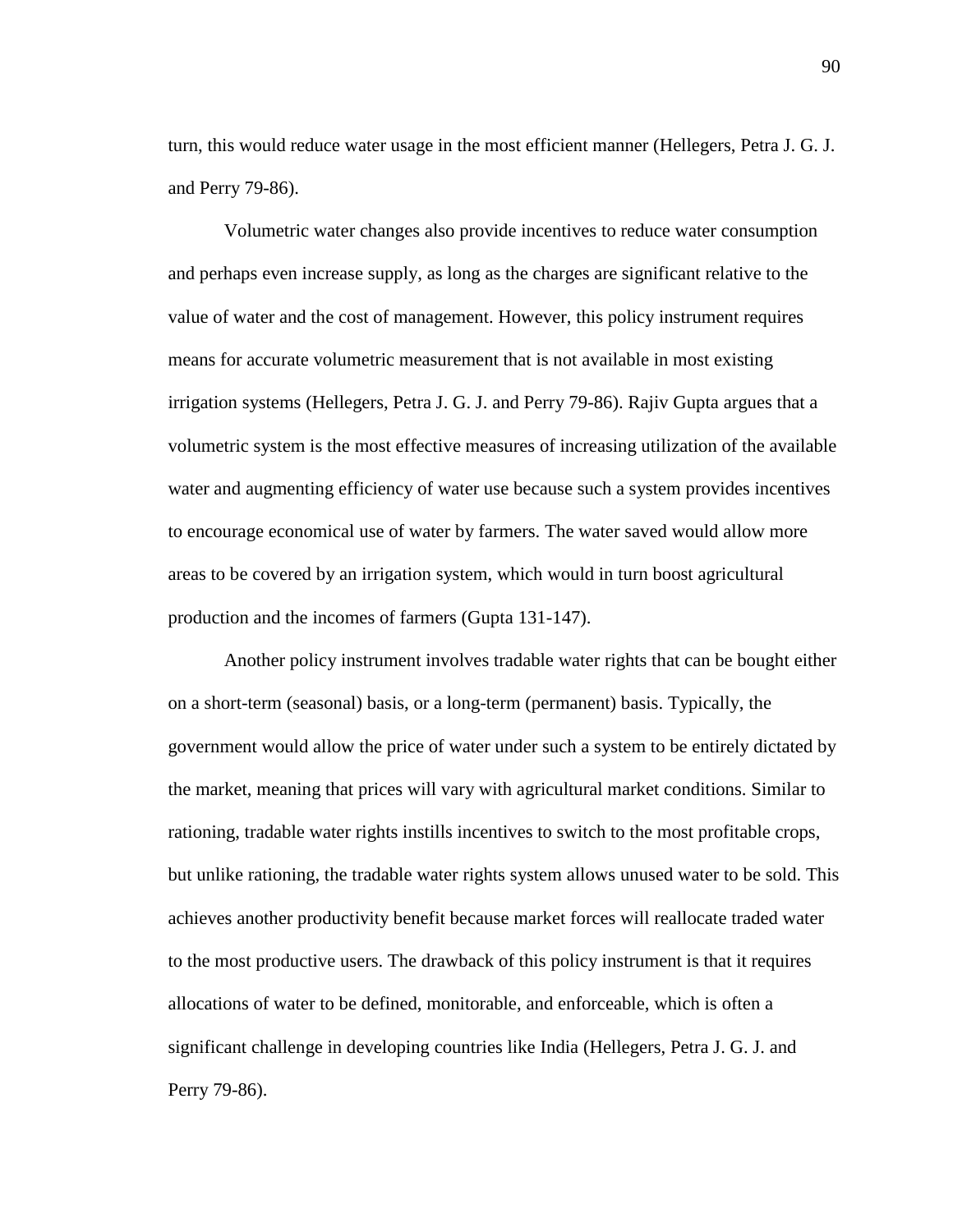Crop-based and area-based charges are two other policy instruments that could be used to meet the *adivasis*' water management objectives. Crop-based charges increase production per unit of water consumed if the charge is high enough to push farmers to switch from high to low water-consuming crops, but it will not reallocate water to more productive sectors or uses. Additionally, since farmers are allowed to choose their cropping patterns under this system, the supply and demand for water will not necessarily equalize. Area-based charges will similarly not ensure a balance of water supply and water demand, but if the water available is enough to meet demand, area-based charges can provide an effective means of charging for agricultural water usage. Additionally, there are no incentives for farmers to save water other than the fact that they have to farm profitably. Since all of these solutions only partially meet the objectives of water management, a combination of instruments is usually required (Hellegers, Petra J. G. J. and Perry 79-86).

However, market-pricing and tradable water rights are not widely applied in practice because of societal preferences, market failure, and implementation problems. First of all, a society may prefer to allocate water in manners that are inconsistent with free market outcomes. Charging for water may be a politically sensitive issue or free market allocation of water may bring about socially undesirable changes in income distribution. Additionally, if the market does not internalize externalities such as the exploitation of water sources, it cannot properly allocate water resources. Such market failure results in a gap between the price and value of irrigation water, and if an increase in the price of water is needed to balance supply and demand, it may not be in the best interest of the farmers' welfare to pursue such a strategy. Finally, there are preconditions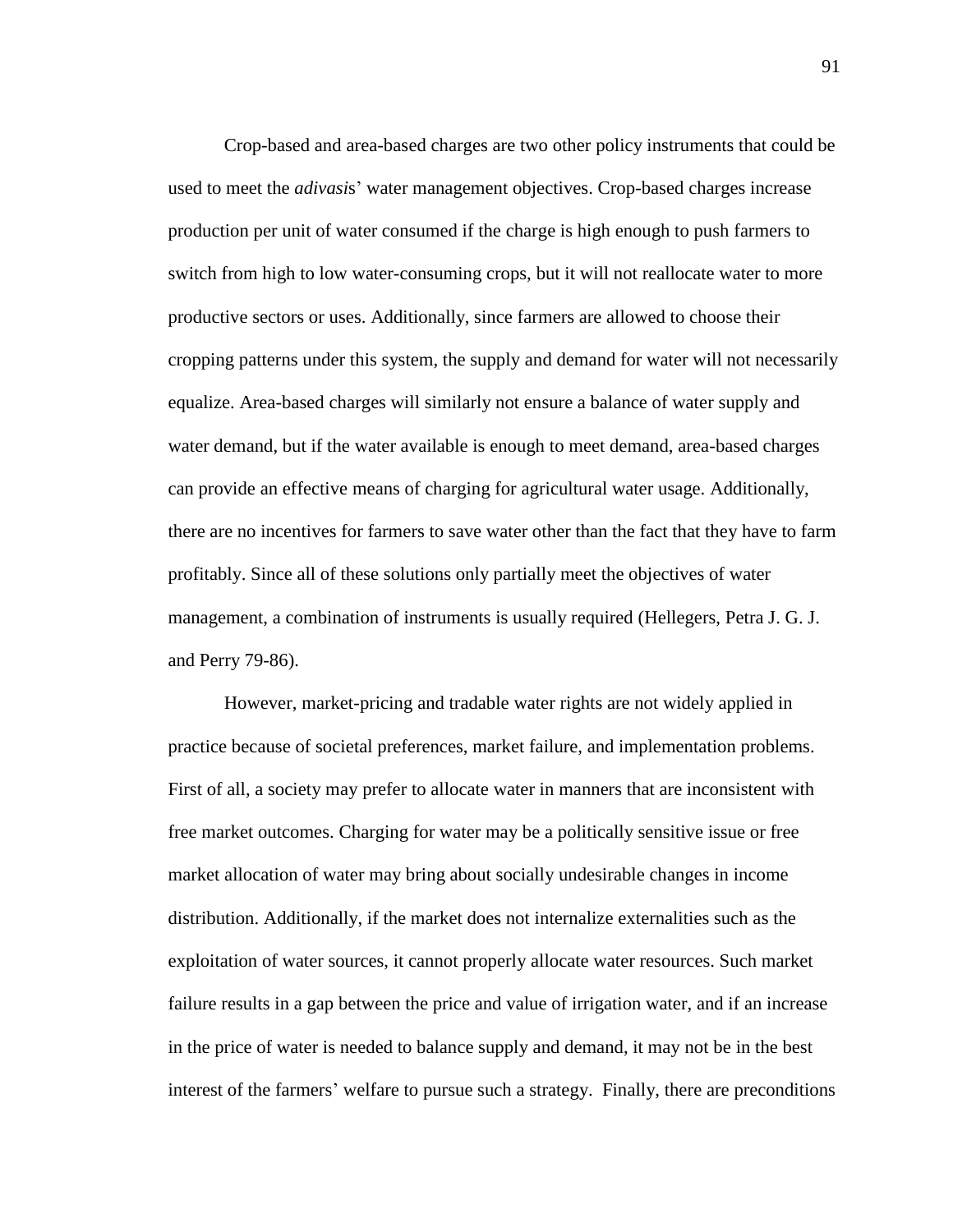for the introduction of tradable water rights and market prices that are often absent in developing countries (Hellegers, Petra J. G. J. and Perry 79-86). For example, a legal framework is necessary to charge for water. Thus, there may be reasons to limit the role of market-prices and tradable water rights to achieve water management objectives.

Similar to land reforms, it is clear that government enforced policies must accompany market-based reforms in order to ensure that the country"s groundwater reserves and the 4,000 BCM of water that India receives annually can effectively provide irrigation for the dry lands that the *adivasis* value so greatly. In particular, policies should aim at making current projects more effective. Without adequate irrigation, secure land rights will not mitigate the vulnerability that the *adivasis* face.

# **Access to Finance**

Developing an inclusive financial system in India is another way to mitigate the vulnerability of the *adivasis*. Access to finance allows the poor to catch up with the rest of the population as the economy grows and it allows individuals, households, and firms to enter the modern economy while reducing potentially detrimental pockets of economic power (Basu and World Bank ix). Access to credit, more specifically, opens up possibilities of self-employment and broader access to other financial services, like insurance and savings, allowing individuals to smoothen their consumption in the case of income fluctuations (Basu and World Bank 4). Since the *adivasis* are largely dependent on seasonal income based on harvest cycles or irregular income from wage labor, increasing access to finance would significantly benefit their overall well-being as the economy develops.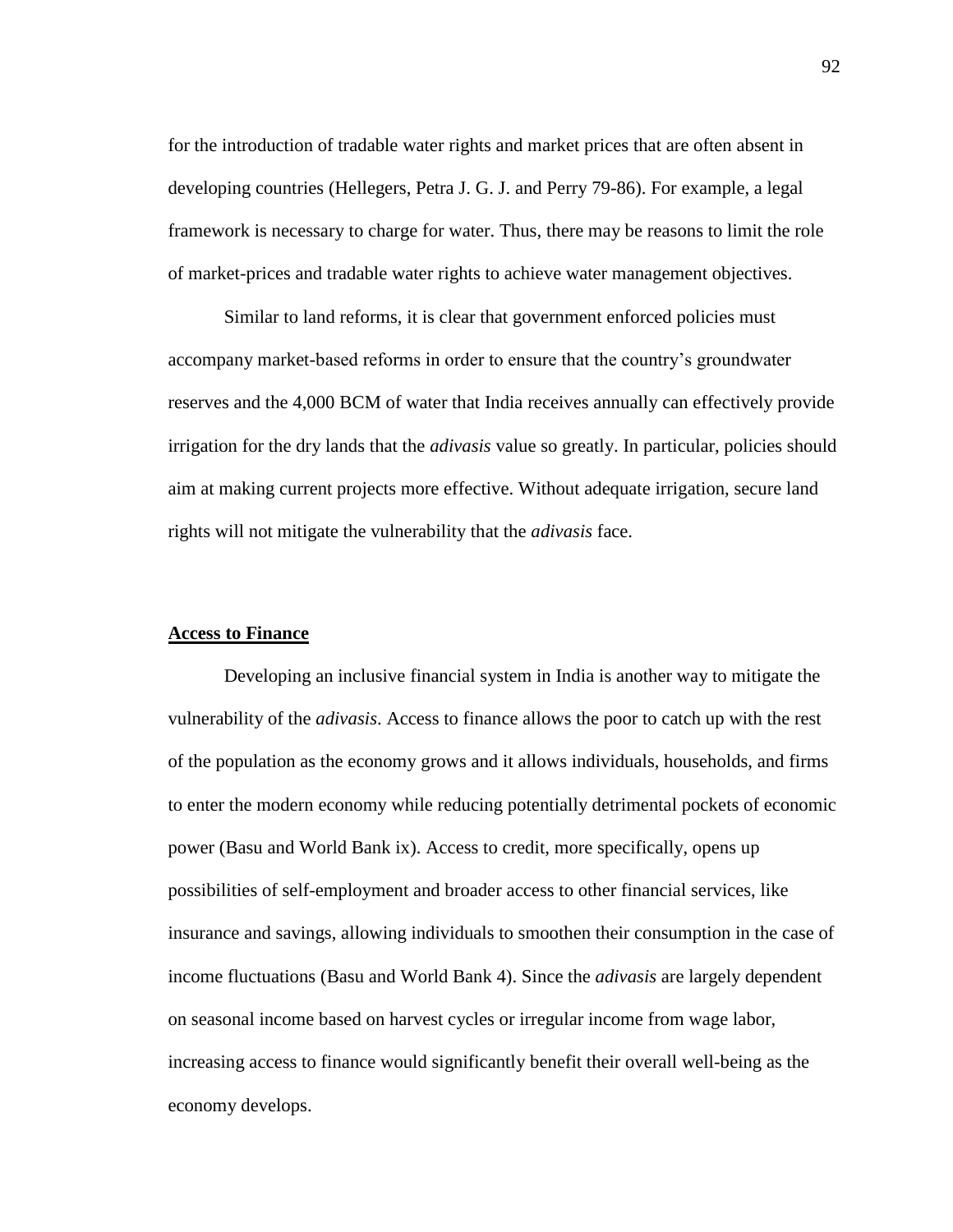In rural India, financial service providers can be categorized as formal, semiformal or microfinance, and informal providers. Formal providers include commercial banks, rural cooperative banks, post offices, mutual funds, and insurance companies. They dominate the rural financial markets and are regulated by the Reserve Bank of India. Additionally, development banks such as the Small Industries Development Bank of India and the National Bank for Agriculture and Rural Development provide financial support to formal and semi-formal providers like microfinance institutions (MFIs). The semi-formal sector is mainly comprised of two types of MFIs: Self-Help Group-Bank linkages, which connect women to regional rural banks, rural branches of commercial banks, or cooperative banks, and specialized MFIs. Interlinkages between the semi-formal and formal sectors have also recently been developed. Finally, informal providers involve an extensive range of agents such as landlords, traders, shopkeepers, and moneylenders, and they serve those who cannot access formal finance. Surveys such as the World Bank – National Council of Applied Economic Research Rural Finance Access Survey (RFAS) of 2003 indicate that approximately 44% of households have borrowed informally at least once in the past year and that the interest rates on informal loans averages an exorbitant 48% per year (Basu and World Bank 5-7).

With financial assets amounting to approximately US\$430 billion (as of 2004), India has a deep financial system, even though it has a relatively low per capita income. The ratio of total financial assets to gross domestic product is almost 93%, in comparison to 68% in Mexico and 81% in Argentina. This financial depth is largely attributable to India"s immense network of financial institutions, which expanded greatly following the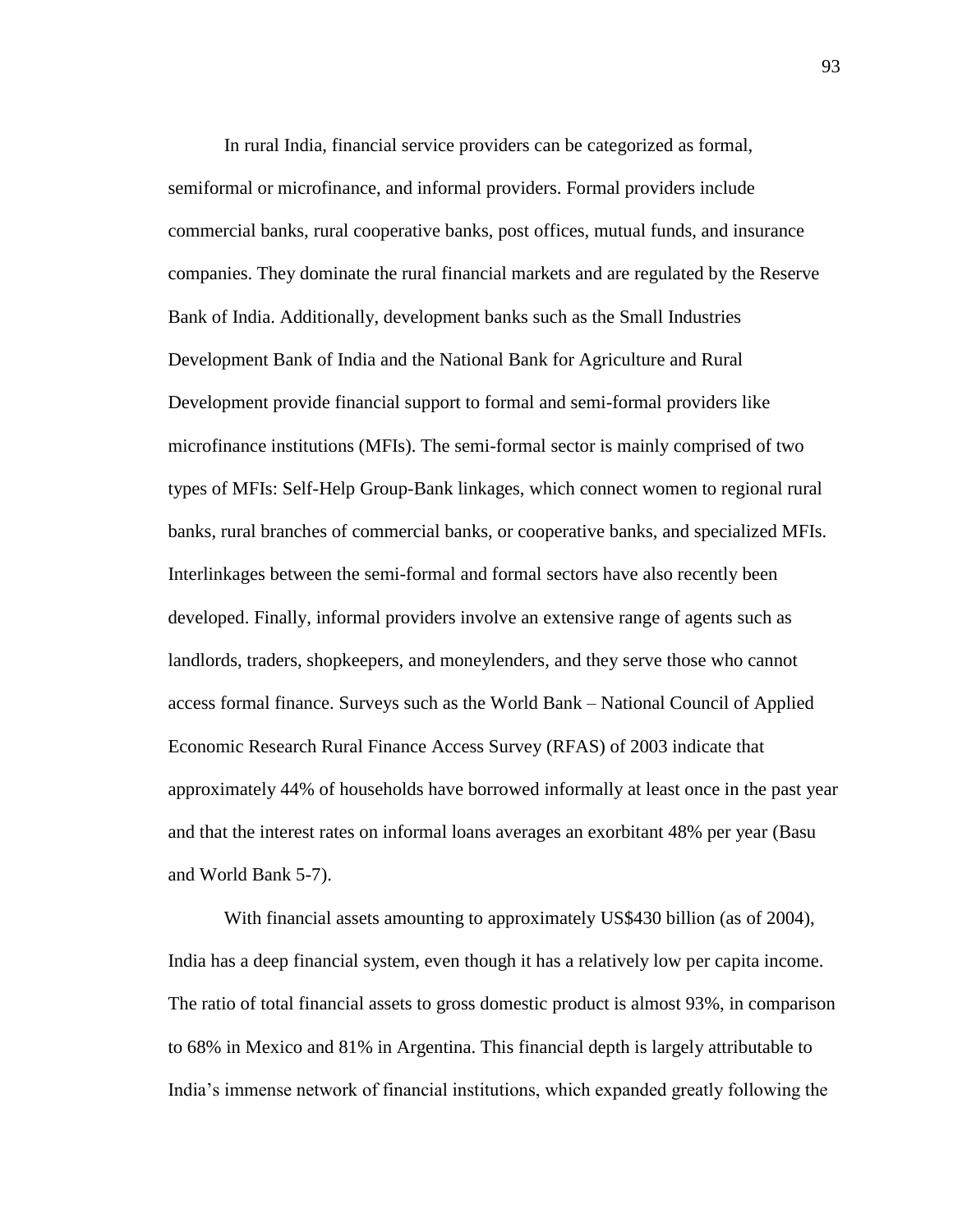commencement of Indira Gandhi"s bank nationalization drive in 1969 (Srivastava and Basu 6). After Gandhi identified the lack of access to finance as a significant reason for enduring poverty and stagnant growth in rural areas, the Indian central bank began to nationalize commercial banks. A license rule was imposed in 1977 that forced banks to open up four branches in a location without a bank (typically a rural area) for every branch opened in a banked location (typically urban) (Besley and Cord 68). Pradeep Srivastava and Priya Basu of the World Bank note that rural branches increased by 1,547% from 1,833 in 1969 to 30,186 in 1985. Robin Burgess and Rohini Pande"s 2003 study on India"s social banking experiment analyzes panel data for sixteen major states for the time period 1961 to2000, which includes the period of 1977 to 1990 during which the Indian Central Bank mandated the license rule described earlier. After demonstrating that the 1:4 license rule caused banks to open relatively more rural branches in Indian states that had lower initial financial development, they provide evidence that bank branches in rural areas contribute to the reduction of poverty in the rural areas (Burgess and Pande  $11-16$ .

However, when the license rule was removed in the 1990s as a part of economic reforms, branch building in rural areas decreased tremendously (Burgess and Pande 18). Nevertheless, the 2003 RFAS indicates that the incidence of indebtedness (meaning the proportion of households holding debt owed to formal financial institutions) had increased between 1991 and 2003, suggesting greater access to finance for India as a whole. The survey also indicates that poorer households in rural areas still had minimal access to formal finance in 2003 since rural banks tend to focus on the needs of the richer rural borrowers. Significant disparities also exist across regions in terms of branch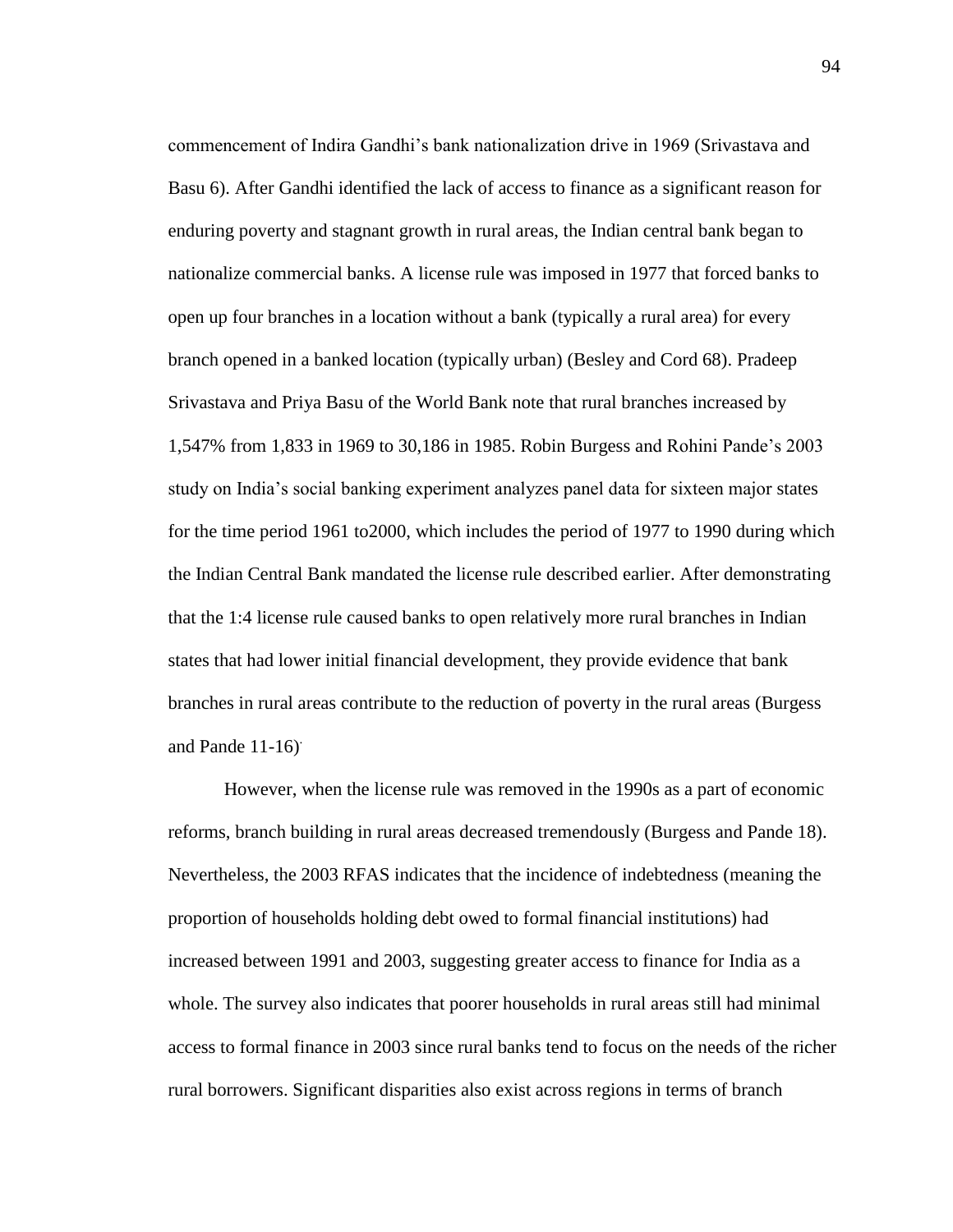density and transaction volume. As expected, India"s economically weaker regions have significantly low levels of financial access and poor households in these regions have particularly low levels of financial access (Srivastava and Basu 10).

Underlying this lack of financial access is an array of factors that affect both the suppliers and consumers of financial services. Rural banks view India"s rural poor as high-cost, high-risk clients. Serving the poor involves a great deal of uncertainty about their ability to repay loans due to their volatile income and expenditure patterns, which tend to increase their default risk. The rural poor also generally do not have past credit history because of their dependence on informal lenders, which makes it difficult for banks to determine the risk associated with a poor client. India"s poor also often do not have fixed collateral, which banks require, or they often have a small plot of land that cannot be mortgaged. On the other hand, even those with collateral come with additional risk because some households do not have proper titles to their assets and the Indian legal system makes collateral registration and repossession a laborious process. Owing to small loan sizes, large geographical spread, widespread illiteracy, high frequency of transactions, and the diversity of borrowers, transaction costs of rural lending in India are high. Finally, the government's policies create a financial environment that makes lending in general, and to the rural poor in specific, unfavorable. Interest rate restrictions reduce the attractiveness of lending, especially to poor rural clients, and high fiscal deficits mean that the government is holding a large portion of financial savings for itself. The government also distorts bankers" incentives through significant interference, creating significant inefficiencies in rural banks (Basu and World Bank 28-38).

95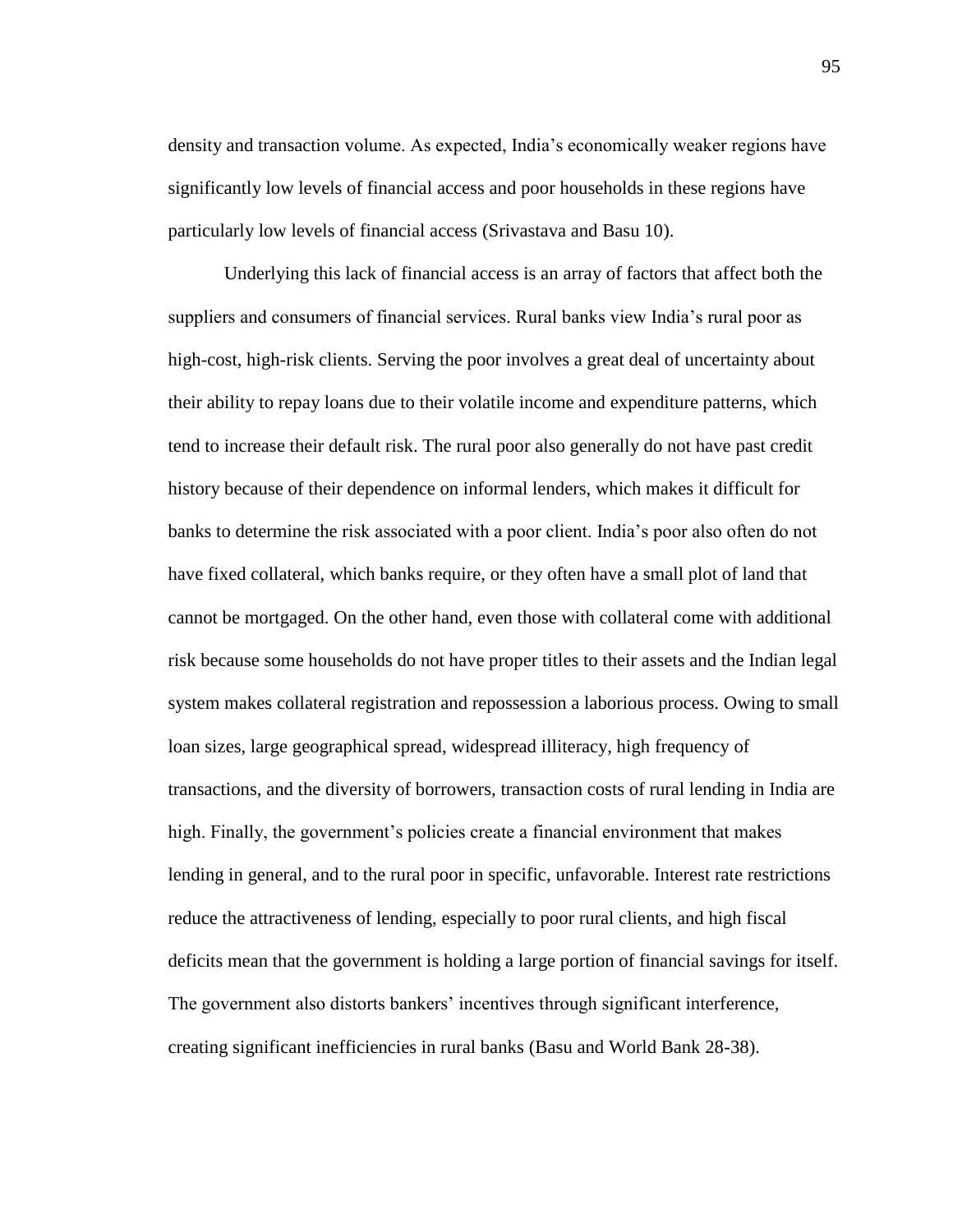On the other side, rural banks are also unattractive to small rural borrowers for many reasons. Rural banks do not provide the flexibility small rural borrowers need to meet their irregular income and expenditure patterns. Transactions costs, largely from the geographical distance to the nearest bank, are problematic for the rural poor. In particular, clients often must pay bribes ranging from 10 to 20% of the loan amount to access loans. The collateral required for loans also make formal banks unattractive, given that land remains the primary form of collateral and many small rural borrowers are landless (Basu and World Bank 38-39).

The prospects of specialized MFIs that are similar to Muhammad Yunus"s Grameen Bank model in Bangladesh have been widely debated in recent years. The success of the Grameen Bank has been publicly acclaimed through the 2006 Nobel Prize and many studies, like that of University of Kansas professor Rubana Mahjabeen, applaud the numerous benefits of MFIs. Mahjabeen analyzes the welfare and distributional implications of MFIs in Bangladesh to find that MFIs raise the income of all households, generate employment, enhance social welfare, reduce income inequality, and increase the consumption by all households. Based on these results, he suggests that countries can use MFIs as instruments for poverty alleviation and that countries with thin financial markets can use MFIs to reach underserved markets (Mahjabeen 1090).

However, unlike the Grameen Bank or many of the Bangladeshi banks analyzed by Mahjabeen, most Indian MFIs are region specific and have minimal outreach. Specifically, while Bangladeshi MFIs such as the Grameen Bank, BRAC, and Proshika reach over one million clients each, in March 2003, the entire Indian MFIs sector reached less than one million borrowers. Indian MFIs generally have a narrower scope than other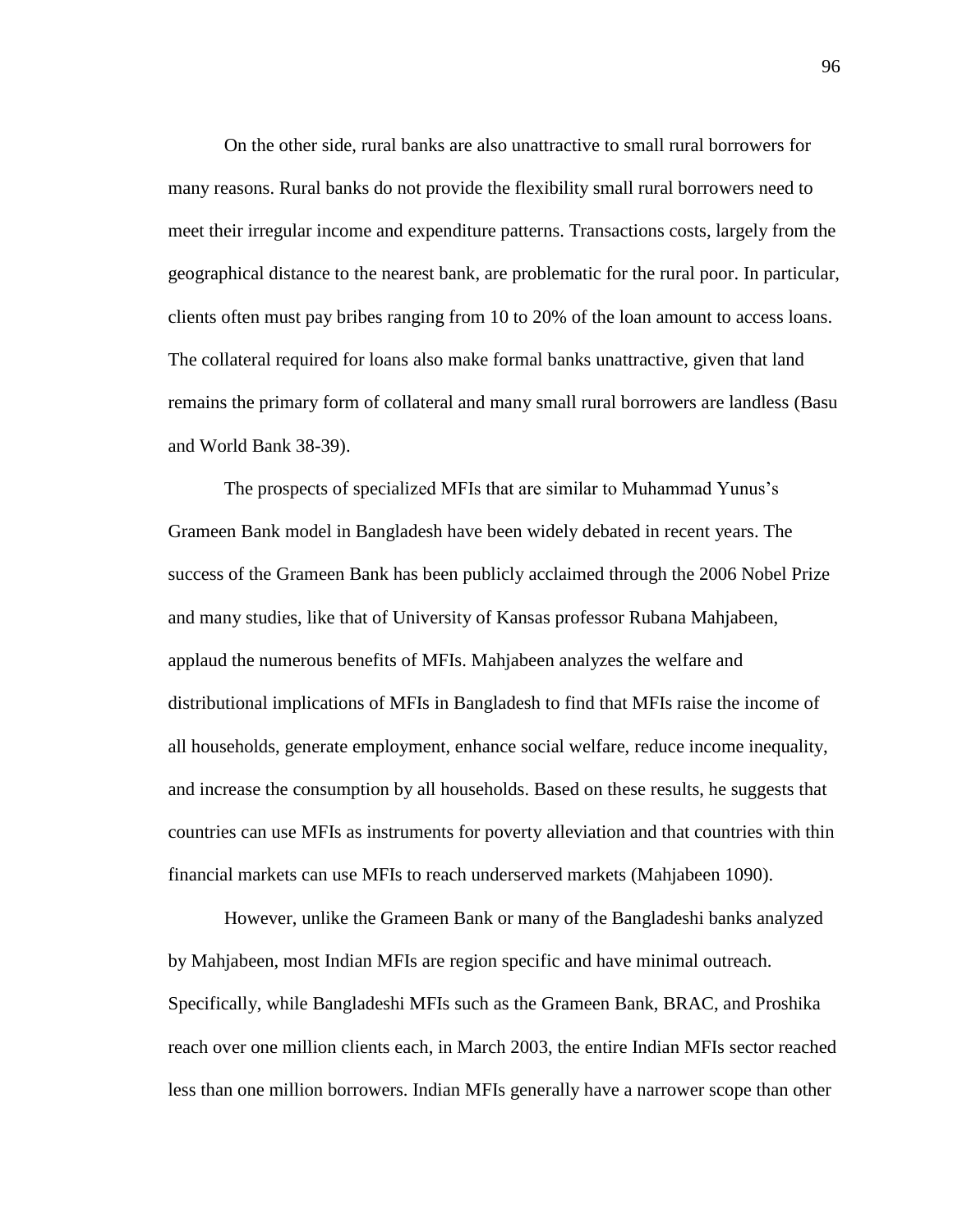MFIs, offering minimal financial services other than credit. Very few offer insurance or savings as services. The limited scope and scale of Indian MFIs are partially a result of the lack of the necessary legal and regulatory framework. Restrictions on MFIs include that they are not allowed to mobilize deposits unless they become non-bank finance companies, but the minimal start-up capital requirement for registering a non-bank finance company is generally beyond the capacity of most Indian MFIs (Srivastava and Basu 18).

Thus, many scholars have acknowledged both the strengths and weaknesses of MFIs, noting that they are not by any means a panacea to the financial access issues of marginalized groups such as the *adivasis*. A case study by Sinjay Sinha and Meenal Patole of the development sector consulting agency EDA Rural Systems Pvt Ltd, of the major Indian MFI Cashpor Financial and Technical Services Ltd, provides an example of a MFI"s limitations. Established in 1996, Cashpor is a for profit company with ten branches and 16,000 clients that provides financial services to low income families, and women in particular. Its clients can take out three loans at a time: an income generation loan, a seasonal loan, and a marriage loan. All loans are repayable over a twelve-month period, and for the main income generation loan, the client a can borrow a maximum of Rs. 8,000 in the first year, a maximum of Rs 15,000 in the second year, and a maximum of Rs. 25,000 in the third year. Twenty percent per annum interest rates are charged on all Cashpor loans (Sinha and Patole 24).

Cashpor clients are very appreciative of the MFI"s transparency and its customer friendly approach. Nevertheless, Cashpor's interest rates are not viewed as particularly low. Moreover, some found Cashpor"s weekly repayment system to be more suited to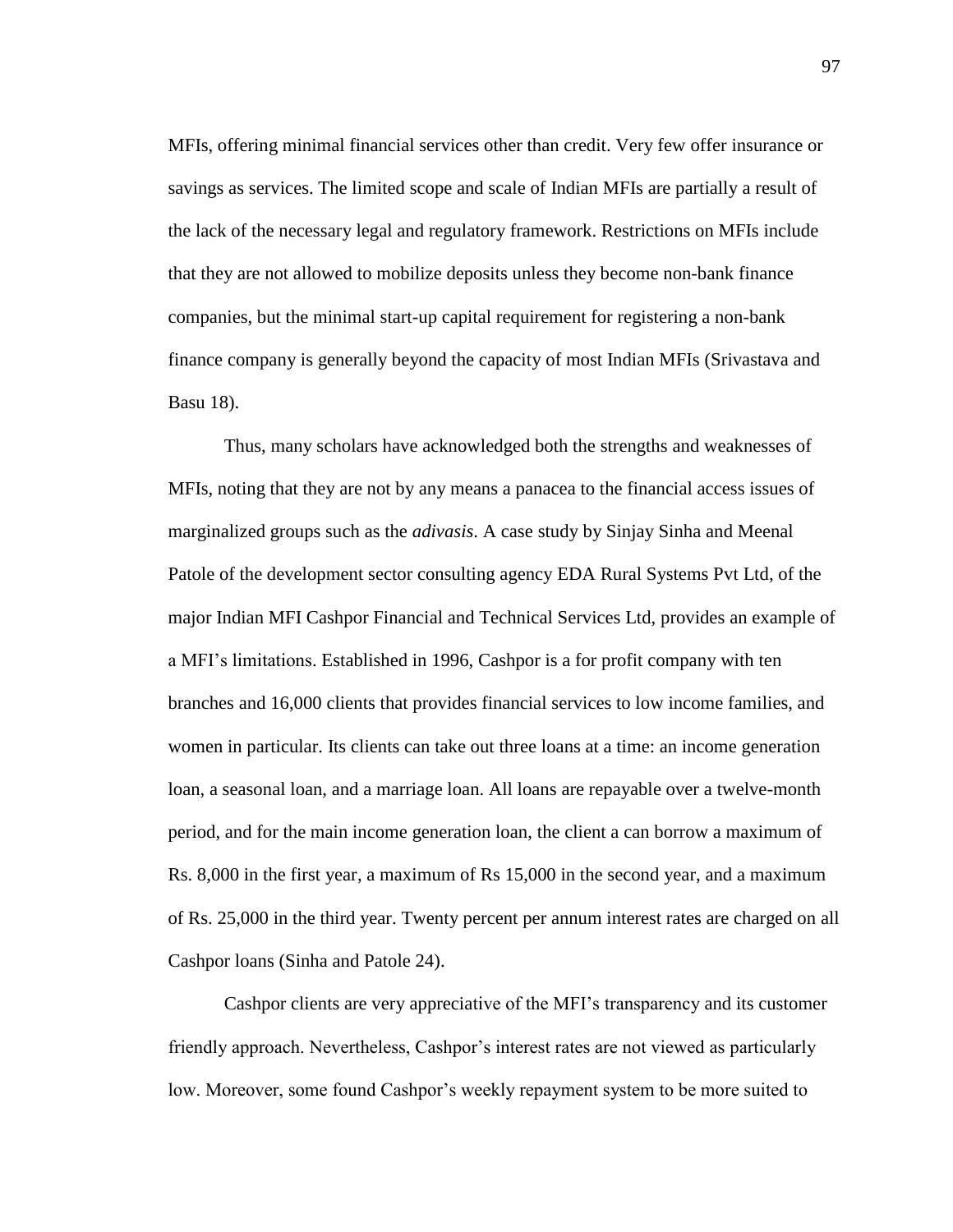small businesses or clients who had two cattle, allowing them to have a steady income stream. Those who only owned one animal, were dependent on agriculture and thus had irregular income flows, or earned salaries on a monthly basis had a hard time making the required weekly payments. Additionally, Sinha and Patole noted that at the MFI"s conception, Cashpor management insisted that the focus should be the poor, but by the end of 2001, the organization had to shift its focus to small businesses to achieve sustainability (Sinha and Patole 25).

In response to studies of the successes and failures of MFIs, many suggestions have been made as to how MFIs could better provide financial access to groups such as the *adivasis*. In general, MFIs strive to match the flexibility and convenience of the informal financial sector, while retaining the assurances of continuity and reliability offered by the formal sector. MFIs have to pay attention to their targeting methods and try to avoid the mission drift that is common as fears of unprofitability arise. Reasonable ground must be found for interest rates as well. Many of the MFI successes in Bangladesh and Indonesia have been able to determine fair rates that allow profitability and sustainability, but also take into consideration the financial constraints of their clients. In fact, many successful MFIs have found that raising their interest rates allows them to improve quality and thus better serve target populations. Interest rates play important roles in that they provide resources for MFIs to reward savers and they serve to steer loans to the most efficient users. Thus, striking a middle ground between interest rates that allow for the accrual of such benefits but do not turn deserving clients away is essential. Proper incentives for MFI management and staff must be also maintained to advance the institutions, and MFIs should consider wider ranges of services that allow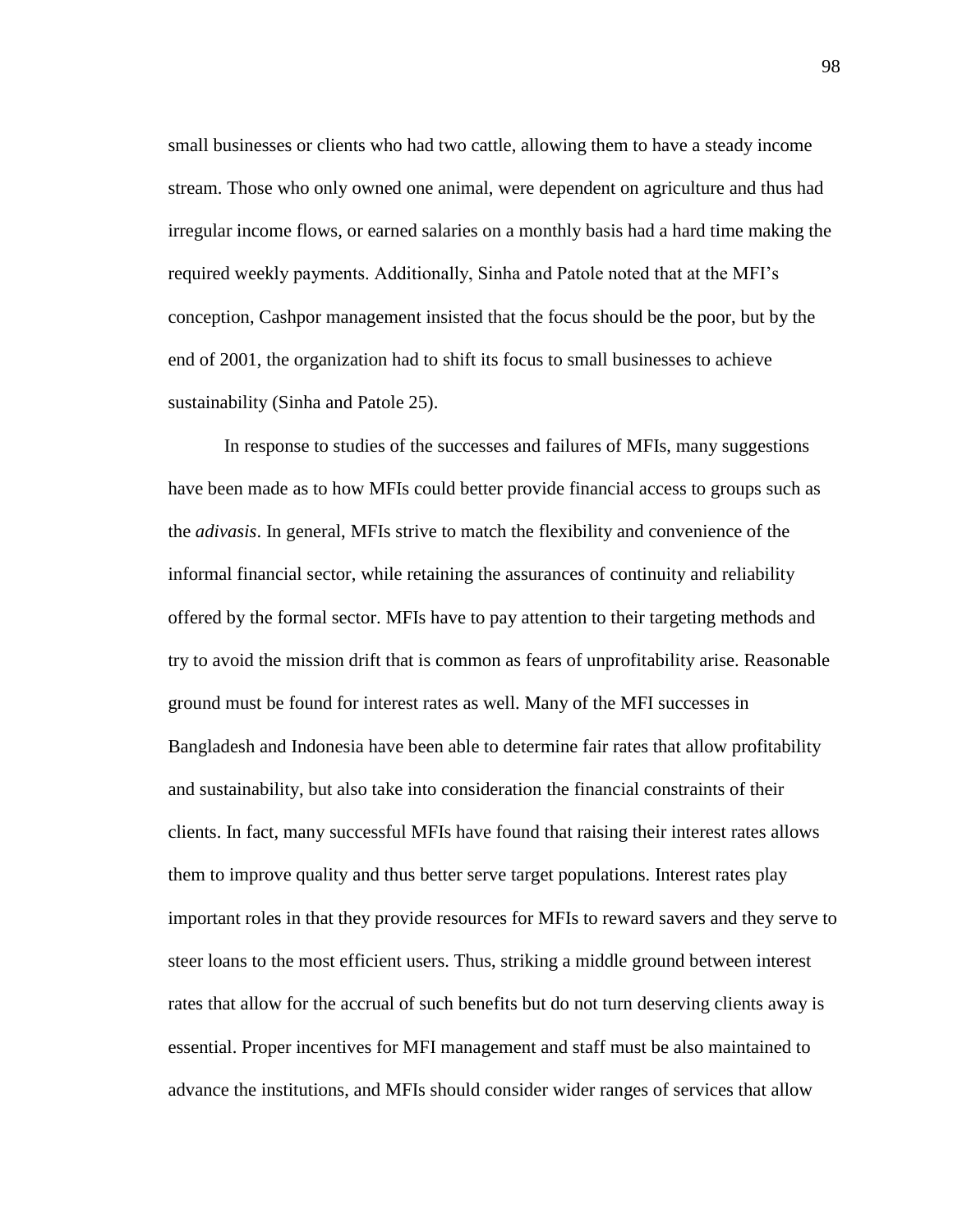people to deal with sporadic difficulties, effectively invest for their futures, and maximize the use of their resources (Morduch and Rutherford 12-18).

Other financial delivery approaches have also been created and tested to mitigate the inefficiencies of India"s rural finance markets. Since January 2000, the Reserve Bank of India has permitted banks to lend to MFIs as part of their priority-sector lending, initiating a "service provider" model of microfinance. Now, all banks offer lines of credit and term loans to MFIs, allowing MFIs to reduce the effective interest payment by paying off loans in pace with the development of their portfolio. In general, banks have had a positive experience of lending to MFIs, which has attracted the attention of many new private-sector banks like ICIC Bank. Commercial banks, regional rural banks, and cooperative banks have also begun to issue Kisan Credit Cards (KCCs) in 1998-99 in an effort to provide agricultural credit. KCCs are not truly credit cards, but they allow borrowers such as small farmers and lenders to reduce transaction costs and avoid delays in accessing and renewing crop loans once initial screening has been completed. Yet, even though about 31.6 million KCCs had been issued by March 31, 2003, the success of the KCC scheme is limited in that access to a KCC seems to be higher among larger farmers and only 6% of the households surveyed in the 2003 RFAS reportedly had a KCC (Basu and World Bank 54-58).

Additionally, potential risk management programs have been suggested specifically for farmers. The recently developed warehouse receipts system would allow farmers to use their crops as collateral for post-harvest financing, while requiring the receipts to be recognized as legal instruments and defining quality standards for crops. Weather-index insurance has also been implemented as a way for farmers to hedge

99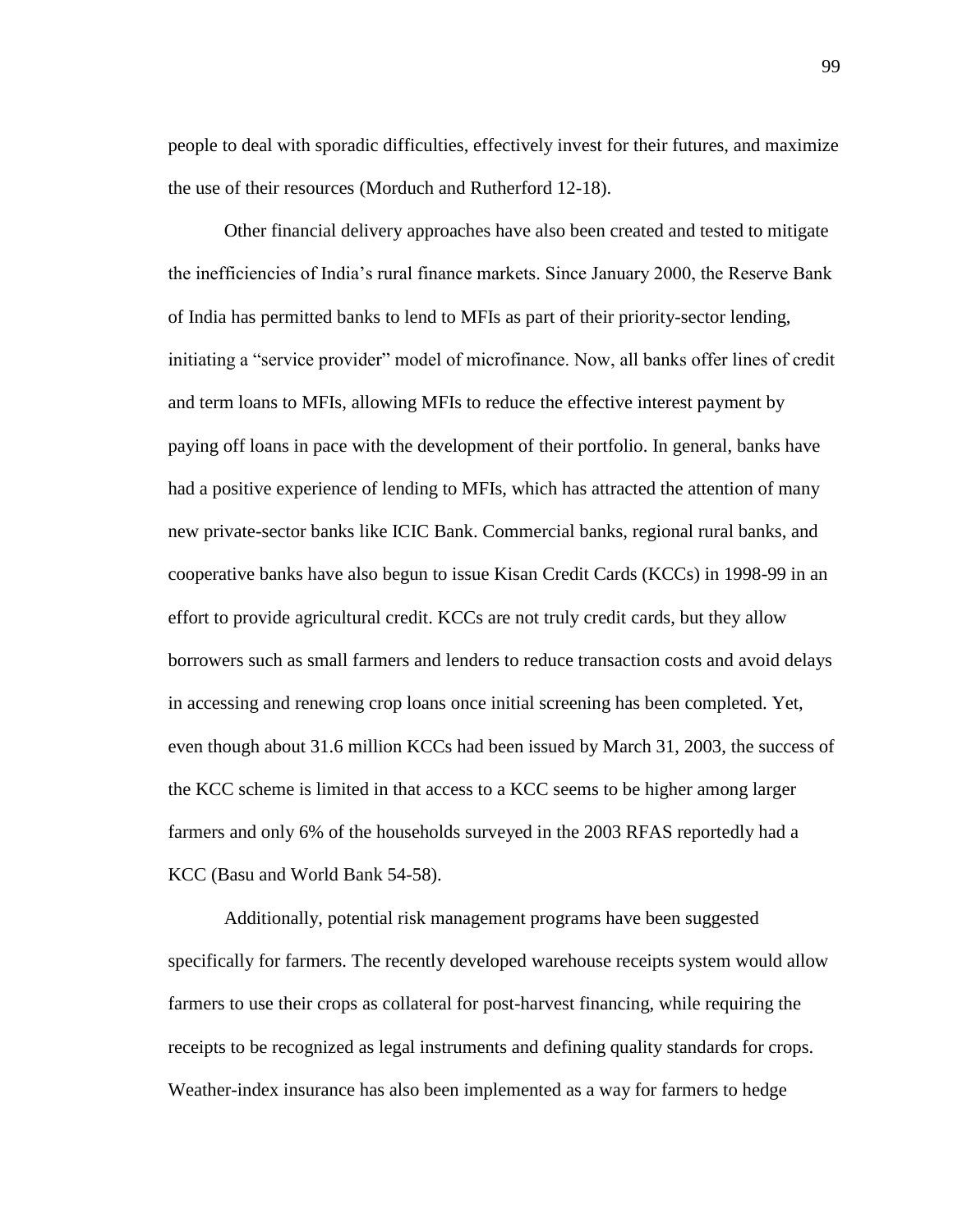businesses against weather-related risks at a lower cost than crop insurance. The indexbased characteristic of the insurance program allows for transparency while precluding moral hazard, and insurance payouts are made in a timely manner. Though weather-index insurance has not been implemented on a large scale, an MFI, BASIX, piloted such an insurance product that was developed by ICIC Lombard with 150 soya farmers in Madhya Pradesh in 2003-04 (Basu and World Bank 58-63).

Another model of microfinance in India that has recently gained significant prominence is the Self-Help Group (SHG)-Bank Linkage program. Developed in the 1980s by social development NGOs, SHG-Bank linkages organize the poor, typically fifteen to twenty women, into SHGs and inculcate the habit of saving into the group. The group is then linked to a bank, generally the rural branch of a commercial bank, and the borrowed and saved funds are pooled together for intra-group lending. Thus, SHGs save, borrow, and repay collectively. SHGs are not formally registered and the rural bank branches that lend to SHGs are often refinanced by the National Bank for Agriculture and Rural Development (NABARD) at subsidized rates. However, the high recovery rates of loans made to SHGs in recent years has encouraged some banks to lend to SHGs even without NABARD refinancing (Srivastava and Basu 16). Funds are either spent collectively or distributed to members of the group for personal consumption reasons ranging from health needs to marriages. Since SHGs can usually borrow from banks at 12% per annum, members usually borrow from their group at about 24% per annum, though the group is free to choose their interest rates and repayment periods. Banks usually provide loans up to four times a SHG"s savings, but as group mature and develop a credit history, banks are usually willing to lend more (Basu and World Bank 42-43).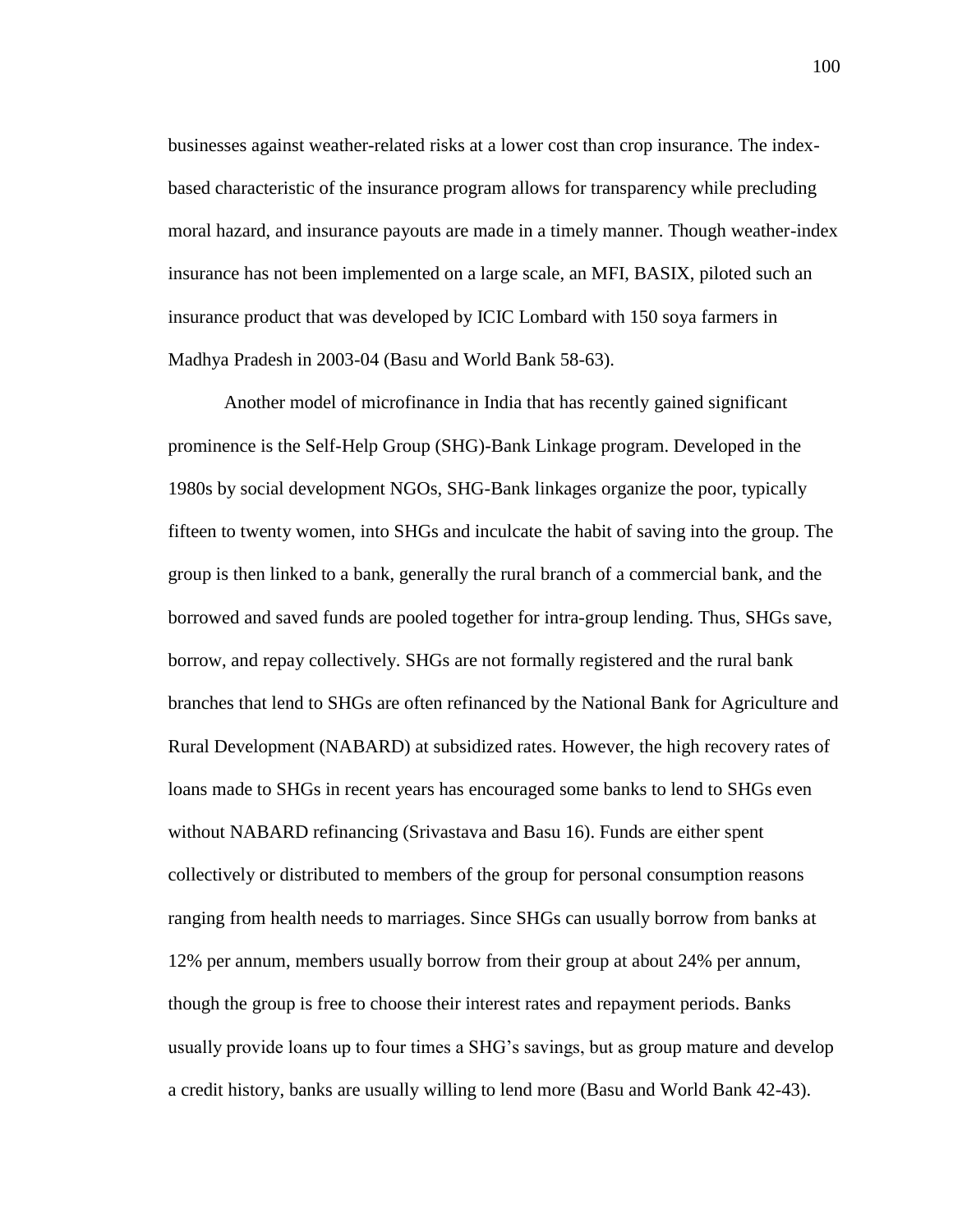The SHG-Bank linkage model depends on Self-Help Promoting Institutions (SHPIs), which are generally grassroots-level NGOs that promote, strengthen, and monitor SHGs. It also requires facilitators, such as local business people, health workers, government employees, or teachers, to provide pre- and post-lending monitoring. These facilitators help the group learn bookkeeping skills, prove their ability to save over time, and show their commitment to continue operations in order to receive loans. They also introduce the SHG to the bank and attend monthly meetings to enforce repayment, thus ensuring the sustainability and success of the group (Basu and World Bank 43). The number of SHGs linked to banks has grown from 500 in the early 1990s, to over 800,000 by 2004, making SHG-Bank linkage the most common form of microfinance in India. In the same time period, the amount of loans disbursed increased by approximately 3,500% (Srivastava and Basu 16-17).

In general, data from the 2003 RFAS indicate that SHG-Bank linkage appears to have successfully targeted the poorer segments of the rural population, reducing their clients" vulnerability through improvement in asset position, increases in savings, increases in consumption expenditure, and increases in employment. SHGs have also had a positive impact on income and poverty, and social progress was also made in, for example, attitudes towards women as a result of the programs. Basu attributes the success of SHG-Bank linkages in part to the fact that the program fits well with India"s circumstances and history, taking advantage of the country"s vast network of rural bank branches that are often otherwise not able to serve the poor. Additionally, the program emphasizes the importance of skillful leadership, good policy, and a conducive regulatory and legal framework. However, limits on the outreach, volume of lending, and average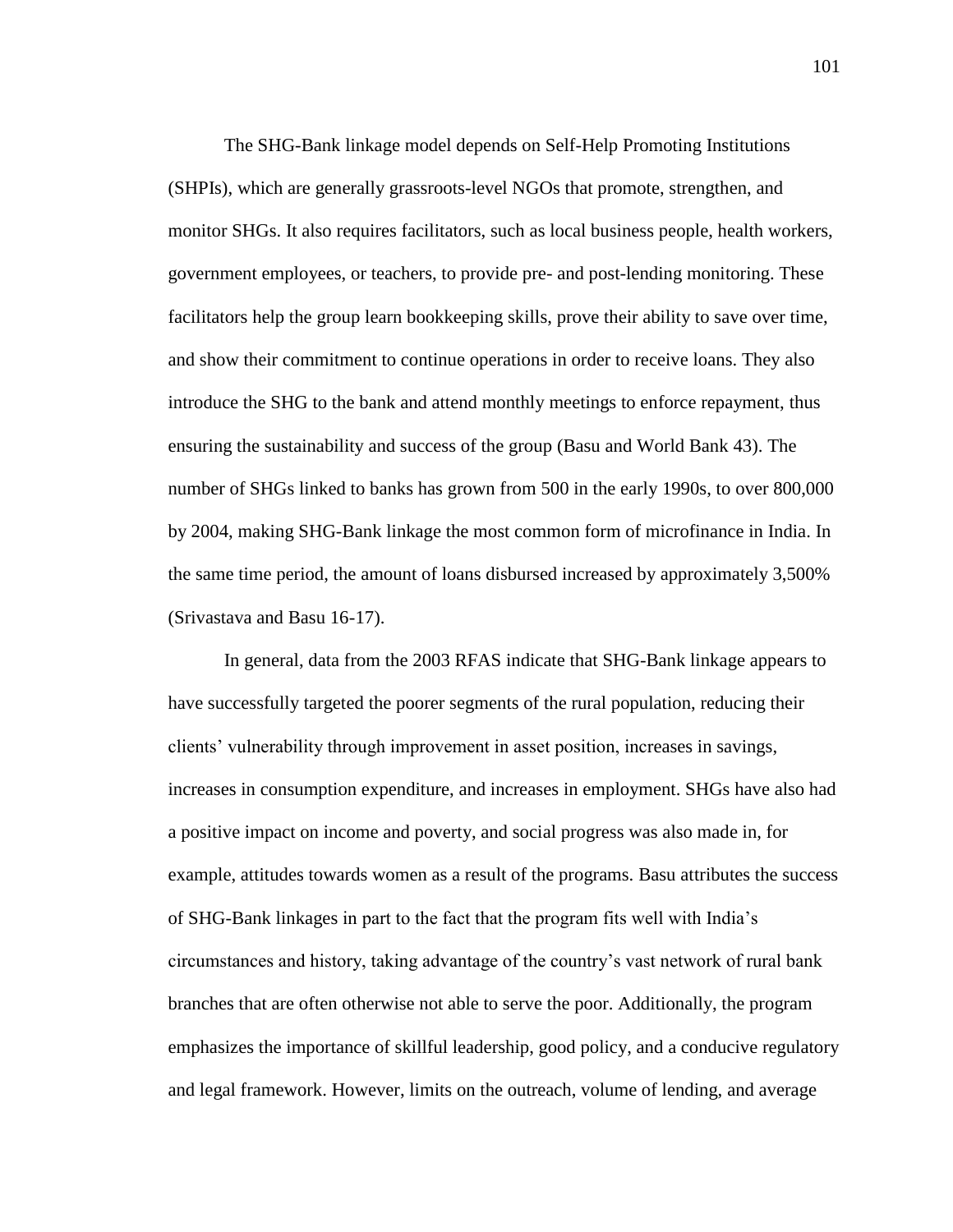loan size of SHG-Bank linkages constrain the program's ability to scale up financial access for India"s rural poor. In a country where 460 million people live on less than \$1/day, the groups have only reached approximately 12 million women in terms of savings accounts and 2 to 4 million women through credit accounts. In order to expand the impact of SHG-Bank linkages, more attention must be paid to the quality of SHGs, and capacity constraints and the cost of group formation must be overcome. Additionally, Basu points out that state owned banks have been lending to SHGs at interest rates of 9 to 12% per annum, but all inclusive costs of lending to the groups actually range from 15 to 28% per annum. Thus, banks must adjust their interest rates to enable them to recover costs and thereby ensure the program"s long-term sustainability (Basu and World Bank 44-52).

Overall, though progress has been made, many more steps needs to be taken towards improving access to finance for India"s rural poor in general, and the *adivasis* in particular. Semi-formal microfinance such as SHG-Bank linkages seem to be a good stepping stone towards this goal, but the long-run sustainability of MFIs, MFI service providers, warehouse receipt systems, weather-index insurance programs, and even SHG-Bank linkages are not certain. In the end, their role seems to be temporary, with the end goal of graduating microfinance clients to formal finance institutions. Thus, the main challenges are that microfinance institutions are not designed to be transitory, and that there are currently no formal institutions that offer the reliability, convenience, continuity, and flexibility required by low-income customers such as *adivasis*. The formal sector must work to improve their ability to bank to the needs of the poor with more flexible products, simpler procedures to open bank accounts and access credit,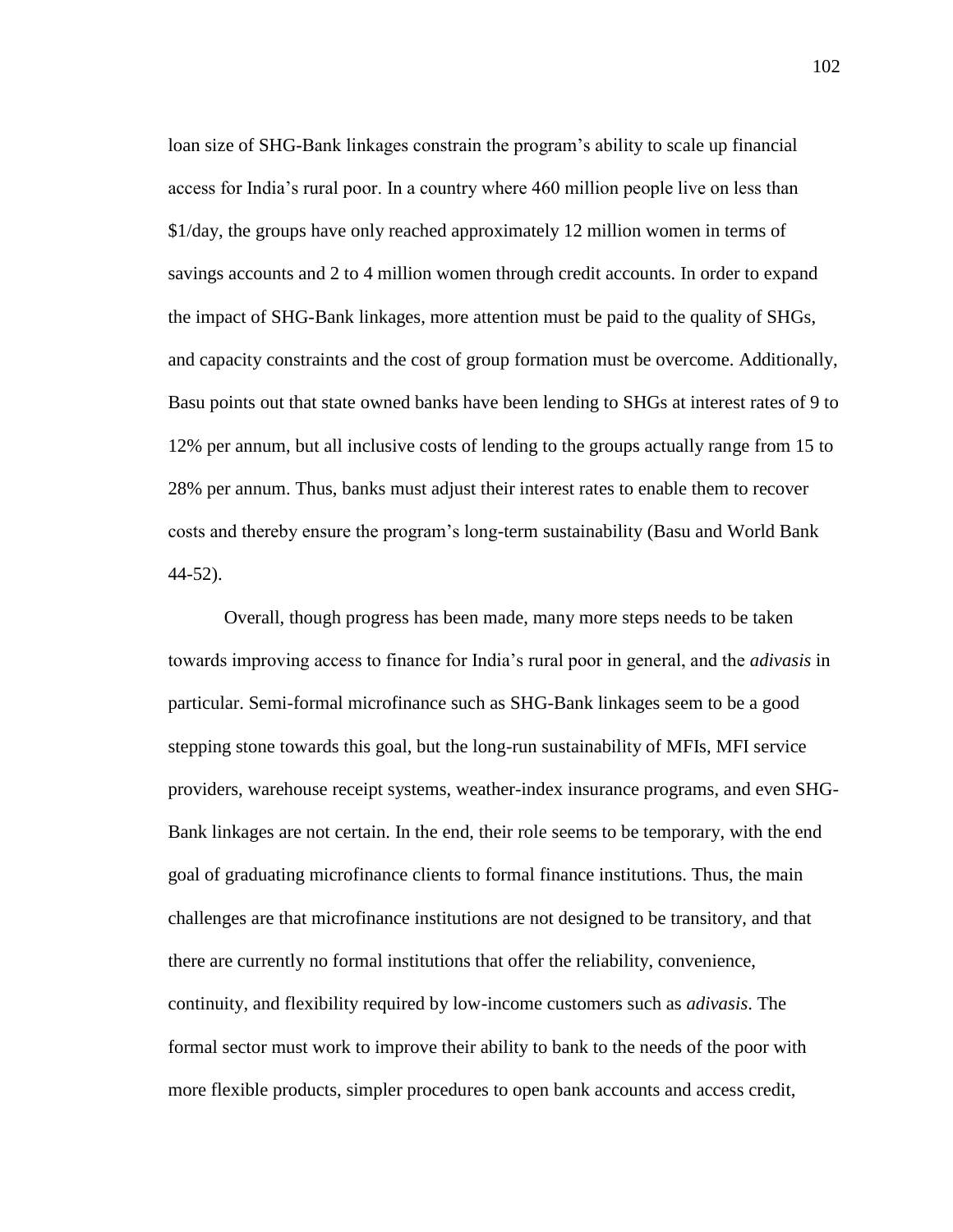implementation of technology to drive down transaction costs, a wider range of financial services, and better staffing policies at rural bank branches (Basu and World Bank 65- 73).

# **Conclusion**

The Government of India"s Eleventh Five Year Plan clearly states, "Comprehensive measures aimed at financial inclusion in terms of innovative products and services to increase access to institutional credit are urgently required" (Eleventh Five Year Plan 2007-2012: Agriculture 20). Yet, the Tenth Five Year Plan, implemented from 2002 to 2007, also called for such measures, citing the failure of legal efforts to minimize money-lending "due to the ineffective enforcement machinery and lack of alternative sources of credit for meeting the *adivasis*" consumption and productive needs" (Tenth Five Year Plan: Scheduled Tribes 459). The Eleventh Plan also recognizes that "land is the major tangible productive asset that members of scheduled tribes (STs) possess" and that *adivasis* are also emotionally connected to their land (Eleventh Five Year Plan 2007-2012: Agriculture 30). The Tenth Plan similarly lamented continued land alienation and forced or voluntary eviction of *adivasis* from their natural habitats (Tenth Five Year Plan: Scheduled Tribes 458). Finally, the Eleventh Plan calls for measures to intercept a perceived "impending water crisis in the country" (Eleventh Fifth Year Plan 1007-2012: Water Management and Irrigation 1). Once again, the Tenth Plan also cited a lack of adequate irrigation facilities as a major problem that endangers the self-supporting food security system of the *adivasis* (Tenth Five Year Plan: Scheduled Tribes 460).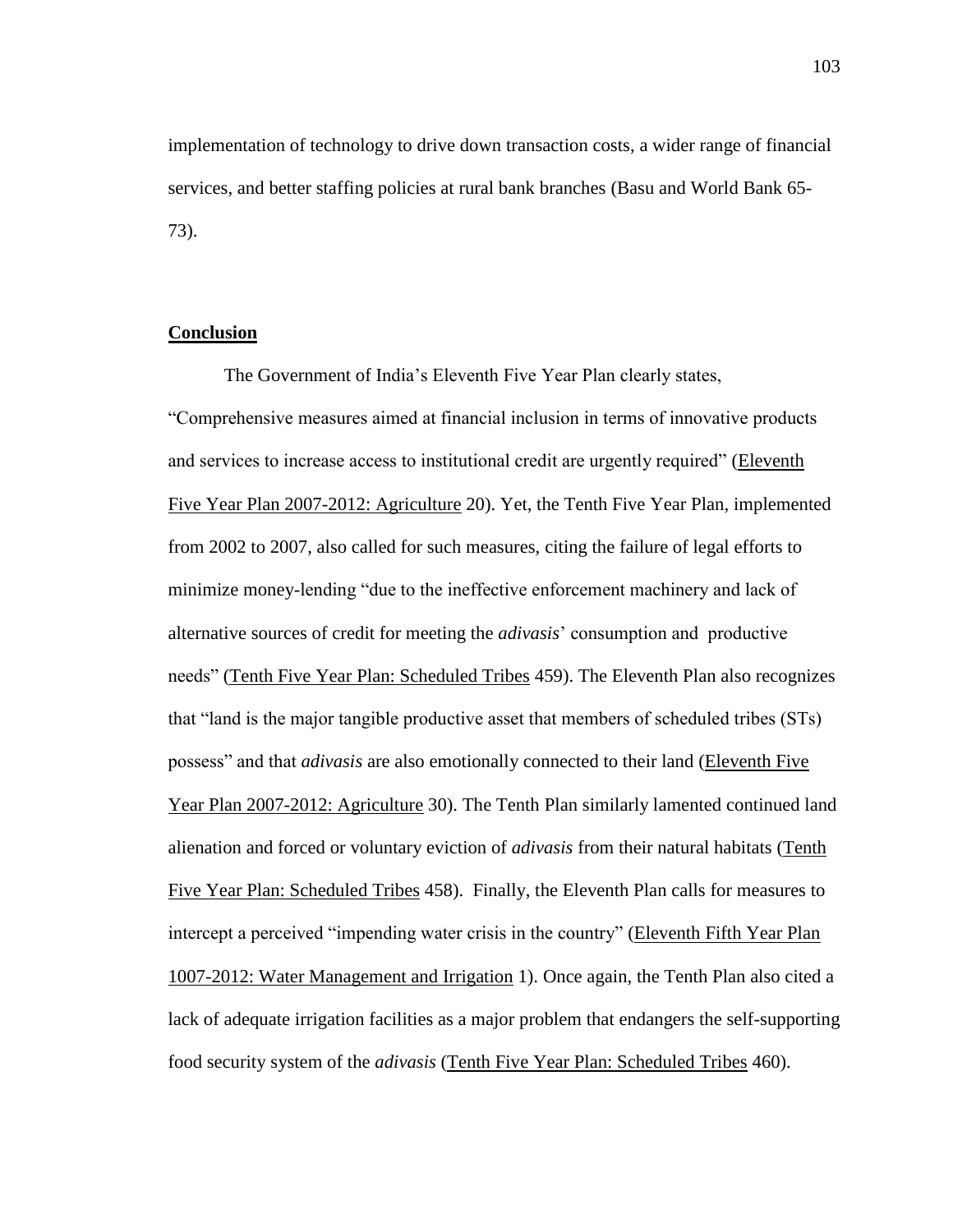Thus, while the rhetoric and intentions of the Government of India are heartening, the persistence of the issues of land reforms, irrigation policy, and access to credit throughout not only the span of the Tenth and Eleventh Five Year Plans, but all plans since the inception of the Planning Commission in 1950, indicate that change is needed. Decision makers must deliberate better strategies for strengthening land markets and security property rights, ensuring that land is arable by improving irrigation, and developing greater access to credit for the *adivasis*. Such improvements are essential to reducing the vulnerabilities of the *adivasis* as they undergo the forces of socioeconomic development.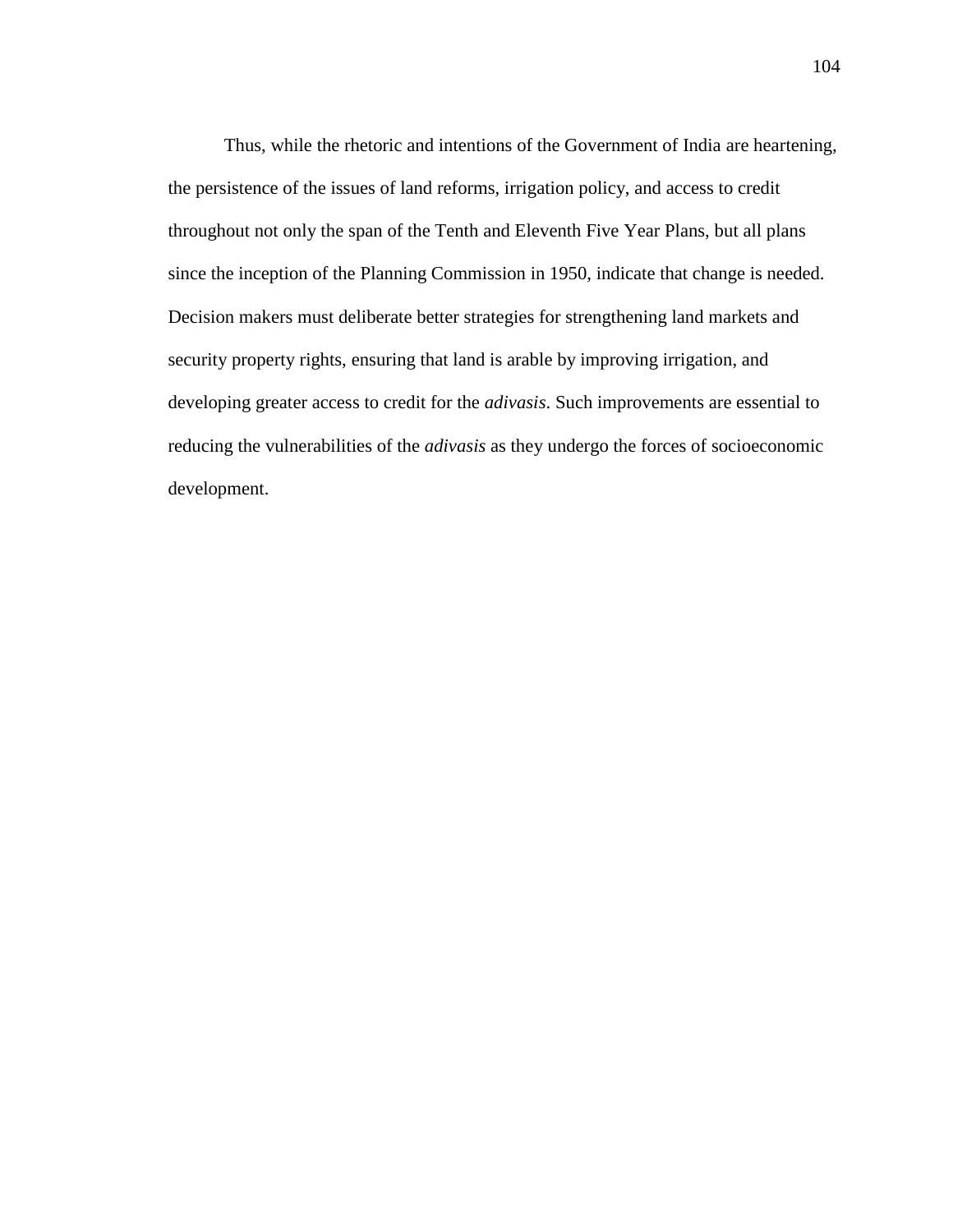# **Chapter 5: Summary and Policy Implications**

This thesis analyzes whether the *adivasis* have been able to maintain the aspects of their culture that they value the most while experiencing socioeconomic development. In order to achieve this goal, the impact of economic advancement on the cultural identity of the *adivasis* is considered. Then, methods to smoothen their transition to more productive economic activities in a manner that allows them to preserve the cherished aspects of their culture are deliberated.

### **Summary of Main Conclusions**

While some *adivasis* have advanced due to socioeconomic development schemes, many still face issues that need to be addressed to ensure a sustainable development process. As of 2005, 47% of *adivasis* throughout rural India and 33% of *adivasis* in urban India fell below the poverty line (Eleventh Five-Year Plan: Chapter 6: Social Justice 114). After more than sixty years of development, a large gap remains between the standards of living of the *adivasis* and the nontribal populations. Deprivations in terms of adequate health care, particularly of *adivasi* children, and a deficient education system are prevalent among the *adivasis*. Extremely low literacy rates among the *adivasis* are a result of both inadequate education systems, including decrepit school buildings and illequipped teachers, and a lack of interest on behalf of the *adivasi* families, as can be demonstrated by high dropout rates. Indebtedness stemming from large expenditures on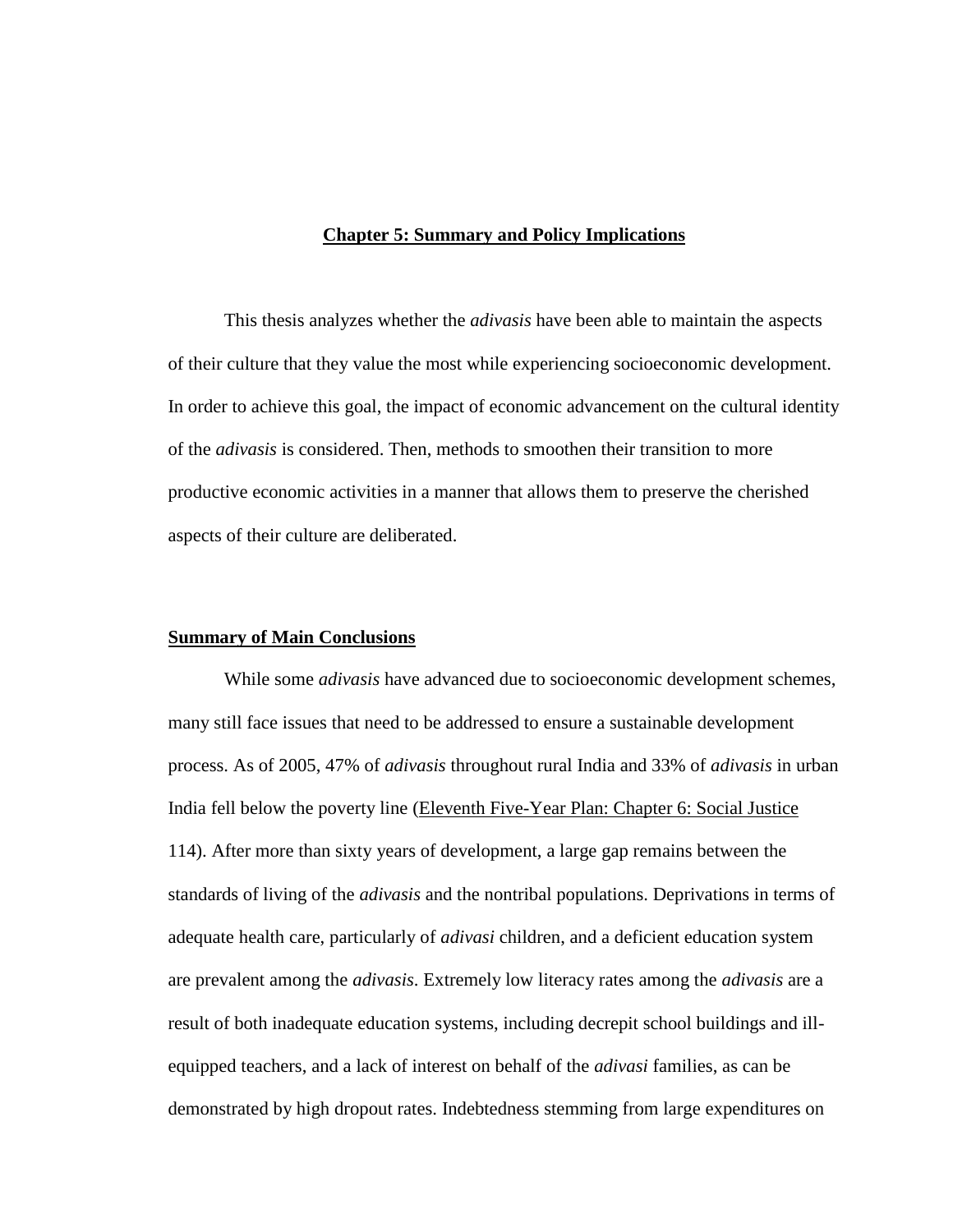ceremonies such as marriages, loss of farmland and forest rights, insufficient and irregular agricultural income, and poor education contribute to a relationship of subordination between the *adivasis* and the nontribals. Many *adivasis* are landless and all struggle with the issues of poorly defined property rights, displacement as a result of development projects and government policies, and loss of land due to chronic indebtedness to moneylenders. In addition, *adivasi* women are particularly vulnerable, and increasing displacement and extensive poverty have led some *adivasi* populations to demand political autonomy.

The development efforts that have left the *adivasis* with such significant challenges have affected their culture*,* and culture, in turn, has also affected the process of development. In between the extreme theories of convergence theorists, who claim that development leads to a dominant cultural model, and the theories of the culturalists, who assert that groups maintain their beliefs and practices as they undergo development, lie the social scientists who argue that individuals react rationally to incentives. Accordingly, the guiding principle that determines whether cultural change or persistence is justified in a specific context states that efforts to encourage cultural change or preservation are justified if they are based on uncoerced decisions made by enlightened members of the group in question who are completely aware of the consequences of their decisions and are acting in the best interests of their community.

In order to determine the balance between cultural preservation and change that enlightened *adivasis* would choose, an inventory of the *adivasi*s" valued outcomes is conducted through a case study of the Vasava Bhils of Southern Gujarat, in addition to analysis of other studies of various *adivasis* groups in Gujarat. The *adivasi* self-identity is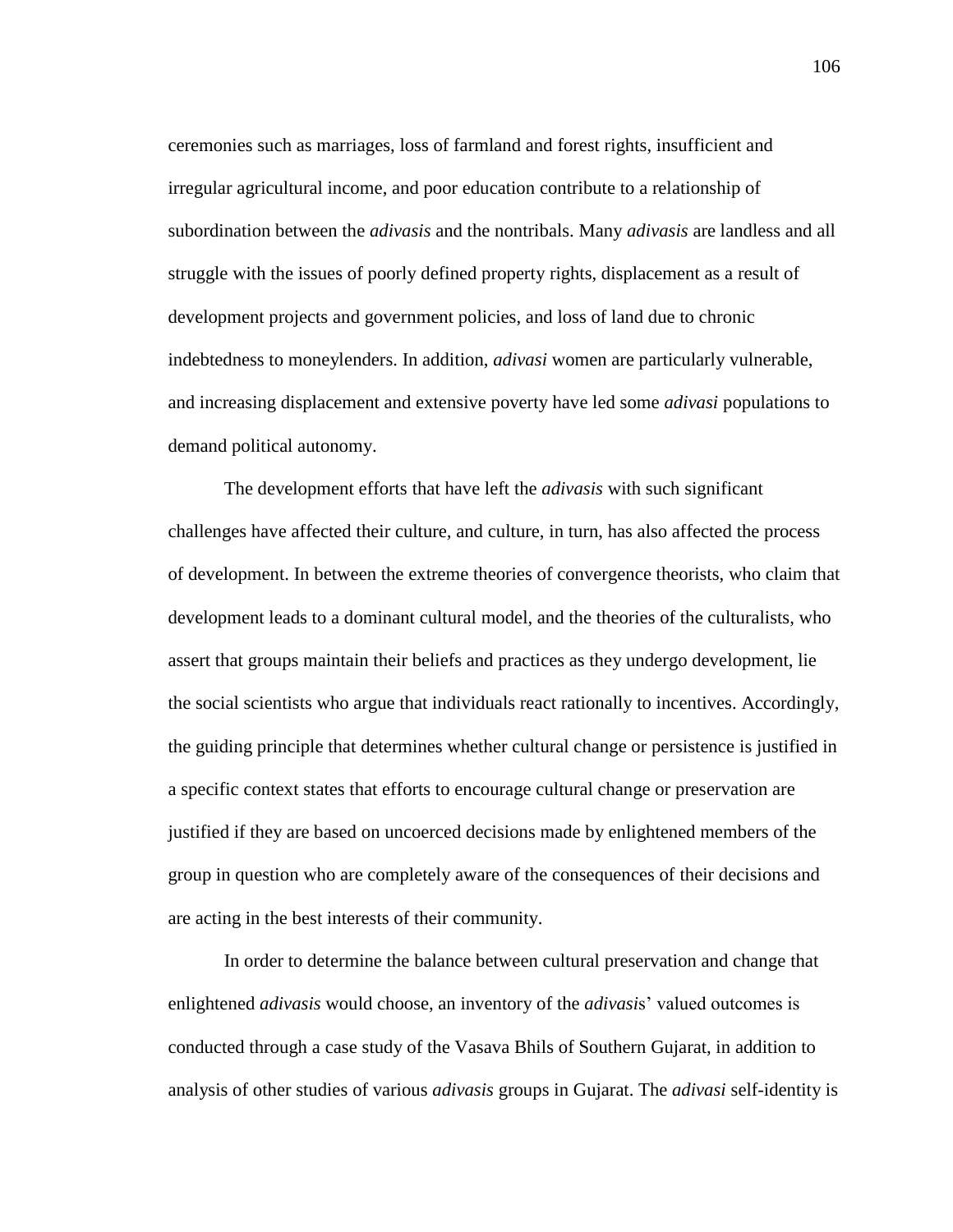found to be constructed in terms of economic conditions, specifically along the lines of self-sufficiency in production and consumption. Consequently, though the *adivasis* are generally receptive to adopting many nontribal practices and beliefs, they are resistant to changes that affect their identity. However, the *adivasi* identity is undergoing changes partially due to the forces of socioeconomic development that make it unlikely that the *adivasis* will be able to continue to identify themselves by their modes of production and consumption.

In order for the *adivasis* to preserve what they value the most, the increasing vulnerability that the *adivasis* face as they undergo such an identity shift needs to be addressed. Land reform and improved irrigation policies are suggested as potential *ex ante* measures that would allow *adivasi* households to reduce impact before a shock occurs. Secure property rights can have positive productivity and equity implications that decrease vulnerability, and irrigation is necessary for the dry land found in most of India to be arable and thus useful to *adivasi* households. Additionally, improved access to finance is suggested as both an *ex post* measure, allowing *adivasi* households to smoothen their consumption after they experience an economic shock, and an *ex ante* measure. SHG-Bank linkages appear to be a promising temporary solution to increased financial access for the *adivasis*, but a long-term solution requires graduation of *adivasi* households to formal financial institutions. Thus, significant efforts must be made to build reliable, convenient, continuous, and flexible formal financial institutions for lowincome clients such as the *adivasis*.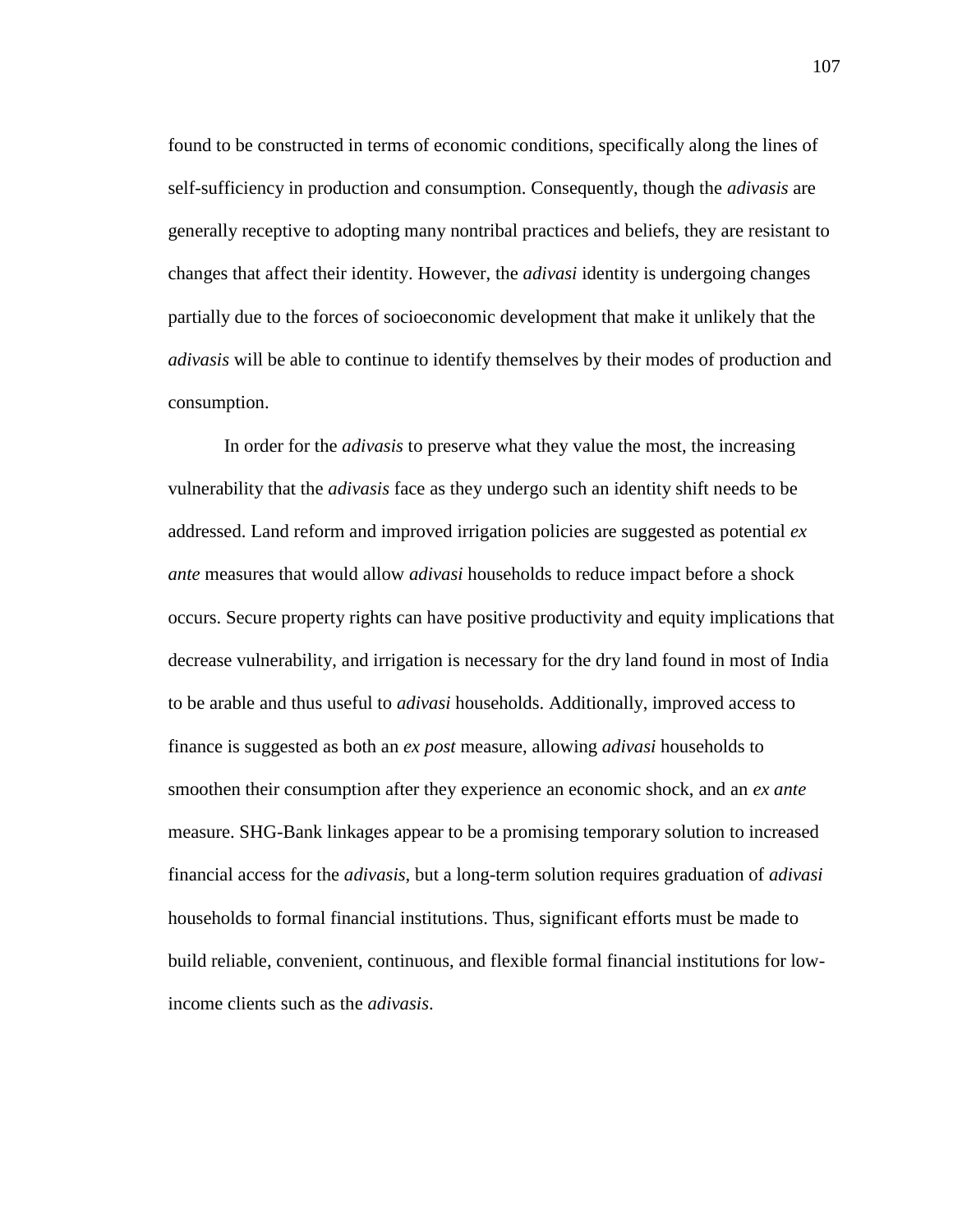# **Overall Policy Implications**

Nevertheless, land reform, improved irrigation policies, and increased access to finance are not the only ways to decrease the vulnerability that the *adivasis* will face as they undergo socioeconomic development and face a transition of their cultural identity. General policy implications that can be applied to additional methods of reducing the economic vulnerability of the *adivasis* include, but are not limited to, the following:

## *Social Safety Nets:*

Social safety debuted in mainstream development discourse in 1990 with the publication of the *World Development Report* on poverty. This report defined social safety nets as "some form of income insurance to help people get through short-term stress and calamities," and identified them as the third prong of their poverty reduction agenda (The World Bank 90). Throughout the 1990s, this definition was broadened to include a focus on both chronic and transient poverty alleviation. Also in this decade, social safety nets gained the reputation of being mere welfare mechanisms that only minimally contribute to sustainable poverty reduction or broader development goals, while demoting the poor to passive benefactors of handouts. Social safety nets are often thought to protect minimal living standards instead of boosting standards of living in the long run. In fact, in 2000, the World Bank even emphasized in its participatory report, "Consultations with the Poor," that income variability and economic uncertainty is essential because it encourages the poor the adopt strategies that reduce the risk of income fluctuations instead of focusing on the maximization of expected returns (Devereux 660-662).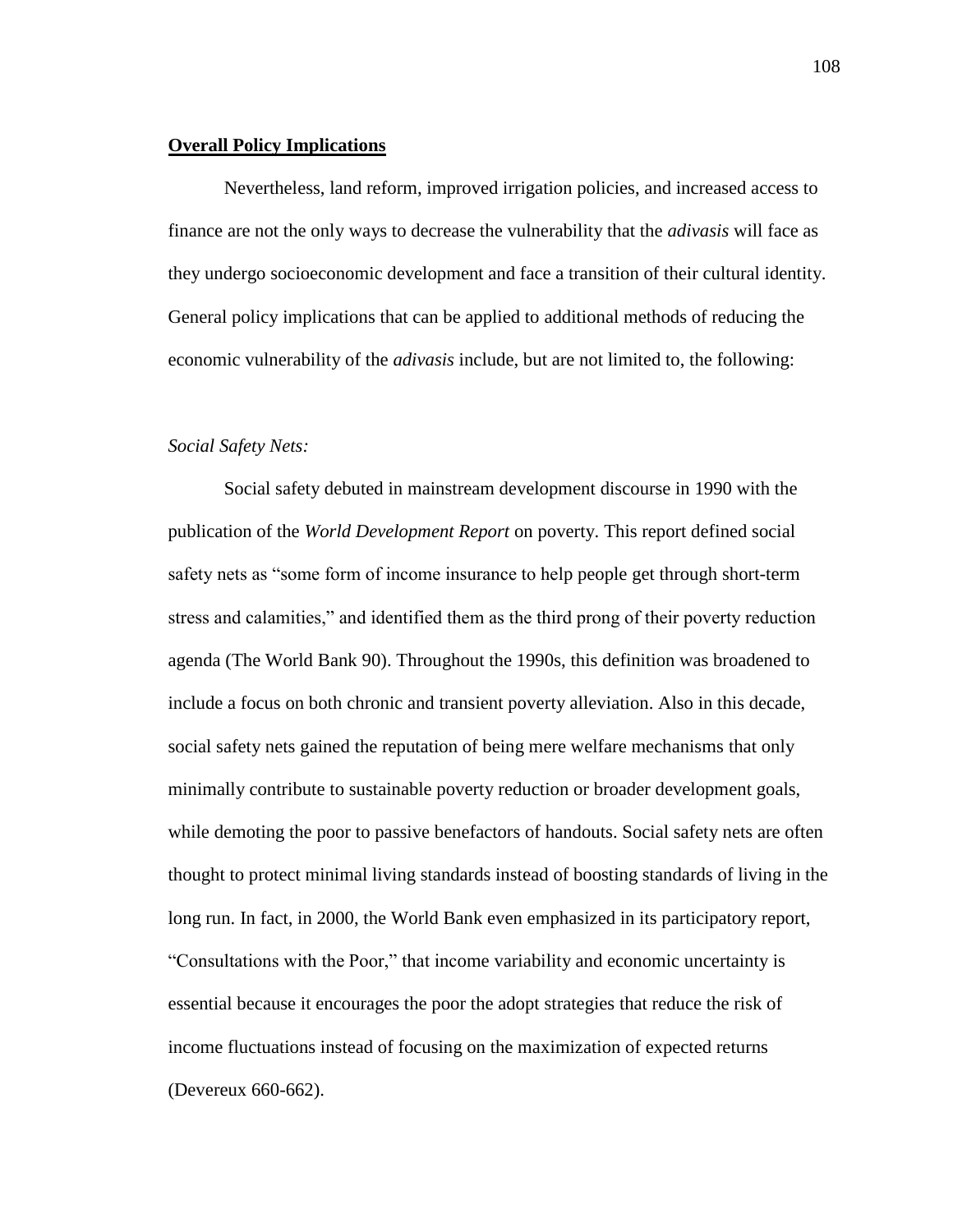However, Stephen Devereux of the Institute of Development Studies at the University of Sussex explains that safety net transfers have more potential to raise living standards of the poor than is generally acknowledged, mainly though asset creation. Safety net transfers can lead to capital formation in many ways, the most direct of which is through the efficiency gains of reducing hunger (Devereux 663). Specifically, food based safety net programs can be designed as supplementary feeding programs, food-forwork programs, or food stamp programs. They are often implemented in South Asian developing economies because most South Asian countries have achieved food selfsufficiency as a result of the Green Revolution technologies of the 1960s and 1970s, creating available food surplus that can be distributed to the poor (Babu 2-3). Though the existence of a positive correlation between the economic performance of a country and its population"s average nutritional status is widely accepted, William Easterly has suggested that it is poverty that reduces hunger. On the other hand, Jean-Louis Arcand reports evidence of reverse causality, meaning that nutrition affects a country"s growth, mainly through improvements of labor productivity and life expectancy. Poverty can be reduced through targeted income and food transfers because the poor tend to have the highest rates of malnutrition, be most exposed to debilitating diseases, have the lowest food intakes, and expend the most calories on work. Thus, Arcand"s findings suggest that providing the poor with food is not only good social policy, but also a promising economic investment (Devereux 663).

Many safety net programs are designed as public work programs, which transfer income or food in the short term and create permanent assets that promote sustainable development in the long term. Good public works programs should set a wage rate that is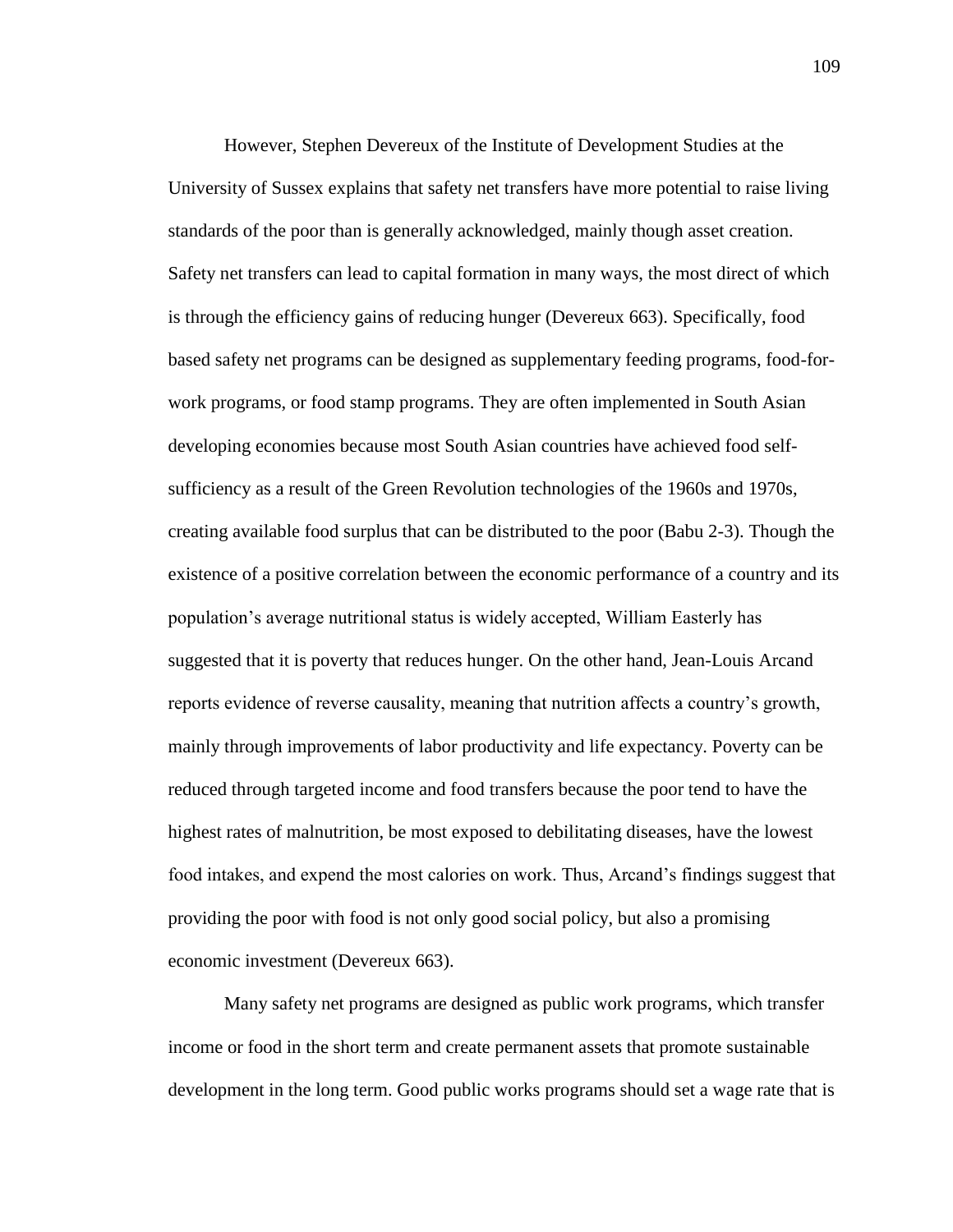equivalent to the current wage rate in the local community in order to effectively reduce poverty. Moreover, the labor intensity of work in the programs should be high because the skill level of participants will most likely be very low (Babu 4-5). When first developed, public works programs assumed that program participants were either underemployed or unemployed, thereby ensuring a surplus of labor. However, this supposition did not take into account the seasonality of labor supply when participants such as the *adivasis* are mostly engaged in agricultural activities. Thus, recent public works programs target dry seasons in order to avoid direct competition with traditional agricultural work for participants" labor time (Devereux 663-664).

Moreover, in a study on safety net programs in Namibia, Mozambique, and Zambia, Devereux finds that while small cash transfers to the poor do positively impact their standards of living, moderate-sized transfers have a much larger impact due to a multiplier effect. The poor allot income first towards the satisfaction of basic needs, then towards investments in human capital (e.g. health and education) and social capital (e.g. building support networks and developing a basis for reciprocal claims), and lastly towards investment in income-generating activities and assets. Thus, cash transfers will only affect productive investment of the *adivasis* if they are large enough to meet and exceed basic consumption, human capital, and social capital needs. A Zambian participant of a cash-for-work program affirmed the value of social nets by stating, "Cash is like oil: it gets stuck things moving" (Devereux 673). However, cash or food transfer programs can only retain their oil-like qualities for the *adivasis* by taking into account the unique sociocultural context of rural India and by being reinforced by strong institutions and policies (Devereux 673).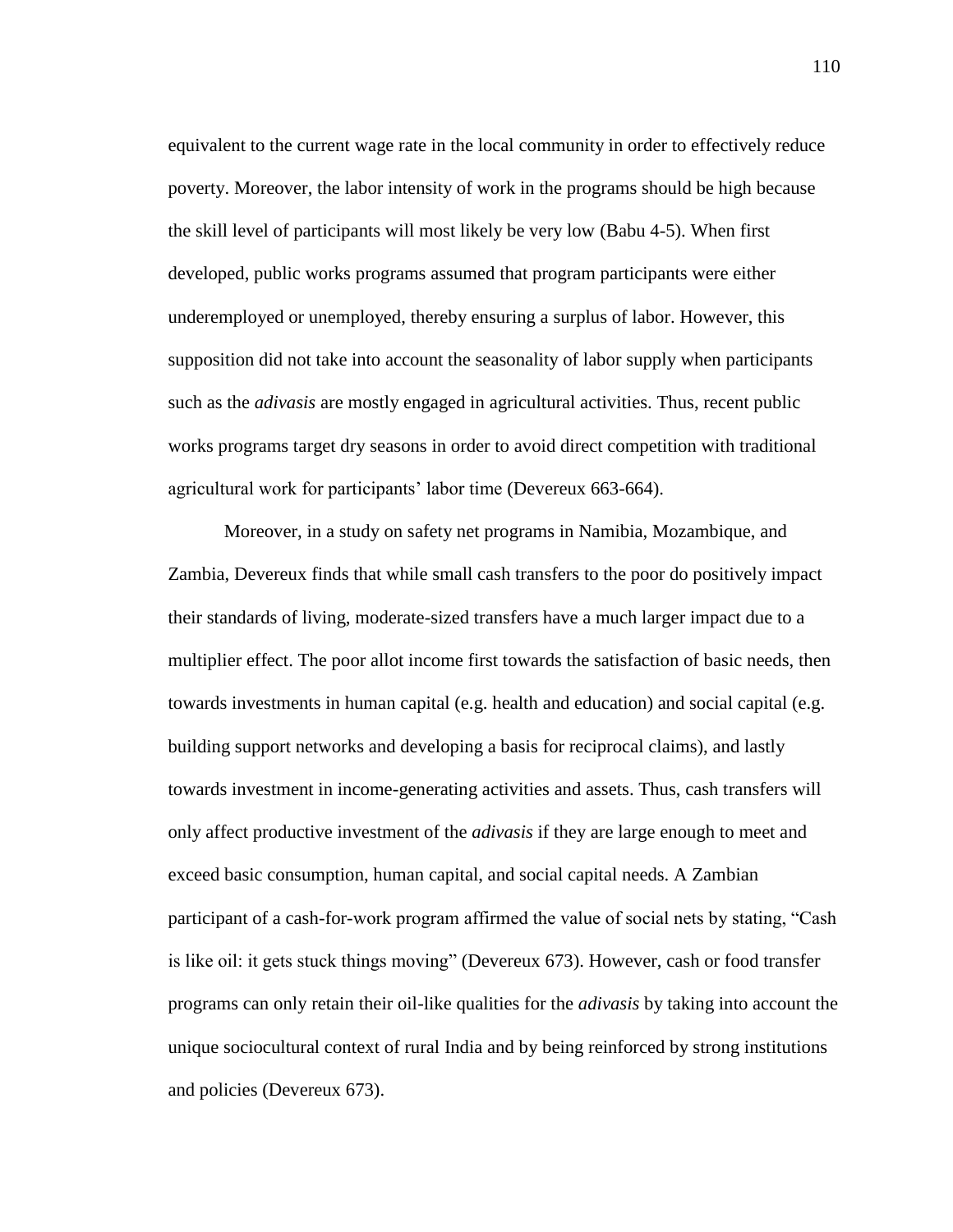# *Building Capabilities through Education and Health Care:*

In addition to making improvements based on the welfarist theory of development, reducing the vulnerability of the *adivasis* must involve complementary improvements of capability, as described by Amartya Sen"s capability approach. The capability approach focuses on what Sen calls "capability" and "functionings." Functionings refer to "the various things a person may value doing or being," including being adequately nourished, being free from avoidable disease, having self-respect, and being able to take part in community life (Sen 75). An individual"s capability is "the alternative combinations of functionings that are feasible for [one] to achieve" (Sen 75). Thus, capability is the substantive freedom to achieve a vector of potential combinations. To clarify the distinction between functionings and capability, Sen point out that while someone who voluntarily fasts has the same functioning as a poor person who unwillingly starves, their capability sets are different because the fasting individual, unlike the poor person, can choose to eat well. So whereas the aggregation of an individual"s functionings represents her actual achievements, her capability set reflects "the alternative functioning combinations from which this person can choose," or her "freedom to achieve" (Sen 75). Accordingly, Sen defines poverty as a deprivation of basic capabilities, in contrast to traditional definitions that focus on low income levels (Sen 87).

In order to develop the capability set of the *adivasis*, thereby improving their functionings, it is essential for policy to focus on human capital development through, for example, improvement of education and health care in rural India. Sen finds that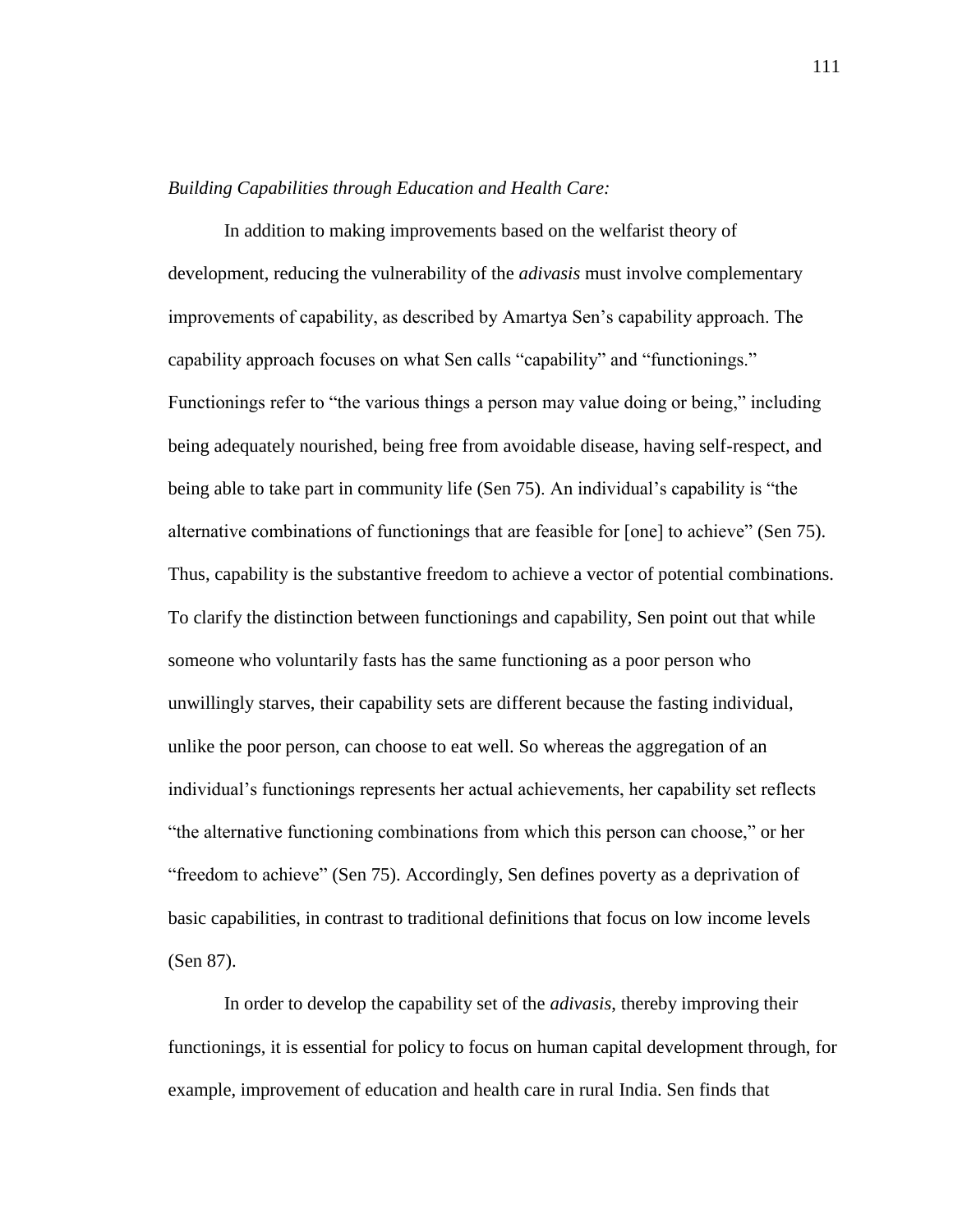expansion of health care and education contribute directly to the expansion of human capabilities while also affecting the productivity of individuals and thereby stimulating economic growth. While literacy and numeracy facilitate the participation of the masses in the process of economic expansion, improved health care and nutrition make a nation"s workforce more productive and allow them to earn higher wages (Sen 144). Sen explains that education not only enhances human capital by making an individual more efficient in commodity production, but it also benefits the individual in many more ways, including improving their reading and communicating skills, allowing them to make choices in a more informed manner, and giving them the opportunity to be taken more seriously by others. In this way, the benefits of education exceed increased commodity production (Sen 294-95).

Additionally, Sen points to the correlation between fertility levels and the availability of health care and education in India to validate an emphasis on capability development through improvements in health care. The states of Kerala and Tamil Nadu have relatively low fertility rates, whereas states in the northern heartland (including Bihar, Madhya Pradesh, Uttar Pradesh, and Rajasthan) have relatively high fertility rates ranging from 4.4 to 5.1. Interestingly, Kerala and Tamil Nadu have assumed a voluntary approach to methods of family planning, whereas the northern heartland states have taken a more heavy-handed approach that involves some coercion. Additionally, Sen notes that the northern heartland states have significantly lower levels of general health care and education. Thus, even though government policies of family planning methods are stricter in the northern heartland states, these states face greater fertility levels which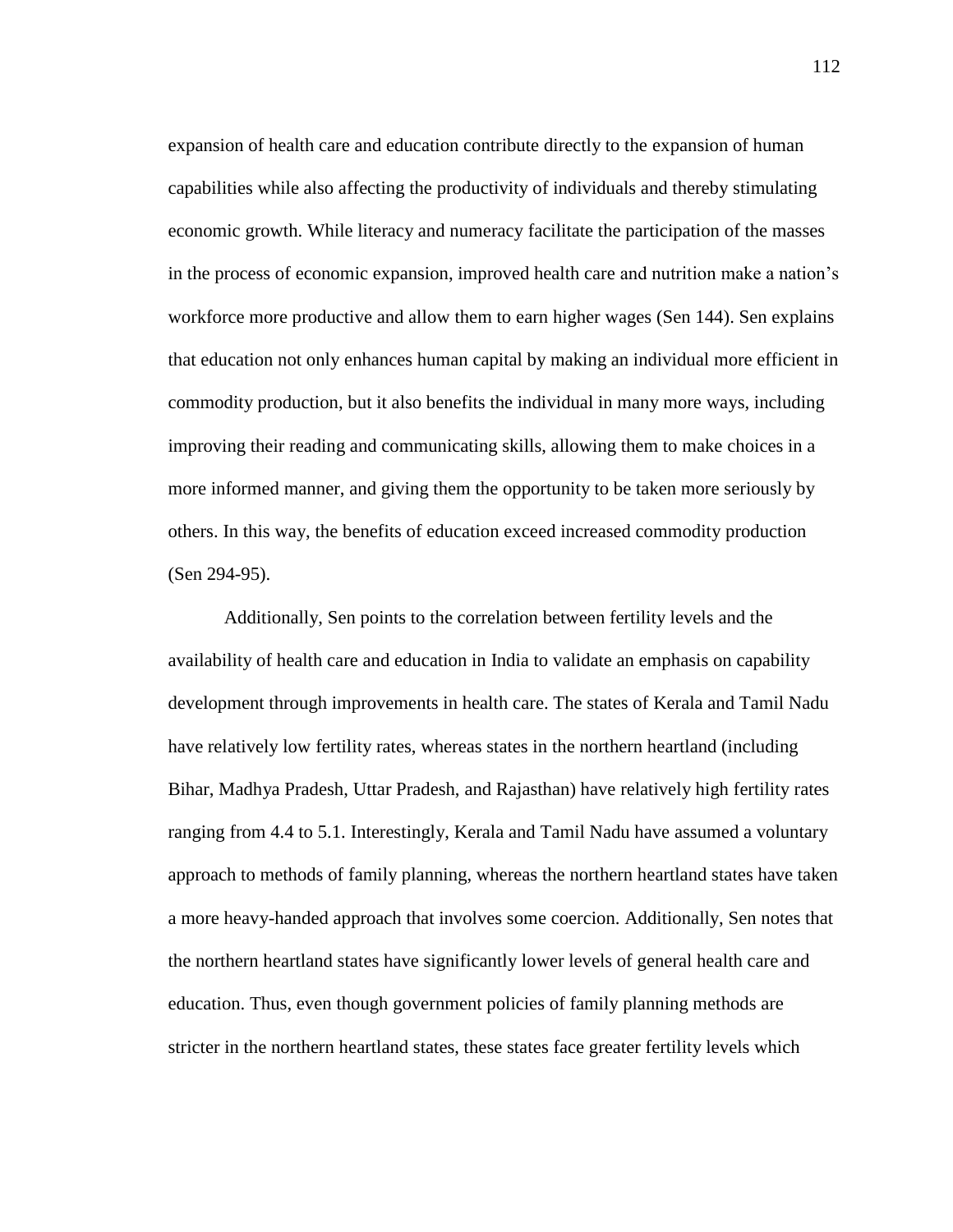could perhaps be attributed to the states' minimal levels of education and health care (Sen 222-223).

Therefore, the capability approach suggests that the *adivasis*" vulnerability can be reduced by strengthening their capability set through improved education and health care. The Planning Commission"s Eleventh Plan acknowledges this to a certain extent by calling for measures to "accelerate the educational progress among the *adivasi* population" (Eleventh Five-Year Plan: Chapter 6: Social Justice 115). The list of measures in the plan include heartening goals such as increasing the number of primary schools for the *adivasis*, ensuring that schools have proper buildings and toilet and water facilities, and producing textbooks in *adivasi* languages. It is promising that the Plan recommends the establishment of a special committee of anthropologists, educationists, administrators, representatives of *adivasi* communities, and sociologists to recommend paths for implementation of these goals. On the other hand, the vague language used in the Plan makes it difficult to monitor the progress of goal achievement. For example, it calls for a "*timely* [emphasis added] distribution of fellowships, scholarships, textbooks, uniforms and school bags to students," and declares that "*efforts* [emphasis added] will be made to set up Industrial Training Institutes (ITIs)" in the *adivasi* areas (Eleventh Five-Year Plan: Chapter 6: Social Justice 115). Similarly, the Eleventh Plan announces efforts will be made to make affordable and accountable primary health care facilities available to the *adivasis* (Eleventh Five-Year Plan: Chapter 6: Social Justice 116). A scheme to reduce the vulnerability of the *adivasis* needs to include the clarification and effective implementation of these goals.

113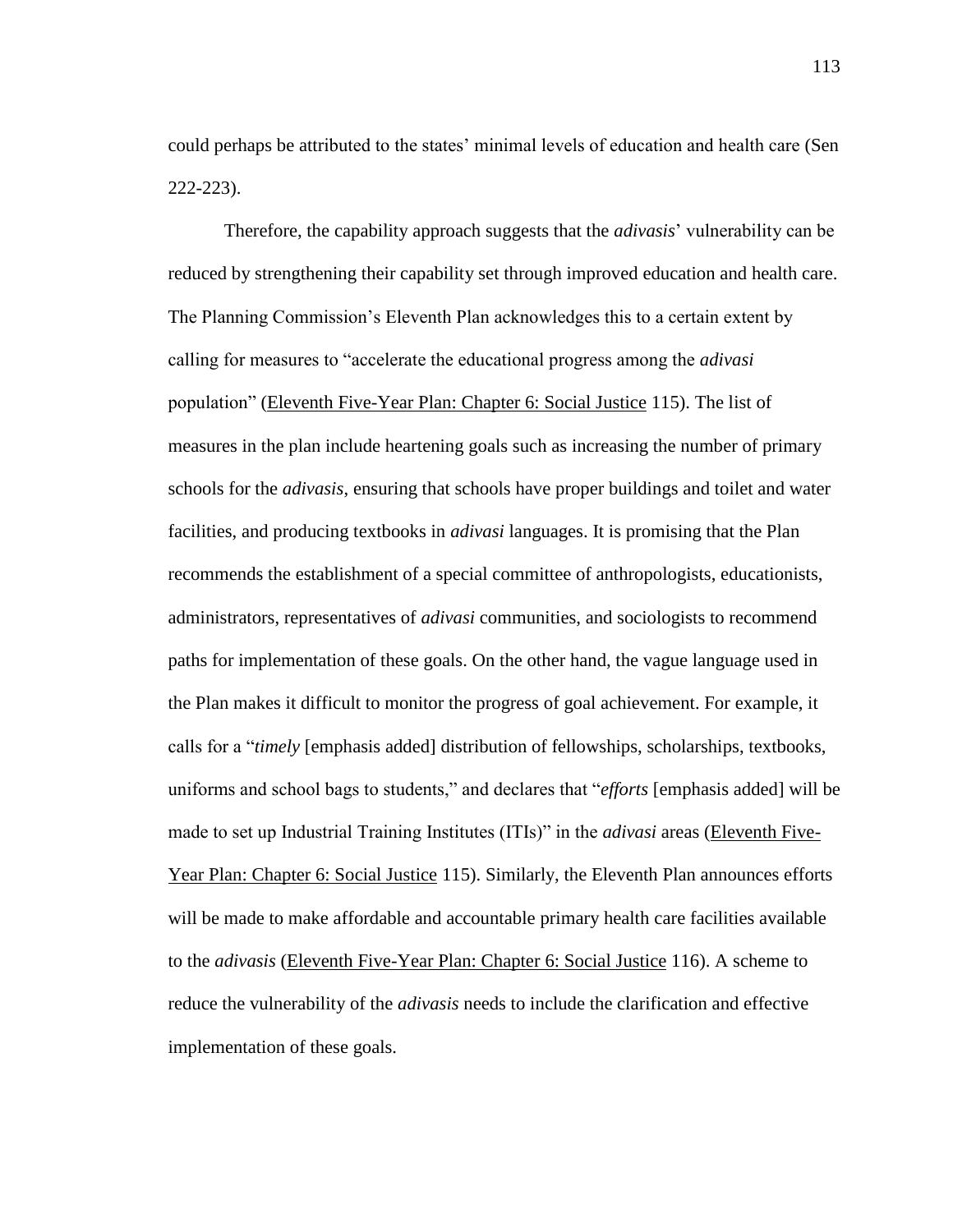# *Development from the Bottom through Savings:*

Development from the bottom can be accomplished by stimulating the *adivasis* to increase their capital base through increased household savings rates. As noted in chapter three, the fieldwork conducted with the Vasava Bhils in Southern Gujarat indicates that very few participants were found to save and many studies have indicated that savings are low in developing countries, in general, and in rural India, in particular (Adams 547-560; Panikar 64-85). Thus, it is interesting to consider why the *adivasis* do not save and what factors could induce them to save more, thereby reducing their economic vulnerability and mobilizing development from the bottom-up.

Some policymakers have assumed that the poor cannot save because they are not motivated to save, they do not have the discipline to save, or that savings for delayed consumption is not possible given their minimal incomes (Beverly and Sherraden 458). However, despite obstacles, many poor do save. For example, in a 1978 study on household savings in rural financial markets, Dale Adams discovers that though Punjabi rural households demonstrate smaller savings capacities relative to rural households in Taiwan, Japan, and Korea, savings capacities of rural households in Punjab increased in the late 1960s, most likely due to the impact of the Green Revolution technologies of the time. Adams finds that the average household (averaging across households with small, medium, and large farms) saved or invested 12-37% of its income (Adams 555).

In general, there are three categories of mainstream theories of savings and asset accumulation, mainly neoclassical economic theories, psychological and sociological theories, and behavioral theories. The neoclassical economic theories assume that individuals are rational, desire to enhance individual utility, and aspire to maximize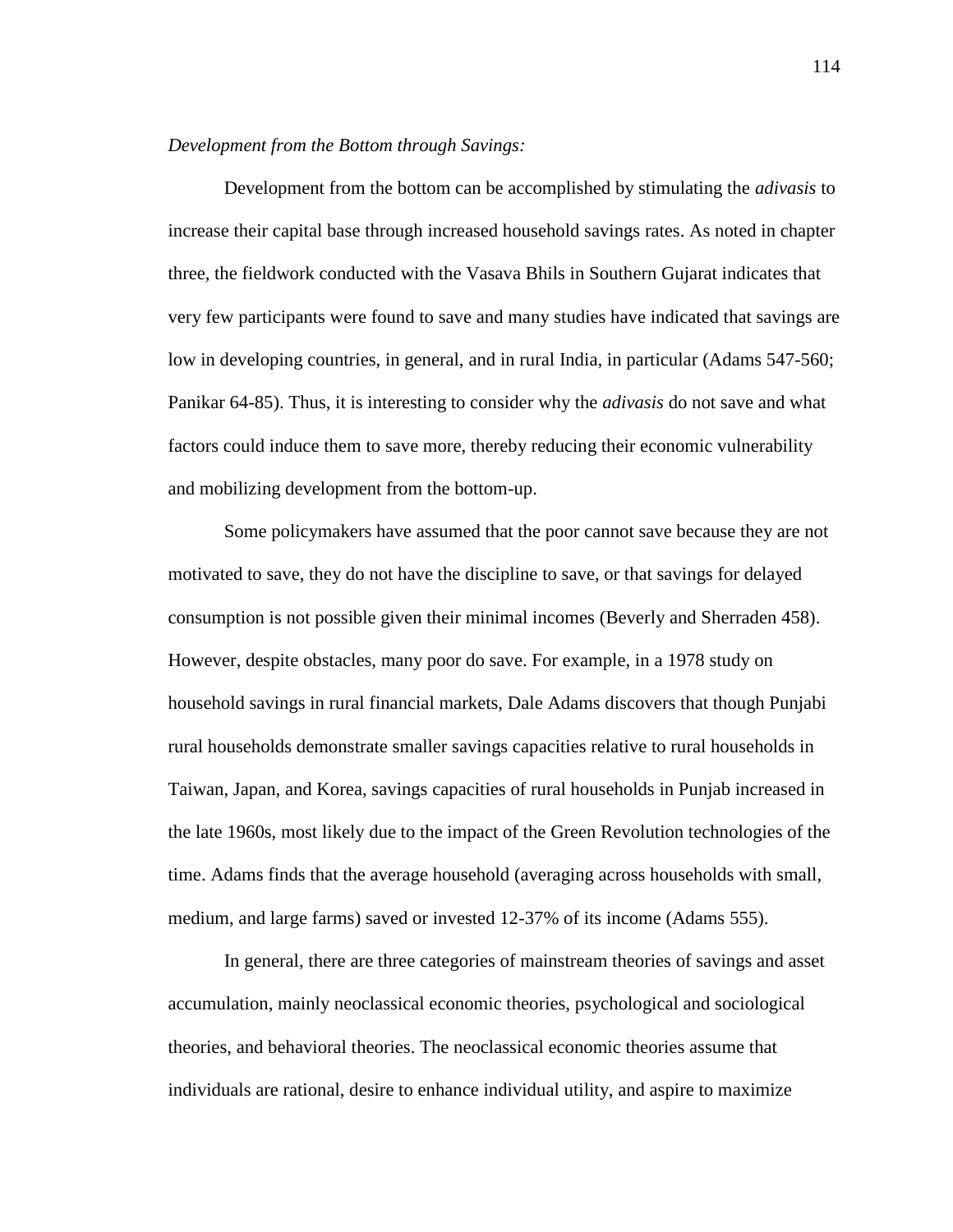pleasure and minimize pain. These economists also believe that individuals have to choose between present and future consumption, and that these choices are the result of the individual"s opportunity set and their stable individual preferences. The two main neoclassical theories of savings are Ando and Modigliani"s life cycle hypothesis and Friedman"s permanent income hypothesis. Both assume that individuals and households focus on long-term consumption opportunities and both view savings as a method of smoothening consumption in the face of income fluctuations. Additionally, both neoclassical economic theories assert that savings declines when current income falls below average expected lifetime income, and households savings increases when current income exceeds average expected lifetime income (Beverly and Sherraden 459).

The life cycle hypothesis suggests that savings and consumption reflect an individual's stage in the life cycle, which is usually measured based on age. Specifically, Ando and Modigliani claim that individuals evenly spread their lifetime consumptions out over their lives by accumulating savings when they are earning and maintaining consumption levels in their retirement years. The permanent income hypothesis, on the other hand, defines savings as a linear function of income (Muradoglu and Taskin 139- 40) . Moreover, income is divided up into permanent income, which is the present value of lifetime income, and transitory income, which is the difference between current income and permanent income. Friedman holds that household consumption and savings will react to changes in permanent but not transitory income. Thus, when an individual experiences an augmentation of income that is perceived to be temporary, she will save not consume this money. On the other hand, if the money is perceived to be permanent, she will raise her consumption standards (Beverly and Sherraden 460).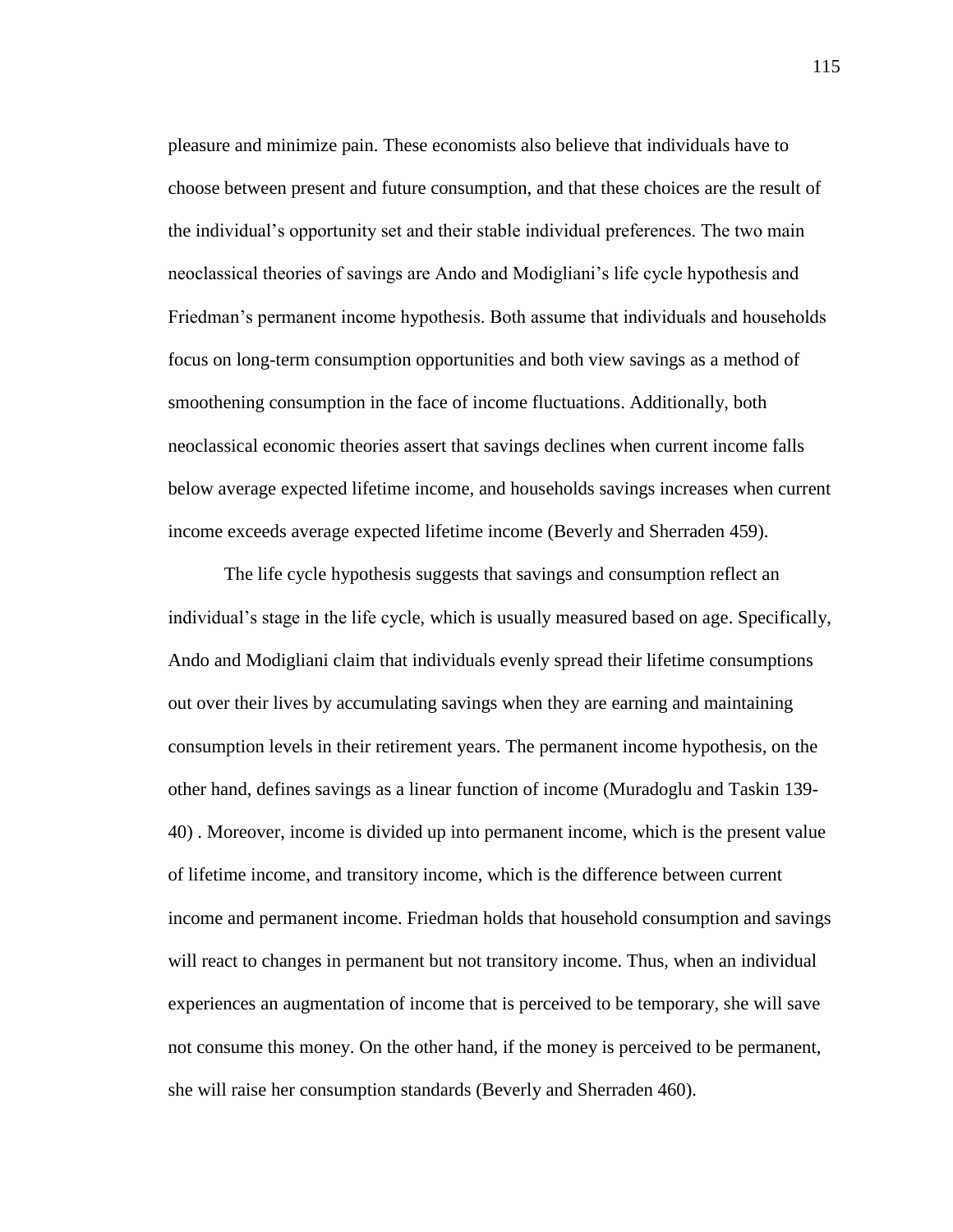Psychological and sociological theories suggest that the impact of external stimuli on economic behavior is conditioned by variables such as expectations, motives, and aspirations. Unlike the previous two theories, these theories do not assume that preferences are fixed; instead, they are posited to be shaped by changing economic and social conditions. George Katona, a renowned economic psychologist, has observed that savings is a function of a household"s ability to save and its willingness to save. Such an emphasis on savings capacity recognizes that some households find it more arduous to defer consumption by savings because of their limited economic resources or their special consumption needs. Moreover, even those who are able to postpone consumption by saving must still choose to do so (Beverly and Sherraden 460).

Finally, behavioral theories of savings do not assume that individuals are perfectly rational or that they have perfect knowledge. Instead, these theories posit that individuals occasionally cannot resist temptations to spend. The main theory in this category is the behavior life cycle hypothesis, which posits that an individual can be viewed as a type or organization that includes both a planner, who is concerned with lifetime utility, and a doer, who focuses on the short term and engages in selfish and myopic behavior. In order for the doer to display self control, individuals often adopt rules that are either externally imposed (e.g. a savings fund for a ceremony such as a marriage) or self imposed (e.g. rules-of-thumb such as restricting borrowing for specific purposes) (Beverly and Sherraden 461).

However, many studies have found that none of these theories adequately describe the savings of low-income, rural households in developing countries, such as the those of the *adivasis* (Beverly and Sherraden 457; Muradoglu and Taskin 138-153;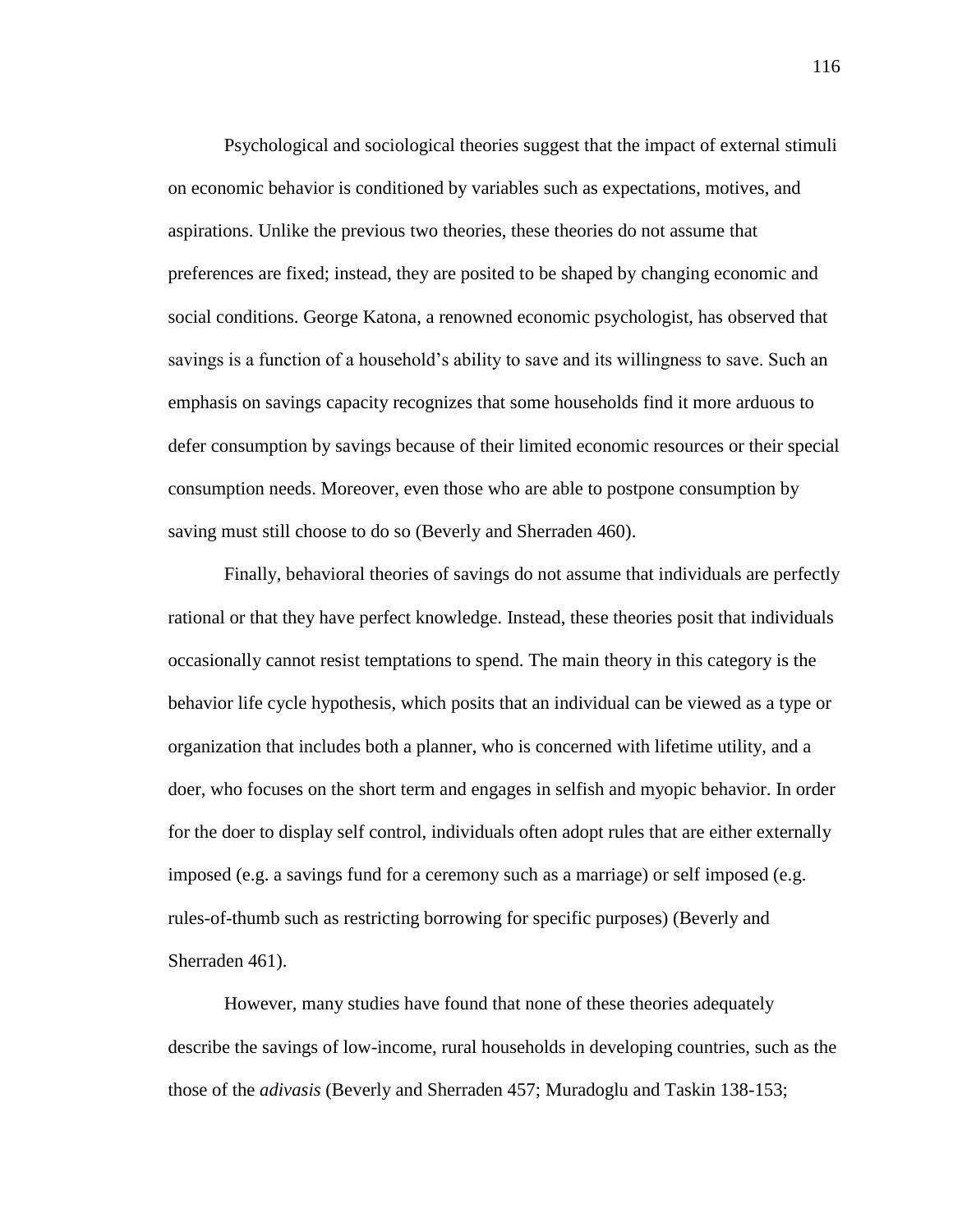Bhalla 722-744). Sondra G. Beverly and Michael Sherraden of the Center for Social Development at Washington University propose an institution based theory of savings to fill this void. Specifically, Beverly and Sherraden identity four institutional determinants of savings, mainly institutionalized saving mechanisms, financial information and education, attractive savings incentives, and facilitation (Beverly and Sherraden 463-65).

They make the rational suggestion that households with access to institutionalized mechanisms of savings are likely to have higher savings rates than those without such access. Furthermore, those who understand the process and likely outcomes of a saving strategy are more likely to take advantage of opportunities to save. The impact of incentives such as increases of after-tax rate of returns on savings, on the other hand, is debatable because empirical studies have not established if the substitution effect outweighs the income effect. The substitution effect involves choosing to save more because the price of current consumption increases in relation to the price of future consumption, whereas the income effect involves incentives encouraging individuals to save less but continue enjoying the same amount of future consumption. The institutional theory of savings also logically suggests that individuals whose savings are facilitated through precommitment constraints or contractual savings mechanisms have higher savings rates. For example, according to this theory, the *adivasis* who have automatic payroll deductions succeeded in maintaining higher savings rates because temptations to spend that money are eradicated (Beverly and Sherraden 463-65). More research needs to be conducted to verify the validation of the institutional theory of savings in the context of the *adivasis*. If the theory applies to the *adivasis*, policies that establish more institutional savings mechanisms, create greater access to financial information, develop

117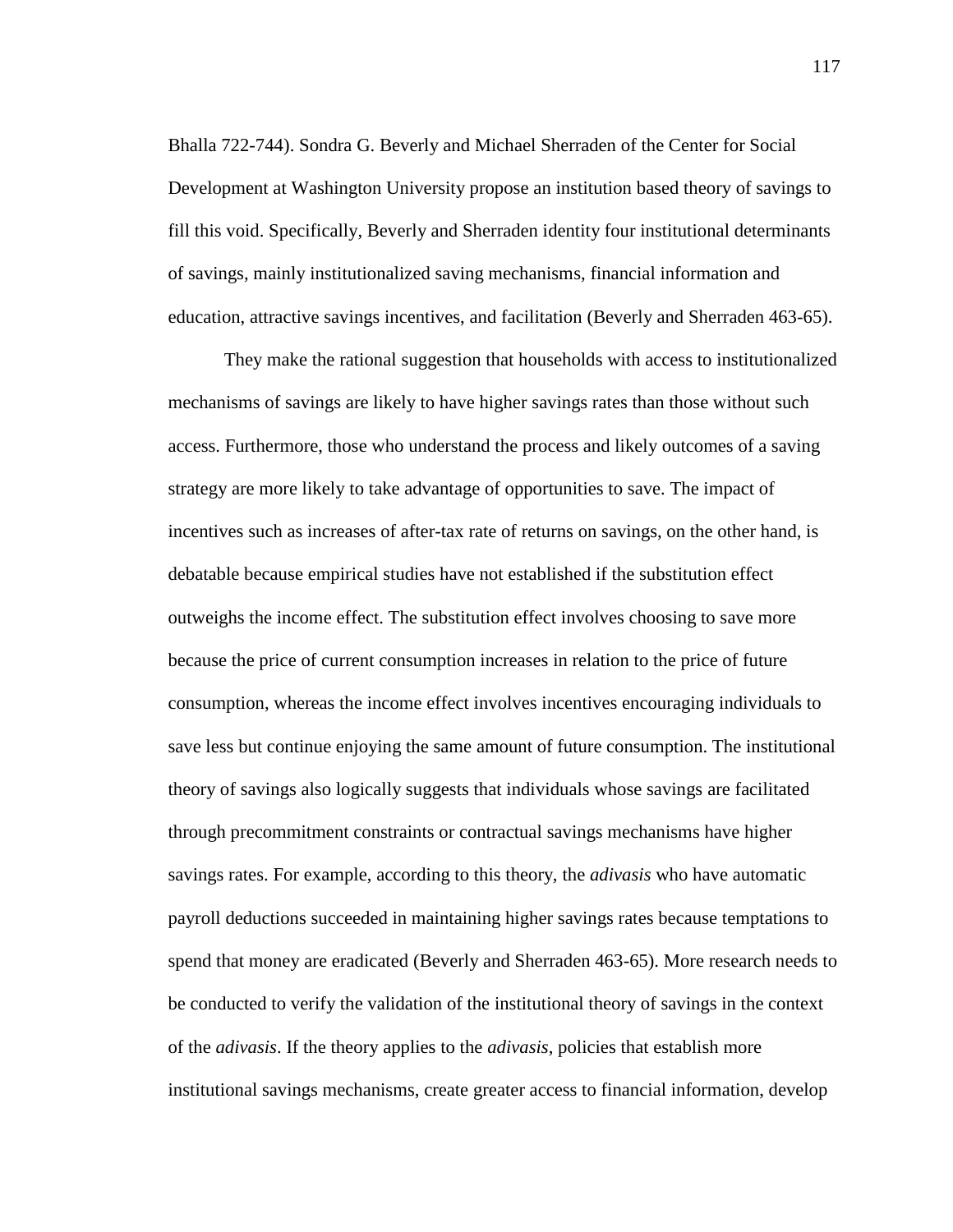more incentives to save, and facilitate household savings would boost the savings rate of *adivasi* households, allowing them to create a strong base for socioeconomic development that does not erode their cultural values.

## *Community Participation through NGOs and PESA:*

Community participation would provide the *adivasis* a voice in the development process to ensure that the highly valued aspects of their culture are retained. As defined by the World Bank, community participation is "an active process whereby beneficiaries influence the direction and execution of development projects rather than merely receive a share of project benefits" (Paul v). The objectives of community participation generally include empowerment, building beneficiary capacity, increasing project effectiveness, improving project efficiency, and sharing project costs with beneficiaries. The role of community participation as an instrument of empowerment is particularly important in the case of the *adivasis* (Paul 3-4). In fact, the experience of the World Bank indicates that participatory development suits the goals of *adivasi* development especially well because this process includes the objective of capacity building and empowerment of the people, and the design of projects and services for the *adivasis* generally requires interaction among beneficiaries to identify their needs and preferences (Paul viii).

However, many factors can hinder and constrain the effectiveness of community participation. For instance, the fact that most development projects are initiated by outsiders often gives the development professionals a dominating paternalistic character. In fact, in certain cases, participatory development is in actuality an attempt to gain acceptance of preconceived proposals through the façade of community participation.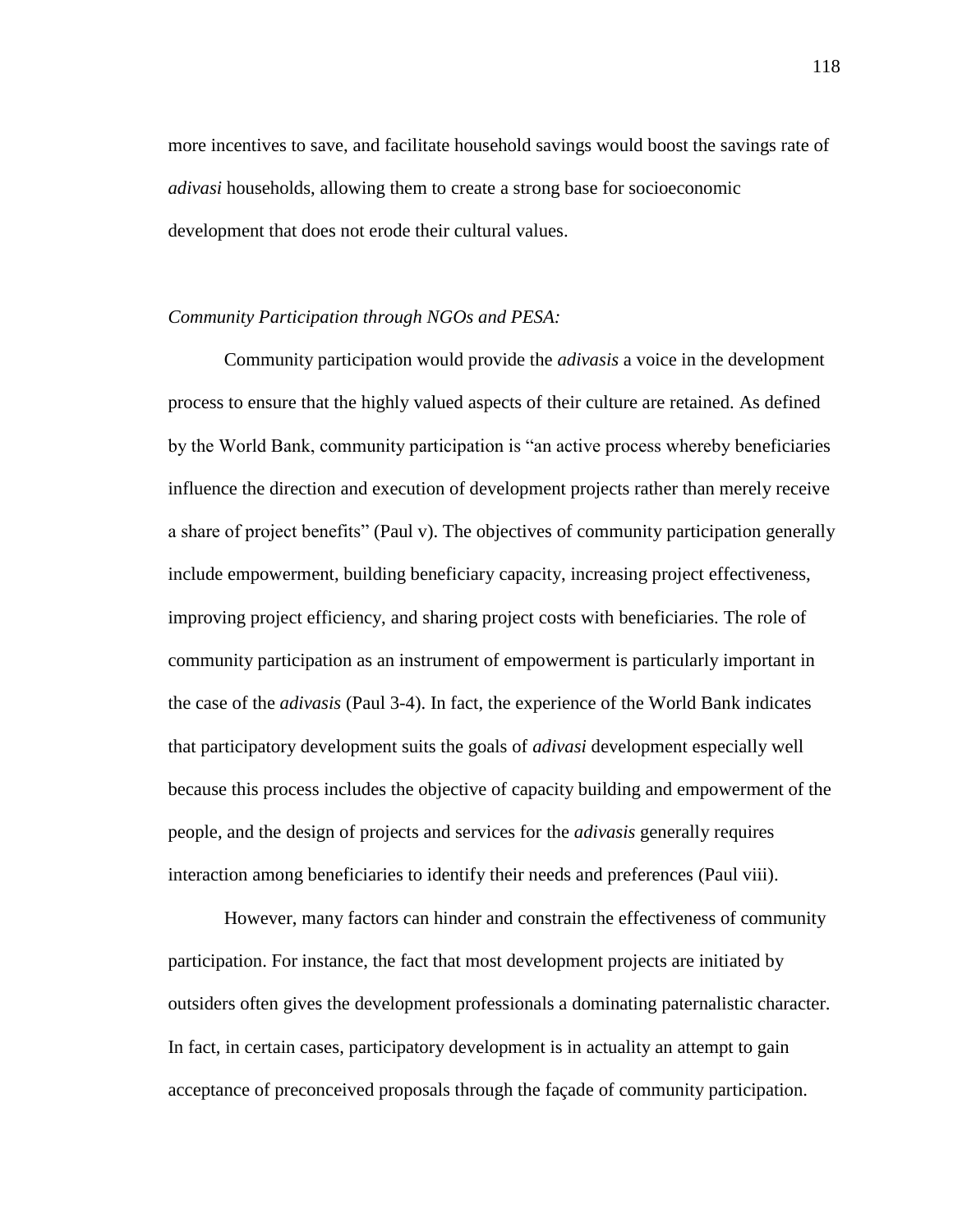Participation can also be constrained at the state level by funding restrictions, partisanship, resistance from local or national bureaucrats who feel that their power is threatened, and the state"s inability to effectively respond to the needs of the community. Government bureaucrats that are trained in a hierarchical mode of thinking often undermine the people"s ability to participate in the development process. Additionally, since success is rewarded while failure is not, despite the enormous educational use of lessons from failure, the successes of development initiatives tend to be over reported. This creates a dearth of understanding of lessons learned. Moreover, development agencies often select the most vocal, educated, and often wealthier groups to engage in development, creating a selection bias that may not allow for proper representation of a community"s needs and priorities. Finally, the perpetual tension between the community participation process and the imperatives of delivering results can create excessive pressures for immediate results, thereby undermining the participative development process (Botes and van Rensburg 42-51). Avoiding these obstacles in order to promote community participation is essential to the success of participatory development with the *adivasis*.

One manifestation of organized community participation can occur through nongovernmental organizations (NGOs) that focus on the development of the *adivasis*. The long history of Indian NGO initiatives dates back to the origins of volunteerism in India, which existed during British colonial rule but was significantly strengthened during the independence movement. Organizations were developed in the 1950s in response to environmental disasters such as floods, droughts, and famines, and to implement educational, health, and nutrition programs among the poor. Voluntary organizations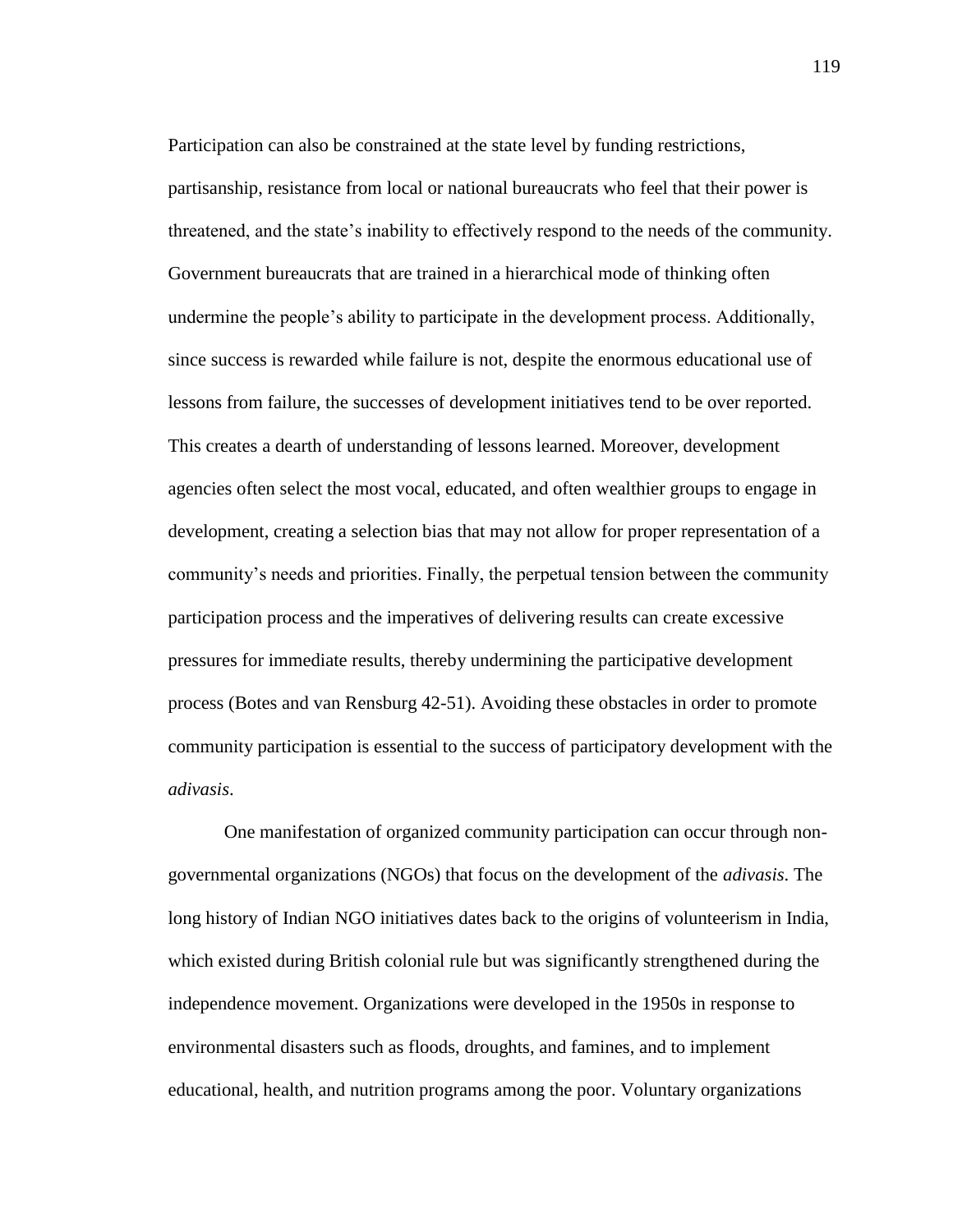focused on community health programs and potable water programs were also created in the 1970s (Weisgrau 134). Since then, many more NGOs have been created in India with a wide range of objectives including: to organize oppressed people and fight for their rights, to protect the means of livelihood of the *adivasis*, to motivate and mobilize the *adivasis*, to bring about educational development, to enhance the status of *adivasi* women, to regain alienated natural resources, and to assist in the implementation of *adivasi* development programs (Puri 2).

Though the prevalence of NGOs for *adivasi* development is encouraging, the organizations must address their weaknesses in order to become effective instruments of community participation. NGOs in India, but also in many other developing countries, tend to be independent and non-interactive units that are often founded under the leadership of a few individuals, and thus reflect those individuals' goals and values. There is a significant lack of coordination among them, except in response to government policies that are perceived as threatening to NGOs" operational independence (Weisgrau 156; Puri 8). Maxine Kay Weisgrau"s Ph.D. dissertation study on NGOs and *adivasis* in rural Rajasthan finds that the choices and strategies of NGOs often did not coincide with the stated priorities of the communities (Weisgrau 157). Additionally, NGOs require the support of state and national governments, for example, to provide schools, teachers, and textbooks to supplement local literacy programs (Weisgrau 285). Nevertheless, the NGOs working in *adivasi* communities have proven over time that they can facilitate improvements in the quality of the life of the marginalized and, more importantly, that they can serve as instruments of community participation (Weisgrau 287).

120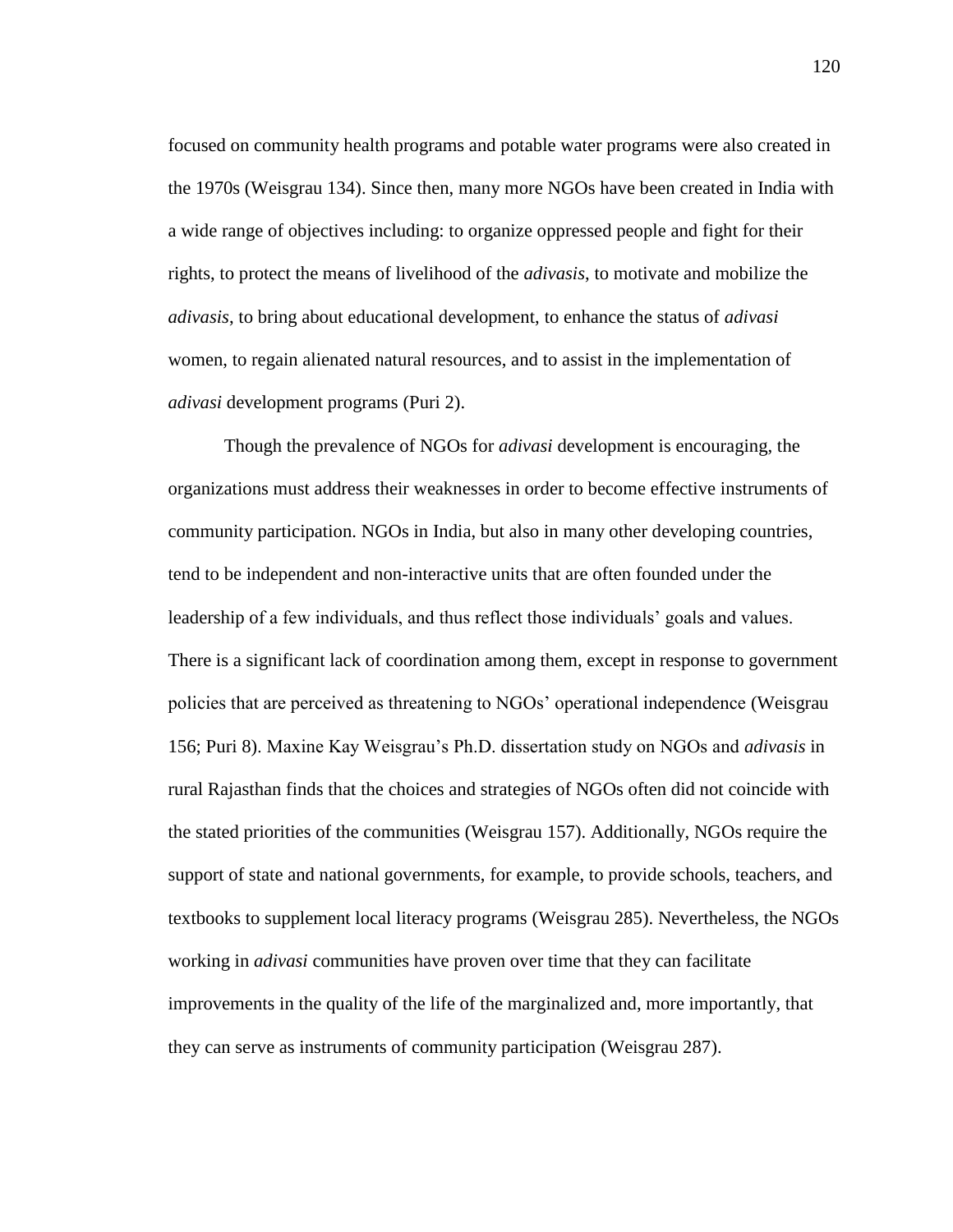Another instrument with potential for community participation in *adivasi* development is the village-level government. The  $73<sup>rd</sup>$  amendment to the Indian Constitution institutionalized village-level democracy in 1992; and in 1996, this amendment was extended to the Scheduled Areas through the Provision of the *Panchayats* Extension to Scheduled Areas Act (PESA). The Scheduled Areas are defined under the Fifth Schedule of the Constitution of India based on where *adivasi* populations are prevalent, and *panchayats* are village level systems of governance involving five community members chosen by the local community (Upadhyay 1). PESA intends to allow the *adivasis* to preserve their traditional rights over natural resources and to have control over their future by giving unprecedented self-governance powers to the local community. Before this act, laws enacted by central and state governments were automatically applied to *adivasi* areas, even if the laws clashed with traditional *adivasi* institutions and practices. Moreover, PESA allows the local politicians to not only control natural resources, but also manage village markets, control land alienation, resolve internal conflicts, and influence development plans (Saxena 14-16). As Naresh Saxena of India"s National Advisory Council states, "In one stroke, the Act creates a space for people"s empowerment, genuine popular political participation, convergent community action, sustainable people oriented development and auto-generated emancipation" (Saxena 16). Unfortunately, in reality, the potential of PESA has not been tapped.

Saxena finds that many academics, policy makers, and even parliamentarians are unaware of the act and that *adivasi* communities that are enthusiastic about the act tend to lack the ability to effectively push for the development and progress of the its implementation. Both Sanjay Upadhyay and Saxena find that the greatest barrier to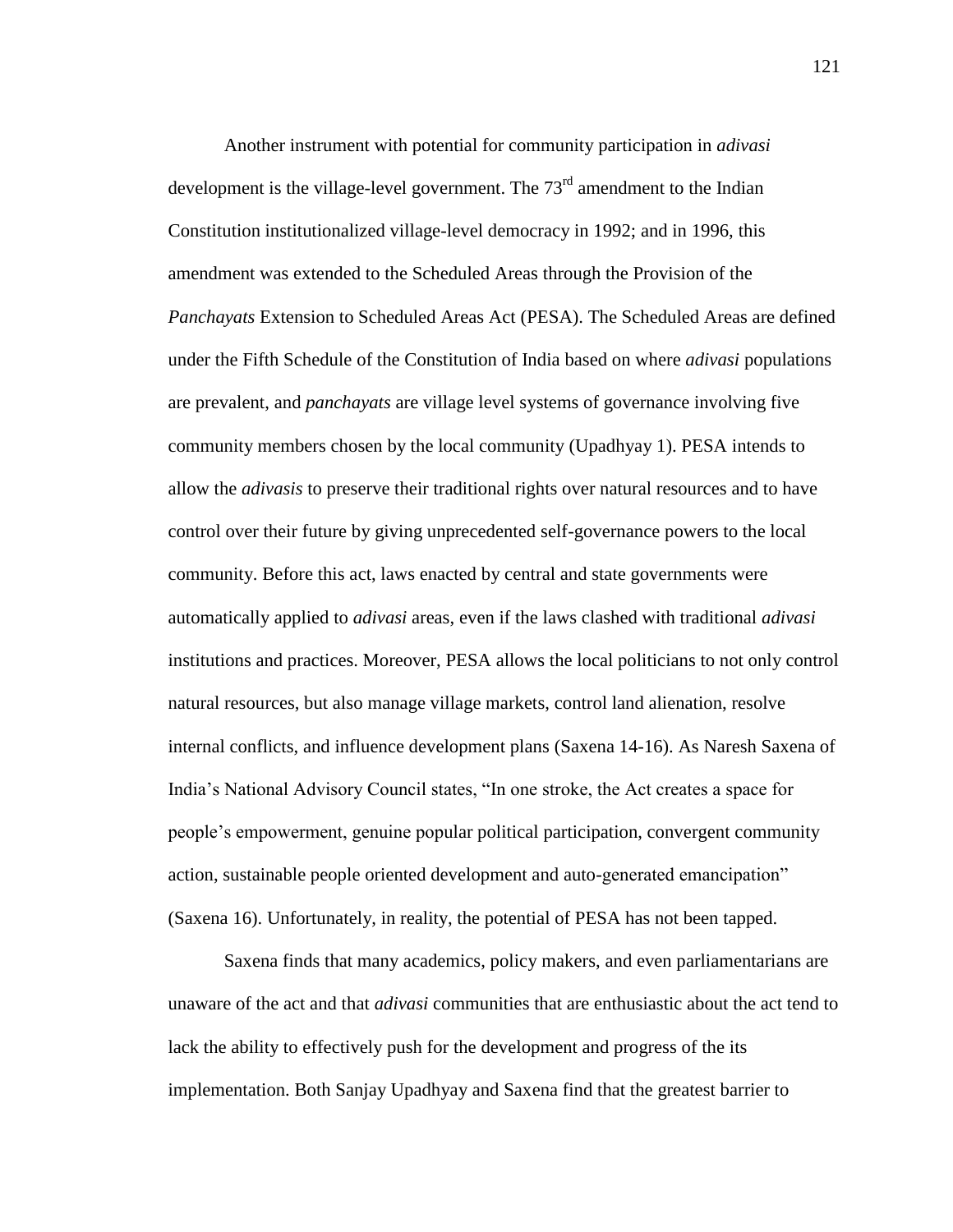implementation of PESA is the reluctance of state governments to make state laws that conform to the nature of the act (Upadhyay 2; Saxena 16). Some states have omitted fundamental principles of PESA and state legislations have also twisted certain words of the act, resulting in the withdrawal of powers from the local politicians. Additionally, the few rules and prescriptions that have emerged in the past few years have proven inoperative due to their lack of clarity (Upadhyay 4). Thus, in order for PESA to actually empower the *adivasis* through their village *panchayats* and serve as vehicles of community participation in development activities, states must begin to conform to the spirit of the act.

### *The Ministry of Tribal Affair's National Tribal Policy:*

For the first time in India"s history, the Ministry of Tribal Affairs has drafted a National Tribal Policy to uncover ways to bring about overall development among the *adivasis*. The Policy"s preamble states that it aspires to strike "the right balance between preservation of *adivasi* identity, culture and values," while "increasing and ensuring their access to mainstream education, health care and income generation" in order to ensure improvement of the *adivasis*" quality of life (The National Tribal Policy (A Policy for the Scheduled Tribes of India) 2). While this Plan's aspirations are heartening, many scholars and policy makers have pointed out that it has many weaknesses that need to be addressed.

The Ministry of Tribal Affairs was established in October 1999 in order to place greater emphasis on socioeconomic development of the *adivasis*. The Ministry states that it is "the nodal Ministry for the overall policy, planning and coordination of programs for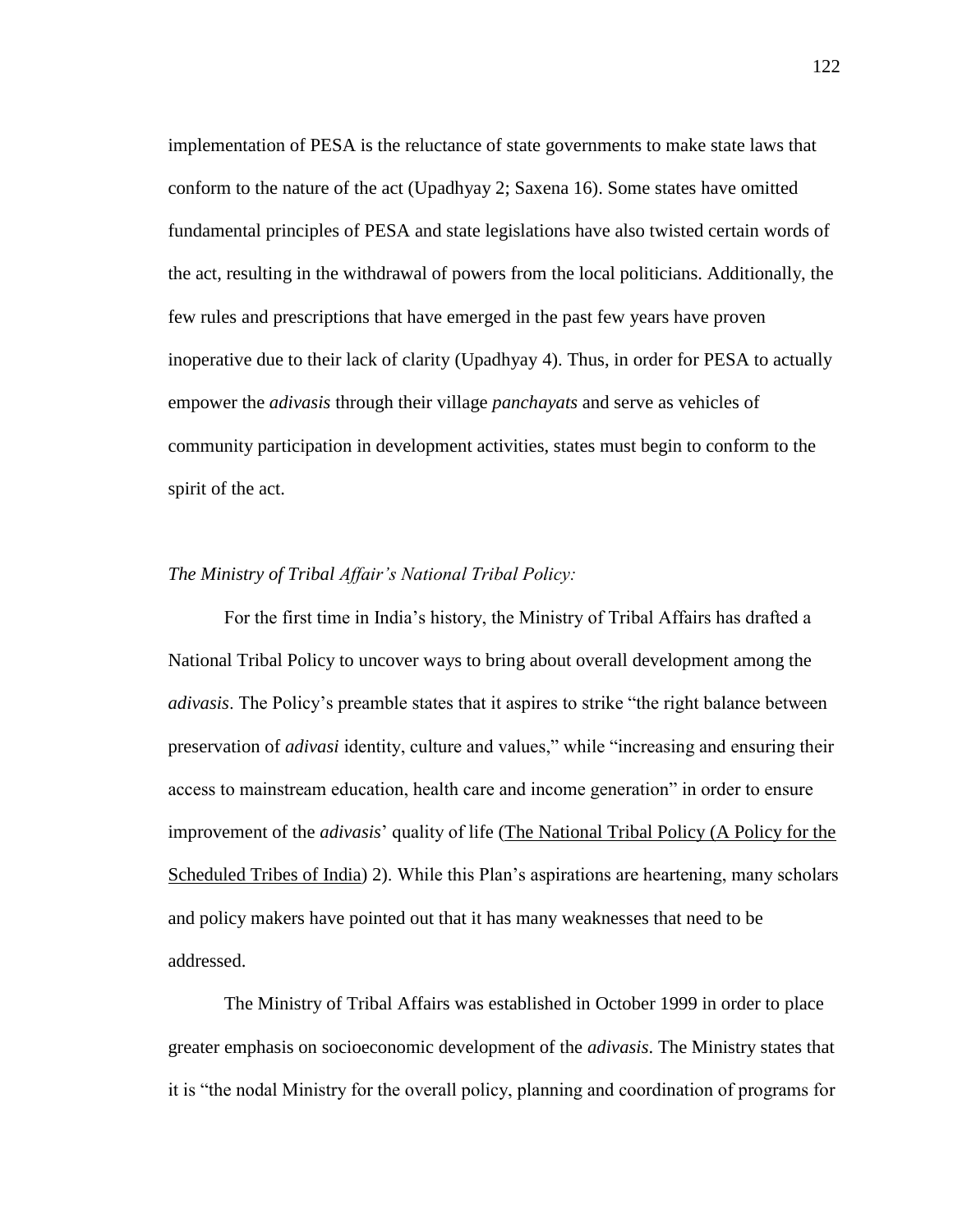development of STs" (Ministry of Tribal Affairs: Government of India: Annual Report 2007-08 2). Policy makers such as Saxena, however, have deemed the Ministry to be "one of the weakest Ministries of GOI [Government of India] with no clout or influence over other Ministries" (Saxena 2). Saxena and other government officials and academics have also criticized the draft of the Policy, which has been under review by the Union Cabinet since May 31, 2007 ("Govt Refers Draft National Tribal Policy to GoM." 1).

General Secretary of the All India *Adivasi* Socio Educational and Cultural Association, P.C. Hembram, finds the Plan to be rampant with vague phrases like "to place STs on a progressive and constructive path," without defining "progressive and constructive path"(Hembram 2). The draft also states that "the National level Scheduled Tribes Finance and Development Corporation will play a catalytic role in *[sic]* flow of hassle free institutional finance at differential rates of interest," but it fails to define "hassle free finance" (Hembram 5). In addition, Hembram points out many instances in which a time frame for implementation should be given in order to ensure execution. Suggestions are also made on issues that need to be discussed but are omitted from the Plan. For example, the Plan intends to facilitate the development of the *adivasis*, yet it does not mention the services performed by the traditional institutions and traditional leaders of *adivasi* villages (Hembram 6).

In addition to addressing these concerns, the Ministry of Tribal Affairs could implement self-restricting measures to ensure that it effectively carries through its stated goals of bringing overall development to the *adivasis*. The mechanisms that seem most fitting for the Ministry include hands-tying mechanisms and reputation building. Specifically, the Ministry could implement hands-tying strategies by partially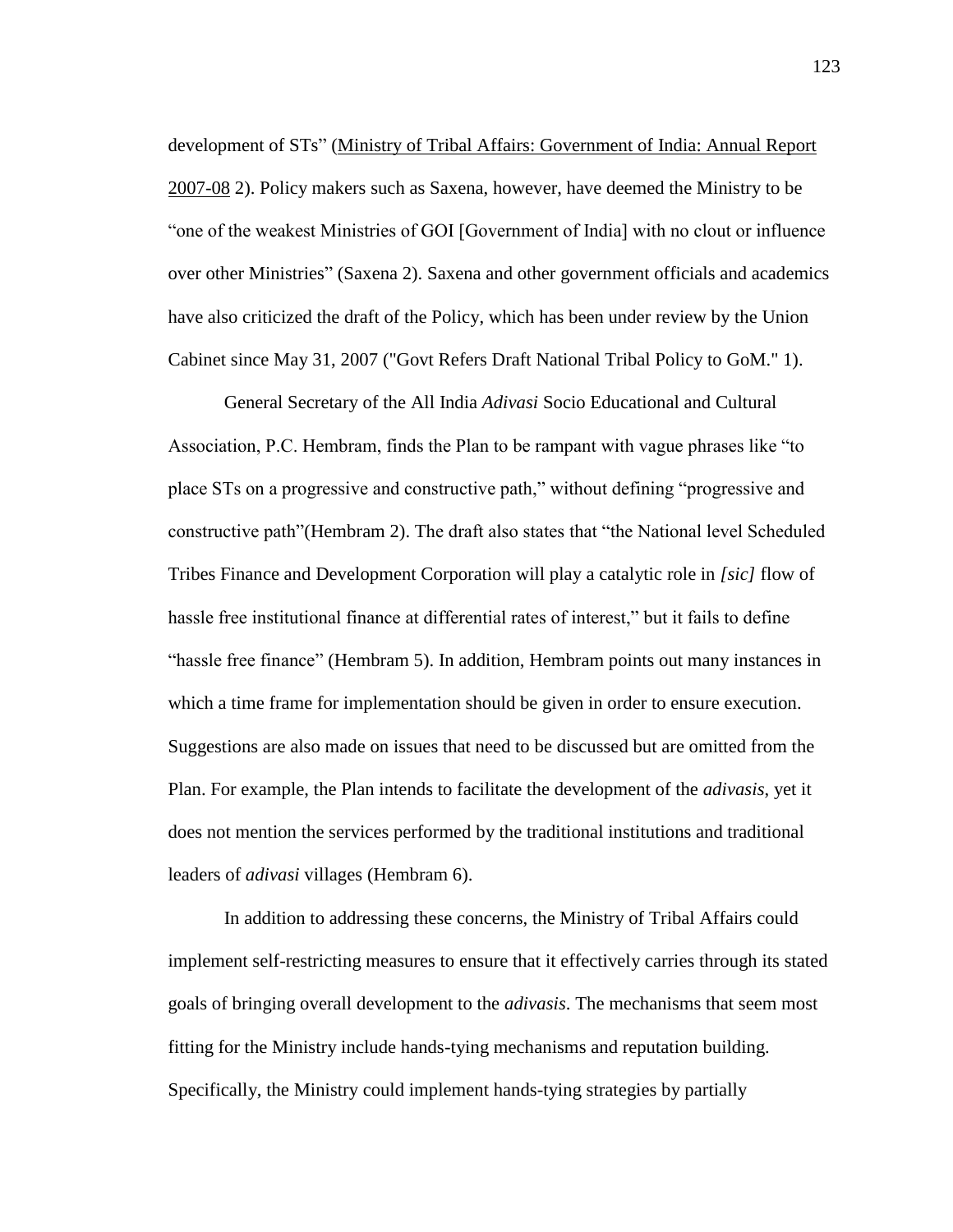relinquishing authority through decentralization or by creating institutions to pursue specific goals of the Plan. For instance, different institutions of experts and policy makers could be established to pursue policies relating to alienation of *adivasi* lands, displacement, health, education, gender equity, etc. Or alternatively, institutions that currently existed could be delegated certain tasks with specific time frames. Furthermore, the Ministry could precommit resources to secure them for the long term through multiyear budgeting or difficult-to-reverse budget commitments. Finally, the Ministry could greatly benefit from building its poor reputation by beginning to make and fulfill commitments, and also by transparently publicizing commitment (Ascher 119-145). For example, once a final version of the National Tribal Plan passes and is implemented, the Ministry should establish objective committees to review the progress of the plan.

# *Final Remarks:*

Agents involved in the socioeconomic development of the *adivasis* at the local, national, and international levels should give due consideration to the policies that best meet the needs of the disparate *adivasi* communities. Furthermore, maintenance of the most valued aspects of the *adivasi* culture as the *adivasis* advance and shift away from an identity based on self-sufficiency in production and consumption requires willingness and participation of the *adivasis* in order to achieve sustainable progress. Perhaps all *adivasis* will one day get another try, as Champukbhai did, at a life in which they have achieved considerable socioeconomic advancement while retaining the aspects of their culture that are essential to their identity and dignity.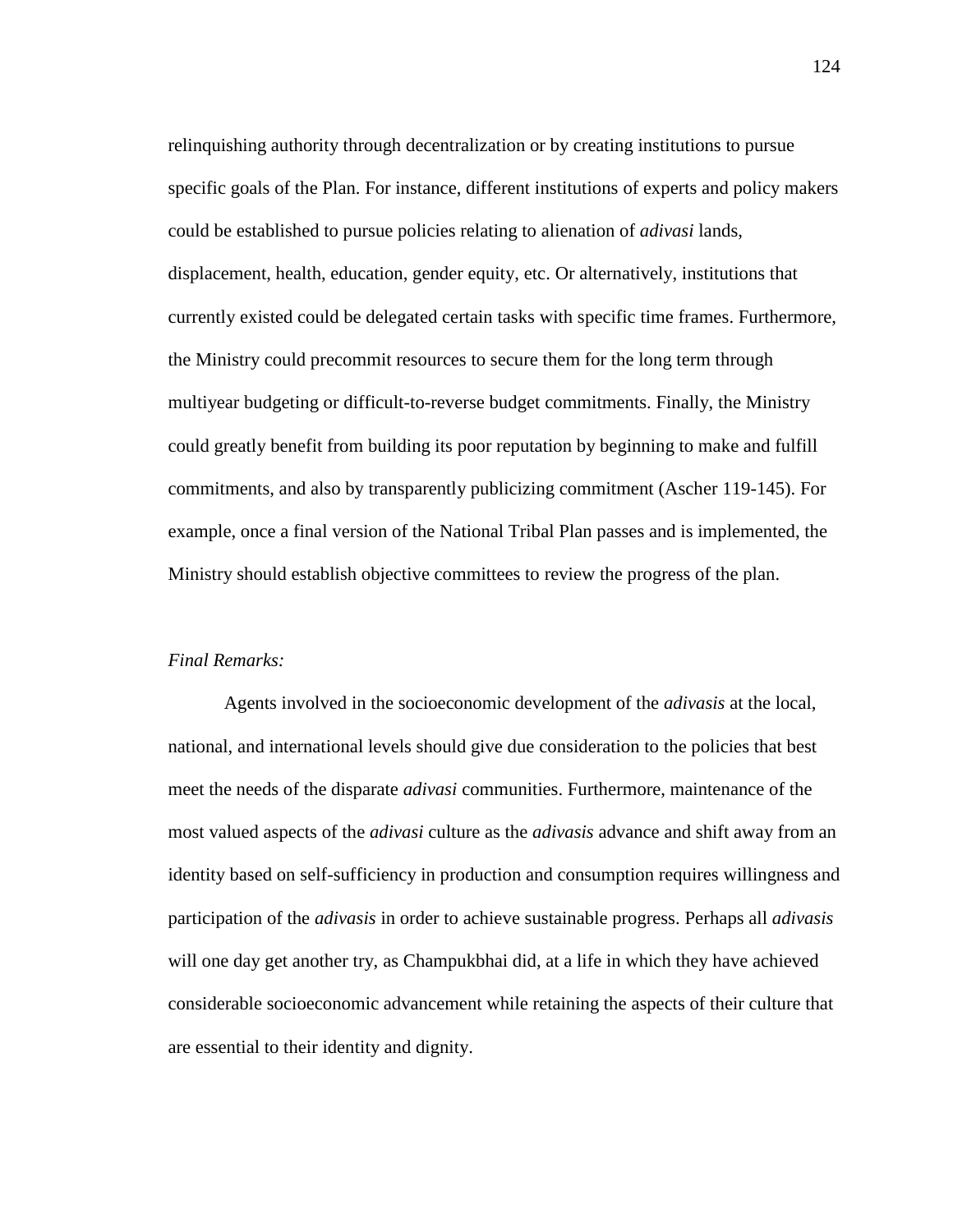# **Appendix**

# Table 5

# Results of Interviews Conducted in Southern Gujarat

# Ownership of Land

|                                                                    | Own Irrigated Land (i.e.<br>farmers with<br>groundwater irrigation<br>or access to government<br>canal water)                                                                                  | <b>Own Land without</b><br>Irrigation (i.e. rain-fed<br>farming)                                                                                                                                                                                                                                                                                           | Do Not Own Land & Are<br>Not Professionals (i.e.<br>laborers)                                                                                                                     |
|--------------------------------------------------------------------|------------------------------------------------------------------------------------------------------------------------------------------------------------------------------------------------|------------------------------------------------------------------------------------------------------------------------------------------------------------------------------------------------------------------------------------------------------------------------------------------------------------------------------------------------------------|-----------------------------------------------------------------------------------------------------------------------------------------------------------------------------------|
| <b>Changes</b><br><b>Experienced</b><br>in Past 10<br><b>Years</b> | - Crop output is better<br>than 10 years ago<br>because of groundwater<br>irrigation<br>- Household is financially<br>better off                                                               | Many say no changes<br>perceived because they<br>rely on rainwater to<br>grow crops<br>Have had the same type<br>and size of house for<br>many years                                                                                                                                                                                                       | Most say no major<br>$\overline{\phantom{a}}$<br>changes within<br>household or village<br>Have had the same type<br>and size of house for<br>many years<br>Parents were laborers |
| <b>Changes</b><br><b>Expected</b> in<br>Next 10<br>Years           | - Expect continuation of<br>village development                                                                                                                                                | Financial improvement<br>$\overline{\phantom{a}}$<br>will occur only if<br>people can get access to<br>irrigation or if rainwater<br>increases                                                                                                                                                                                                             | Do not foresee any<br>$\overline{a}$<br>changes in the next 10<br>years<br>"We can only advance<br>if we can find more<br>work."                                                  |
| <b>Challenges</b>                                                  | - Money is less<br>- Price of labor is rising                                                                                                                                                  | Water problem<br>Less frequent rain<br>Money is less<br>$\overline{a}$<br>Price of labor is rising                                                                                                                                                                                                                                                         | Not enough money for<br>$\overline{a}$<br>daily needs<br>Finding work<br>$\Box$<br>Often cannot afford<br>$\overline{a}$<br>basic medical care                                    |
| <b>Access to</b><br><b>Fnance</b>                                  | - Access to loans from<br>banks (land required as<br>collateral)                                                                                                                               | Access to loans from<br>$\overline{a}$<br>banks (land required as<br>collateral)                                                                                                                                                                                                                                                                           | No access to loans from<br>$\overline{a}$<br>banks (land required as<br>collateral)                                                                                               |
| Government<br><b>Support</b>                                       | Access to 50% subsidy<br>for motor (for irrigation<br>purposes), which costs<br>15,000-20,000 rupees is<br>available<br>- Can get seeds for 50%<br>of market price<br>- BPL or APL ration card | Access to 50% subsidy<br>for motor (for irrigation<br>purposes), which costs<br>15,000-20,000 rupees is<br>available, but many do<br>not have enough money<br>to pay the out-of-pocket<br>expenses<br>Must have minimal<br>amount of land in order<br>to get subsidy for a<br>motor<br>Can get seeds for 50%<br>off market price<br><b>BPL</b> ration card | No access to subsidies<br><b>BPL</b> ration card                                                                                                                                  |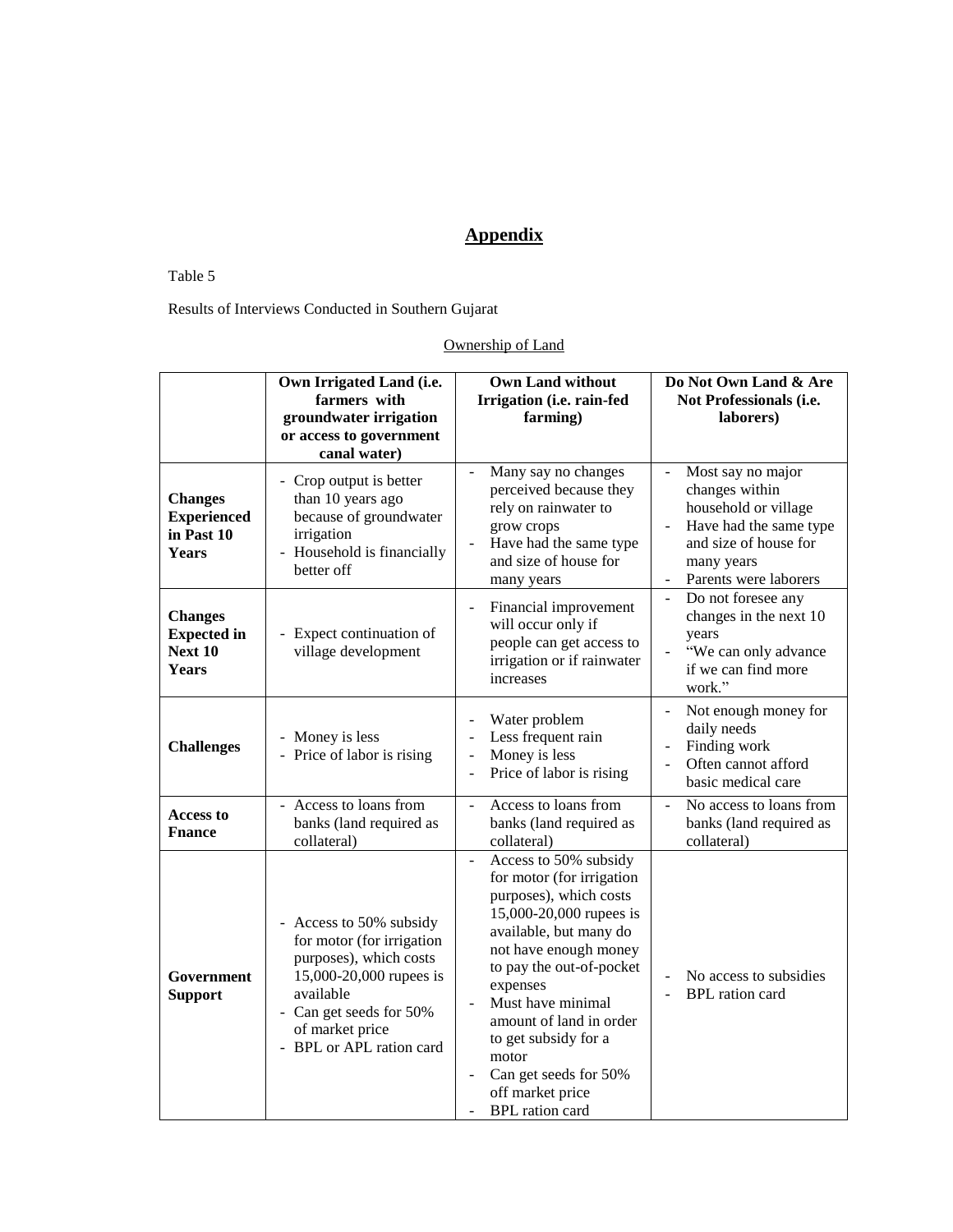#### Gender of Informant

No noticeable differences between female and male informants.

### Presence of Industrialization

|                                                | Industrialized Area (i.e. access to<br>factory jobs)                                                                                                                                                                                                                                                                                                                                     | Unindustrialized Area ( <i>i.e.</i> no<br>access to factory jobs)                                                                                                                       |
|------------------------------------------------|------------------------------------------------------------------------------------------------------------------------------------------------------------------------------------------------------------------------------------------------------------------------------------------------------------------------------------------------------------------------------------------|-----------------------------------------------------------------------------------------------------------------------------------------------------------------------------------------|
| <b>Changes Experienced in</b><br>Past 10 Years | Shift from farm work to factory<br>÷<br>work among villagers<br>Work is more readily available<br>$\blacksquare$<br>because of recent<br>industrialization<br>- Village's economic well-being<br>has improved due to the arrival<br>of factories<br>Both those who work in factories<br>$\blacksquare$<br>and those who do labor get paid<br>more because of the arrival of<br>factories | Depending on area, some did and<br>$\overline{\phantom{0}}$<br>some did not perceive work as<br>being more readily available and<br>their village's economic well-<br>being as improved |

# Age of Informant

No noticeable differences between younger (20 years old or less) and older (over 20 years old) informants.

Additionally, very few informants were young and most did not know their age.

### Education Level of Informant

|                                                                             | <b>Illiterate</b>                                                                                                                                                           | <b>Primary or Secondary</b><br><b>Education</b> (grades 1-<br>12) | <b>Post-Secondary</b><br><b>Education</b>                                                                           |
|-----------------------------------------------------------------------------|-----------------------------------------------------------------------------------------------------------------------------------------------------------------------------|-------------------------------------------------------------------|---------------------------------------------------------------------------------------------------------------------|
| <b>Differences Between</b><br><b>Vasava and Nontribal</b><br><b>Culture</b> | Significant<br>differences                                                                                                                                                  | Significant<br>differences                                        | Differences between<br>$\sim$<br>the cultures are<br>diminishing due to<br>development and<br>industrialization     |
| <b>Changes Experienced</b><br>in Past 10 Years                              | Responses vary<br>$\qquad \qquad -$                                                                                                                                         | Responses vary                                                    | The tribals who are<br>$\sim$<br>better off are<br>developing while<br>those who are truly are<br>being left behind |
| <b>Access to Finance</b>                                                    | Fewer connections in<br>÷.<br>the business and<br>political world<br>Harder to get loans<br>$\overline{a}$<br>because they often<br>do not understand<br>terms of the loans | Fewer connections in<br>the business and<br>political world       | More connections to<br>$\blacksquare$<br>the business and<br>political world                                        |

Source: Interviews Conducted in Southern Gujarat. December 22, 2008 – January 9, 2009.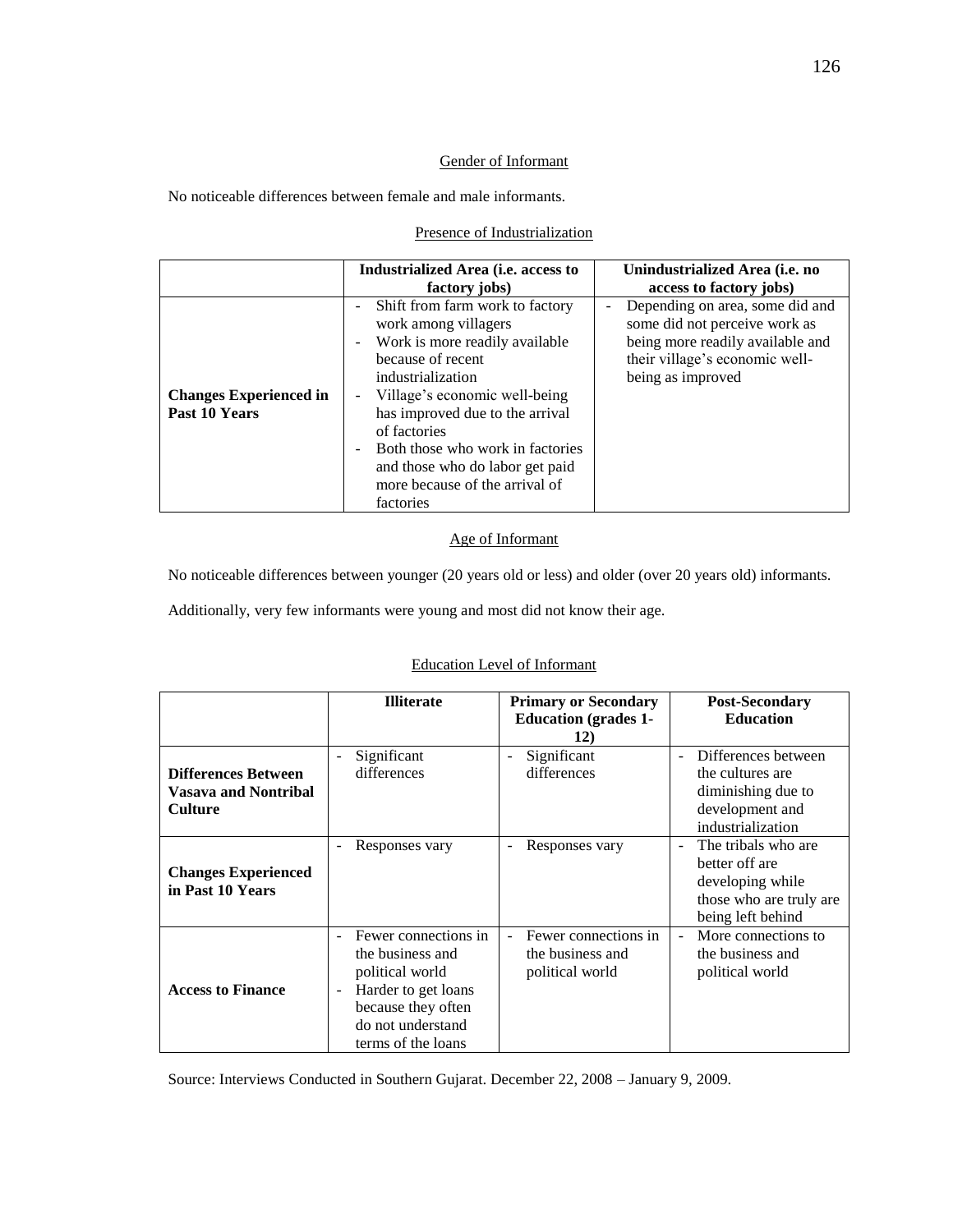### **Works Cited**

Adams, Dale W. "Mobilizing Household Savings through Rural Financial Markets." Economic Development and Cultural Change 26.3 (1978): 547-60.

Ascher, William. Boiling Frog Conversation. Claremont, CA, March 13, 2009.

Ascher, William. Bringing in the Future: Strategies for Farsightedness and Sustainability

in Developing Countries. US: The University of Chicago Press, 2009b. 39.

- Ascher, William. Normative Considerations in Promoting Cultural Preservation Or Change. Pacific Basin Research Center Working Paper ed., 2008c.
- Babu, Suresh Chandra. "Social Safety Nets for Poverty Reduction in South Asia Global Experiences." 5.1 (2003): 1.
- Banerjee, Abhijit. Land Reforms: Prospects and Strategies. Vol. Working Paper 99-24. Cambridge, MA: World Bank, 1999.
- Bardhan, Pranab. "Irrigation and Cooperation: An Empirical Analysis of 48 Irrigation Communities in South India." Economic Development & Cultural Change 48.4 (2000): 847.
- Basu, Priya, and World Bank, eds. Improving Access to Finance for India's Rural Poor. Washington, D.C.: World Bank, 2006.
- Besley, Timothy, and Robin Burgess. "Land Reform, Poverty Reduction, and Growth: Evidence from India." Quarterly Journal of Economics 115.2 (2000): 389-430.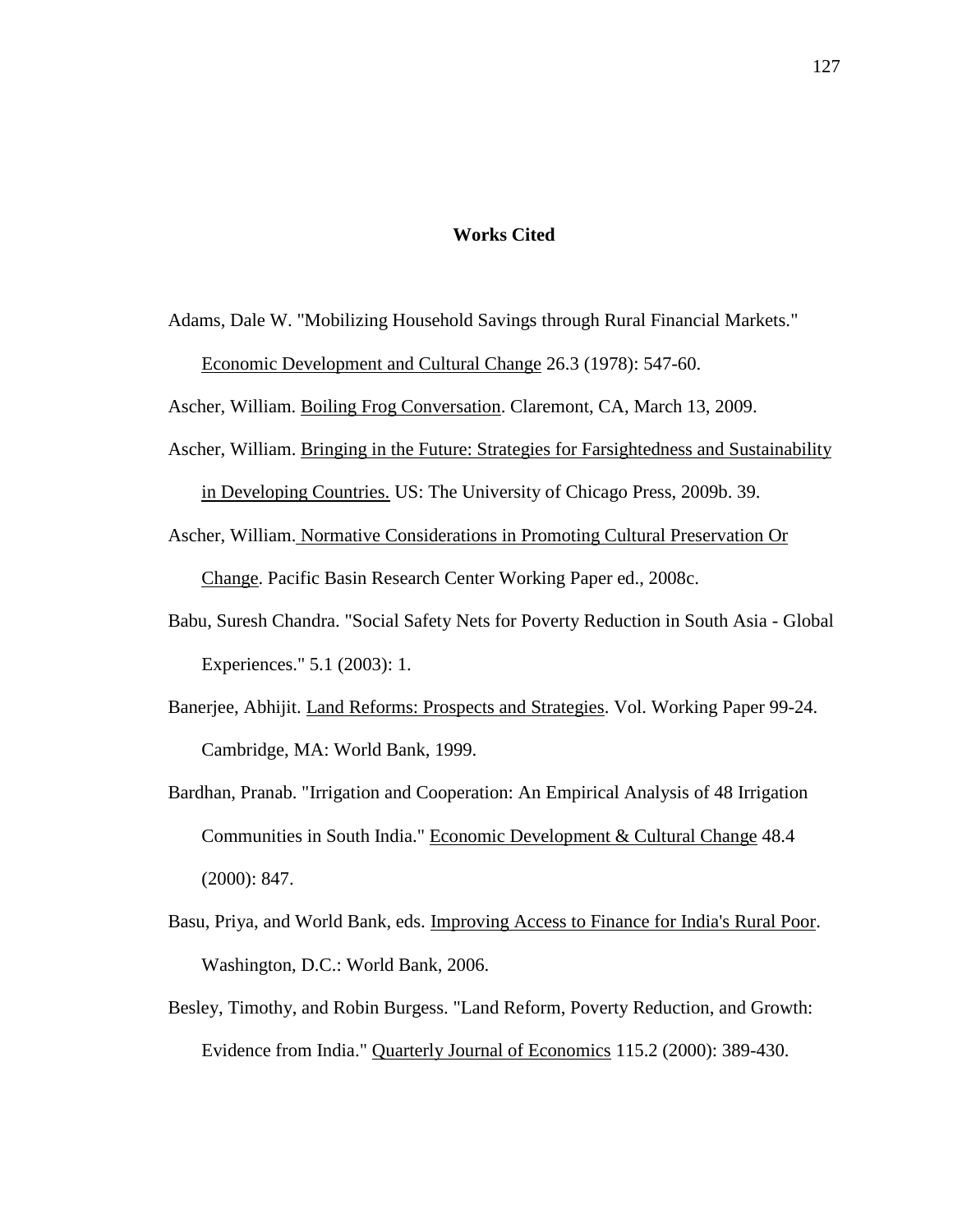- Besley, Timothy, and Louise Cord, eds. Delivering on the Promise of Pro-Poor Growth : Insights and Lessons from Country Experiences. Basingstoke England ; New York Washington DC: Palgrave Macmillan ; World Bank, 2007.
- Beverly, Sondra G., and Michael Sherraden. "Institutional Determinants of Saving: Implications for Low-Income Households and Public Policy." Journal of Socioeconomics 28.4 (1999): 457.
- Bhalla, Surjit S. "The Measurement of Permanent Income and its Application to Savings Behavior." The Journal of Political Economy 88.4 (1980): 722-44.
- Borofsky, Robert, et al. "When: A Conversation about Culture." American Anthropologist 103.2 (2001): 432-46.
- Botes, Lucius, and Dingie van Rensburg. "Community Participation in Development: Nine Plagues and Twelve Commandments." Community Dev J 35.1 (2000): 41-58.
- Brandt, Loren, et al. "Land Rights in Rural China: Facts, Fictions and Issues." The China Journal.47 (2002): 67-97.
- Burgess, Robin, and Rohini Pande. "Do Rural Banks Matter? Evidence from the Indian Social Banking Experiment." The American Economic Review 95.3 (2005a): 780.
- ---. "Do Rural Banks Matter? Evidence from the Indian Social Banking Experiment." The American Economic Review 95.3 (2005b): 780.
- "Census of India, Govt. of India Ministry of Home Affairs, Official web-site | We also count people in India."  $11/22/2008 \langle \frac{http://www.censusindia.net/}{$ .
- Chatterjee, Patralekha. "India's Tribal Communities Battle Disease and Discrimination." The Lancet Infectious Diseases 7.11 (2007): 702-.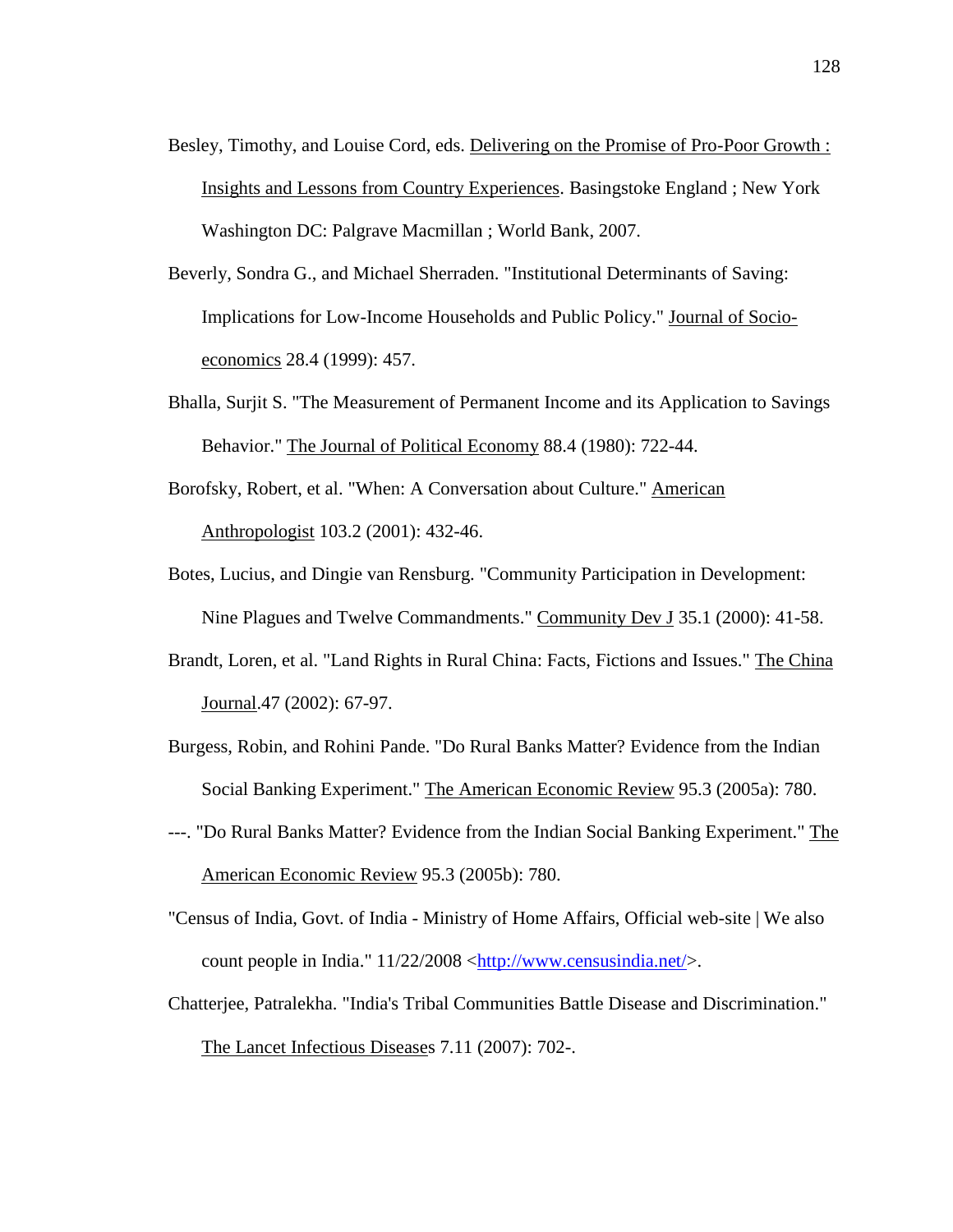- The Constitution of India. Trans. Government of India: Ministry of Law and Justice. Constitution ed., 2007.
- Dercon, Stefan. Vulnerability: A Micro Perspective. University of Oxford: QEH Working Paper Series, 2006.
- Devereux, S. "Can Social Safety Nets Reduce Chronic Poverty?" Development Policy Review 20.5 (2002): 657-75.
- Eleventh Fifth Year Plan 1007-2012: Water Management and Irrigation. Government of India, 2007.
- Eleventh Five Year Plan 2007-2012: Agriculture. Government of India, 2007.
- Eleventh Five-Year Plan: Chapter 6: Social Justice. Government of India, 2007.
- Elwin, Verrier1964, and Nari Rustomji, eds. Verrier Elwin, Philanthropologist : Selected Writings. S.l. Delhi ; New York: North-Eastern Hill University Publications ; Oxford University Press, 1989.
- Feder, Gershon, and Raymond Noronha. "Land Rights Systems and Agricultural Development in Sub-Saharan Africa." World Bank Res Obs 2.2 (1987): 143-69.
- Frederking, Lauretta Conklin. "Is there an Endogenous Relationship between Culture and Economic Development?" Journal of Economic Behavior & Organization 48.2 (2002): 105-26.
- Fürer-Haimendorf, Christoph von, with contributions Michael Yorke, and Jayaprakash Rao. Tribes of India : The Struggle for Survival. Berkeley: University of California Press, 1982.
- Fürer-Haimendorf, Christoph von. Life among Indian Tribes : The Autobiography of an Anthropologist. Delhi ; New York: Oxford University Press, 1990.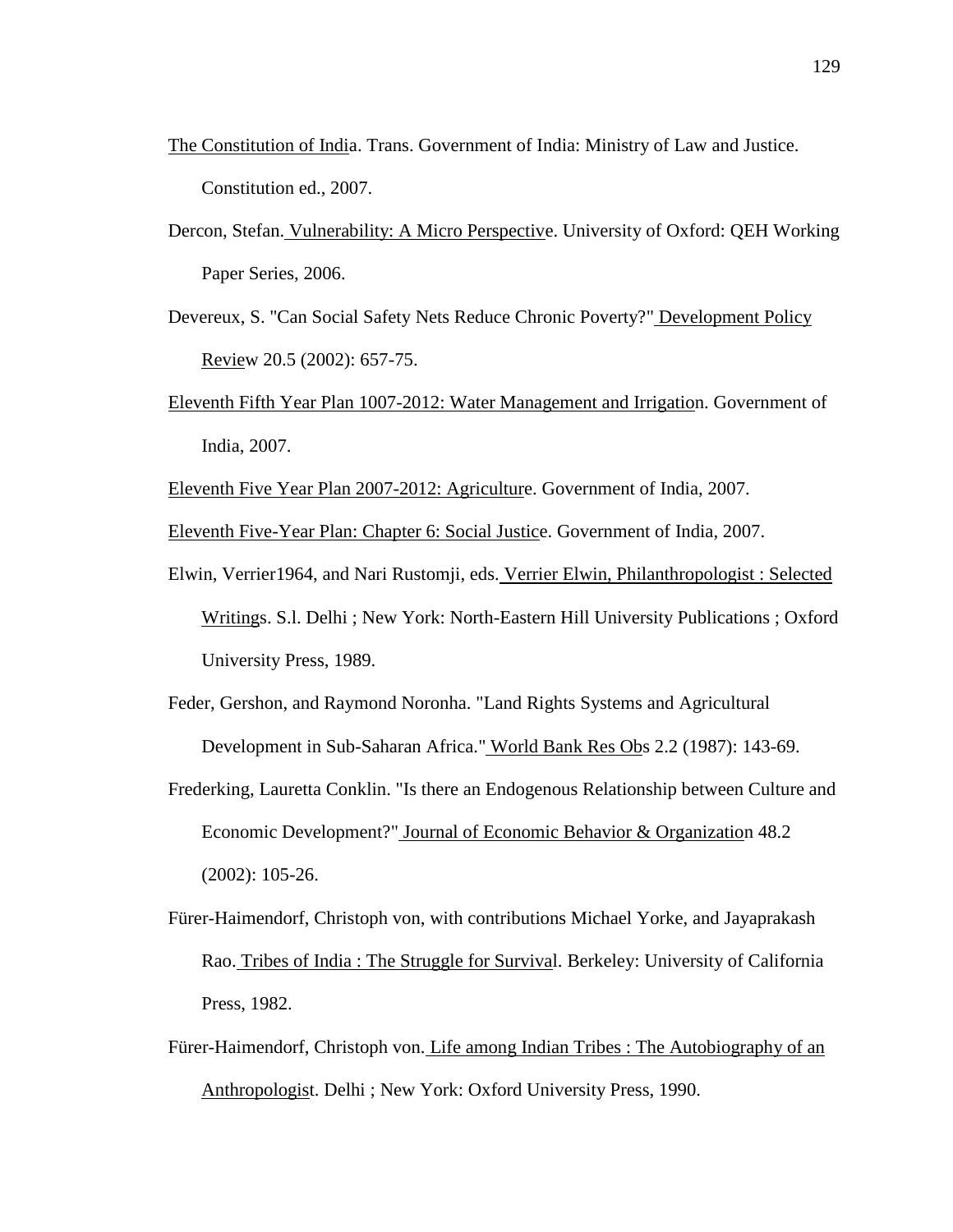- Gandotra, M. M., and Gita Patel. "The Demography of Tribal Population in Western India." XXIV General Population Conference of IUSSP. Salvador, Brazil, August 18-24, 2001.
- Ghurye, G. S., and introd Everett C. Hughes. The Scheduled Tribes of India. New Brunswick, N.J.: Transaction Books, 1980.
- "Govt Refers Draft National Tribal Policy to GoM." The Times of India2008 March 15, 2009 [<http://timesofindia.indiatimes.com/articleshow/2875144.cms>](http://timesofindia.indiatimes.com/articleshow/2875144.cms).
- Groenfeldt, David. Irrigation Development and Indigenous Peoples. International Water Management Institute, 2005.
- Guillaumont, Patrick. On the Economic Vulnerability of Low Income Countries. Centre D'Etudes et de Recherches sur le Developpement International, 2000.
- Gupta, Rajiv. "Water Governance in Gujarat State, India." International Journal of Water Resources Development 20.2 (2004): 131-47.
- Hakim, Roxanne. "Changing Religion and Ritual in a Vasava Bhil Community Impacted by Involuntary Resettlement." The Eastern Anthropologist 56.2-4 (2003a): 271.
- ---. "Vasava Identity in Transition: Some Theoretical Issues." Economic and Political Weekly 31.24 (1996b): 1492-9.
- A Handbook. The National Commission for Scheduled Tribes, 2007.
- Hasnain, Nadeem. Tribal India Today. New Delhi: Harnam Publications, 1983a.
- ---. Tribal India Today. New Delhi: Harnam Publications, 1983b.
- Hellegers, Petra J. G. J., and Chris J. Perry. "Can Irrigation Water use be Guided by Market Forces? Theory and Practice." Water Resources Development 22.1 (2006): 79-86.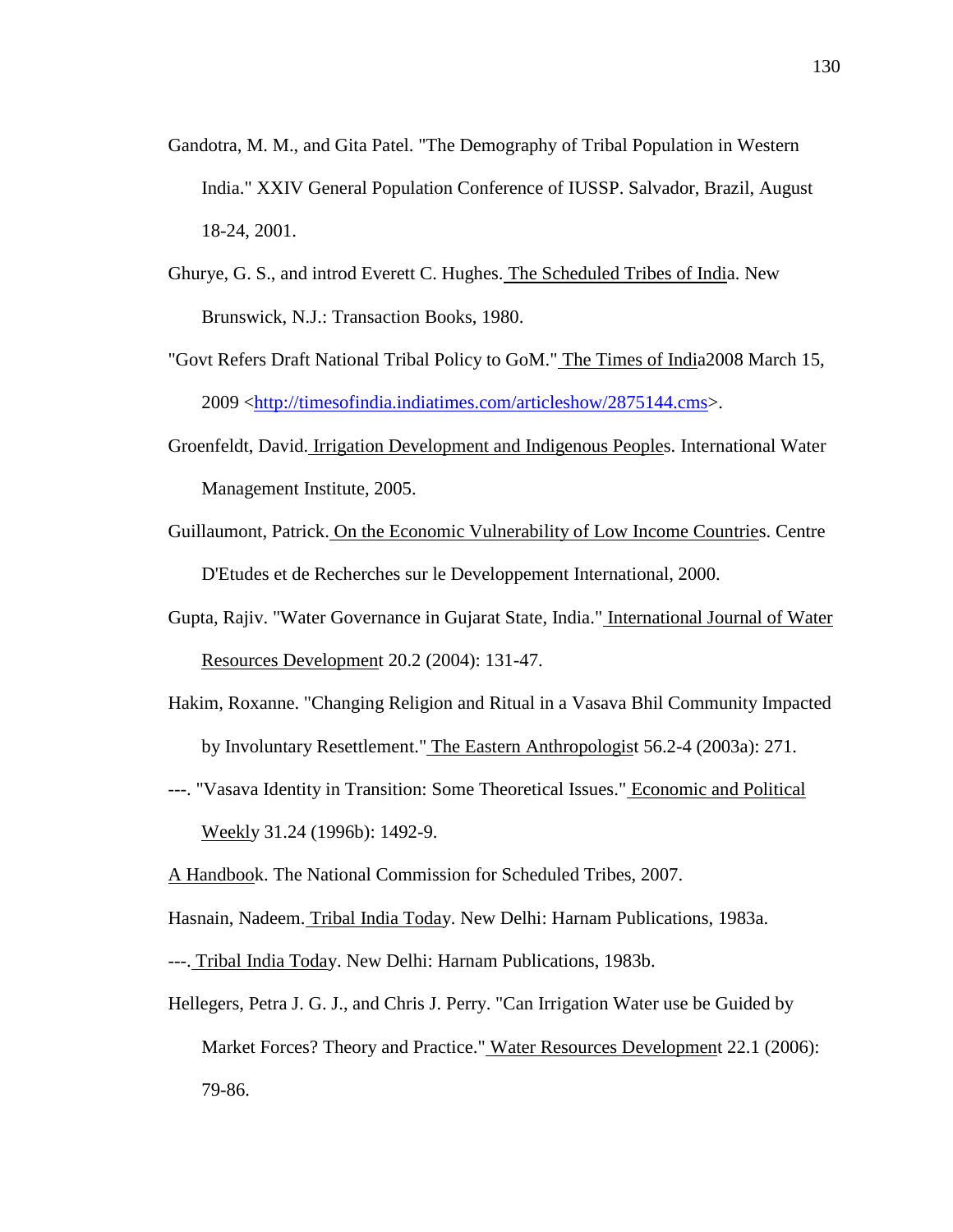- Hembram, P. C. Inviting Views/comments/suggestions on the Draft "National Tribal Policy (A Policy for the Scheduled Tribes of India)". All India Adivasi Socio Educational and Cultural Association, 2006.
- Hutton, J. H. (John Henry),. THE ANGAMI NAGAS 2 ED. WITH SOME NOTES ON NEIGHBOURING TRIBES. LOND., OXFORD UNIV. PR., 1969. 499 P: Start Over Return To Previous Screen Clear Saved Records.

"indiastat.com: Revealing india Statistically! - Information and Facts About India." 2/7/2009 [<http://www.indiastat.com/default.asp>](http://www.indiastat.com/default.asp).

- Inglehart, Ronald, and Wayne E. Baker. "Modernization, Cultural Change, and the Persistence of Traditional Values." American Sociological Review 65.1, Looking Forward, Looking Back: Continuity and Change at the Turn of the Millenium (2000): 19-51.
- Jewitt, Sarah. "Political Ecology of Jharkhand Conflicts." Asia Pacific Viewpoint 49.1 (2008): 68-82.
- Kochar, Anjini. "Explaining Household Vulnerability to Idiosyncratic Income Shocks." The American Economic Review 85.2, Papers and Proceedings of the Hundredth and Seventh Annual Meeting of the American Economic Association Washington, DC, January 6-8, 1995 (1995): 159-64.
- Kottak, Conrad Phillip. "Culture and "Economic Development"." American Anthropologist 92.3 (1990): 723-31.
- "Large Dam Projects and Displacement in India." (2000) . South Asia Network on Dams, Rivers and People. December 7, 2008.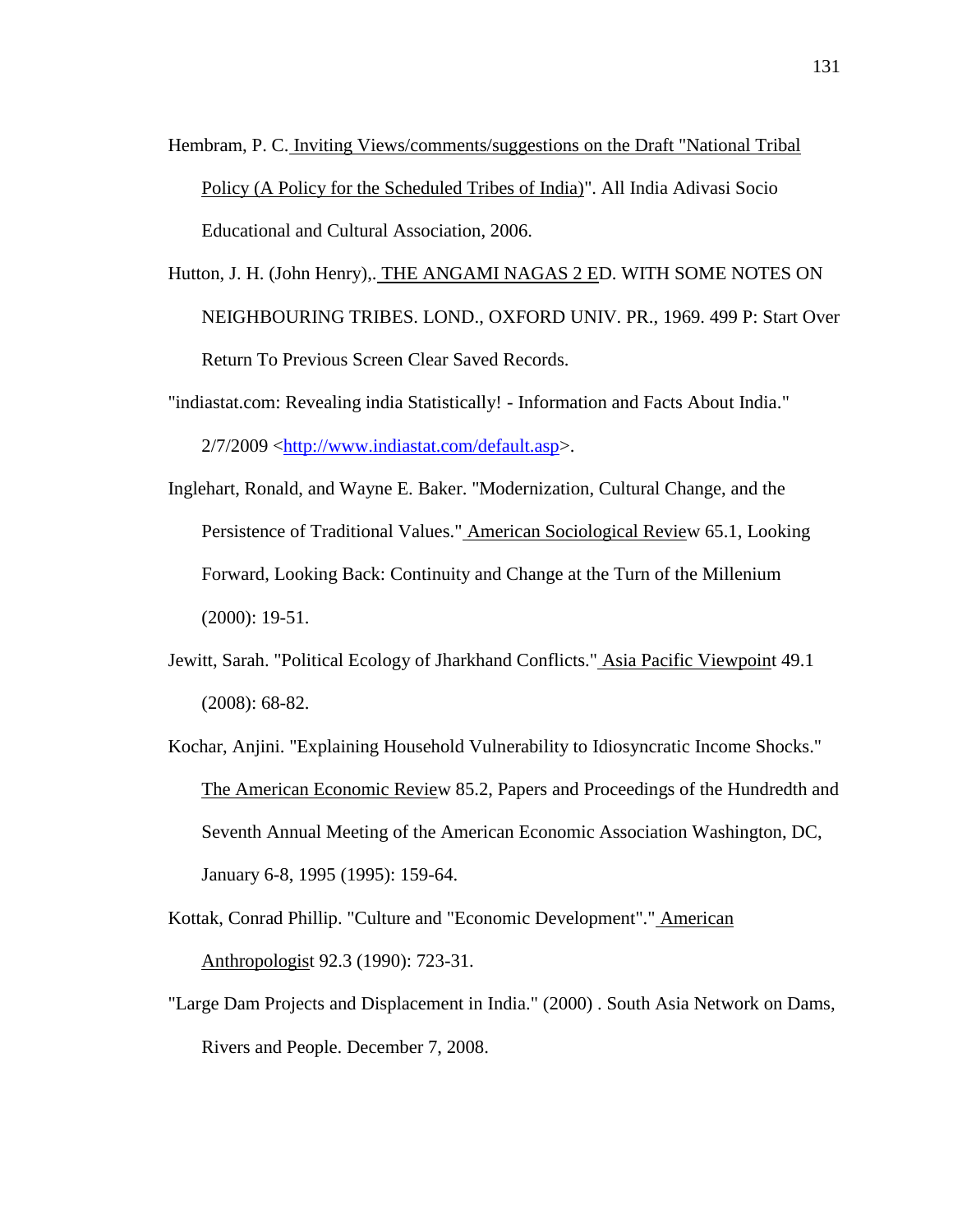Mahjabeen, Rubana. "Microfinancing in Bangladesh: Impact on Households,

Consumption and Welfare." Journal of Policy Modeling 30.6 (2008): 1083-92.

- Mall, A., and T. Sahoo. "A Comparative Study of Indebtedness among the Dongria Kondh and the Juang." 44.1 & 2 (2004): 68.
- Mearns, Robin. Access to Land in Rural India: Policy Issues and Options. Vol. Working Paper 2123. World Bank, 1999.
- Ministry of Tribal Affairs: Government of India: Annual Report 2007-08. Government of India, 2007a.
- Ministry of Tribal Affairs: Government of India: Annual Report 2007-08. Government of India, 2007b.
- Mitra, Aparna. "The Status of Women among the Scheduled Tribes in India." Journal of Socio-Economics 37.3 (2008): 1202-17.
- Moran, Katy. "Lessons from Bioprospecting in India and Nigeria." Cultural Survival Quarterly 24.4 (2001): 25.
- Morduch, Jonathan, and Stuart Rutherford. Microfinance: Analytical Issues for India. World Bank, South Asia Region - Finance and Private Sector Development, 2003.
- Muradoglu, Gulnur, and Fatma Taskin. "Differences in Household Savings Behavior: Evidence from Industrial and Developing Countries." The Developing Economies 34.2 (1996): 138-53.
- Nathan, D., and G. Kelkar. "Civisational Change: Markets and Privatisation among Indigenous Peoples." Economic and Political Weekly 38.20 (2003): 1955. . December 7, 2008.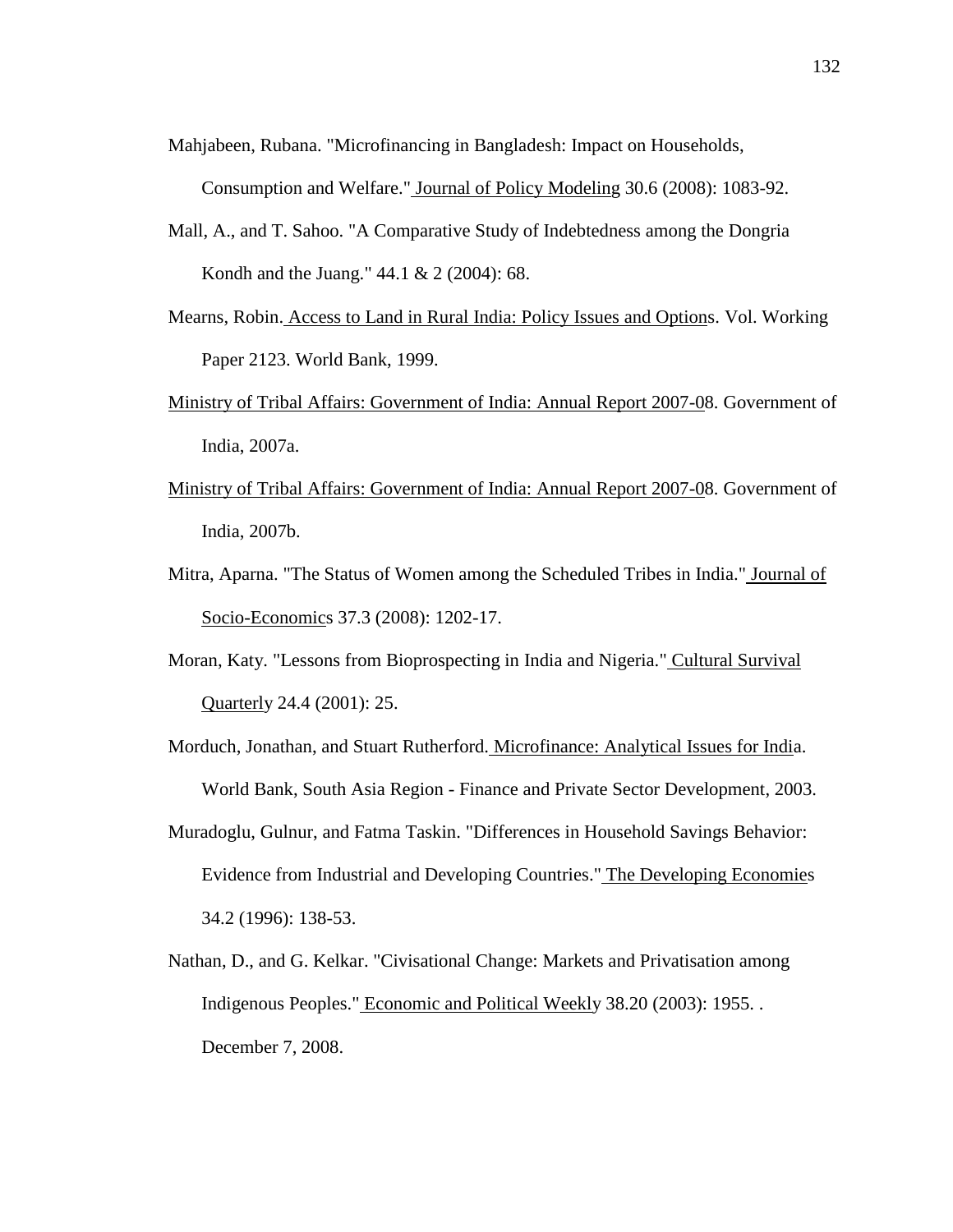- National Family Health Survey 1998-99. Mumbai, India: Ministry of Health and Family Welfare, 2000.
- National Family Health Survey 2005-06. Mumbai, India: Ministry of Health and Family Welfare, 2007.
- The National Tribal Policy (A Policy for the Scheduled Tribes of India). Trans. Ministry of Tribal Affairs. Government of India, 2007a.
- The National Tribal Policy (A Policy for the Scheduled Tribes of India). Trans. Ministry of Tribal Affairs. Government of India, 2007b.
- Naudé, Wim, Amelia U. Santos-Paulino, and Mark McGillivray. Vulnerability in Developing Countries. United Nations University, 2008.
- Ninan, K. N. "Economics of Shifting Cultivation in India." Economic and Political Weekly 27.13 (1992): A2-6.
- Pande, Rekha. "Gender, Poverty and Globalization in India." Development (Cambridge, England) 50.2 (2007): 134.
- Panikar, P. G. K. "Rural Savings in India." Economic Development and Cultural Change 10.1 (1961): 64-85.
- Paul, Samuel. Community Participation in Development Projects: The World Bank Experience. Washington, D.C.: The World Bank, 1987.
- Pinto, Stany. "Communalisation of Tribals in South Gujarat." Economic and Political Weekly 30.39 (1995): 2416-9.
- Public Information Document of the Orissa Economic Revival Credit/Loan. Vol. 26550 IN. The World Bank, 2003. December 7, 2008.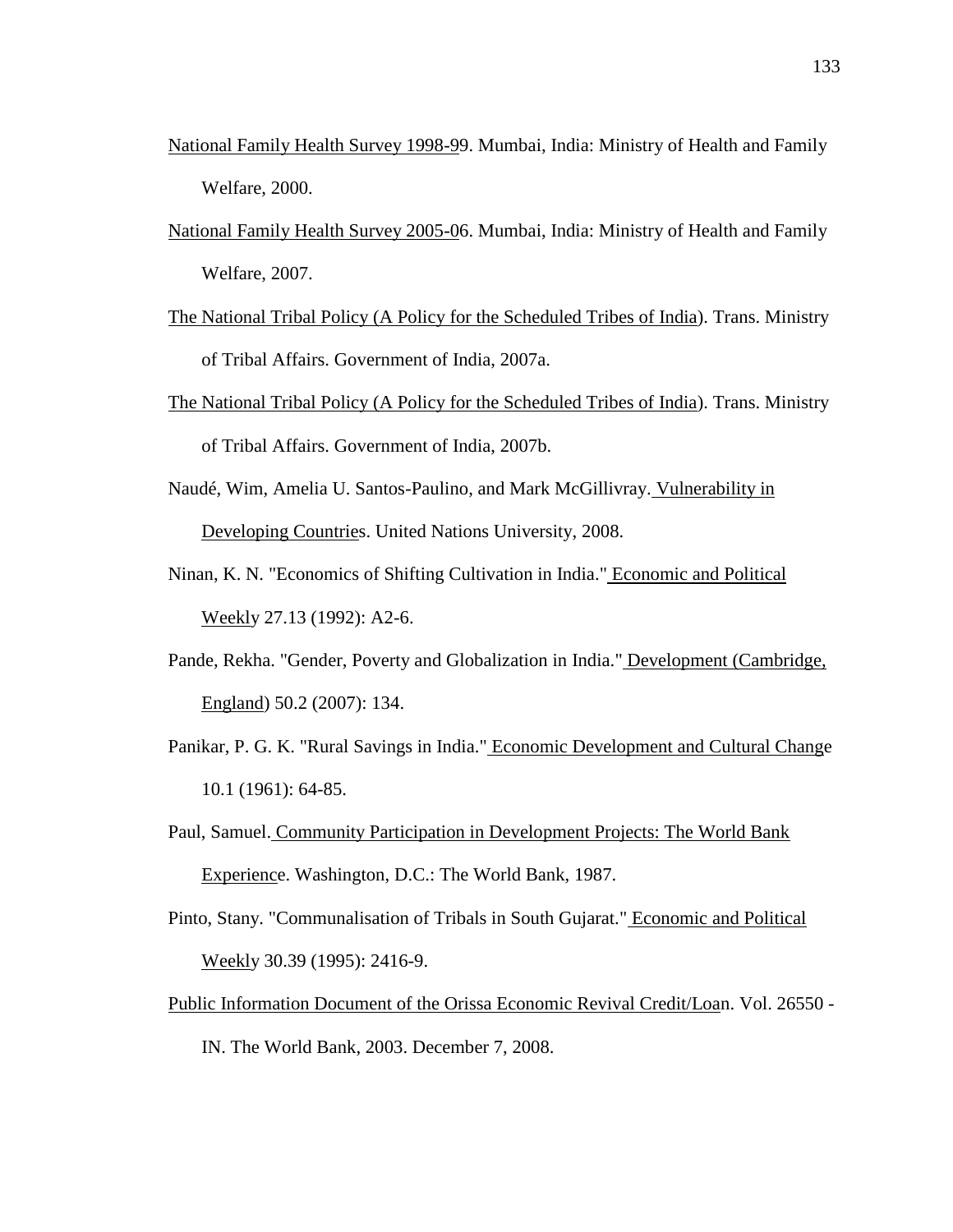- Punalekar, S. P. "Review: Poverty, Management and Politics." Economic and Political Weekly 25.47 (1990): 2597-8.
- Puri, Chandrakant. "Evaluation of the Role of NGOs in Tribal Development in India." Peace, Justice & Social Work - A Vision for Asia Pacific in the 21st Century. Sasebo City, Nagasaki, .
- Ramakumar, R. "Public Action, Agrarian Change and the Standard of Living of Agricultural Workers: A Study of a Village in Kerala." Journal of Agrarian Change 6.3 (2006): 306-45.
- Rath, Govinda Chandra, ed. Tribal Development in India : The Contemporary Debate. New Delhi ; Thousand Oaks, Calif.: Sage Publications, 2006.
- Rochon, Thomas R. Culture Moves : Ideas, Activism, and Changing Values. Princeton, N.J.: Princeton University Press, 1998.
- Saxena, Naresh C. Draft National Policy for Tribals: Suggestions for Improvement., 2005a.
- ---. Policies for Tribal Development: Analysis and Suggestions. India: National Advisory Council, 2005b.
- Sen, Amartya. Development as Freedom. 1st. ed. New York: Knopf, 1999a.
- ---. Development as Freedom. 1st. ed. New York: Knopf, 1999b.
- Shah, A. M. "The Tribes so-Called of Gujarat: In the Perspective of Time." Economic and Political Weekly 38.2 (2003): 95-7.
- "Shifting Cultivation and Tribals of Orissa: A Study." Journal of the Scheduled Castes  $\&$ Scheduled Tribes 45.1 (2005): 45.

Shinoda, Takashi. The Other Gujarat. Mumbai, India: Popular Prakashan Pvt. Ltd., 2002.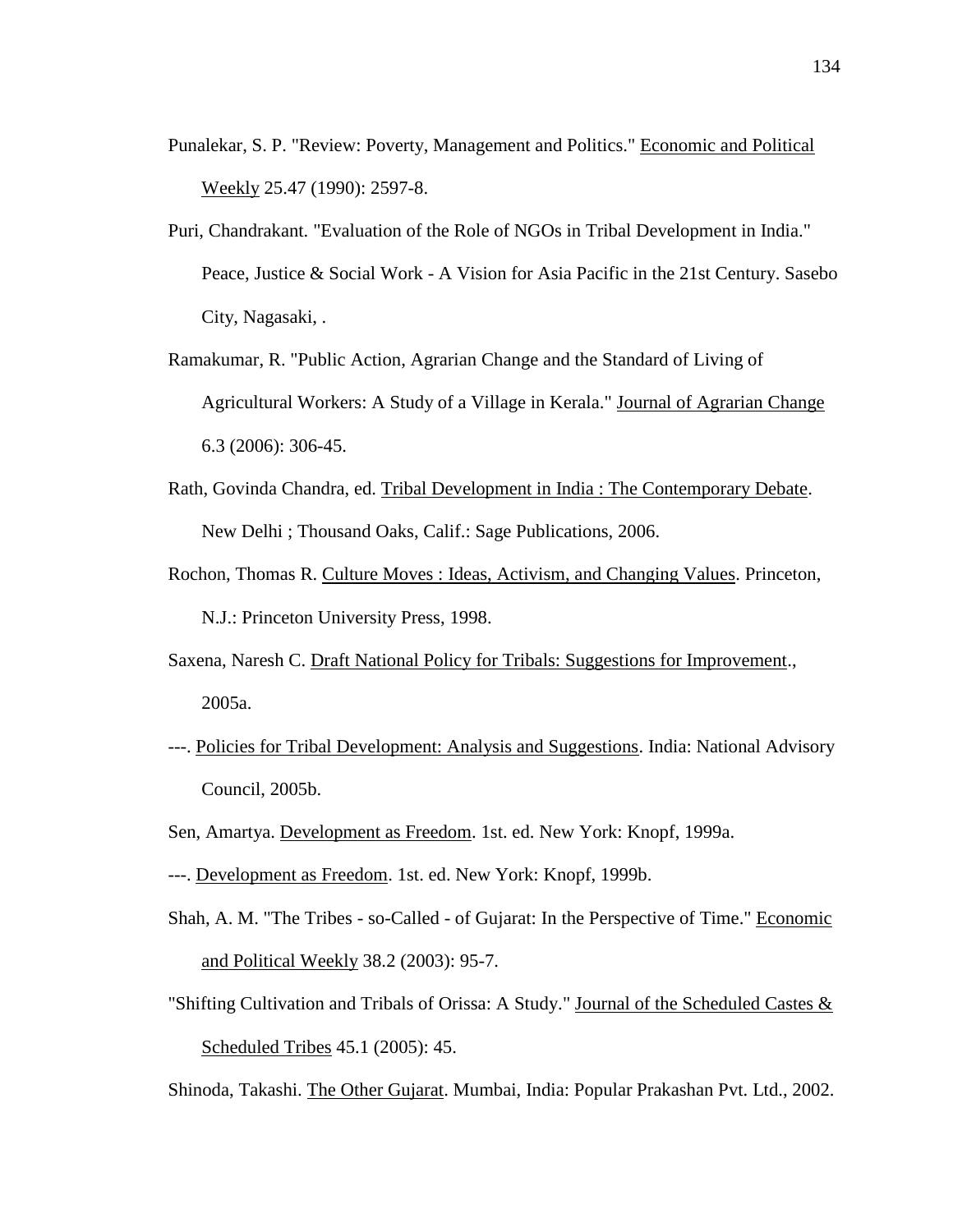- Singh, Katar. "Rational Pricing of Water as an Instrument of Improving Water use Efficiency in the Agricultural Sector: A Case Study in Gujarat, India." International Journal of Water Resources Development 23.4 (2007): 679-90.
- Sinha, Sanjay, and Meenal Patole. Microfinance and the Poverty of Financial Services: How the Poor in India could be Better Served. Vol. 56. Gugaon, India: EDA Rural Systems Pvt Ltd, 2002.
- Srivastava, Pradeep, and Priya Basu. Scaling-Up Access to Finance for India's Rural Poor. World Bank, 2004.

Tenth Five Year Plan: Scheduled Tribes. Government of India, 2002.

- Thatte, C. D. "Inter-Basin Water Transfer (IBWT) for the Augmentation of Water Resources in India: A Review of Needs, Plans, Status and Prospects." International Journal of Water Resources Development 23.4 (2007): 709-25.
- The World Bank. World Development Report 1990: Poverty. Vol. Pub8507. New York: Oxford University Press, 1990.

United Nations Development Program. Paharias: The Struggle for a Tribe for Recognition., 2008.

- Upadhyay, Sanjay. "Tribal Self-Rule Law and Common Property Resources in Scheduled Areas of India
	- A New Paradigm Shift Or another Ineffective Sop?" The Commons in an Age of Global Transition: Challenges, Risks, and Opportunities. Oaxaca, Mexico, .
- Vidyarthi, Lalita Prasad, and Binay Kumar Rai joint author, eds. The Tribal Culture of India. Columbia, Mo.: South Asia Books, 1977.